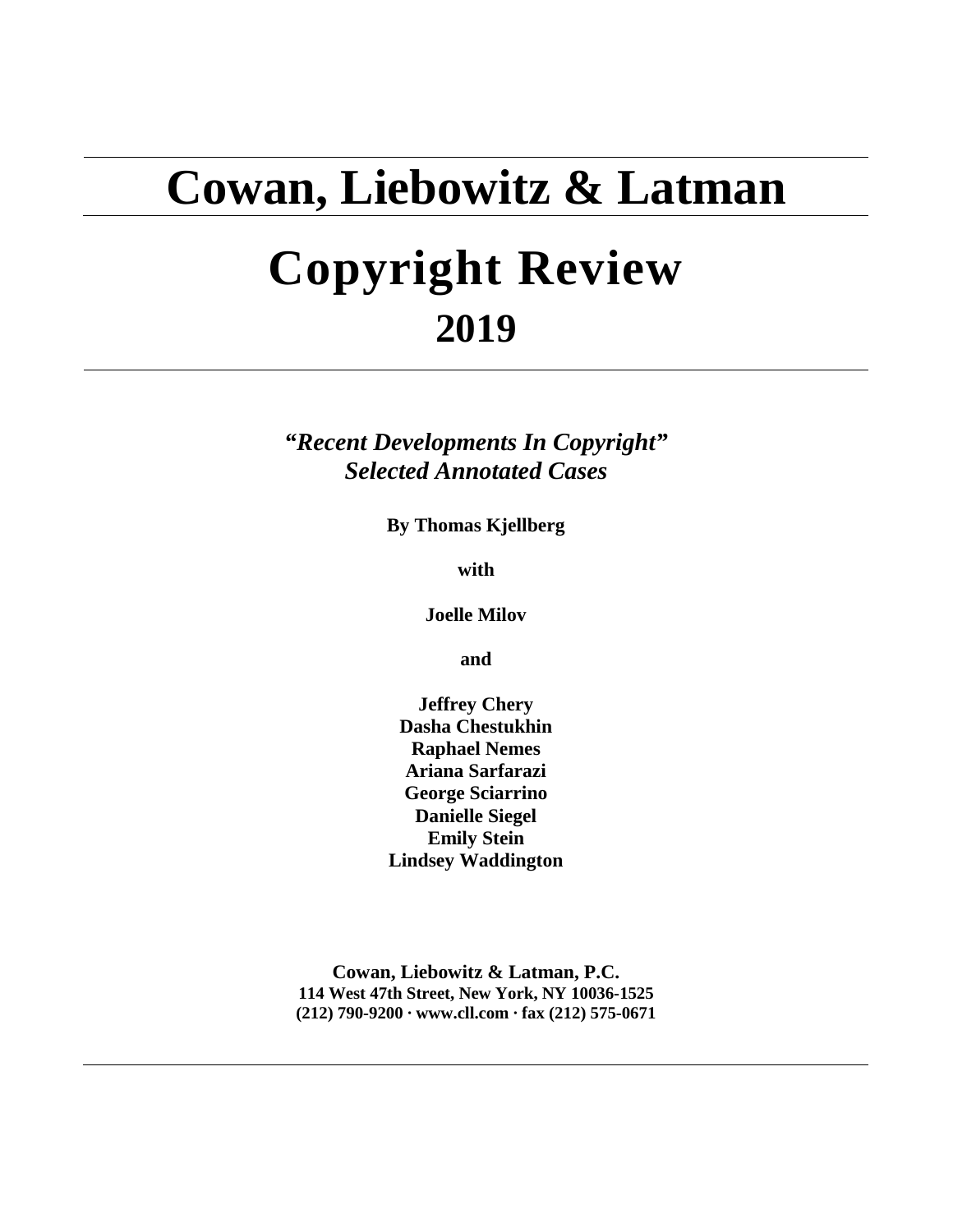**These annotations cover cases reported since our report at the 42nd Copyright Society Annual Meeting of 2018.**

**© 2019 Cowan, Liebowitz & Latman, P.C.**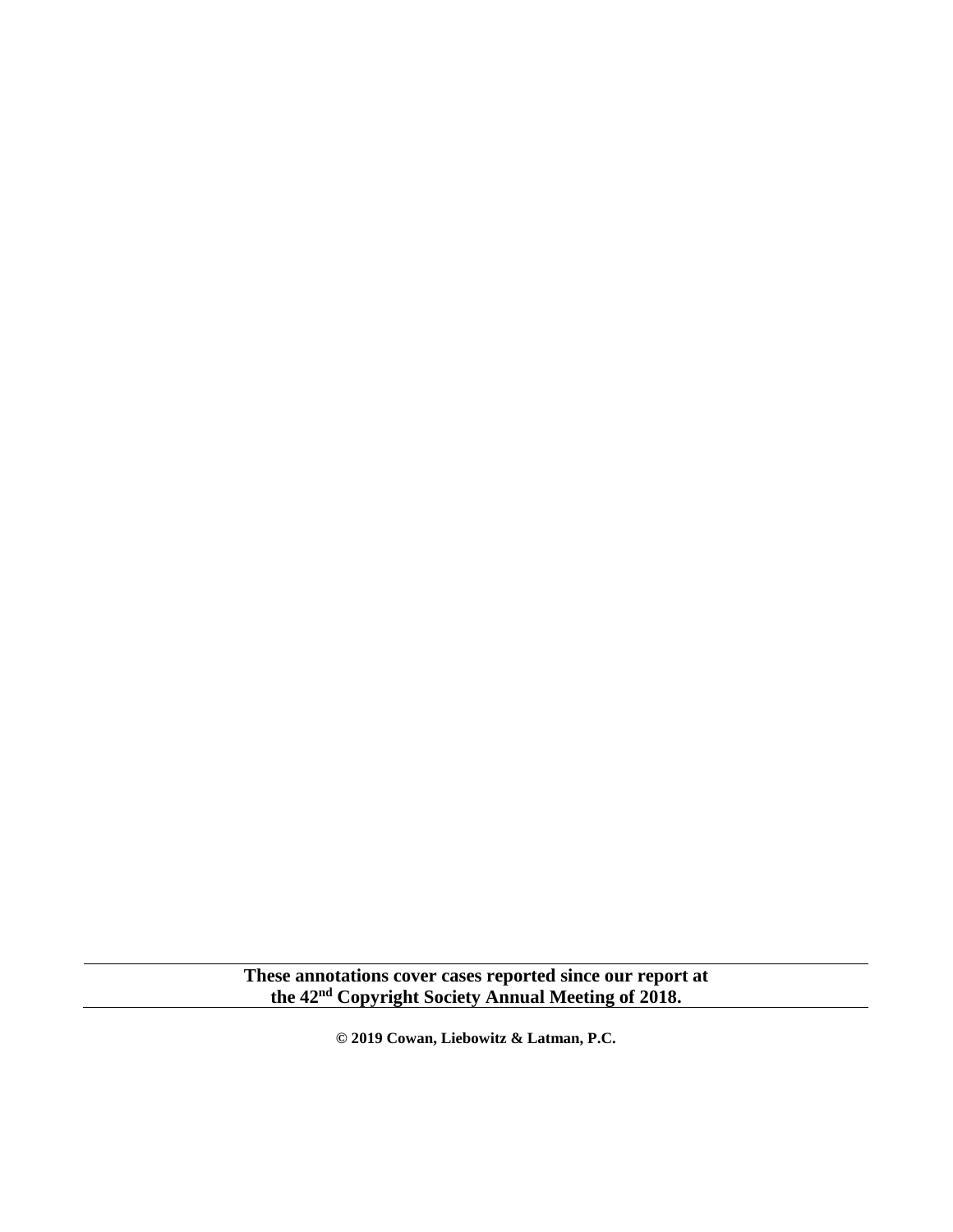# **TABLE OF CONTENTS**

| $\mathbf{I}$ . |                                    |  |
|----------------|------------------------------------|--|
|                | A.<br><b>B.</b><br>$\mathcal{C}$ . |  |
|                | D.<br>Ε.                           |  |
| $\mathbf{I}$   |                                    |  |
|                | A.                                 |  |
|                | <b>B.</b>                          |  |
|                | $\mathcal{C}$ .                    |  |
|                | D.                                 |  |
| Ш.             |                                    |  |
|                | A.                                 |  |
|                | <b>B.</b>                          |  |
|                | $\mathcal{C}$ .                    |  |
|                | D.                                 |  |
|                | Ε.                                 |  |
| IV.            |                                    |  |
|                | A.                                 |  |
| V.             |                                    |  |
|                | A.                                 |  |
|                | <b>B.</b>                          |  |
|                | $\mathcal{C}$ .                    |  |
|                | D.                                 |  |
| VI.            |                                    |  |
|                | A.                                 |  |
|                | <b>B.</b>                          |  |
|                | $\mathcal{C}$ .                    |  |
|                | D.                                 |  |
|                | E.<br>$F_{\cdot}$                  |  |
|                |                                    |  |
|                |                                    |  |
|                | A.                                 |  |
|                | <b>B.</b><br>C.                    |  |
|                | D.                                 |  |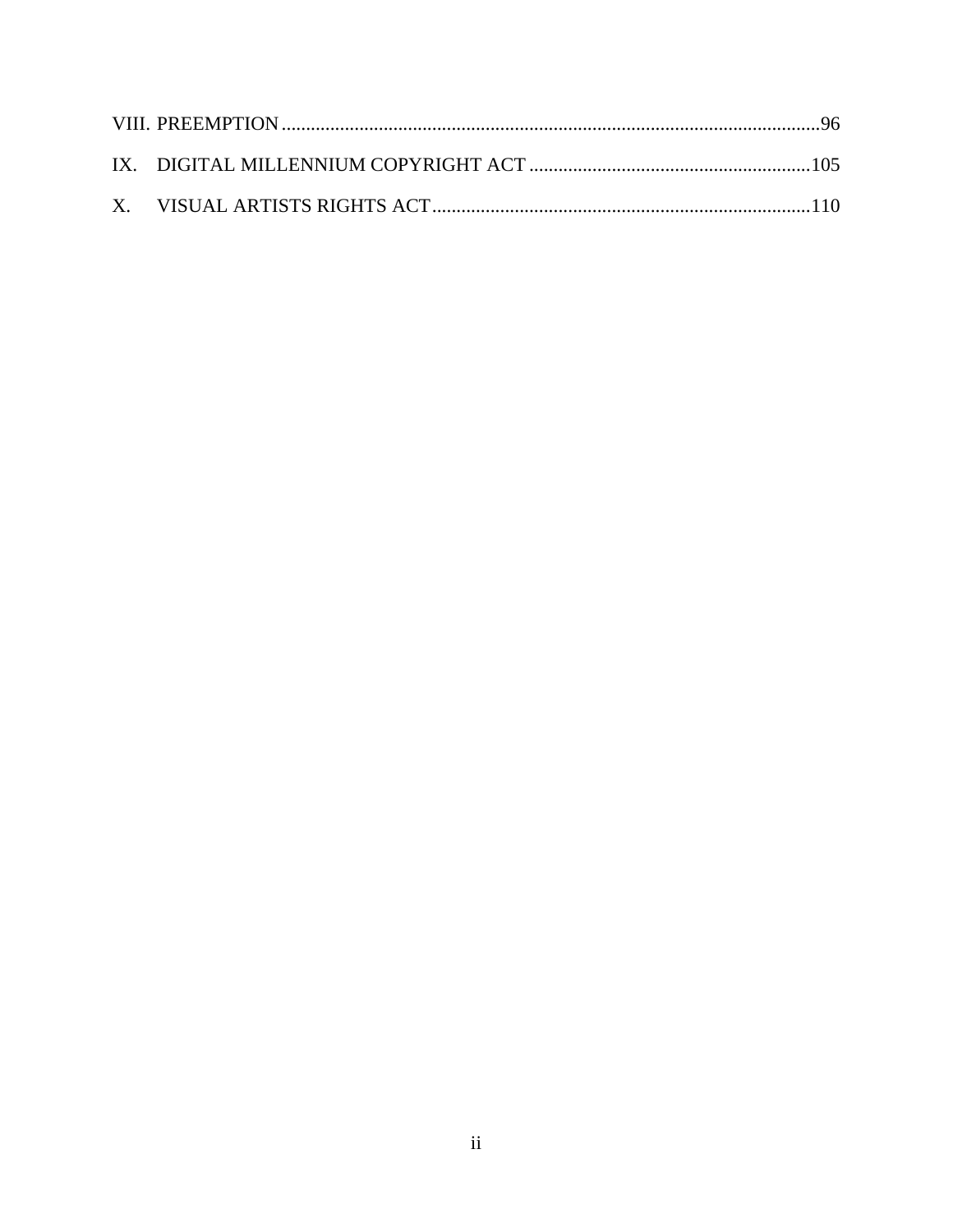# **TABLE OF CASES**

| 16 Casa Duse, LLC v. Merkin,                                                                                        |  |
|---------------------------------------------------------------------------------------------------------------------|--|
| ABS Entm't v. CBS Corp.,                                                                                            |  |
|                                                                                                                     |  |
| Alan Ross Mach. Corp v. Machinio Corp., No. 17-3569, 2018 U.S. Dist. LEXIS                                          |  |
| Am. Dig. Sys. v. Nelson,                                                                                            |  |
| Architecttura Inc. v. DSGN Assocs.,<br>No. 16-3021, 2018 U.S. Dist. LEXIS 124468 (N.D. Tex. July 25, 2018)  10      |  |
| Art of Design, Inc. v. Pontoon Boat, LLC,<br>No. 16-595, 2018 U.S. Dist. LEXIS 101321 (N.D. Ind. June 18, 2018)  18 |  |
| Astor-White v. Strong,                                                                                              |  |
| Batiste v. Lewis,                                                                                                   |  |
| Batra v. PopSugar, Inc.,<br>No. 18-3752, 2019 U.S. Dist. LEXIS 20299 (N.D. Cal. Feb. 7, 2019)  8, 99, 106           |  |
| Bell v. Startup Prod., LLC,                                                                                         |  |
| Bell v. Vacuforce, LLC,                                                                                             |  |
| Brammer v. Violent Hues Prods., LLC,                                                                                |  |
| Brittney Gobble Photography v. Wenn Ltd.,                                                                           |  |
| BWP Media USA, Inc. v. Polyvore, Inc.,                                                                              |  |
| Cambridge Univ. Press. v. Albert,                                                                                   |  |
| Capitol Records, LLC v. ReDigi Inc.,                                                                                |  |
| Carrell v. Origami Owl, LLC,                                                                                        |  |
| CENAPS Corp. v. Cmty. of Christ,                                                                                    |  |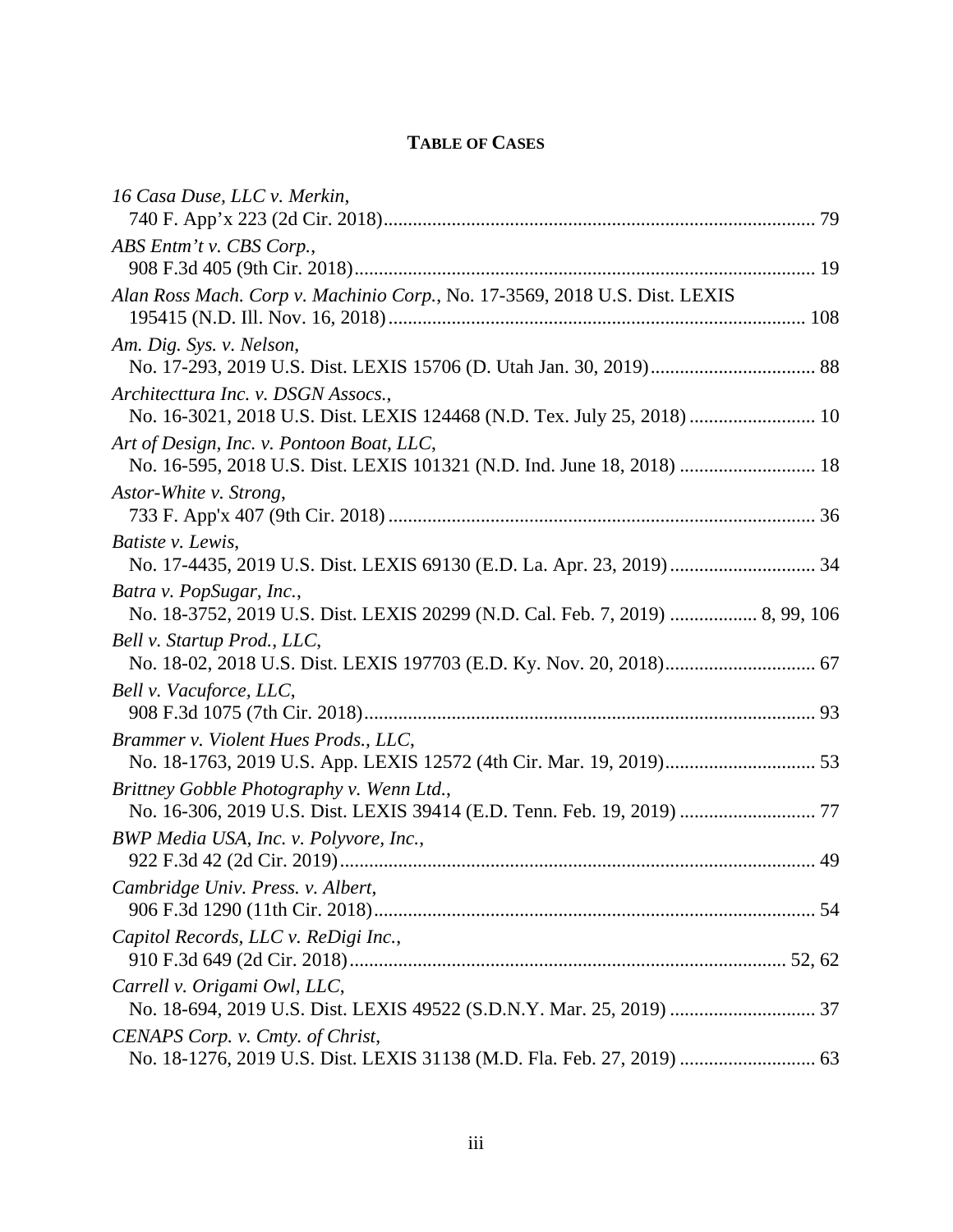| Clark v. Transp. Alternatives, Inc.,<br>No. 18-9985, 2019 U.S. Dist. LEXIS 46274 (S.D.N.Y. Mar. 18, 2019)  55        |
|----------------------------------------------------------------------------------------------------------------------|
| Close v. Sotheby's, Inc.,                                                                                            |
| Close v. Sotheby's, Inc.,                                                                                            |
| Cobbler Nev., LLC v. Gonzales,                                                                                       |
| Code Revision Comm'n v. Public.Resource.Org, Inc.,                                                                   |
| Conan Props. Int'l LLC v. Sanchez,                                                                                   |
| Craig v. UMG Recordings, Inc.,<br>No. 16-5439, 2019 U.S. Dist. LEXIS 53973 (S.D.N.Y. Mar. 29, 2019)  63, 71, 94, 105 |
| Creazioni Artistiche Musicali, S.r.l. v. Carlin Am., Inc.,                                                           |
| D'Pergo Custom Guitars, Inc. v. Sweetwater Sound, Inc.,                                                              |
| Datacarrier S.A. v. WOCCU Servs. Grp.,                                                                               |
| Davidson v. United States,<br>No. 13-942C, 2018 U.S. Claims LEXIS 801 (Fed. Cl. June 29, 2018)  54, 69               |
| Design Basics, LLC v. Ashford Homes, LLC,<br>No. 17-273, 2018 U.S. Dist. LEXIS 212442 (S.D. Ohio Dec. 18, 2018)  17  |
| Design Basics, LLC v. MTF Assocs.,                                                                                   |
| Design Idea, Ltd. v. Meijer, Inc.,<br>No. 15-3093, 2018 U.S. Dist. LEXIS 122753 (C.D. Ill. Jul. 23, 2018)  75, 102   |
| Diamond Collection, LLC v. Underwraps Costume Corp.,                                                                 |
| Dish Network L.L.C. v. Simmons,<br>No. 17-53, 2018 U.S. Dist. LEXIS 127891 (E.D. Tenn. June 28, 2018) 92, 109        |
| Downs v. Yeshiva World News, LLC,                                                                                    |
| DRK Photo v. McGraw-Hill Global Educ. Holdings LLC,                                                                  |
| Dubay v. King,                                                                                                       |
| Eclipse Gaming Sys., LLC v Antonucci,                                                                                |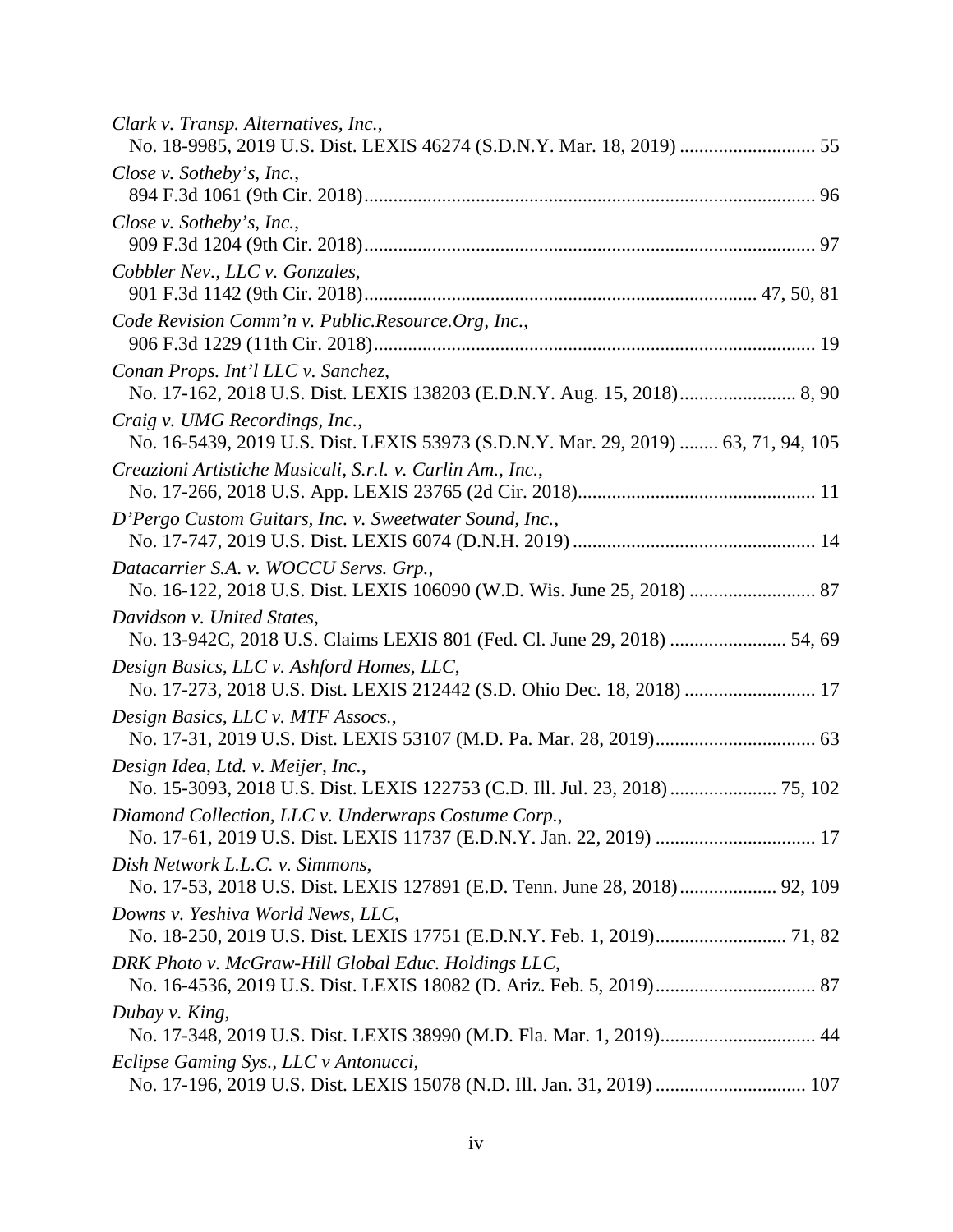| Edwards v. Vemma Nutrition,                                                                                                                              |  |
|----------------------------------------------------------------------------------------------------------------------------------------------------------|--|
| Elsevier Inc. v. Stew Yee Chew,                                                                                                                          |  |
| Energy Intelligence Grp., Inc. v. Bank of Am., N.A.,                                                                                                     |  |
| Energy Intelligence Grp., Inc. v. CHS McPherson Refinery, Inc.,                                                                                          |  |
| Erickson Prods. v. Kast,                                                                                                                                 |  |
| Estate of Chatmon v. Warner Music Grp. Corp.,                                                                                                            |  |
| Estate of Kauffmann v. Rochester Inst. of Tech.,                                                                                                         |  |
| Fastcase, Inc. v. Lawriter, LLC,                                                                                                                         |  |
| Fed'n of State Massage Therapy Bds. v. Mendez Master Training Ctr., Inc.,<br>No. 17-2936, 2018 U.S. Dist. LEXIS 136746 (S.D. Tex. Aug. 14, 2018) 13, 101 |  |
| Feuer-Goldstein, Inc. v. Michael Hill Franchise Pty. Ltd.,<br>No. 16-9987, 2019 U.S. Dist. LEXIS 51980 (S.D.N.Y. Mar. 27, 2019)  32                      |  |
| Fischer v. Brushy Mt. Bee Farm, Inc.,                                                                                                                    |  |
| Fish Kiss LLC v. N. Star Creations, LLC,<br>No. 17-8193, 2018 U.S. Dist. LEXIS 136147 (D.N.J. Aug. 13, 2018) 49                                          |  |
| Flack v. Citizens Mem'l Hosp.,                                                                                                                           |  |
| Fortress Iron L.P. v. Fairway Bldg. Prods., LLC,                                                                                                         |  |
| Fourth Estate Public Benefit Corp v. Wall-Street.com, LLC,                                                                                               |  |
| Fox v. Berenis,                                                                                                                                          |  |
| Franklin v. X Gear 101, LLC,<br>No. 17-6452, 2018 U.S. Dist. LEXIS 122658 (S.D.N.Y. Jul. 23, 2018)  48                                                   |  |
| Freeplay Music, LLC v. Nian Infosolutions Private Ltd.,                                                                                                  |  |
| Frye v. Lagerstrom,                                                                                                                                      |  |
| FurnitureDealer.Net, Inc. v. Amazon.com, Inc.,                                                                                                           |  |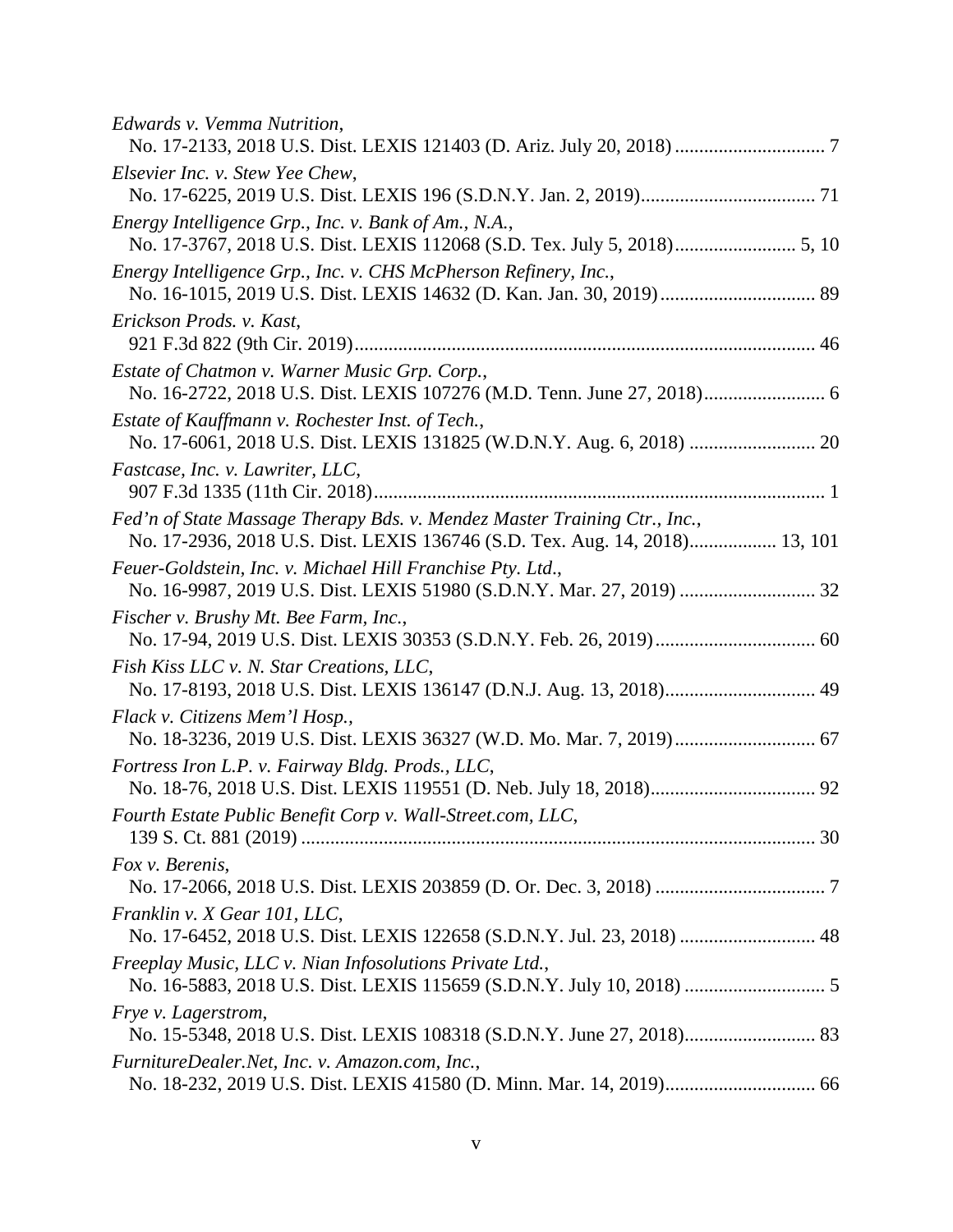| GC2 Inc. v. Int'l Game Tech.,<br>No. 16-8784, 2018 U.S. Dist. LEXIS 192606 (N.D. Ill. Nov. 12, 2018) 43, 75          |
|----------------------------------------------------------------------------------------------------------------------|
| Geophysical Servs. v. TGS-NOPEC Geophysical Servs.,                                                                  |
|                                                                                                                      |
| Glacier Films (USA), Inc. v. Turchin,                                                                                |
| Glass Egg Digital Media v. Gameloft, Inc.,<br>No. 17-4165, 2018 U.S. Dist. LEXIS 130219 (N.D. Cal. Aug. 2, 2018) 101 |
| Glennon v. Rosenblum,                                                                                                |
| Glynn v. Cigar Store, Inc.,                                                                                          |
| Grant Heilman Photography, Inc. v. McGraw-Hill Global Education Holdings, LLC,                                       |
| Gray v. Perry,<br>No. 15-5642, 2018 U.S. Dist. LEXIS 138263 (C.D. Cal. Aug. 13, 2018) 33, 42                         |
| Green v. Harbach,                                                                                                    |
| Green v. Harbach,                                                                                                    |
| Griffin v. Sheeran,                                                                                                  |
| Hacienda Records, LP v. Ramos,                                                                                       |
| Hall v. Daniels,<br>No. 18-1349, 2018 U.S. Dist. LEXIS 134012 (N.D. Ill. Aug. 9, 2018) 9, 33, 43                     |
| Halper v. Sony/ATV Music Publ'g, LLC,                                                                                |
| Halper v. Sony/ATV Music Publ'g, LLC,                                                                                |
| Harrington v. Aerogelic Ballooning, LLC,                                                                             |
| Hayden v. 2K Games, Inc.,<br>No. 17-2635, 2019 U.S. Dist. LEXIS 47115 (N.D. Ohio Mar. 21, 2019)  103                 |
| Hayden v. Eagles Nest Outfitters, Inc.,                                                                              |
| Horror Inc. v. Miller,                                                                                               |
| In re McGraw-Hill Global Educ. Holdings LLC,                                                                         |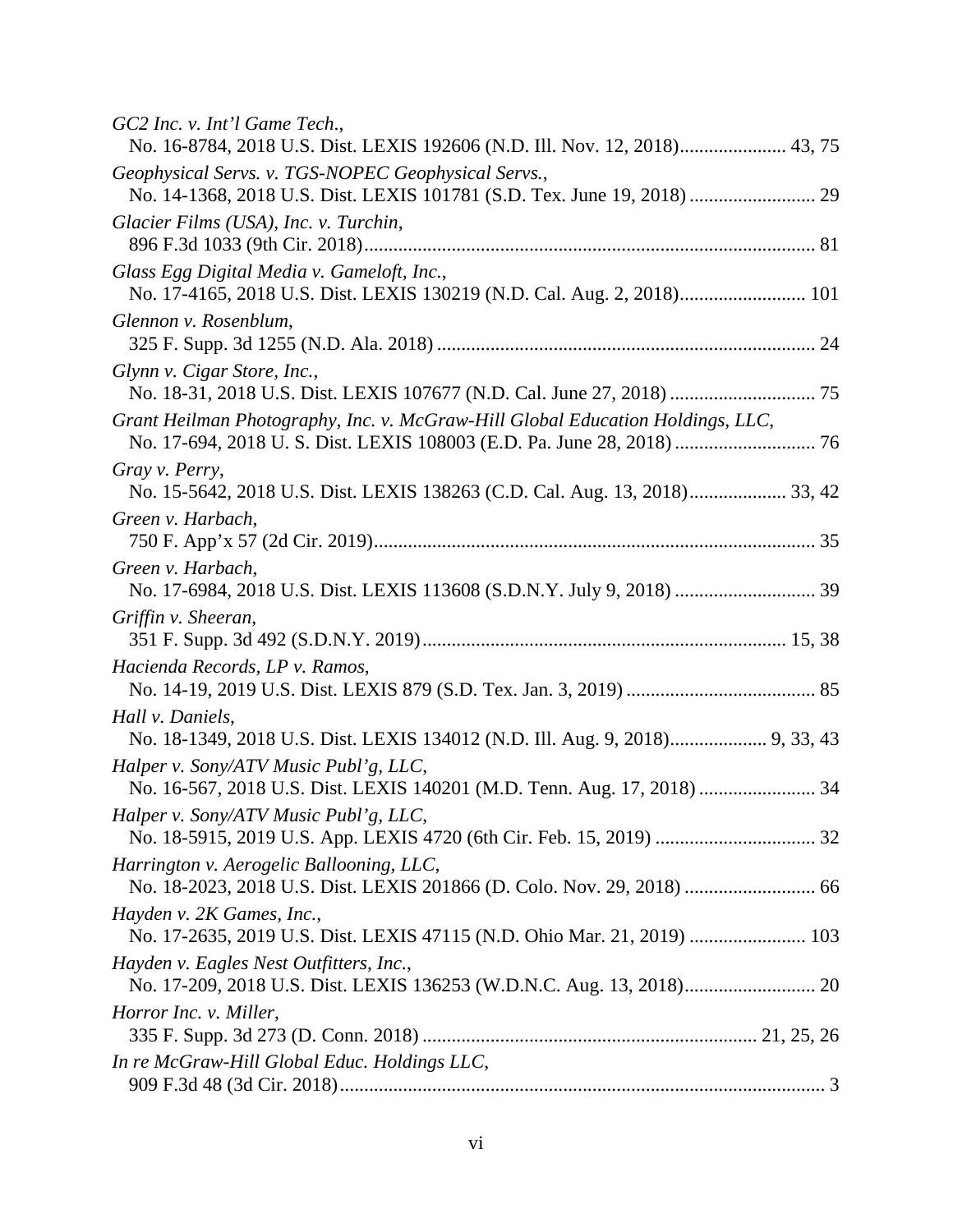| Iron Orchid Designs v. Prima Mktg.,<br>No. 18-1896, 2018 U.S. Dist. LEXIS 193406 (C.D. Cal. Nov. 9, 2018) 100                                |
|----------------------------------------------------------------------------------------------------------------------------------------------|
| J & J Sports Prods. v. J & O LLC,                                                                                                            |
| No. 17-4180, 2018 U.S. Dist. LEXIS 141906 (E.D.N.Y. Aug. 21, 2018) 48                                                                        |
| James v. Hunt,                                                                                                                               |
| Joe Hand Promotions, Inc. v. Acord,                                                                                                          |
|                                                                                                                                              |
| John Wiley & Sons, Inc. v. Book Dog Books, LLC,                                                                                              |
| Johnson v. New Destiny Christian Ctr. Church, Inc.,                                                                                          |
| Joint Stock Co. "Channel One Russ. Worldwide" v. Russian TV Co.,<br>No. 18-2318, 2019 U.S. Dist. LEXIS 27991 (S.D.N.Y. Feb. 21, 2019) 12, 47 |
| Joseph v. Buffalo News, Inc.,                                                                                                                |
| Kaseberg v. Conaco, LLC,                                                                                                                     |
| Kay Bros. Enters. v. Parente,<br>No. 16-387, 2018 U.S. Dist. LEXIS 128191 (N.D. Ill. July 31, 2018) 28                                       |
| Kinon Surface Design, Inc. v. Hyatt Corp.,<br>No. 18-81065, 2019 U.S. Dist. LEXIS 13670 (S.D. Fla. Jan. 28, 2019)  2, 6                      |
| Korman v. Iglesias,<br>No. 18-21028, 2018 U.S. Dist. LEXIS 109297 (S.D. Fla. June 28, 2018)  65                                              |
| Krechmer v. Tantaros,                                                                                                                        |
| Laspata DeCaro Studio Corp. v. Rimowa GmbH,<br>No. 16-934, 2018 U.S. Dist. LEXIS 103347 (S.D.N.Y. June 20, 2018) 40                          |
| Latele Prods. v. Azteca Int'l Corp.,                                                                                                         |
| Lauter v. Rosenblatt,<br>No. 15-8481, 2018 U.S. Dist. LEXIS 135559 (C.D. Cal. Aug. 10, 2018) 101                                             |
| Logical Operations Inc. v. 30 Bird Media, LLC,                                                                                               |
| Long v. Dorset,<br>No. 17-2758, 2019 U.S. Dist. LEXIS 28748 (N.D. Cal. Feb. 22, 2019)  106                                                   |
| Lothan Van Hook Destafano Architecture, LLC v. SB Yen Mgmt. Grp., Inc.,                                                                      |
| Mango v. BuzzFeed, Inc.,                                                                                                                     |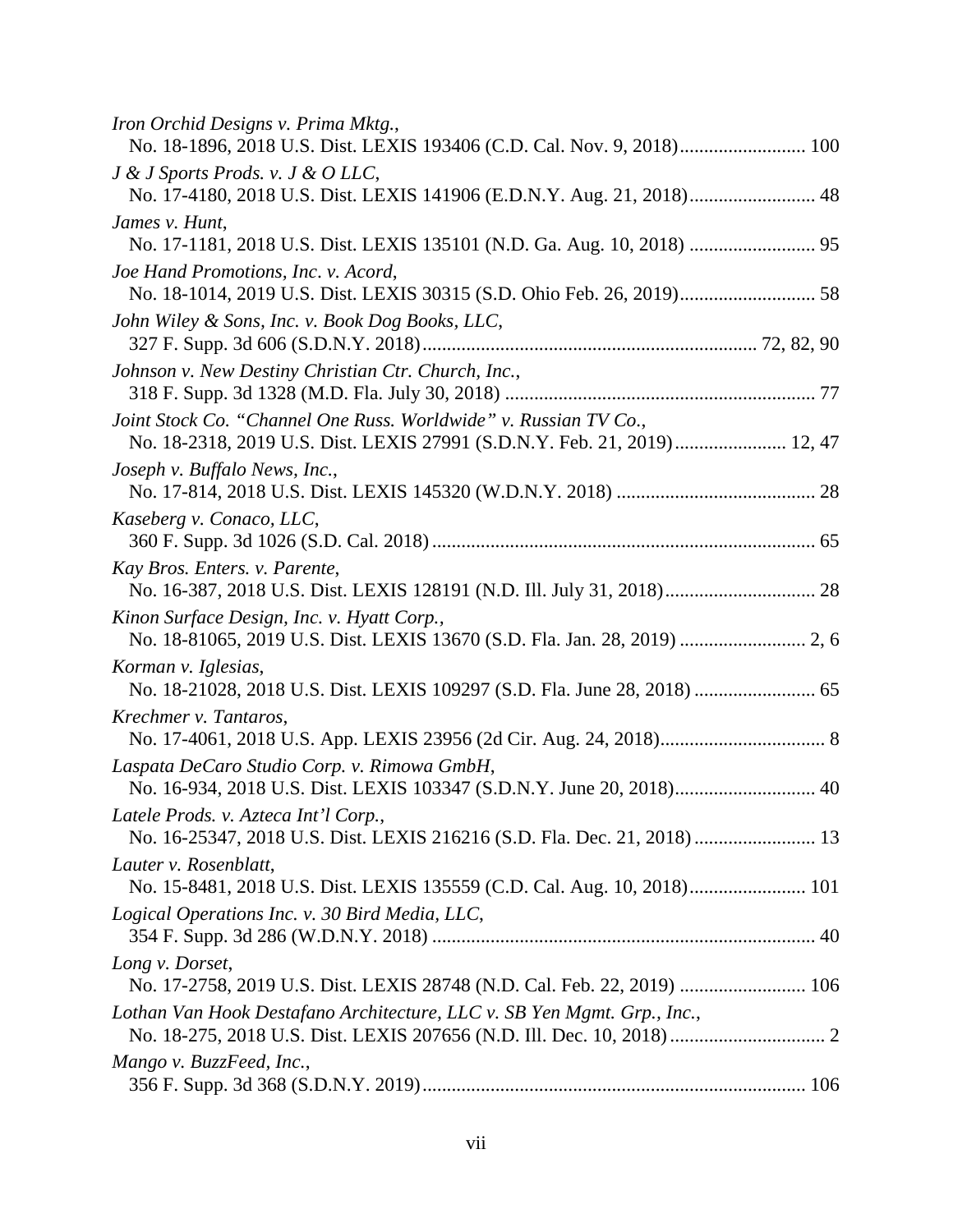| Manhattan Review LLC v. Yun,                                                                                              |  |
|---------------------------------------------------------------------------------------------------------------------------|--|
| Markham Concepts, Inc. v. Hasbro, Inc.,                                                                                   |  |
| Marshall v. Babbs,                                                                                                        |  |
| Maule v. Anheuser Busch, LLC,<br>No. 17-461, 2018 U.S. Dist. LEXIS 125805 (E.D. Pa. July 27, 2018) 44, 108                |  |
| May v. Sony Music Entm't,<br>No. 18-2238, 2019 U.S. Dist. LEXIS 24458 (S.D.N.Y. Feb. 13, 2019) 39, 55                     |  |
| McGraw-Hill Cos. v. Griffin,                                                                                              |  |
| McGraw-Hill Glob. Educ. Holdings, LLC v. Khan,                                                                            |  |
| McGucken v. Chive Media Grp., LLC,                                                                                        |  |
| McGucken v. Chive Media Grp., LLC,<br>No. 18-1612, 2018 U.S. Dist. LEXIS 191513 (C.D. Cal. Nov. 8, 2018) 74               |  |
| MD Helicopters, Inc. v. Aerometals, Inc.,<br>No. 16-2249, 2018 U.S. Dist. LEXIS 203539 (E.D. Cal. Nov. 30, 2018)  100     |  |
| Media Rights Techs., Inc. v. Microsoft Corp.,                                                                             |  |
| Mfg. Automation & Software Sys. v. Hughes,<br>No. 16-8962, 2018 U.S. Dist. LEXIS 106797 (C.D. Cal. June 25, 2018)  43, 84 |  |
| Minden Pictures, Inc. v. Buzzfeed, Inc.,<br>No. 18-2438, 2019 U.S. Dist. LEXIS 29671 (S.D.N.Y. Feb. 21, 2019) 59, 70      |  |
| Montgomery v. Jones,                                                                                                      |  |
| Munro v. Lucy Activewear, Inc.,                                                                                           |  |
| Nat'l Grange of the Order of Patrons of Husbandry v. Cal. Guild,                                                          |  |
| Nieusma, Inc. v. Affygility Solutions, LLC,                                                                               |  |
| <i>Nobile v. Watts,</i>                                                                                                   |  |
| Noland v. Janssen,<br>No. 17-5452, 2019 U.S. Dist. LEXIS 37781 (S.D.N.Y. Mar. 8, 2019)  110                               |  |
| O'Brien v. PopSugar Inc.,                                                                                                 |  |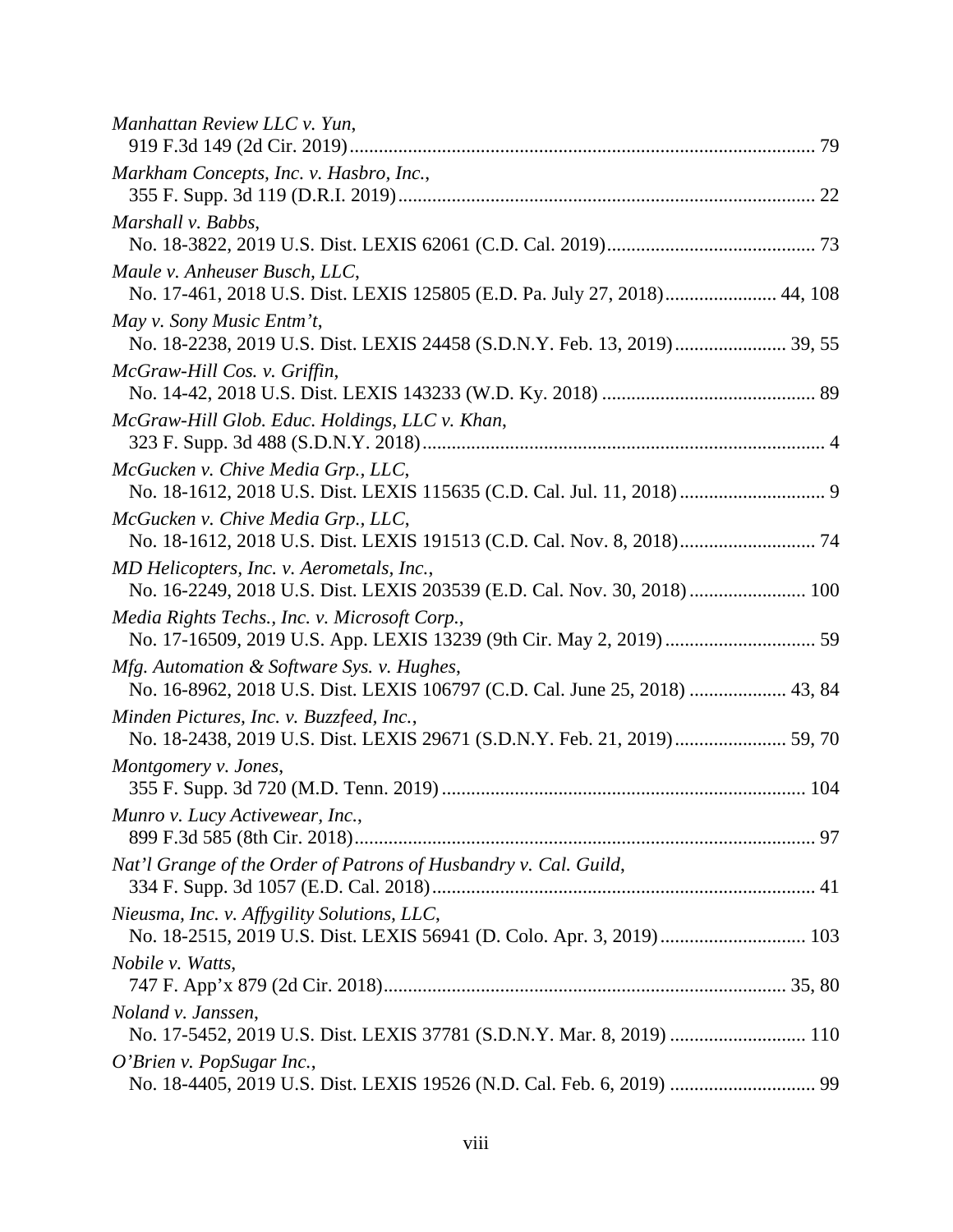| Oliver v. Johanson,<br>No. 17-5129, 2018 U.S. Dist. LEXIS 198484 (W.D. Ark. Nov. 21, 2018) 23, 30, 68                              |  |
|------------------------------------------------------------------------------------------------------------------------------------|--|
| Oracle USA, Inc. v. Rimini St., Inc.,                                                                                              |  |
| Pablo Star Ltd. v. Welsh Gov't,                                                                                                    |  |
| Patagonia, Inc. v. Tradition LLC,                                                                                                  |  |
| Pereira v. 3072541 Can. Inc.,                                                                                                      |  |
| Perry v. Mary Ann Liebert, Inc. (MALI),                                                                                            |  |
| Peterman v. Republican Nat'l Comm.,                                                                                                |  |
| Philogene v. Duckett,<br>No. 17-7224, 2018 U.S. Dist. LEXIS 139029 (S.D.N.Y. Aug. 16, 2018)  14                                    |  |
| Philpot v. Alternet Media, Inc.,<br>No. 18-4479, 2018 U.S. Dist. LEXIS 203500 (N.D. Cal. Nov. 30, 2018) 57, 107                    |  |
| Philpot v. LM Communications II of South Carolina, Inc.,<br>No. 17-173, 2018 U.S. Dist. LEXIS 113927 (E.D. Ky. July 10, 2018) 96   |  |
| Philpot v. WOS, Inc.,<br>No. 18-339, 2019 U.S. Dist. LEXIS 67978 (W.D. Tex. Apr. 22, 2019) 57, 108                                 |  |
| Photographic Illustrators Corp. v. Orgill, Inc.,<br>No. 14-11818, 2019 U.S. Dist. LEXIS 58016 (D. Mass. Apr. 4, 2019)  28, 61      |  |
| Photographic Illustrators Corp. v. OSRAM Sylvania, Inc.,                                                                           |  |
| Pohl v. MH Sub I, LLC,                                                                                                             |  |
| Pohl v. MH Sub I, LLC,                                                                                                             |  |
| Raju v. Murphy,<br>No. 17-357, 2019 U.S. Dist. LEXIS 32621 (S.D. Miss. Feb. 28, 2019) 11                                           |  |
| Really Big Coloring Books, Inc. v. Delta Dental Ins. Co.,<br>No. 18-622, 2018 U.S. Dist. LEXIS 144225 (E.D. Mo. Aug. 24, 2018)  26 |  |
| Reed v. Ezelle Inv. Props.,                                                                                                        |  |
| Remark Home Designs, LLC v. Oak St. Condo Projects, LLC,                                                                           |  |
| Renna v. Queens Ledger/Greenpoint Star, Inc.,                                                                                      |  |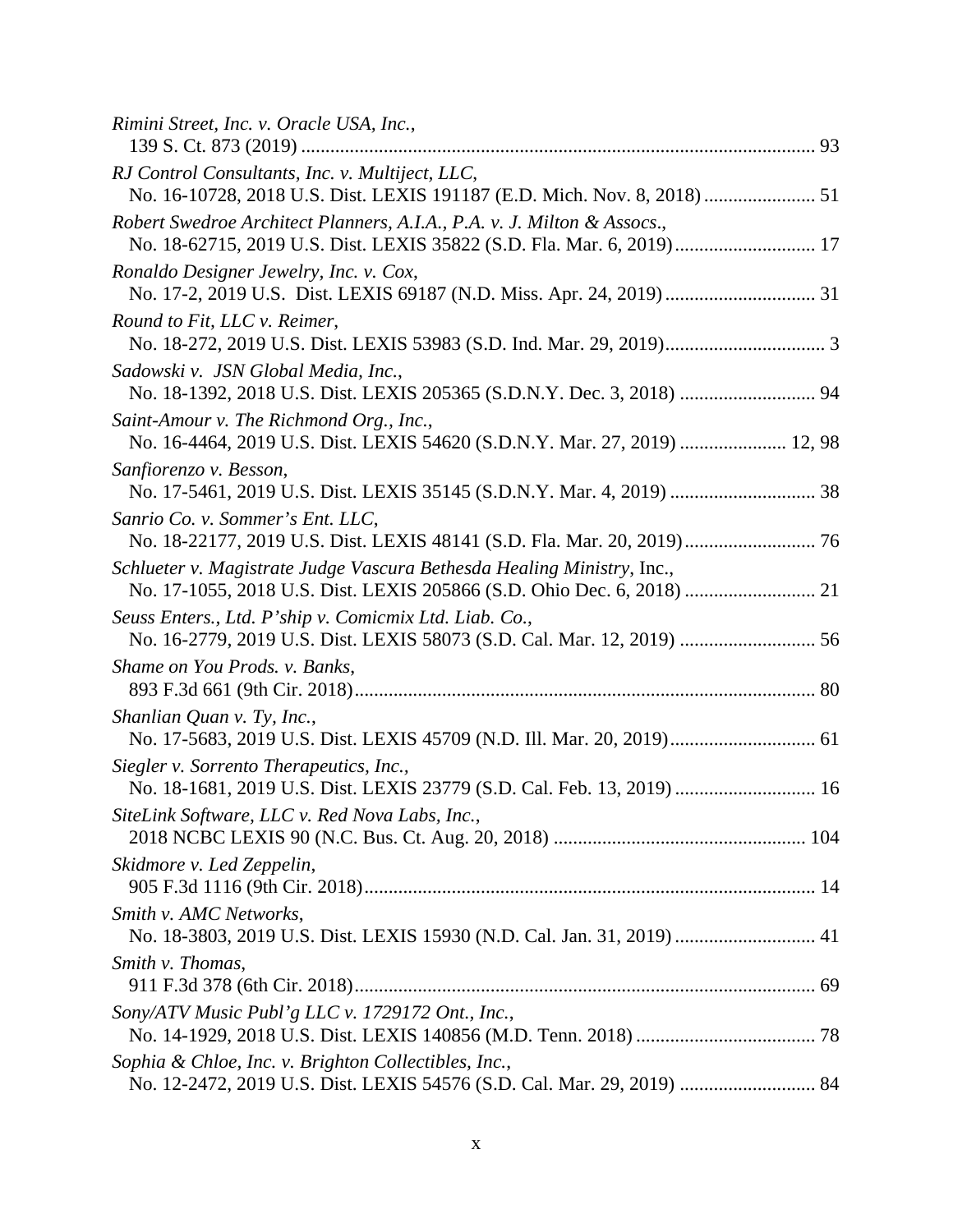| South Seas Pictures Ltd. v. Ken's Island Food,                                                                                         |  |
|----------------------------------------------------------------------------------------------------------------------------------------|--|
| Spin Master Ltd. v. Alan Yuan's Store,                                                                                                 |  |
| Spin Master, Inc. v. Amy & Benton Toys & Gifts Co.,                                                                                    |  |
| Spinelli v. NFL,                                                                                                                       |  |
| Stevens v. CoreLogic, Inc.,                                                                                                            |  |
| Sullivan v. Flora, Inc.,                                                                                                               |  |
| Sygall v. Pitsicalis,<br>No. 18-2730, 2018 U.S. Dist. LEXIS 194562 (S.D.N.Y. Nov. 14, 2018)  4                                         |  |
| Tanksley v. Daniels,                                                                                                                   |  |
| TD Ameritrade, Inc. v. Matthews,<br>No. 16-136, 2018 U.S. Dist. LEXIS 118684 (D. Alaska July 16, 2018)  51, 109                        |  |
| Terry v. Masterpiece Advert. Design,                                                                                                   |  |
| Tobin v. Rector, Church-Wardens, & Vestrymen of Trinity Church,<br>No. 17-4010, 2018 U.S. App. LEXIS 23761 (2d Cir. Aug. 23, 2018) 110 |  |
| Universal Dyeing & Printing, Inc. v. Topson Downs of Cal., Inc.,                                                                       |  |
| VHT, Inc. v. Zillow Grp., Inc.,                                                                                                        |  |
| Vill. Builders on the Bay, Inc. v. Cowling,                                                                                            |  |
| We Shall Overcome Found. & Butler Films v. Richmond Org., Inc.,                                                                        |  |
| Webber v. Dash,                                                                                                                        |  |
| Whitehead v. Mix Unit, LLC,                                                                                                            |  |
| Williams v. Gaye,                                                                                                                      |  |
| Wilson v. Dynatone Publ'g Co.,                                                                                                         |  |
| Wright v. Penguin Random House,<br>No. 18-38, 2018 U.S. Dist. LEXIS 194682 (E.D. Tenn. Nov. 15, 2018)  104                             |  |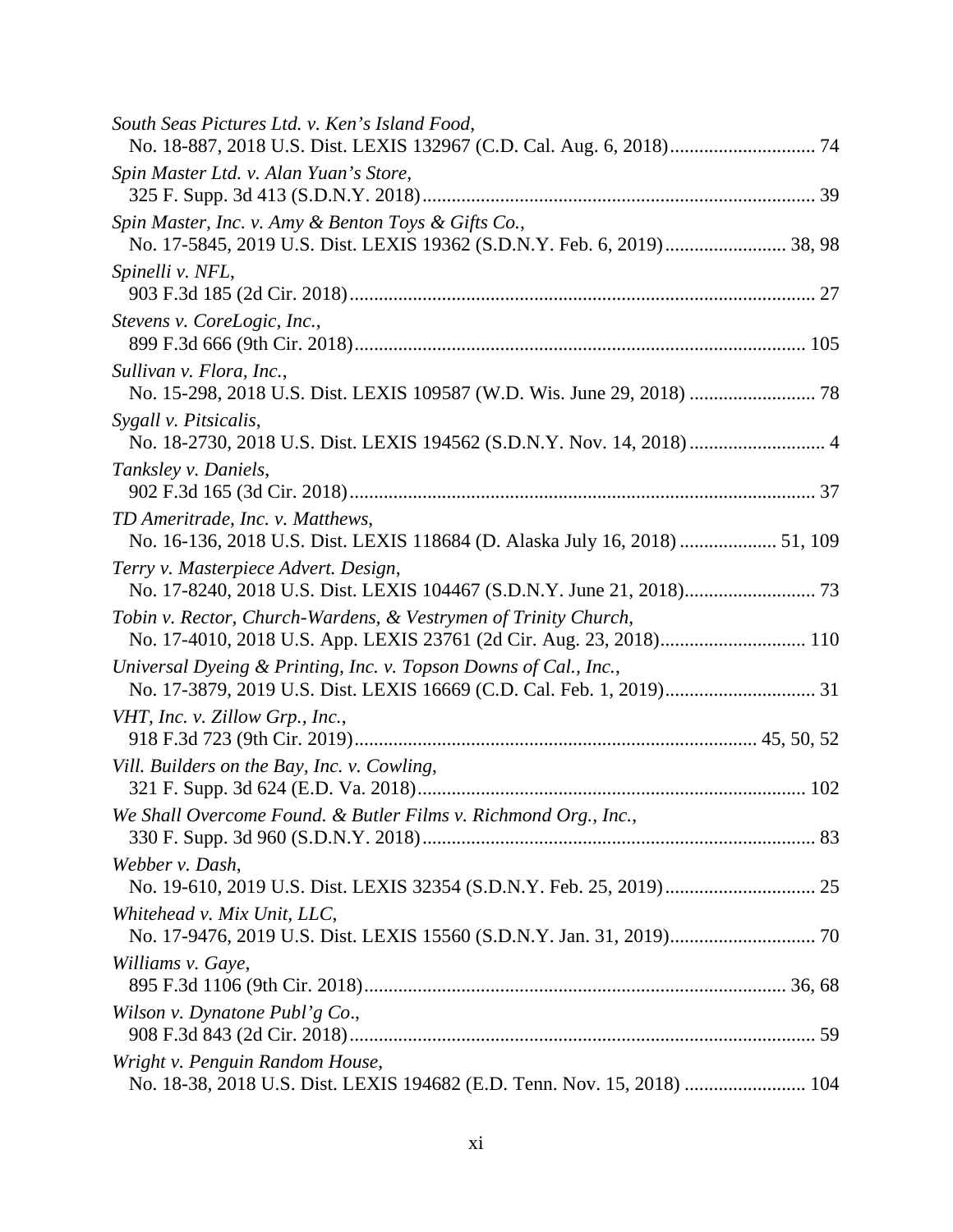| YS Built LLC v. Huang,                                                  |  |
|-------------------------------------------------------------------------|--|
|                                                                         |  |
| Zaccari v. Discover Techs. LLC,                                         |  |
|                                                                         |  |
| Zindel v. Fox Searchlight Pictures, Inc.,                               |  |
| No. 18-1435, 2018 U.S. Dist. LEXIS 123872 (C.D. Cal. Jul. 23, 2018)  42 |  |
| Zuma Press, Inc. v. Getty Images (US), Inc.,                            |  |
|                                                                         |  |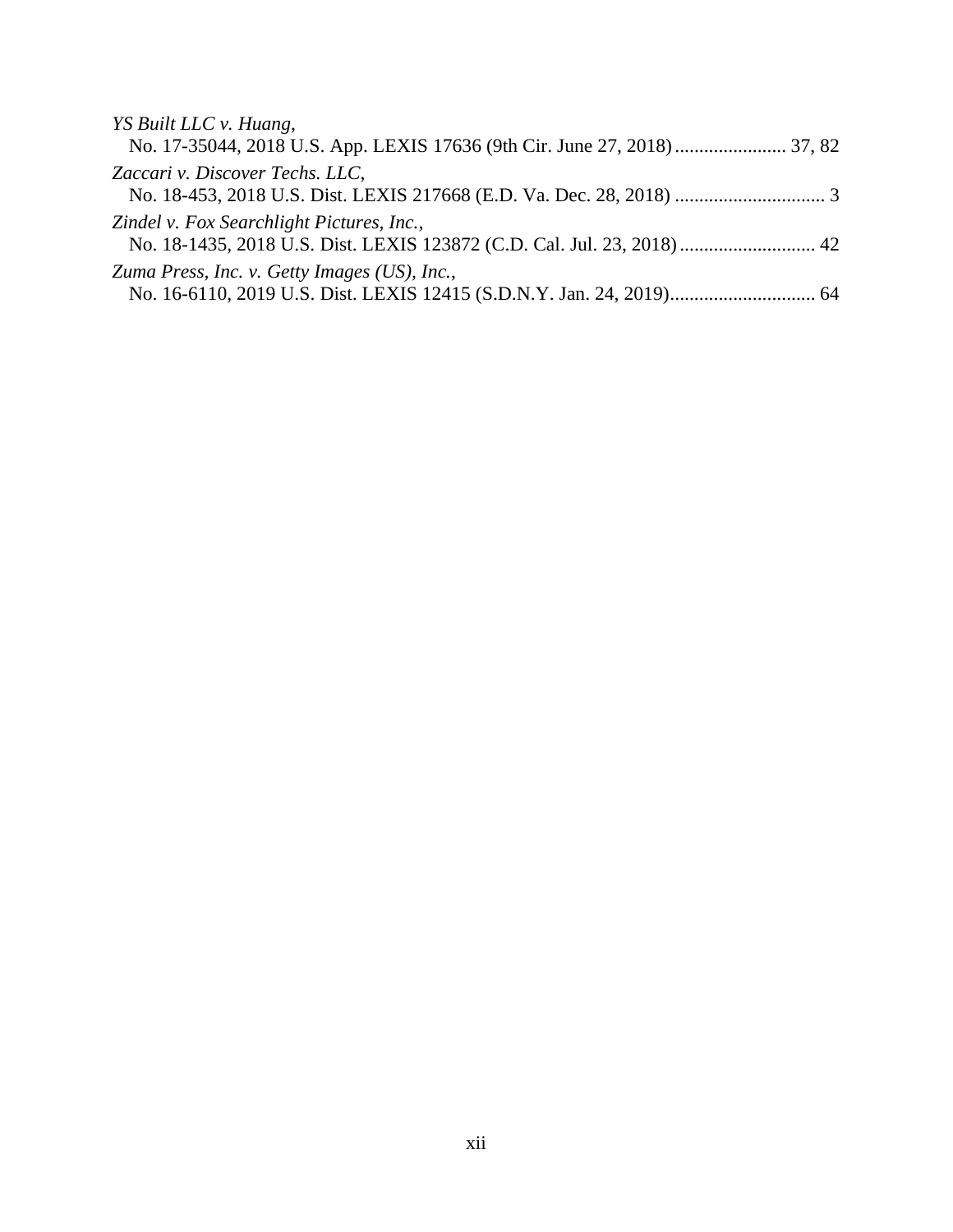# <span id="page-14-0"></span>**I. JURISDICTION AND PROCEDURAL ISSUES**

### <span id="page-14-1"></span>**A. Subject Matter Jurisdiction**

#### *Fastcase, Inc. v. Lawriter, LLC*, 907 F.3d 1335 (11th Cir. 2018)

Parties were competitors in market for legal research services. Plaintiff had agreement with Georgia Bar whereby it provided Georgia law database, including Georgia Regulations, to members in exchange for per-member fee. To keep current on law, plaintiff visited Georgia Regulations page on Secretary of State website. Secretary of State delegated duty of publishing Georgia Regulations to defendant. Defendant sent plaintiff cease-and-desist letter demanding that plaintiff stop offering Georgia Regulations, and plaintiff filed initial declaratory judgment action seeking declaration that defendant had no legal rights, by contract or copyright, to restrict publication of Georgia Regulations. District court dismissed case for lack of subject matter jurisdiction because defendant did not have copyright registration and because plaintiff did not meet jurisdictional minimum. During first suit, defendant added terms of use to Secretary of State website, which included liquidated damages clause. Plaintiff filed second declaratory judgment suit, district court again dismissed, and plaintiff appealed. Court first found that district court erred in finding lack of registration jurisdictional defect; lack of registration allows for 12(b)(6) motion, but not for dismissal on jurisdictional grounds. Court also found amount in controversy satisfied based on plaintiff's argument that each violation of defendant's site's terms subjected plaintiff to \$20,000 liquidated damages, and plaintiff alleged it visited defendant's site daily. Because violating terms as few as four times would subject plaintiff to threat of liability in excess of \$75,000, plaintiff's potential liability was not too speculative to satisfy amount-incontroversy requirement. Eleventh Circuit vacated and remanded.

# *Pablo Star Ltd. v. Welsh Gov't*, No. 15-1167, 2019 U.S. Dist. LEXIS 54456 (S.D.N.Y. Mar. 29, 2019)

District court denied defendant's motion to dismiss. Plaintiffs, media companies that owned copyrights in two photographs depicting poet Dylan Thomas, sued Welsh Government, alleging infringement based on unauthorized use of photos in Welsh tourism advertisements targeting New York residents. Welsh Government moved to dismiss on basis of sovereign immunity. Foreign Sovereign Immunities Act (FSIA), sole source for subject matter jurisdiction over any action against foreign state, provides sovereign immunity to foreign state unless exception applies. Plaintiffs claimed three exceptions: (1) commercial activity exception; (2) noncommercial tort exception; and (3) expropriation exception. Court examined only commercial activity exception, which provides exception to FSIA when (1) foreign state engages in commercial activity in manner of private player within market, and (2) plaintiff's claim is based upon such commercial activity, i.e., significant nexus exists between foreign state's commercial activity in U.S. and plaintiff's cause of action. Court found that Welsh Government's use of plaintiffs' copyrighted photographs was "familiar manifestation of the manner in which any number of private travel agents or guides have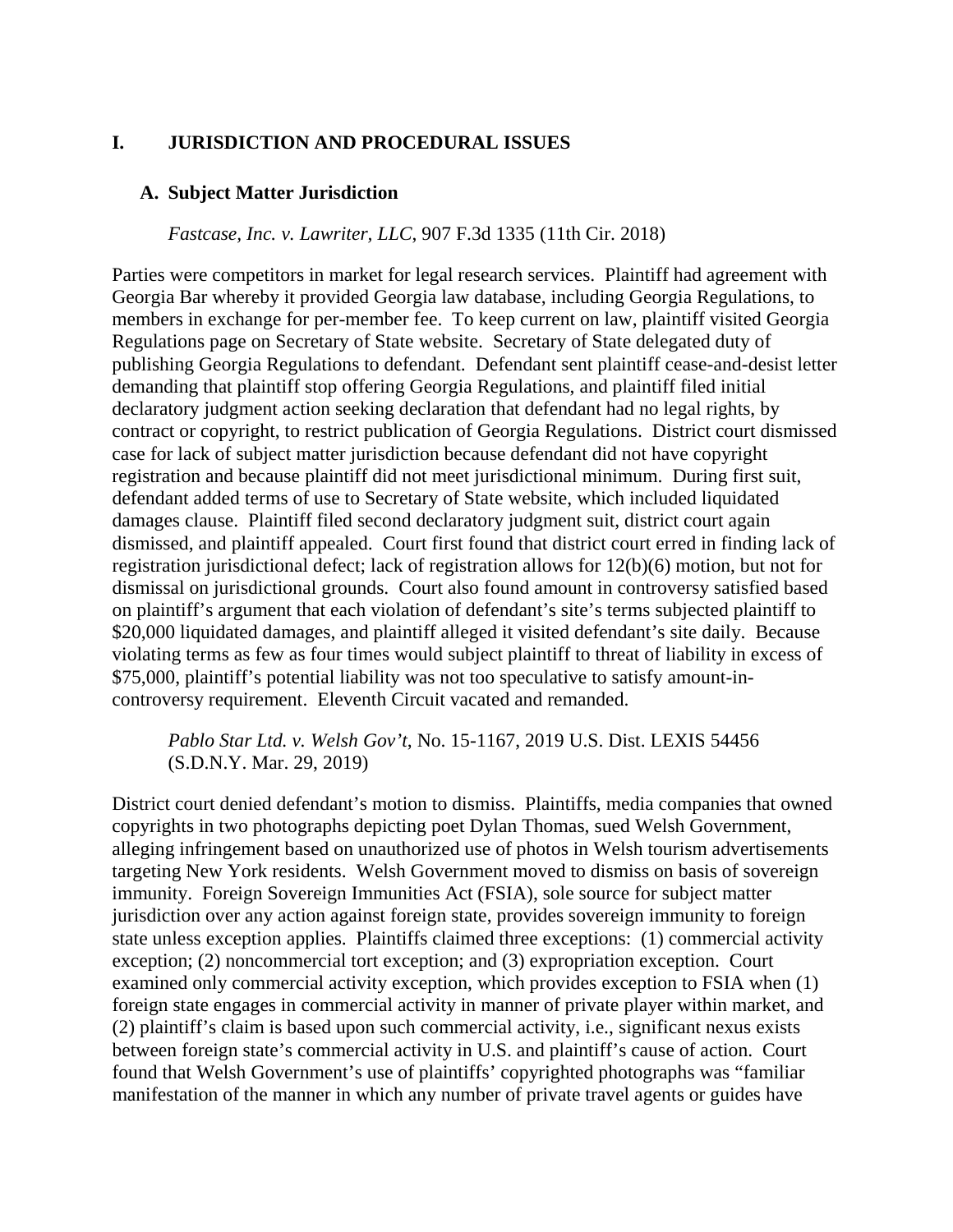been alleged to have used another's copyrighted materials" to supplement own products or services. In fact, Welsh Government distributed photographs of Dylan Thomas in form largely indistinguishable from form in which private parties had distributed copies of same photo. District court further found Welsh Government's commercial activities formed basis or foundation for plaintiff's claim of copyright infringement. Welsh Government argued that use of photos was not for profit but rather to encourage economic development and tourism in Wales. District court rejected argument, noting that whether foreign government's conduct is "commercial activity" as defined by FSIA depends not on whether government is acting with profit motive, but rather whether particular actions that state performs are type of actions by which private party engages in trade and traffic or commerce. Due in part to Welsh Government's development of infringing materials in New York, district court found sufficient evidence of Welsh Government carrying on commercial activities in U.S. relating to plaintiffs' claims. With subject matter jurisdiction established, district court denied motion to dismiss.

### *Lothan Van Hook Destafano Architecture, LLC v. SB Yen Mgmt. Grp., Inc.*, No. 18- 275, 2018 U.S. Dist. LEXIS 207656 (N.D. Ill. Dec. 10, 2018)

District court denied defendant's motion to dismiss for lack of subject matter jurisdiction. Plaintiff architecture firm brought copyright infringement claim against defendant property manager. Plaintiff alleged that, after plaintiff created architectural and engineering plans for hotel property, owner of property terminated its contract with plaintiff, and defendant continued with construction through different architecture firm using plaintiff's architectural plans. Defendant moved to dismiss for lack of subject matter jurisdiction, arguing that purported copyright infringement claim was actually "state-law contract claim in disguise." Court assessed whether case was about copyright validity and infringement or about rights controlled by agreement between parties. Court found that plaintiff sought remedies expressly granted by Copyright Act, namely, injunction against further infringement, accounting of profits, actual damages, and attorneys' fees, and that plaintiff expressly alleged copyright infringement. "In this circuit, that is enough to confer subject-matter jurisdiction."

*Kinon Surface Design, Inc. v. Hyatt Corp.,* No. 18-81065, 2019 U.S. Dist. LEXIS 13670 (S.D. Fla. Jan. 28, 2019)

District court denied defendant Hyatt Corporation's motion to dismiss. Plaintiff, manufacturer of proprietary panels used as decorative surface material in interior design projects, claimed copyright infringement in violation of U.S. and Chinese law. Plaintiff alleged that Hyatt used plaintiff's copyrighted pattern on decorative panels in Hyatt's new hotel in China without authorization, and subsequently displayed panels on Hyatt's U.S. website as part of hotel marketing efforts. Hyatt filed motion to dismiss, arguing lack of subject matter jurisdiction on ground that allegedly infringing acts occurred in China. District court disagreed. As to subject matter jurisdiction under U.S. law, court found that Hyatt's display of plaintiff's copyrighted work on its U.S. website to market and promote its global business constituted infringing act, such that subject matter jurisdiction under federal copyright law existed. As to supplemental jurisdiction over claim under Chinese law, court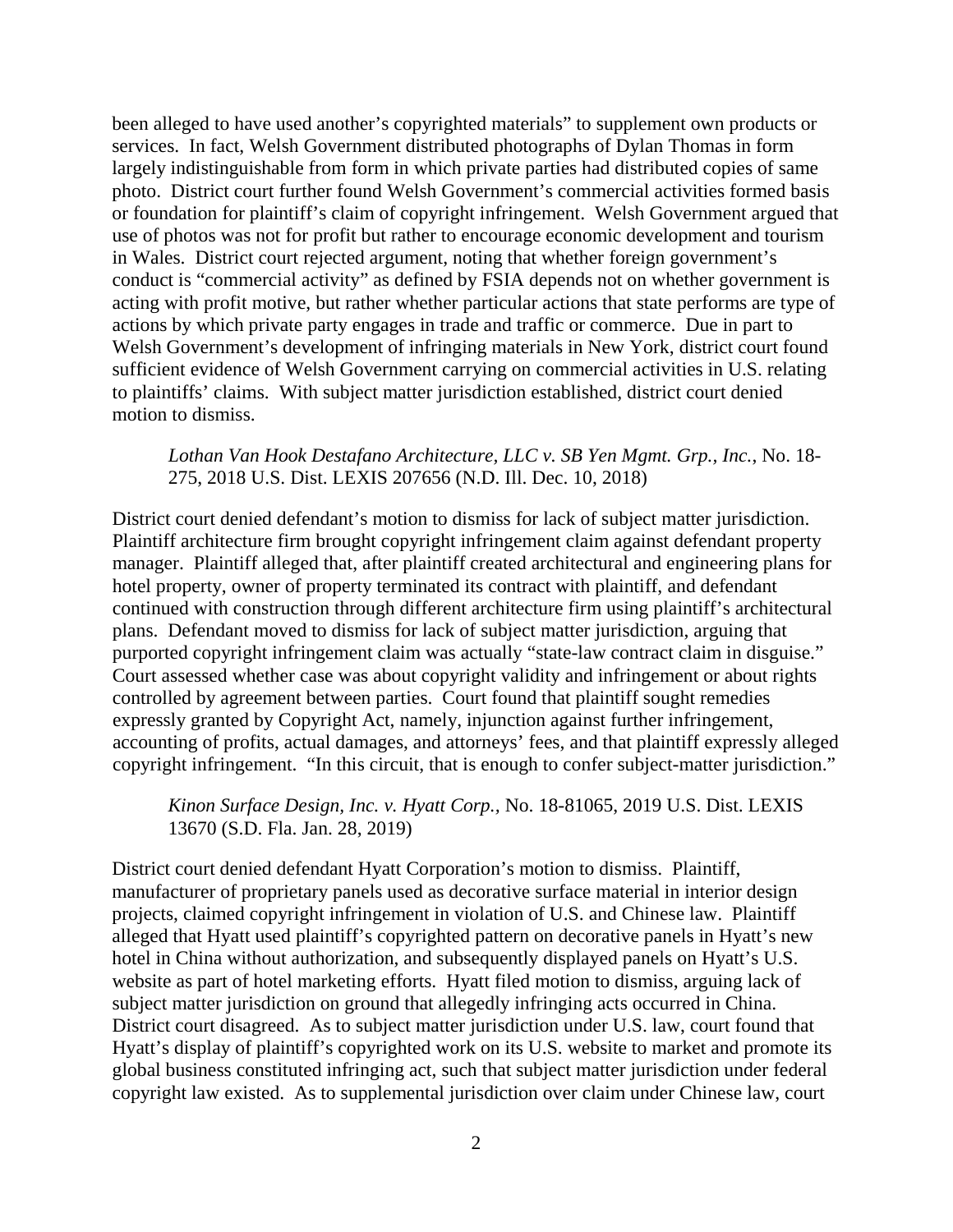found that factual allegations underlying both of plaintiff's infringement claims involved substantial overlap, and Hyatt failed to meet its burden of demonstrating sufficiently extraordinary circumstances to justify declining supplemental jurisdiction over claim for infringement under Chinese law.

*Zaccari v. Discover Techs. LLC*, No. 18-453, 2018 U.S. Dist. LEXIS 217668 (E.D. Va. Dec. 28, 2018)

Court granted in part defendant's motion to dismiss. Plaintiff alleged that defendant, government contractor, collaborated with U.S. government in engaging in copyright infringement. Court held that under 28 U.S.C. § 1498(b) Congress waived sovereign immunity for copyright claims against U.S. government, but that any such claims must be brought in Court of Federal Claims. Jurisdictional bar to district courts hearing copyright infringement claims against U.S. government applies to private parties that have infringed on behalf of government. Here, defendant was contractor of government and plaintiff's complaint included facts that purported that infringement occurred by U.S. government with support of defendant contractor. Court thus found that it lacked subject-matter jurisdiction to entertain copyright infringement claim against defendant.

*Round to Fit, LLC v. Reimer*, No. 18-272, 2019 U.S. Dist. LEXIS 53983 (S.D. Ind. Mar. 29, 2019)

Court denied defendant's motion for judgment on pleadings. Plaintiff, manufacturer of specialized exercise equipment, brought suit for declaratory judgment confirming it to be rightful author and copyright owner of software/source code under work made for hire doctrine. Defendant, former Chief Technology Officer of plaintiff, alleged that he wrote software code on his own time and using his personal computer. Defendant argued that court lacked subject matter jurisdiction because case was about copyright ownership turning on whether defendant was acting as plaintiff's employee under Indiana law when he wrote code. Defendant also argued that plaintiff failed to present "case or controversy" because it did not suffer "injury in fact" as required under Article III. Court rejected defendant's arguments, and found that it had subject matter jurisdiction because (1) plaintiff's request for declaratory judgment of authorship/ownership "arose under" Copyright Act, requiring court to interpret Act's provisions; and (2) plaintiff sufficiently alleged Article III "case or controversy" because plaintiff had shown that it suffered requisite "injury in fact" based on defendant's denial of plaintiff's ownership rights under Act: plaintiff could not exercise any of the rights that authorship arising under federal law would vest in it as original owner if software were deemed work made for hire.

### <span id="page-16-0"></span>**B. Personal Jurisdiction and Venue**

*In re McGraw-Hill Global Educ. Holdings LLC*, 909 F.3d 48 (3d Cir. 2018)

Third Circuit held photographers were not bound by forum selection clause in contracts they did not sign, but declined to issue writ of mandamus transferring lawsuit to proper forum.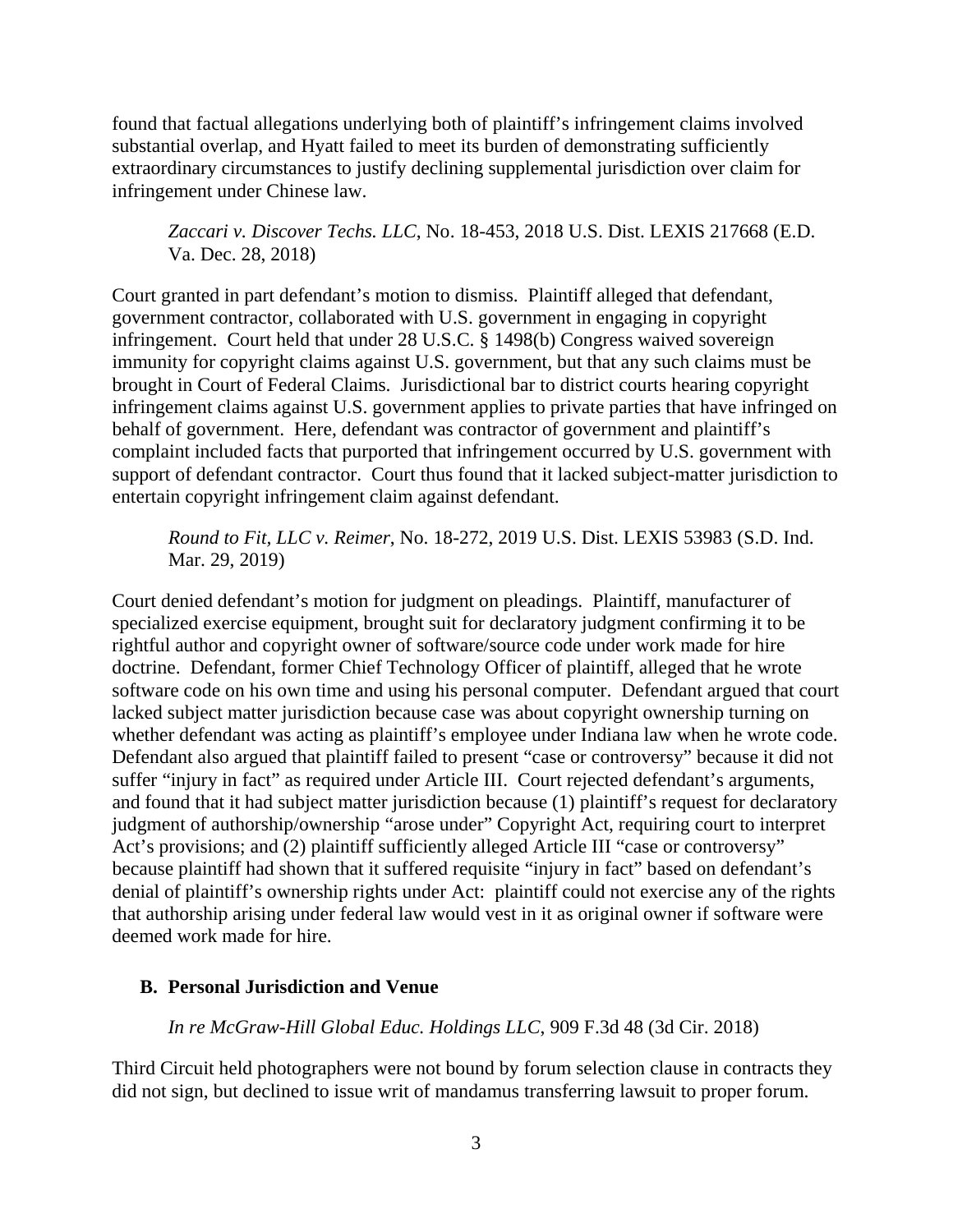Two photographers, New Jersey and Pennsylvania residents, submitted photos to stock photo agency Corbis for marketing purposes and signed representation agreement with New York choice of law and venue provision. Corbis subsequently sublicensed photographs to defendant McGraw-Hill, via agreement that contained New York forum selection clause. Photographers sued, alleging McGraw-Hill used photographs beyond terms of Corbis licenses; defendant moved to transfer venue to New York. In one case district court ruled transfer proper, and photographer sought writ of mandamus to stop transfer; in other case court ruled transfer improper, and McGraw-Hill sought writ ordering transfer to New York. Third Circuit held photographers were not bound by forum selection clause because photographers were not intended beneficiaries of sublicensing agreements, receiving no direct benefit therefrom. Furthermore, enforcement of forum selection clause would not have been foreseeable to photographers, non-signatories to sublicensing agreement. Sublicensing agreement stated "[a]ny dispute regarding this Agreement shall be governed by the laws of the State of New York"; Third Circuit found that copyright claims would ordinarily constitute dispute under forum selection clause of sublicensing agreement. However, because photographers were not signatories to sublicensing agreement, not intended third-party beneficiaries, and not closely related parties to Corbis and McGraw-Hill, scope of forum selection clause was "of little consequence." Third Circuit therefore ruled that transfer to New York by one district court was erroneous, but declined to issue writ of mandamus because error was not "clear and indisputable."

*McGraw-Hill Glob. Educ. Holdings, LLC v. Khan*, 323 F. Supp. 3d 488 (S.D.N.Y. 2018)

Court had personal jurisdiction under New York long-arm statute over defendants, who owned, controlled, and operated multiple illegal online websites and forums to create, store, and sell unauthorized digital copies of plaintiffs' instructor solutions manuals. Plaintiffs made test purchases and downloaded free samples from defendants' websites, confirming that defendants were providing customers in New York with digital copies of plaintiffs' works. Evidence that defendants owned and operated "highly interactive" websites, allowing prospective customers in New York to browse and purchase unauthorized copies of plaintiffs' works, established court's personal jurisdiction over defendants pursuant to C.P.L.R. § 302(a)(1). Personal jurisdiction was also established under C.P.L.R. §  $302(a)(3)(ii)$ , under which New York copyright owner alleging infringement sustains in-state injury when its printed literary work is uploaded without permission onto Internet for public access.

# *Sygall v. Pitsicalis*, No. 18-2730, 2018 U.S. Dist. LEXIS 194562 (S.D.N.Y. Nov. 14, 2018)

Court denied defendants' motion to dismiss for improper venue. Plaintiff, visual artist, brought copyright infringement claim against defendants for reproducing plaintiff's photograph from Jimi Hendrix photoshoot on commercial marijuana products and on their website and social media. Defendants moved to dismiss for improper venue, relying on general venue statute, 28 U.S.C. § 1391, ignoring that specific venue statue, § 1400, governs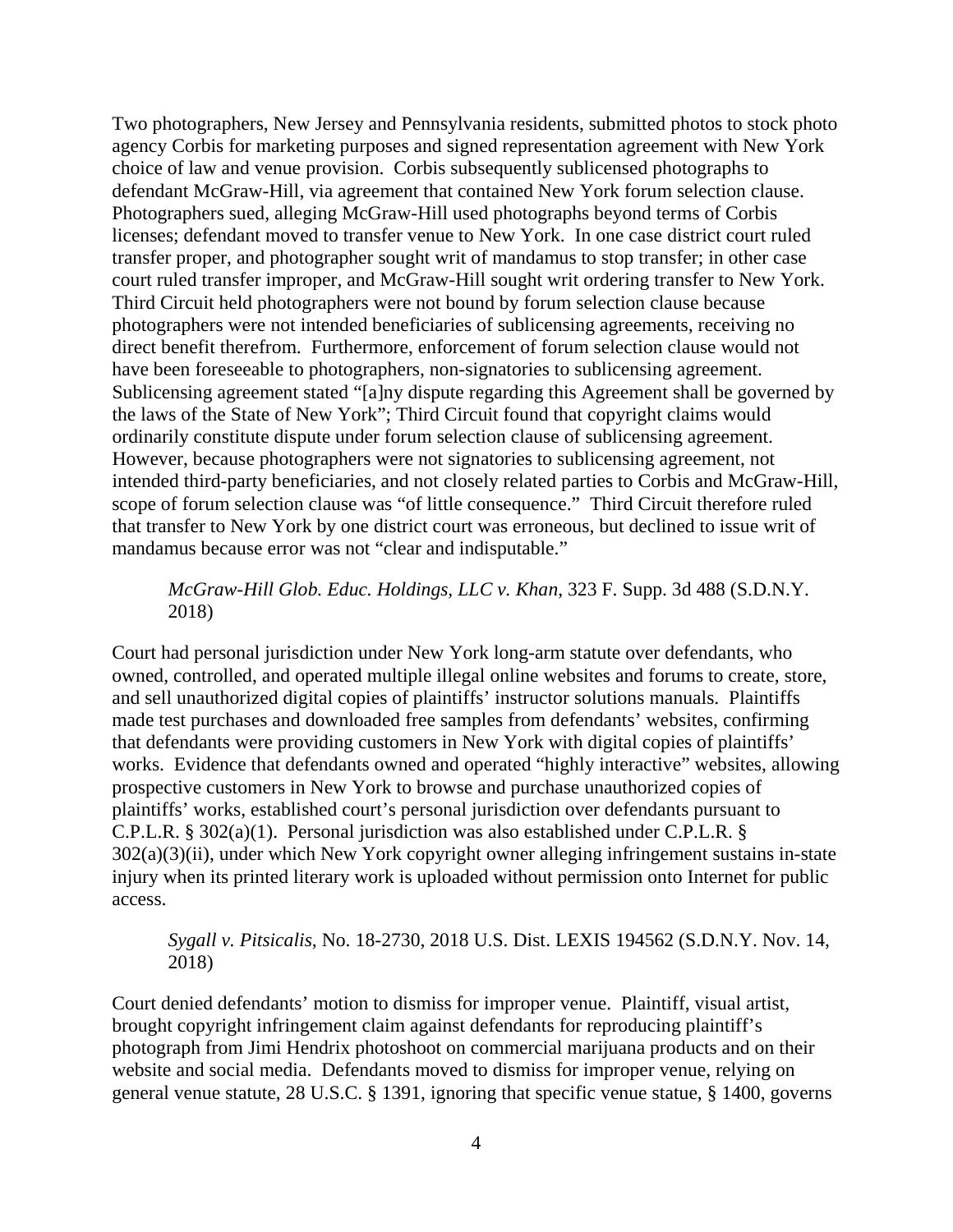copyright actions. Section 1400(a) provides that venue is proper in any "district in which the defendant or his agent resides or may be found." Defendant "may be found" wherever it is amenable to personal jurisdiction. Under New York long-arm statute, personal jurisdiction is found when out-of-state defendant sells copyright-infringing products over Internet to customers in New York. Plaintiff alleged that defendants sold and shipped goods infringing his copyright into New York, meeting *prima facie* burden of demonstrating proper venue under C.P.L.R. § 302(a). Defendants also had "minimum contacts" with New York sufficient to comport with due process; defendants sold and received payment in New York State for products that allegedly infringed plaintiff's copyright. Thus, defendants could reasonably have expected to be subject to suit in New York, and exercise of jurisdiction over defendants did not violate constitutional guarantee of due process.

### *Freeplay Music, LLC v. Nian Infosolutions Private Ltd.*, No. 16-5883, 2018 U.S. Dist. LEXIS 115659 (S.D.N.Y. July 10, 2018)

Online music library Freeplay sued Nian, commercial website providing information about Indian films (including New York and California screenings thereof), for willfully infringing Freeplay's copyrights in musical sound recordings. Magistrate found that India-based Nian was subject to personal jurisdiction in New York under federal long-arm statute, Fed. R. Civ. P. 4(k)(2), which permits federal district court to exercise personal jurisdiction where (1) claim arises under federal law; (2) defendant is not subject to jurisdiction in any state; and (3) exercise of jurisdiction is "consistent with the United States Constitution and Laws," which in turn requires defendant to have minimum contacts with U.S., and assertion of jurisdiction to be reasonable in particular case. Nian had sufficient minimum contacts for specific jurisdiction because 130,000 unique U.S. visitors accessed Nian's site over one million times; Nian provided information about U.S. film showtimes; and Nian apparently solicited advertising from U.S. persons. Exercise of jurisdiction over Nian was reasonable because United States has substantial interest in enforcing intellectual property rights; litigation in India would be far less convenient for Freeplay; and need for Nian to travel to New York, by itself, was insufficient to defeat reasonableness finding. Magistrate held that exercise of specific personal jurisdiction over Nian was appropriate.

*Energy Intelligence Grp., Inc. v. Bank of Am., N.A.*, No. 17-3767, 2018 U.S. Dist. LEXIS 112068 (S.D. Tex. July 5, 2018)

Court denied defendant's motion to transfer venue from Houston to New York, finding that, on balance, defendant failed to establish that New York was clearly more convenient than plaintiff's chosen venue. Plaintiff, producer of specialized publications for energy industry, sued subscriber, Bank of America, for infringement resulting from repeated alleged violations of licensing agreement relating to subscription. Both companies had offices in New York and Houston, and plaintiff alleged that instances of infringement related to defendant's Houston and New York offices. Defendant moved to transfer venue, arguing that more of likely witnesses resided in New York and, because plaintiff was headquartered in New York, more documentary sources of proof likely were available there. Court sided with plaintiff, finding that defendant's emphasis on relative distribution of witnesses and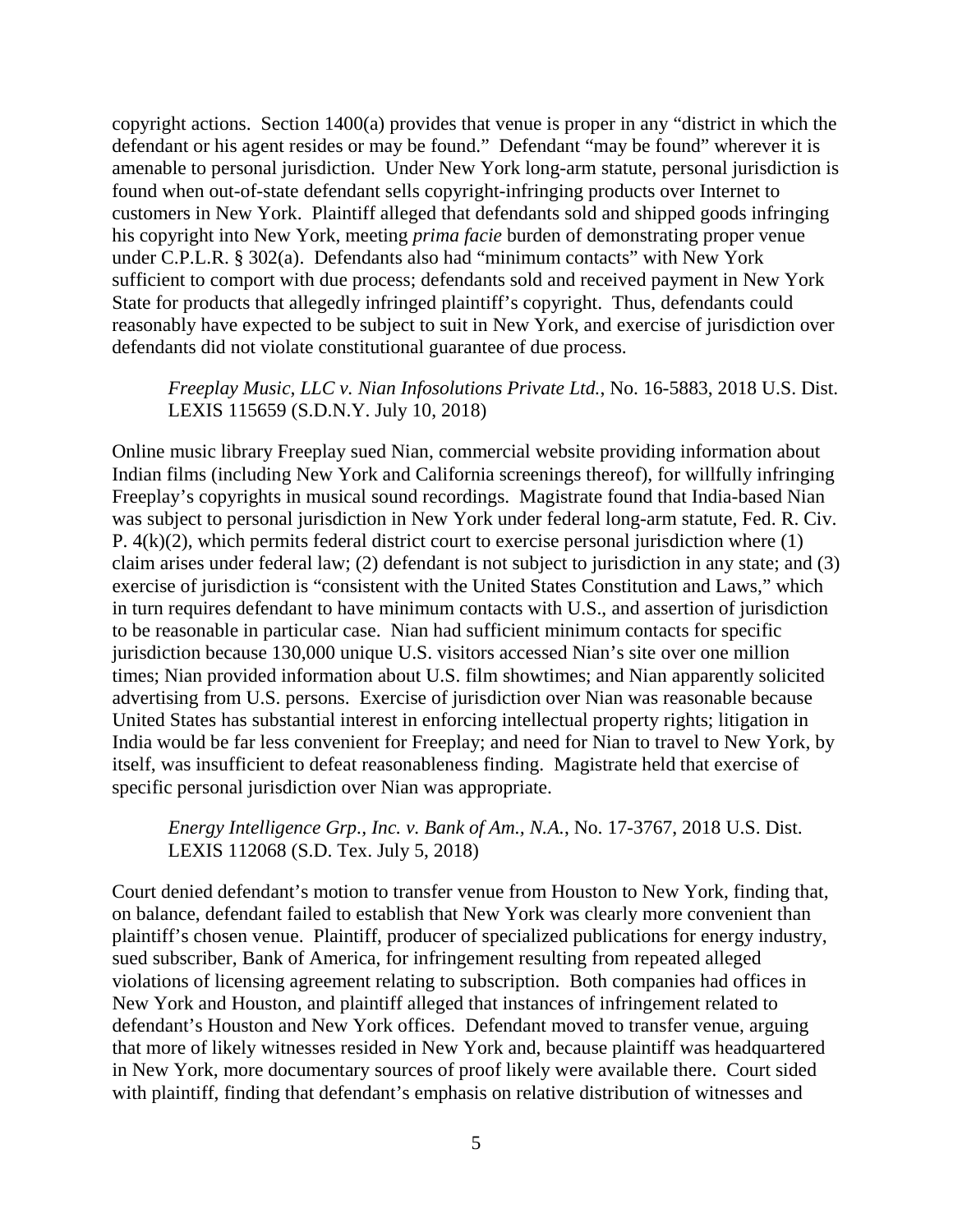evidence was not so strong that it established New York as clearly more convenient. Court reasoned that case had considerable contacts with both venues, that Houston had advantage of markedly quicker median time to disposition, that courts in both venues were familiar with copyright law and therefore there were no concerns regarding conflicts of law, and that courts in Houston were less congested. Accordingly, court denied defendant's venue transfer motion.

*Kinon Surface Design, Inc. v. Hyatt Corp.,* No. 18-81065, 2019 U.S. Dist. LEXIS 13670 (S.D. Fla. Jan. 28, 2019)

District court denied defendant's motion to dismiss. Plaintiff, manufacturer of proprietary panels used as decorative surface material in interior design projects, claimed copyright infringement against Hyatt in violation of U.S. and Chinese copyright law. Plaintiff alleged that Hyatt used plaintiff's copyrighted pattern on decorative panels in Hyatt's new hotel in China without authorization and subsequently displayed such panels on Hyatt's U.S. website as part of its marketing efforts. Hyatt filed motion to dismiss, arguing lack of personal jurisdiction. Court found that it was permitted to exercise personal jurisdiction over Hyatt because both Florida long-arm statute and constitutional due process requirements were satisfied. Personal jurisdiction was proper under Florida long-arm statute not only because plaintiff, whose primary place of business is in Florida, suffered injury in Florida, but also because infringing activity occurred in Florida by virtue of fact that website was accessed by residents in Florida. Hyatt's alleged unauthorized display on its website, combined with Hyatt's substantial business activities in Florida and fact that plaintiff was based and was injured in Florida, rendered Hyatt's minimum contacts with Florida sufficient for due process purposes.

# *Estate of Chatmon v. Warner Music Grp. Corp.*, No. 16-2722, 2018 U.S. Dist. LEXIS 107276 (M.D. Tenn. June 27, 2018)

District court dismissed without prejudice Estate of Armetia Chatmon's complaint against Eric Clapton stemming from Clapton's alleged infringement of musical composition "Corrine, Corrina." In 1992 Clapton, London resident, recorded episode of MTV's "Unplugged" show where he performed "Corrine, Corrina," which he called "Alberta, Alberta." In 2013, Clapton's "Unplugged" album, which featured his Unplugged performance of "Corrine, Corrina," was remastered and rereleased. Plaintiff filed suit, and Clapton moved to dismiss based on lack of personal jurisdiction. To meet burden of showing personal jurisdiction plaintiff must show that (1) defendant purposely availed himself of privilege of acting in forum state; (2) cause of action arose from defendant's activities in forum state; and (3) defendant's acts have substantial connections to forum state to make exercise of personal jurisdiction reasonable. Estate argued that Clapton availed himself of privilege of acting in forum by placing song in stream of commerce, which extended to Tennessee. In attempting to satisfy "stream of commerce plus" test, Estate argued Clapton directed that songs be sold in Tennessee. Court noted, however, that Estate did not allege that Clapton entered into nationwide distribution agreement, but simply assumed Clapton had at least partial control over distribution. Alternatively, Estate argued court could exercise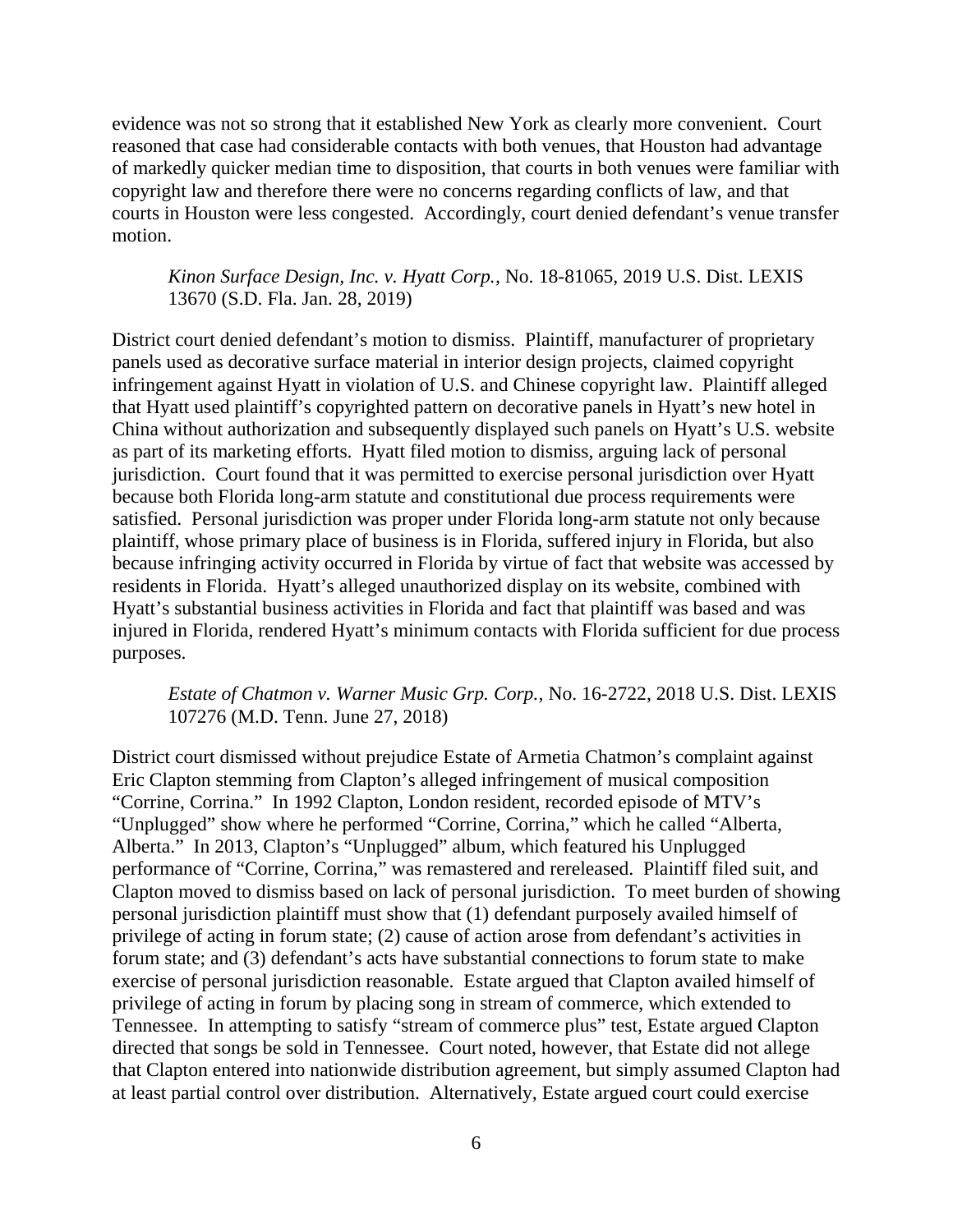jurisdiction over Clapton pursuant to Rule 4(k)(2), which permits personal jurisdiction over foreign defendant where "(1) the plaintiff's claim arises under federal law, (2) the defendant is not subject to personal jurisdiction in the courts of any state, and (3) the exercise of jurisdiction satisfies due process requirements." Court found first two elements were satisfied, but due process was not; causes of action did not arise from Clapton's contacts with U.S.

*Edwards v. Vemma Nutrition*, No. 17-2133, 2018 U.S. Dist. LEXIS 121403 (D. Ariz. July 20, 2018)

Plaintiff brought copyright infringement claims against defendants for allegedly copying and selling, or contributing to copying and selling of, plaintiff's copyrighted material, including books and video recordings about dietary supplements. Defendants Haresh Mehta, South Carolina resident, and Tom and Bethany Alkazin, Nevada residents, moved to dismiss for lack of personal jurisdiction. Three-element test to determine whether non-resident defendant "purposefully directed" actions to forum state required that defendant have "(1) committed an intentional act, (2) expressly aimed at the forum state, (3) causing harm that the defendant knows is likely to be suffered in the forum state." Plaintiff's complaint alleged business relationship with defendants, but did not include facts that established that plaintiff suffered harm in Arizona from defendants' actions. Court granted defendants' motions to dismiss, with leave for plaintiff to amend complaint within 30 days.

*Fox v. Berenis*, No. 17-2066, 2018 U.S. Dist. LEXIS 203859 (D. Or. Dec. 3, 2018)

District court granted motion to dismiss for lack of personal jurisdiction. Plaintiff, professional graphic designer in Oregon, brought infringement claims against defendants including Big Frog Custom T-Shirts, Inc., franchisor with its principal place of business in Florida and no offices or employees in Oregon. Big Frog moved to dismiss case for lack of personal jurisdiction. Plaintiff argued that two franchise stores in Oregon, which generated combined revenue of \$700,000, provided "continuous and systematic contacts" between Big Frog and Oregon, and that Big Frog actively managed Oregon stores from Florida. Court found, however, that two franchised stores in Oregon did not provide minimum contacts between Big Frog and Oregon sufficient to subject Big Frog to general jurisdiction in Oregon. Nor could court exercise specific jurisdiction over Big Frog. Under Supreme Court's holding in *Walden v. Fiore*, Big Frog's alleged knowledge of plaintiff's residency in Oregon no longer satisfied "expressly aimed" prong of test for specific jurisdiction; plaintiff had not shown that Big Frog purposefully directed its activities at or consummated some transaction within forum. Court accordingly granted Big Frog's motion to dismiss for lack of personal jurisdiction.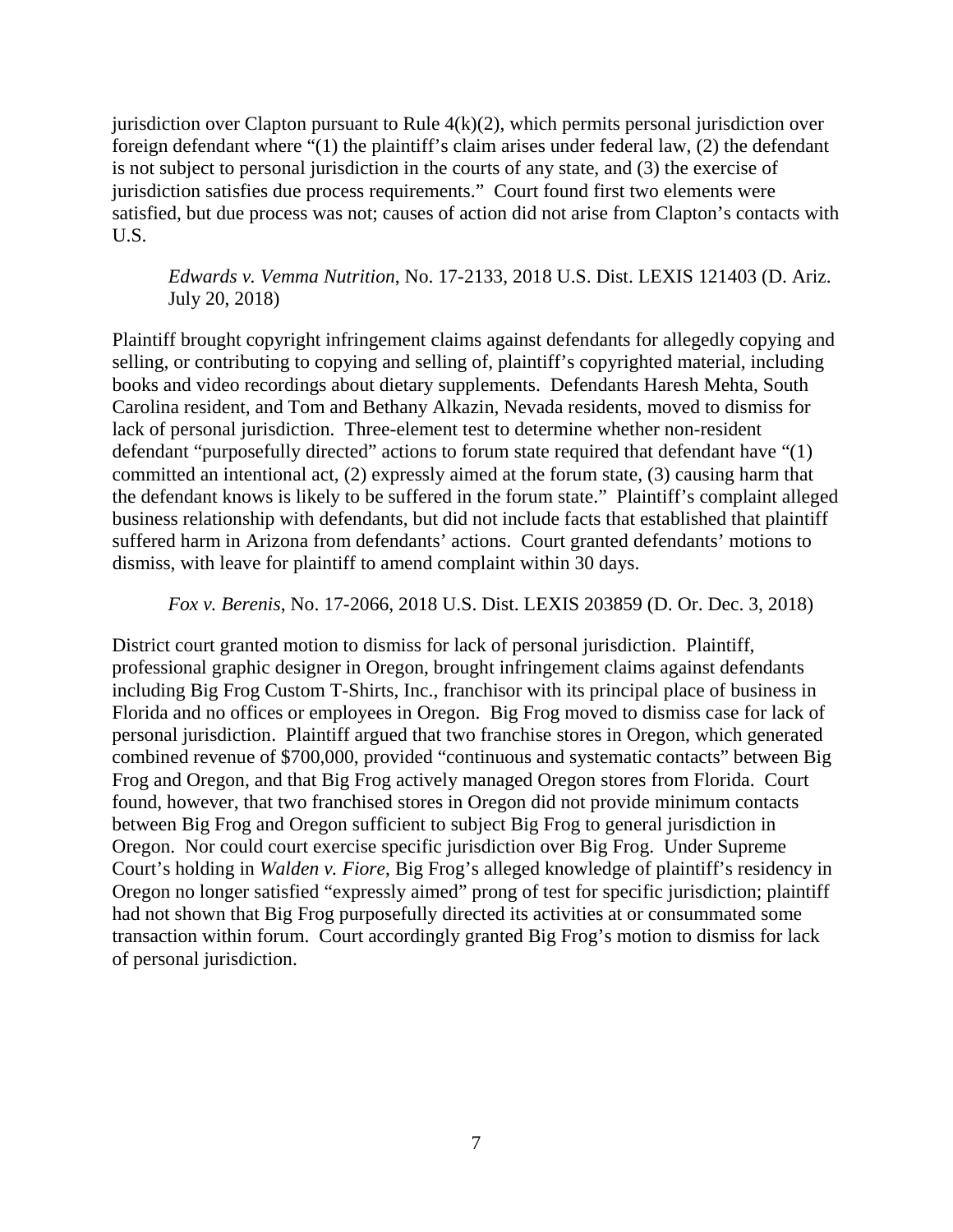# <span id="page-21-0"></span>**C. Pleadings**

*Krechmer v. Tantaros*, No. 17-4061, 2018 U.S. App. LEXIS 23956 (2d Cir. Aug. 24, 2018)

Plaintiff Michael Krechmer, a/k/a "Michael Malice," brought DMCA and contract claims against defendants Andrea Tantaros and Astero, LLC involving authorship of defendant Tantaros' book *Tied Up in Knots*. Defendants moved to dismiss plaintiff's claim under DMCA because plaintiff did not allege facts sufficient to support DMCA claim. District court dismissed plaintiff's complaint under Rule 12(b)(6), and Second Circuit affirmed dismissal. In order to properly bring DMCA claim, plaintiff would have had to plead facts sufficient to establish that defendant (1) provided copyright management information ("CMI") that was false, or (2) distributed or imported for distribution CMI that was false. CMI includes name of owner of work and name of author of work. Even though defendants did not include plaintiff's name on book and included Tantaros as author, contract between parties specified that Tantaros would be sole author on book. Accordingly, plaintiff did not plead facts sufficient to establish that defendants knowingly included false CMI, and failed to state plausible DMCA claim.

*Conan Props. Int'l LLC v. Sanchez*, No. 17-162, 2018 U.S. Dist. LEXIS 138203 (E.D.N.Y. Aug. 15, 2018)

Plaintiff, owner of copyrights in comic books and graphic novels featuring Conan the Barbarian and six other characters, sued defendant for copyright infringement, based on defendant's manufacture, display, and sale of miniature sculptures of Conan and other copyrighted characters. Defendant defaulted, and plaintiff moved for default judgment. Court referred plaintiff's motion to magistrate judge and largely adopted recommendation, finding infringement adequately pleaded. Considering ownership and registration of works, court found that characters were elements of, and not separate from, underlying literary and graphic works in which they appeared and, therefore, plaintiff's allegation of ownership and registration of literary work satisfied requirement to plead ownership and registration of valid copyrights. Considering how and when infringement occurred, court found plaintiff's allegations of infringing actions, in addition to Facebook screen shots of products at issue showing month and day, were sufficient. Court, disagreeing with magistrate judge, found that plaintiff was not required to include allegations regarding originality or substantial similarity at this stage, as these issues were not raised by defendant. Accordingly, court found defendant liable for infringement of all seven characters.

# *Batra v. PopSugar, Inc.*, No. 18-3752, 2019 U.S. Dist. LEXIS 20299 (N.D. Cal. Feb. 7, 2019)

Court denied defendant's motion to dismiss for failure to properly plead copyright infringement claim. Plaintiff, Instagram influencer, alleged in class action lawsuit that defendant copied thousands of influencers' Instagram images for use on defendant's own website. Defendant contended that plaintiff was not eligible for statutory damages because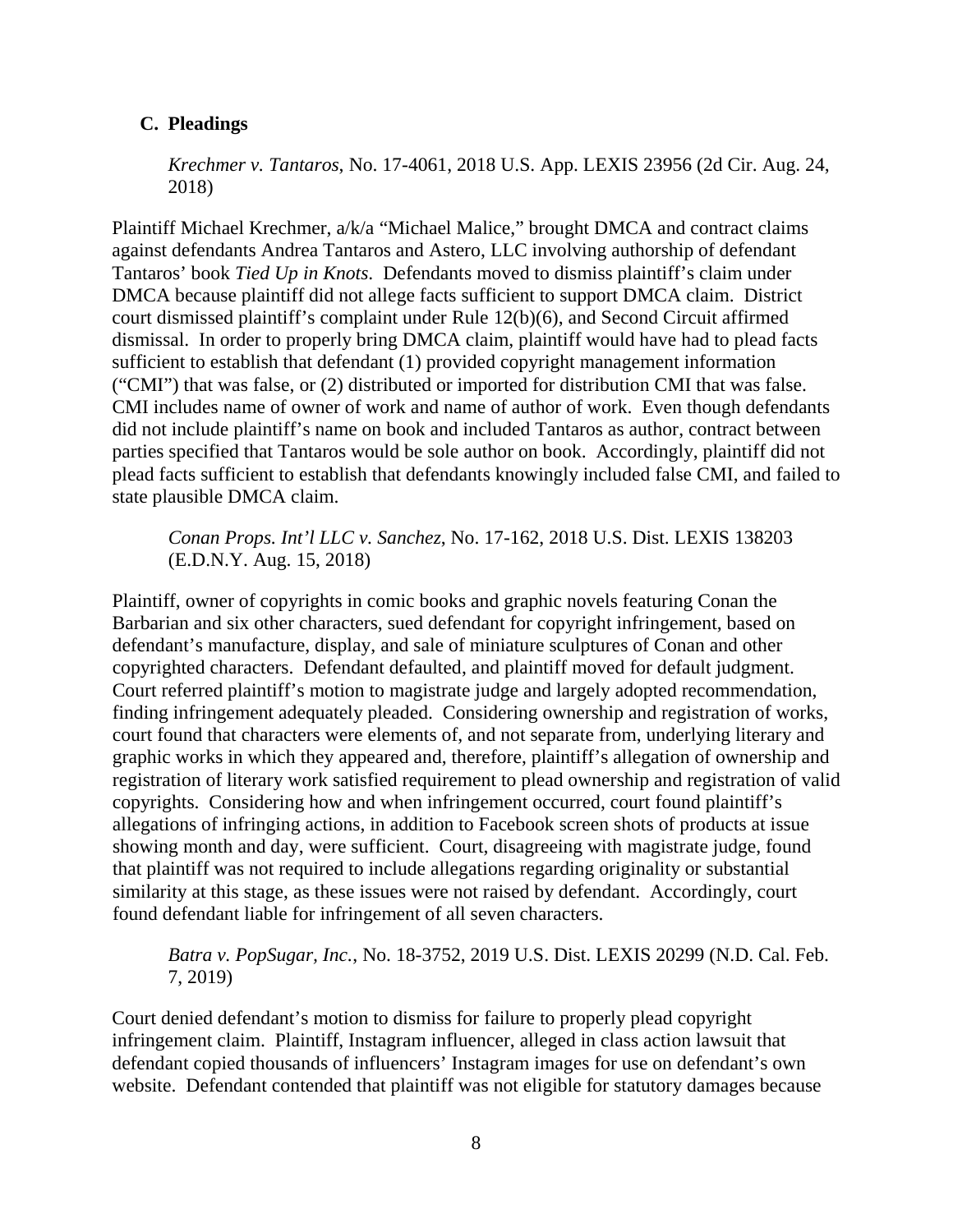plaintiff did not allege registration dates of infringed works and therefore did not satisfy § 412 of Copyright Act. However, plaintiff did include alleged dates of infringement, as well as allegations that she and other subclass members had applied for registration for contested images, in complaint. Accordingly, court found complaint was sufficient to survive motion to dismiss at pleading stage. Court noted, however, that plaintiff would be required to establish copyright registration dates that satisfied § 412 in order to survive summary judgment or to serve as class representative.

*McGucken v. Chive Media Grp., LLC*, No. 18-1612, 2018 U.S. Dist. LEXIS 115635 (C.D. Cal. Jul. 11, 2018)

Court granted in part and denied in part defendant's motion to dismiss. Plaintiff photographer brought direct and vicarious/contributory infringement and DMCA claims against defendant. Plaintiff alleged that defendant published plaintiff's copyrighted photographs on its website, and removed plaintiff's copyright management information as defined under DMCA. Defendant moved to dismiss plaintiff's prayer for statutory damages and attorneys' fees for "failure to identify (1) the date the alleged infringement commenced, (2) the date the copyrights were allegedly registered, and (3) the date of first publication of the works as required by § 412." Court rejected plaintiff's argument that defendant's challenge to statutory damages request was premature; decision on availability of statutory remedies was not premature because plaintiff's pleadings contained request for award of statutory damages and attorneys' fees. Plaintiff did not provide date of registration of copyrights or alleged infringement. Court did not agree with plaintiff that dates of infringement were within control of defendant; alleged infringement occurred on "single publicly accessible website." URLs included with every photograph in exhibit to complaint contained date, "which is likely the date of the post. Consequently, Plaintiff is able to plead the dates of infringement for each photograph." By not including any of these dates, plaintiff failed to properly plead facts sufficient for prayer for statutory damages. Court accordingly granted defendant's motion as to plaintiff's prayer for statutory damages and attorneys' fees.

*Hall v. Daniels*, No. 18-1349, 2018 U.S. Dist. LEXIS 134012 (N.D. Ill. Aug. 9, 2018)

District court granted defendant's motion to dismiss plaintiff's copyright infringement claim for failure to state claim. Plaintiff alleged that she wrote and registered with Copyright Office book entitled *Girl, You Ain't Gonna Make It, So They Said*, and audiobook version of same entitled *I'm Breaking Through*. At February 2013 "pitch fest," plaintiff allegedly pitched her book to 10 producers, and connected with defendant self-publishing resource provider Author Solutions (ASL), which sent her novel to four Hollywood producers. Subsequently, plaintiff claimed, defendants producer Lee Daniels and Twentieth Century Fox (TCF) turned her book into television series *Empire* without her authorization. Because plaintiff failed to allege that ASL copied her work, but instead alleged only that ASL forwarded her book to Daniels and TCF, plaintiff failed to state copyright infringement claim against ASL.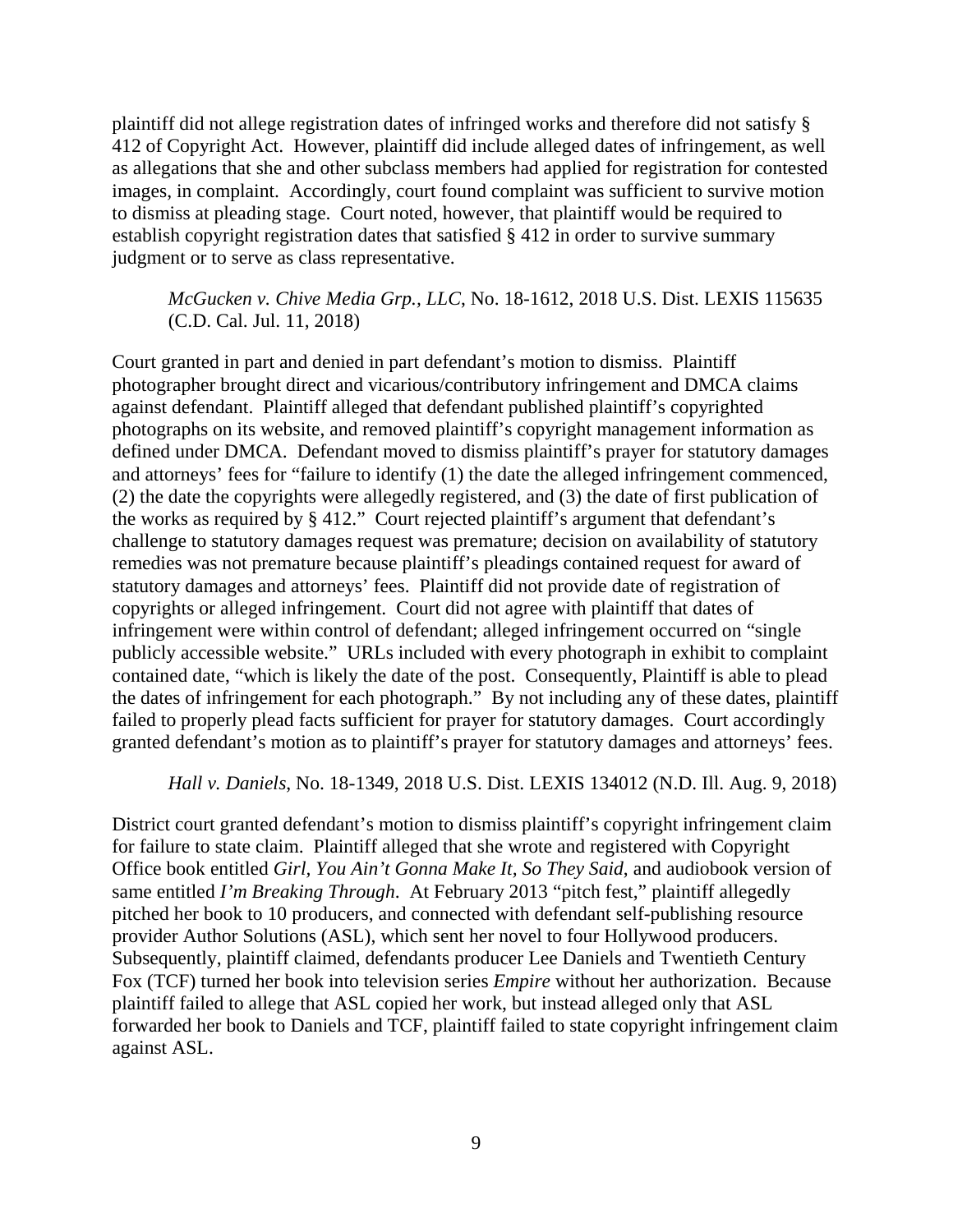*Architecttura Inc. v. DSGN Assocs.*, No. 16-3021, 2018 U.S. Dist. LEXIS 124468 (N.D. Tex. July 25, 2018)

Court granted in part and denied in part motion to dismiss. Plaintiff architectural firm created architectural drawings and renderings, and contracted with defendant Bolin to create various housing projects using plaintiff's works. Other defendants include entities and individuals who worked on housing projects in dispute. Plaintiff alleged defendants used architectural drawings and renderings in marketing materials. Plaintiff brought suit for direct and vicarious infringement against Bolin defendants and also asserted breach of contract claims against various Bolin defendants. Bolin defendants moved to dismiss. As to direct infringement claim, moving defendants argued that plaintiff did not sufficiently allege access, probative similarity, and substantial similarity. Court found plaintiff adequately alleged probative and substantial similarity by comparing plaintiff's copyright registrations and marketing materials and renderings. Court found plaintiff sufficiently alleged access as to certain defendants, but as to others it found allegations insufficient and not supported by pleaded facts. Further, court found that even if it found that plaintiff sufficiently pleaded access as to second set of defendants, it would still dismiss plaintiff's claims because they were too vague, as plaintiff did not name many of entities and instead referred to conduct committed by "Bolin Entities." Accordingly, as to these defendants, court found sparse pleadings did not satisfy Rule 8. On vicarious liability claim, plaintiff insufficiently relied on organizational charts for claim that almost all moving parties had right and opportunity to supervise infringing conduct. Because court found plaintiff failed to allege both elements of vicarious liability against all moving defendants except for Bolin, court dismissed vicarious liability claim against these other parties. Moving defendants also argued that plaintiff's breach of contract claim was preempted, but court rejected argument, stating only that "pleadings are sufficient to survive a Rule 12(b)(6) attack based on preemption." Because plaintiff had already had three chances to amend its complaint, court denied leave to replead.

*Energy Intelligence Grp., Inc. v. Bank of Am., N.A.*, No. 17-3767, 2018 U.S. Dist. LEXIS 112068 (S.D. Tex. July 5, 2018)

Court denied defendant's motion to dismiss plaintiff's infringement claim. Bank of America subscribed to specialized publications for energy and financial industries produced by plaintiff. Agreement between parties relating to subscription defined scope as limited, nonexclusive, and non-transferable, allowing authorized users to download publications only for their respective individual referential use and for occasional distribution to few individuals in non-systematic manner in ordinary course of business. Plaintiff sued Bank of America, alleging that employees of defendant that were authorized users were regularly and widely sharing publications with other employees, including posting publications to internal library system. Defendant moved to dismiss, arguing that no infringement occurred due to existence of license agreement or, alternatively, that plaintiff did not adequately allege specific acts of infringing conduct by defendant's employees. Court disagreed, finding that plaintiff properly stated claims for infringement based on violation of license agreement. Court also found that, at pleading stage, where discoverable information was "in the control and possession of a defendant," it was not necessarily plaintiff's responsibility to provide that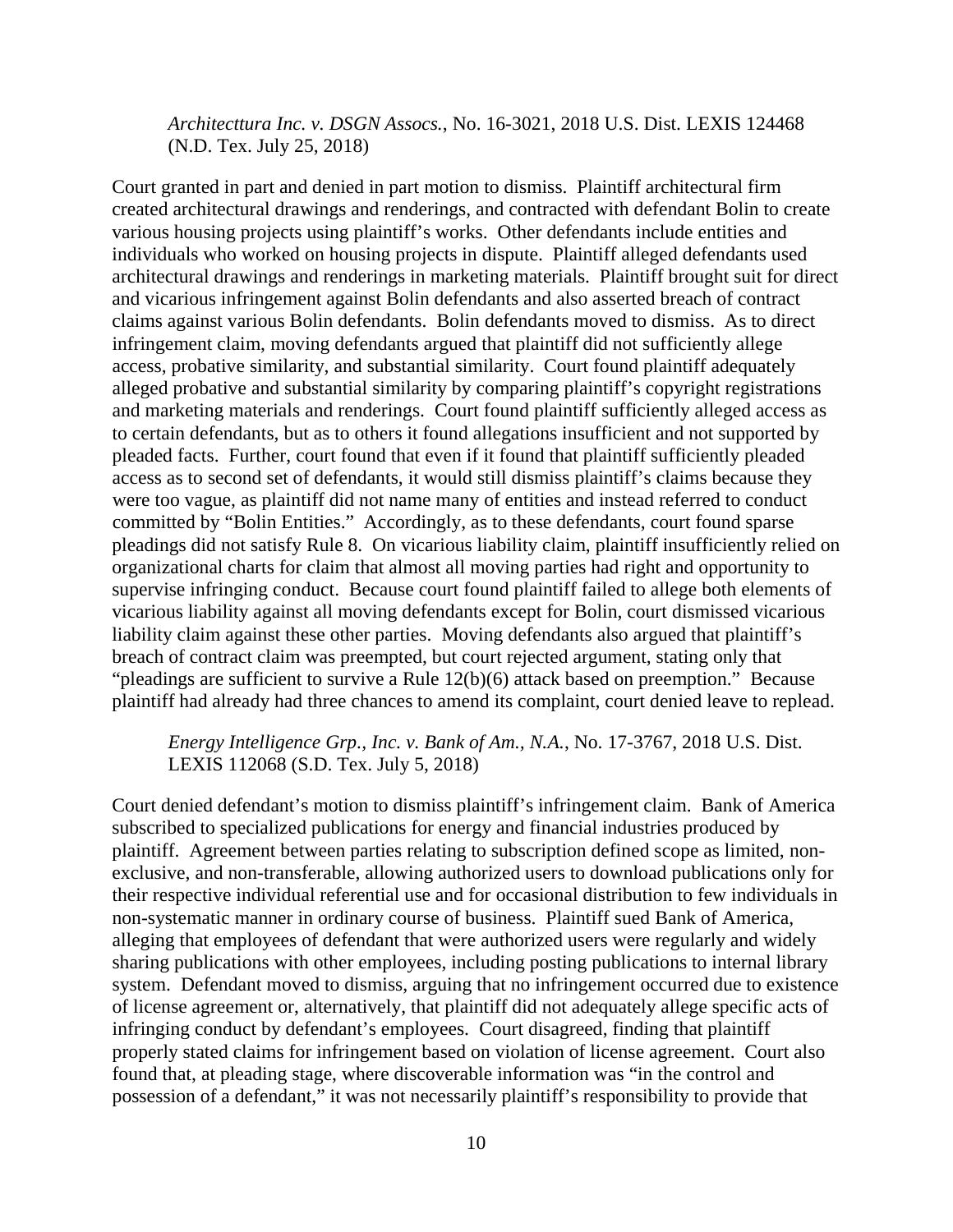information in complaint, but instead to allege facts upon information and belief, as plaintiff did here.

*Raju v. Murphy,* No. 17-357, 2019 U.S. Dist. LEXIS 32621 (S.D. Miss. Feb. 28, 2019)

After removal of action from state court, plaintiff sought to amend complaint to add infringement claim, alleging that defendant stole plaintiff's surgical video and used video without permission to develop separate surgical program. Defendant argued that amendment was futile. First, defendant argued that Copyright Act did not protect plaintiff's surgical procedures. Court rejected argument, finding that plaintiff alleged copyright violation based on use of surgical videos, not surgical procedures, which would not be subject to copyright protection. Second, defendant further argued that plaintiff did not allege ownership of valid copyright. Court rejected argument, finding that plaintiff's submission of application for copyright registration of surgical videos alleged ownership of valid copyright, even though plaintiff was still awaiting issuance of registration certificate at time of suit. Third, defendant argued that plaintiff failed to allege actionable copying because plaintiff alleged only that defendant "took" surgical video without permission, rather than alleging defendant actually used it in defendant's work, or alleging substantial similarity. Court rejected defendant's argument, finding that fact that plaintiff alleged defendant used stolen video to develop separate surgical program was sufficient to allege actionable copying through circumstantial evidence. Court therefore allowed plaintiff to amend complaint to include copyright infringement claim.

# <span id="page-24-0"></span>**D. Standing**

*Creazioni Artistiche Musicali, S.r.l. v. Carlin Am., Inc.*, No. 17-266, 2018 U.S. App. LEXIS 23765 (2d Cir. 2018)

Plaintiff alleged it obtained copyrights in works by composer Piero Umiliani by way of written agreement executed in Rome in 1966. Plaintiff brought infringement suit against defendants for infringement based on licensing of allegedly unauthorized derivative work – "Mah Na Mah Na" – to third parties. District court granted motion to dismiss, finding plaintiff lacked standing because 1966 agreement, as interpreted under Italian law, did not give CAM exclusive right to create and exploit derivative works. Plaintiff appealed, and Second Circuit affirmed. While district court found choice-of-law to be first question in determining plaintiff's rights pursuant to 1966 agreement, Second Circuit found result would be same under Italian or United States law. Under either Italian law or 1909 Act, agreement did not contain "clear expression of intent necessary to transfer full ownership of [work to plaintiff], which necessarily includes the right to create and exploit derivative works." Because plaintiff did not have exclusive right to exploit derivative works, plaintiff lacked standing to sue for infringement.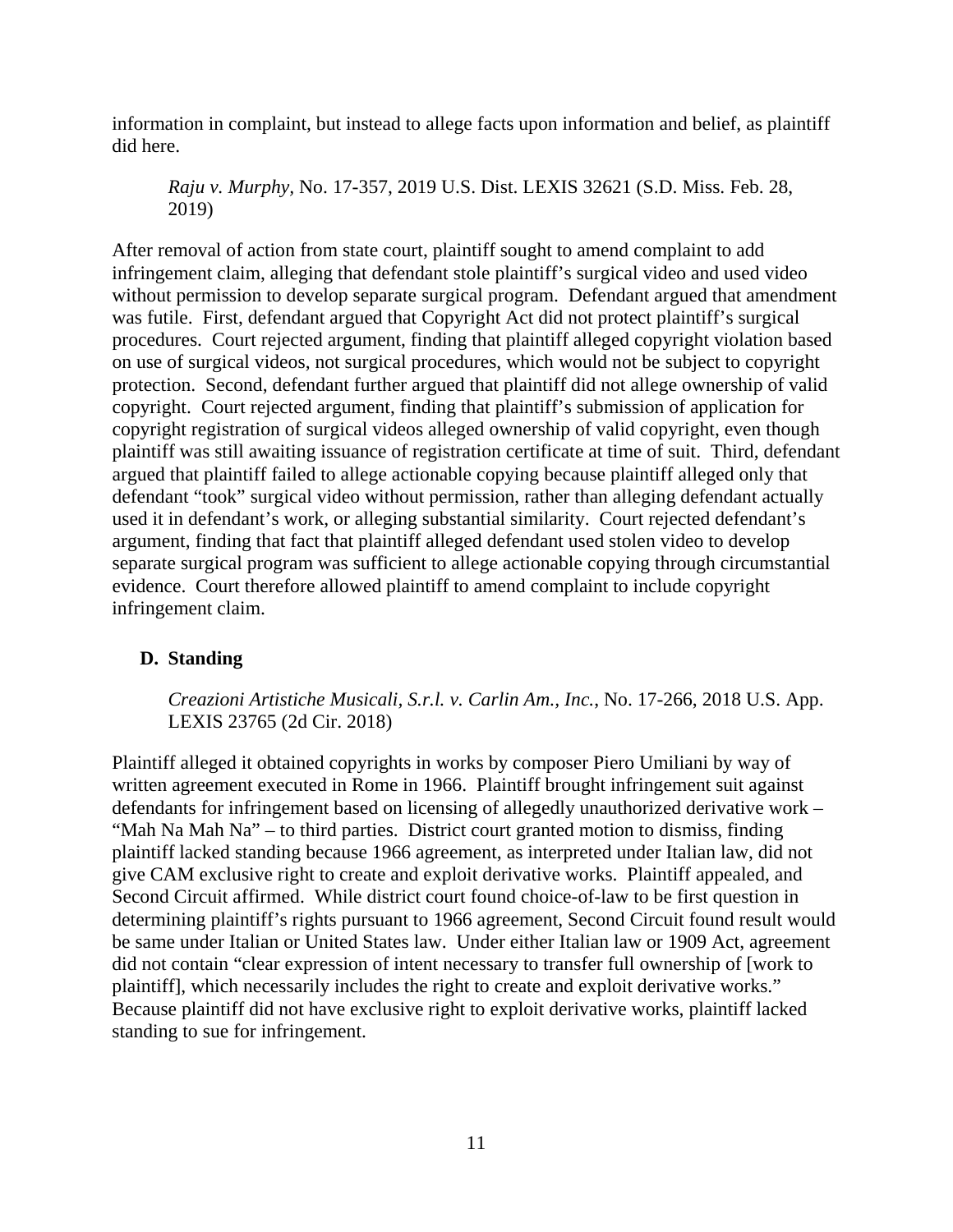*Saint-Amour v. The Richmond Org., Inc.*, No. 16-4464, 2019 U.S. Dist. LEXIS 54620 (S.D.N.Y. Mar. 27, 2019)

Plaintiffs challenged defendants' protectable copyright interest in American folk song "This Land is Your Land," seeking declaratory judgment that defendants' copyright was invalid and that song was in public domain. Plaintiffs had already paid mechanical license to produce cover version of song, and now wished to distribute new version of song with same lyrics and different melody. Defendants moved to dismiss complaint for lack of standing, arguing that, as plaintiffs had already obtained compulsory mechanical license to song and had not alleged any further contact with defendants, no reasonable apprehension of suit for copyright infringement existed. Plaintiffs disagreed, arguing that because of defendants' claim of copyright ownership, plaintiffs could be subject to substantial statutory penalties, attorneys' fees, and costs if they were to release new version without first obtaining license to create derivative work. District court held that although no reasonable apprehension of imminent suit against plaintiffs existed, plaintiffs' own actions – i.e., mechanical license – had eliminated imminent threat of harm. Potential dispute was therefore not hypothetical or abstract in nature. Furthermore, in recording new version of song, plaintiffs had demonstrated "intent and apparent ability necessary to commence use" of disputed copyright. District court found litigation likely to commence if and when plaintiffs released new version of song, and consequently held plaintiffs had standing to assert claims.

*Joint Stock Co. "Channel One Russ. Worldwide" v. Russian TV Co.*, No. 18-2318, 2019 U.S. Dist. LEXIS 27991 (S.D.N.Y. Feb. 21, 2019)

District court denied defendants' motion to dismiss plaintiff's claims of direct and secondary copyright infringement. Plaintiff produced and broadcast television programming in Russian Federation, and entered into licensing agreements with third parties granting exclusive right to broadcast and re-broadcast plaintiff's programming in U.S. Defendant owned and operated website through which it provided unauthorized access to Programming in U.S, and sold "set-top boxes" that facilitated unauthorized access to programming. Plaintiff filed suit asserting infringement and DMCA claims. Defendants moved to dismiss. Under Berne Convention, author who is national of one of member states of Berne, or who first publishes work in any such member state, is entitled to same copyright protection in each other member state as such other state accords to its own nationals. Complaint alleged facts that reasonably showed that plaintiff was owner of exclusive right to reproduce programming in copies under Russian law. Defendants argued plaintiff no longer possessed exclusive rights since plaintiff entered into licensing agreements that provided third parties with exclusive rights to broadcast and re-broadcast plaintiff's programming in U.S. Court held that exclusive license to broadcast and rebroadcast programming in U.S. may have transferred right to publicly perform programming, but did not transfer right to reproduce programming. Therefore, plaintiff had standing to bring suit in U.S.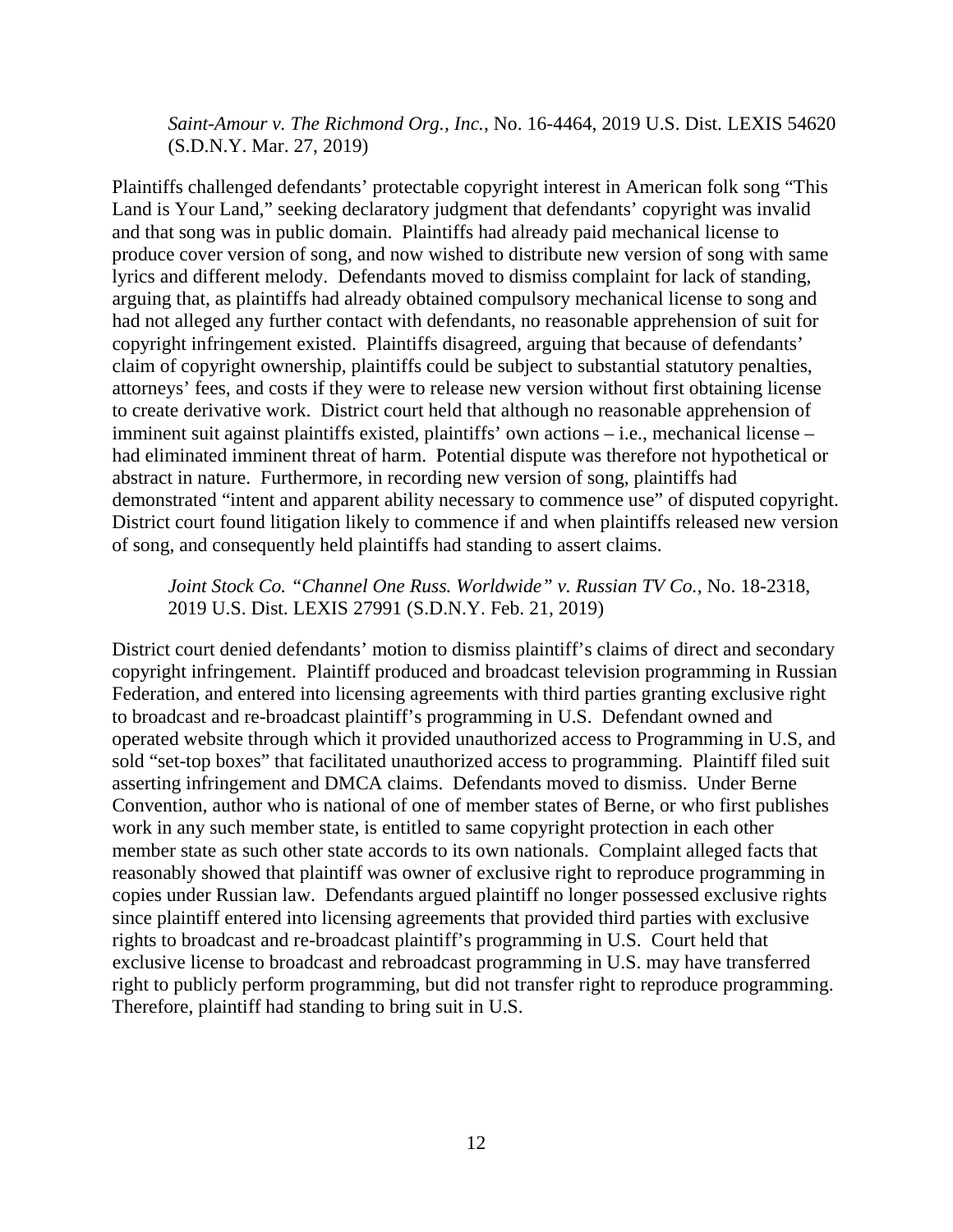*Fed'n of State Massage Therapy Bds. v. Mendez Master Training Ctr., Inc.*, No. 17- 2936, 2018 U.S. Dist. LEXIS 136746 (S.D. Tex. Aug. 14, 2018)

Plaintiff created and administered countrywide licensing examination that analyzed candidates' massage and bodywork competency, and results of exam were used by agencies to evaluate applicants for licensure. Plaintiff alleged defendants received and reproduced exam questions without authorization and sold questions and answers to potential test takers, resulting in alleged frustration of exam integrity and licensure process, and requiring plaintiff to revoke hundreds of exam questions and spend resources to create new ones. Plaintiff brought claims for direct and contributory infringement; misappropriation of trade secrets under Texas, California, and federal law; tortious interference with contract; breach of contract; and violation of Texas Harmful Access by a Computer Act. Defendants moved to dismiss, arguing that plaintiff lacked standing under Copyright Act because it was federal or quasi-federal agency, and that plaintiff was unlawful state compact and lacked capacity to sue. Court found defendants did not support argument that plaintiff was federal or quasifederal agency, nor was it clear how it could be, as evidence of alleged relationship with government was lacking. Court similarly rejected argument that plaintiff was illegal state compact, noting that "critical inquiry in determining whether such an agreement falls under the Compact Clause is the extent to which the agreement actually or potentially impacts the federal structure. Specifically, the Constitution's Compact Clause scope is limited to agreements that are directed to the formation of any combination [of states] tending to the increase of political power in the States, which may encroach upon or interfere with the just supremacy of the United States." As plaintiff failed to allege any facts to support this claim, court denied motion on this ground.

# *Latele Prods. v. Azteca Int'l Corp.*, No. 16-25347, 2018 U.S. Dist. LEXIS 216216 (S.D. Fla. Dec. 21, 2018)

Magistrate judge recommended that defendants' motion to dismiss for lack of standing be granted. Plaintiff production company sued defendants for copyright infringement based on wrongful purchase, production, broadcast, and distribution of two telenovelas. Defendants moved to dismiss on basis that plaintiff lacked standing because it was not, at time suit was filed, legal or beneficial owner of copyrights at issue, and adduced substantial evidence that transfer of ownership of copyrights to plaintiff did not occur as alleged, and that copyrights were not and never had been registered in plaintiff's name. Court found by preponderance of evidence that transfer did not occur pursuant to assignment, as alleged in amended complaint. Plaintiff similarly failed to offer any evidence to prove its registration of copyrights in question.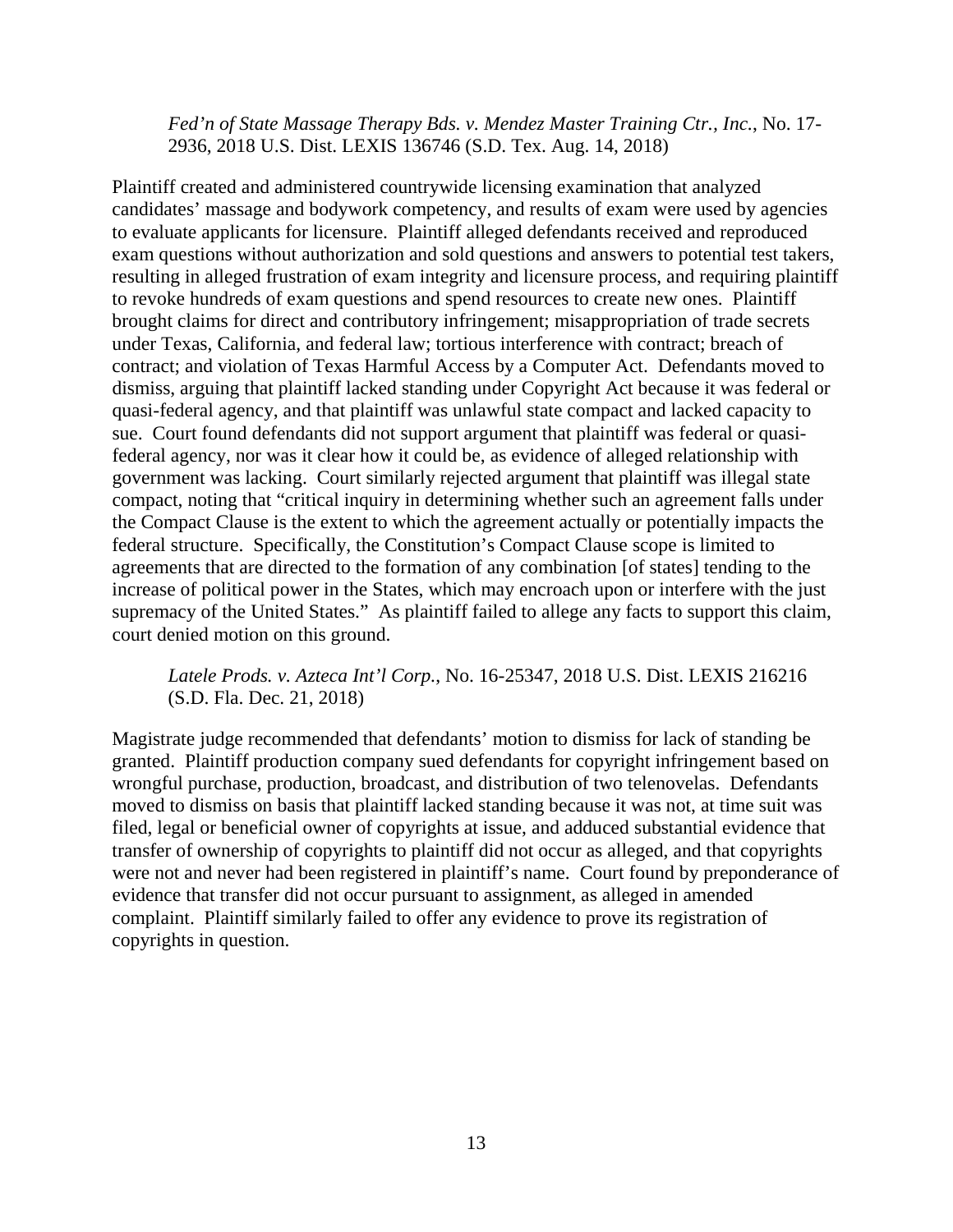# <span id="page-27-0"></span>**E. Miscellaneous**

*Philogene v. Duckett*, No. 17-7224, 2018 U.S. Dist. LEXIS 139029 (S.D.N.Y. Aug. 16, 2018)

Court denied defendant's motion to stay or dismiss plaintiff's infringement claim. Plaintiff and defendant were co-owners of marketing company, Verity, and each party agreed not to own, manage, or work for any competing business. In 2009, Verity began selling recipe books authored by defendant, including *America's Most Wanted Recipes* and *More of America's Most Wanted Recipes*, and registered copyrights for recipe books in name of Verity. Defendant then created separate entity and began selling similar products. Upon discovering new company, plaintiff sued defendant for misappropriation. While litigation was pending, defendant authored new recipe books in "America's Most Wanted" series, registering copyrights for new volumes in defendant's name. Plaintiff brought infringement claim in separate federal court action, alleging that defendant's new recipe books infringed Verity's copyrights in first two volumes of series. Defendant moved to stay based on pending state court action, or to dismiss, arguing that plaintiff had pleaded ownership claim that was time-barred. Court disagreed, holding that action fundamentally concerned infringement, not ownership, and, in any case, defendant had failed to dispute Verity's ownership. Court also found that convenience of granting stay did not outweigh other factors, including that instant action involved federal copyright claims, which cannot be brought in state court, that parties and issues in two actions were not substantially identical, and that it was not clear that pending state action would be resolved any time soon.

*D'Pergo Custom Guitars, Inc. v. Sweetwater Sound, Inc.*, No. 17-747, 2019 U.S. Dist. LEXIS 6074 (D.N.H. 2019)

Plaintiff guitar manufacturer and vendor brought suit against defendant, online musical instrument vendor, for use of photo of plaintiff's guitar necks. Court considered plaintiff's motion to compel defendant's documents dated more than three years from commencement of suit. Defendant argued that *Petrella v. MGM* limited plaintiff's recovery and discovery to three years before commencement of suit. Court, however, found portion of *Petrella* on which defendant relied *dicta*, and therefore insufficient ground on which to rely for nonproduction. Court allowed plaintiff to seek information regarding damages from prior to December 26, 2014.

# <span id="page-27-1"></span>**II. COPYRIGHTABILITY**

# <span id="page-27-2"></span>**A. Originality**

*Skidmore v. Led Zeppelin*, 905 F.3d 1116 (9th Cir. 2018)

Plaintiff, trustee to Randy Craig Wolfe Trust, brought suit against defendants, alleging that portions of Led Zeppelin's "Stairway to Heaven" infringed song "Taurus," written by Wolfe.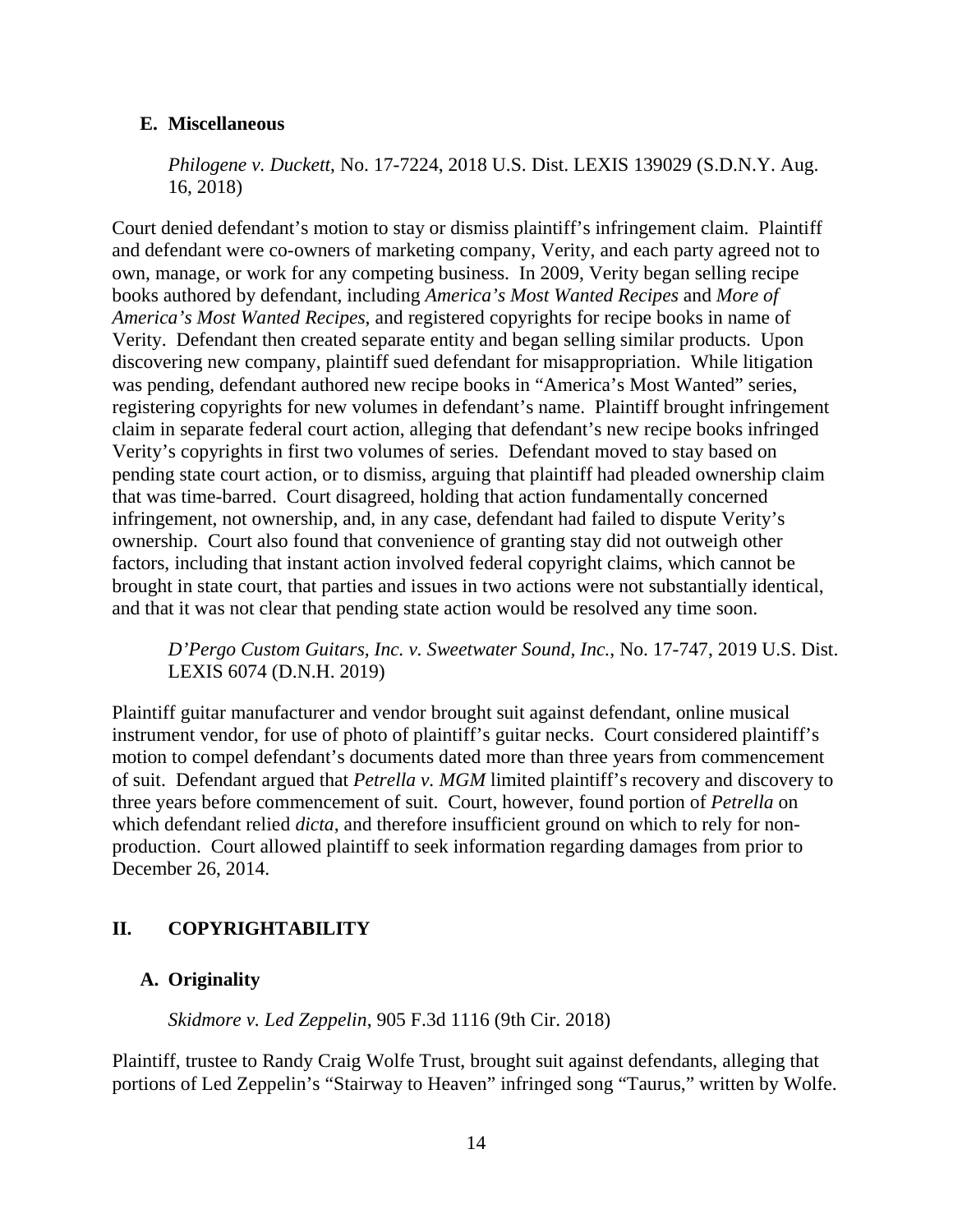After five-day trial, jury returned verdict for defendant. Plaintiff appealed, and because Ninth Circuit found many of trial court's instructions erroneous and prejudicial, court vacated in part and remanded for new trial. Court found trial court's failure to provide instruction that original selection and arrangement of otherwise unprotectable elements was protectable was prejudicial. Trial court also erred in providing instruction that "common musical elements, such as descending chromatic scales, arpeggios or short sequences of three notes" are unprotectable, and in providing instruction that failed to note that original portion of work need not be novel as long as it is not copied. In sum, court concluded that district court's originality jury instructions erroneously instructed jury that public domain elements are not copyrightable, even if they are modified in original manner or included as part of selection and arrangement. Court found no error in trial court's finding that sheet music deposit copy of "Taurus," rather than sound recording, circumscribed scope of copyrighted work for unpublished musical works under 1909 Act. Court also found trial court erred when it did not allow recordings of "Taurus" to be played to show access, but held error to be harmless.

# *Pohl v. MH Sub I, LLC*, No. 18-13233, 2019 U.S. App. LEXIS 13132 (11th Cir. May 1, 2019)

Eleventh Circuit reversed and remanded district court's grant of summary judgment to defendant. Plaintiff, cosmetic dentist with practice of taking "before and after" photographs of his patients and displaying them on his website, brought infringement action against defendant web designer, alleging that "defendant created websites for its clients that reproduced and publicly displayed his copyrighted before and after photographs" of one of his patients without authorization. District court granted summary judgment for defendants, holding that plaintiff's "before and after" photographs were not copyrightable because no reasonable jury could find such photos sufficiently creative or original to warrant copyright protection. Eleventh Circuit disagreed, finding that district court improperly weighed evidence, and holding that overall record created genuine issues of material fact as to whether plaintiff "made sufficiently creative decisions in taking [his patient's] photographs, 'no matter how crude, humble, or obvious' they may have been." Eleventh Circuit noted that "photographs need only possess some minimal degree of creativity"; while plaintiff "may not have carefully staged [his patient] and adjusted the lighting as a professional photographer might have, that is not the standard," and it could not be said that plaintiff's photographs were "slavish copies of an underlying work." Court found that plaintiff's selection of timing and subject matter of photographs, as well as his choice of lighting, angles, and desired expression, distinguished instant case from cases involving "purely descriptive photographs of products."

*Griffin v. Sheeran*, 351 F. Supp. 3d 492 (S.D.N.Y. 2019)

District court denied plaintiffs' motion for summary judgment. Plaintiffs, heirs of Edward B. Townsend, who co-wrote musical composition "Let's Get It On" ("LGO") with Marvin Gaye, sued Ed Sheeran, alleging Sheeran's "Thinking Out Loud" ("TOL") infringed copyright in LGO. Court noted that in context of musical compositions, common elements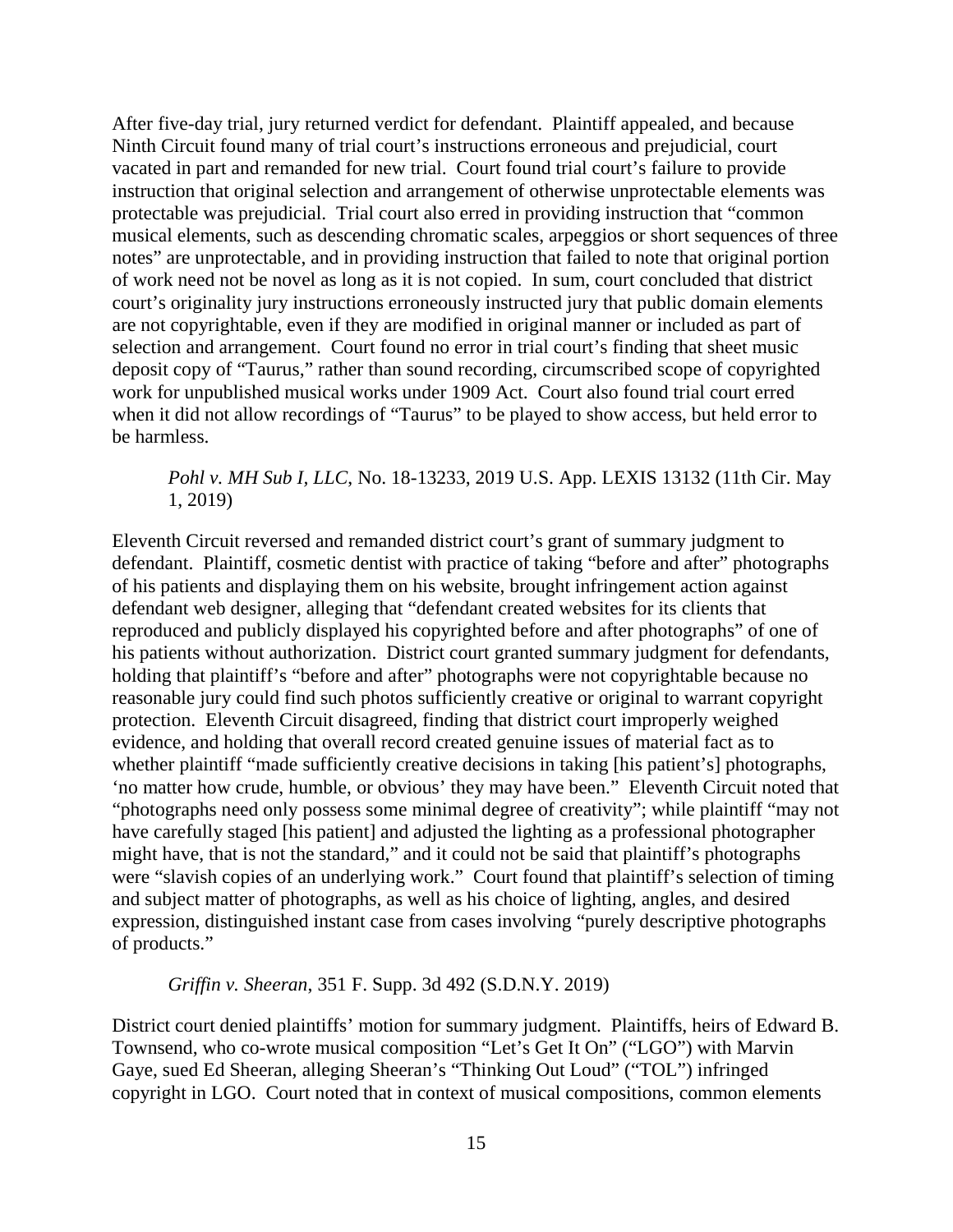are not entitled to copyright protection because they are no longer original and are already in public domain. Unprotectable elements include key, meter, tempo, common song structures, common chord progressions, common melodies, and common percussive rhythms. Since parties' experts disagreed as to whether specific chord progression and harmonic rhythm in both compositions were unprotectable as commonplace musical elements, summary judgment was denied. Question of whether musical elements in LGO were original and sufficiently creative to warrant copyright protection should be determined at trial.

*Siegler v. Sorrento Therapeutics, Inc.,* No. 18-1681, 2019 U.S. Dist. LEXIS 23779 (S.D. Cal. Feb. 13, 2019)

Court granted defendant's motion to dismiss. Plaintiff and defendant, both researchers and developers of pharmaceutical products, collaborated to develop new chimeric antigen receptor T cell-based therapeutics for virology and oncology purposes. Plaintiff created two "work products" as part of collaboration, which encompassed two text-based scientific articles, which were registered for copyright. Plaintiff sued defendant researcher and defendant's corporate entity for infringement, alleging that defendants performed experimental trials similar to those plaintiff described in her copyrighted works. Defendants argued that plaintiff failed to state claim of unlawful appropriation because plaintiff only alleged infringement of ideas, not copyrightable aspects of her work. Court agreed with defendants, finding that plaintiff's pleading only sought to protect non-copyrightable ideas and scientific processes, not unlawful copying of copyrighted articles. Copyright in work describing how to perform process does not extend to process itself; to protect such processes plaintiff would be required to secure patent protection. Since plaintiff had no patent over subject matter of works, plaintiff could not preclude others from making use of concepts inherent in works. Court dismissed infringement claims without prejudice.

#### *Pohl v. MH Sub I, LLC*, 314 F. Supp. 3d 1225 (N.D. Fla. 2018)

Court granted defendant's motion for summary judgment. Plaintiff was dentist who took before-and-after photographs of patients. Plaintiff conducted reverse image search for particular pair of photos and found seven other sites using them, with all sites listing defendant Officite as designer or developer. Defendant moved for summary judgment, and plaintiff moved for partial summary judgment. Defendant argued that plaintiff's copyright was limited to appearance of website in 2000 because plaintiff's registration for website identified year of completion and first publication as 2000. Because photos in question were taken in 2004, defendant argued that registration could not cover works. Court found plaintiff entered erroneous date on application form, but raised question of fact as to whether he submitted 2005 version of website, including photos at issue, as deposit copy. However, court found that no reasonable juror could find photos copyrightable because they were "neither creative nor original." Although originality is not high standard, court found "Pohl's before-and-after photos of Belinda's incisors and canines fail to meet it." Plaintiff did not know what camera he used to capture work, or whether patient was sitting or standing in photos. "There is nothing remotely creative about taking close-up photographs of teeth. The before-and-after shots served the purely utilitarian purpose of displaying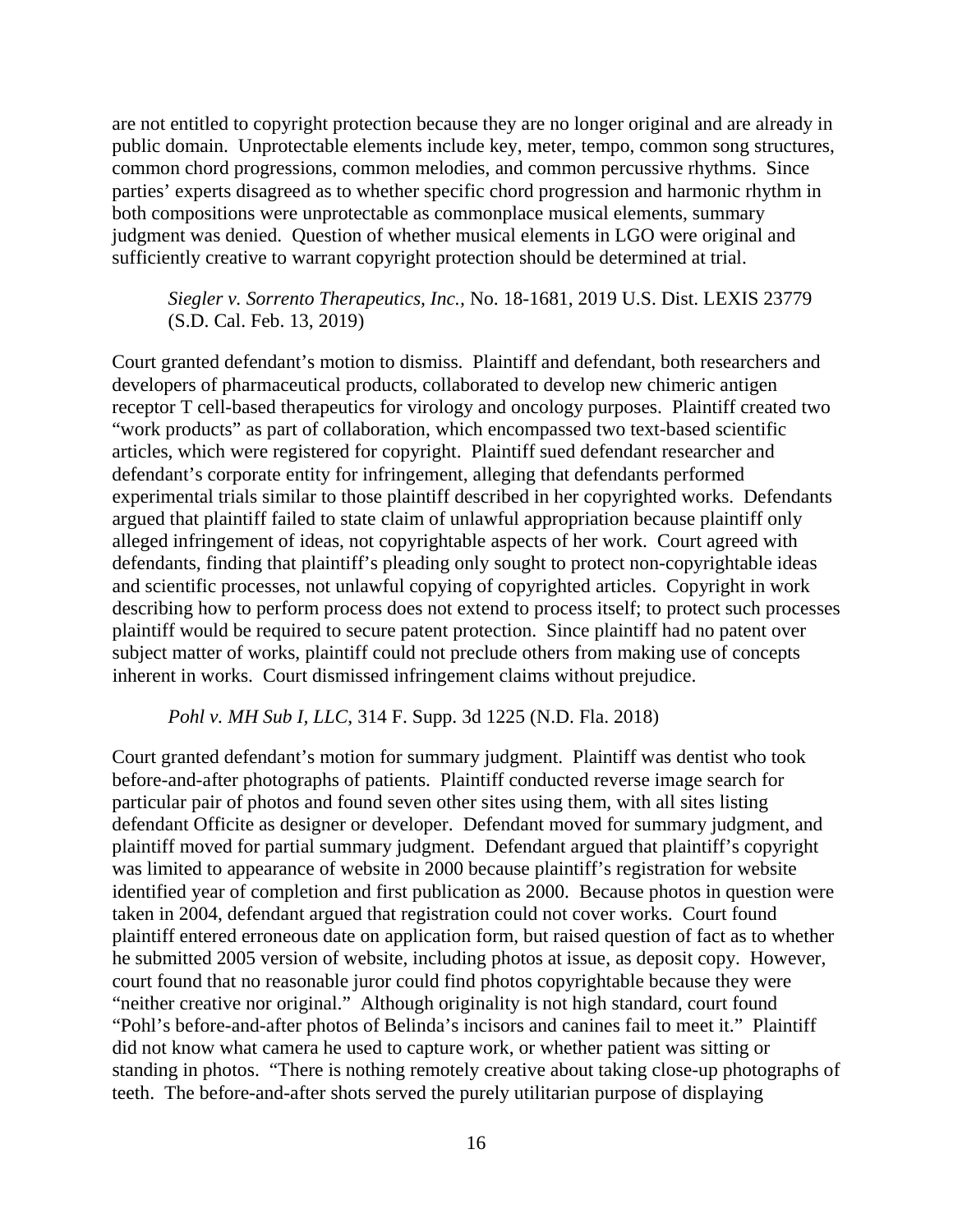examples of Pohl's dental services to potential customers. They do not merit copyright protection."

*Design Basics, LLC v. Ashford Homes, LLC*, No. 17-273, 2018 U.S. Dist. LEXIS 212442 (S.D. Ohio Dec. 18, 2018)

Court granted in part and denied in part plaintiffs' motion for partial summary judgment on issue of ownership of valid copyrights in six architectural works comprised of elevations and floor plans. Plaintiffs contended that copyright registrations created presumption of originality and non-functionality. Defendants challenged originality of designs. Court recognized that, while standard configurations of spaces, and individual features such as windows, doors, and other staple building components could not be protected, arrangement of standard elements could meet minimum threshold of creativity. Court concluded that plaintiffs' home design plans possessed requisite degree of creativity, and granted plaintiffs' motion for summary judgment on sole basis that they owned valid copyrights.

# <span id="page-30-0"></span>**B. Pictorial, Graphic and Sculptural Works**

*Diamond Collection, LLC v. Underwraps Costume Corp.*, No. 17-61, 2019 U.S. Dist. LEXIS 11737 (E.D.N.Y. Jan. 22, 2019)

District court granted in part and denied in part motion to dismiss counterclaims. Plaintiff and defendant sold Halloween costumes. At end of 2016, defendant saw plaintiff distributing catalog, and believed catalog and costumes displayed in catalog looked like its own. Plaintiff filed action seeking declaratory judgment that it was not infringing defendant's IP rights; defendant's first answer contained counterclaims under federal and state law. Court previously granted motion to dismiss counterclaims, finding state law claims preempted, and federal infringement claim insufficiently pleaded because plaintiff failed to describe its copyrighted patterns or state how catalogs were substantially similar. Court granted defendant leave to replead infringement counterclaim, and plaintiff again moved to dismiss. Court rejected plaintiff's argument that defendant did not plead in writing how costumes were substantially similar; defendant attached photos of parties' works to amended answer, and court "believe[d] that in this case, photos are a more accurate and efficient way to demonstrate the similarities. … It is certainly more effective here to show how two things look the same than to tell how two things look the same." Applying *Star Athletica* test, court found defendant sufficiently pleaded separability because, court found, there were elements of defendant's works, such as ruffles and bowties, "with clear graphic and artistic qualities"; and "all of these features could be removed from the costumes." Court found infringement counterclaim sufficiently pleaded, and denied motion to dismiss.

*Robert Swedroe Architect Planners, A.I.A., P.A. v. J. Milton & Assocs*., No. 18- 62715, 2019 U.S. Dist. LEXIS 35822 (S.D. Fla. Mar. 6, 2019)

District court denied defendants' motion to dismiss. Plaintiff, architectural firm, sued defendants, real estate developer and architectural design company, for direct and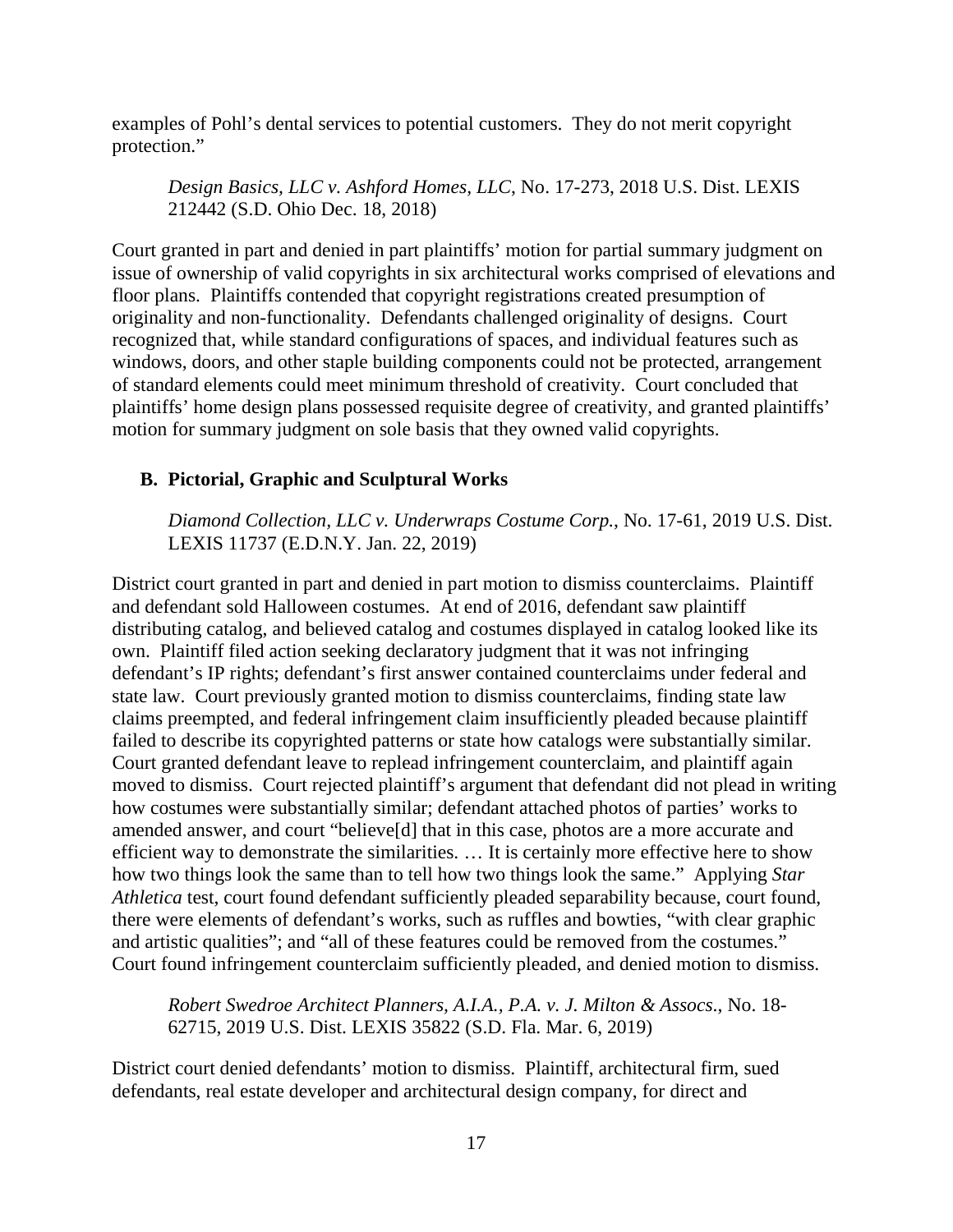contributory infringement of plaintiff's copyright in architectural plans for building to be constructed on certain property in Florida. Defendants moved to dismiss, arguing that complaint failed to state claims for copyright infringement because copyright for "pictorial, graphic, or sculptural work" does not protect "against construction of the building, even if they were copied from that design." Court disagreed, and found that plaintiff adequately alleged elements of infringement claim, namely that (1) plaintiff owned valid copyright in its architectural plans and designs; and (2) defendants copied original elements of plaintiff's protected work. Court declined to determine whether as matter of law plaintiff's copyright protected it from activity alleged in complaint, in light of lack of development of factual record. Court also found plaintiff sufficiently alleged claim for contributory infringement against defendant real estate developer because plaintiff demonstrated that such defendant had "reason to know" of defendant architectural company's infringing activity, particularly given availability of plaintiff's architectural plans in public record. Lastly, court disagreed with defendant's argument that complaint should be dismissed because it inaccurately alleged that defendant real estate developer was owner of property at issue and deed indicated property was owned by another third party. Court found that ownership of property at issue was not material to claims asserted in complaint.

# *Art of Design, Inc. v. Pontoon Boat, LLC*, No. 16-595, 2018 U.S. Dist. LEXIS 101321 (N.D. Ind. June 18, 2018)

Court denied defendant's motion to dismiss plaintiff's infringement claim. Plaintiff, designer of custom artwork for boats, entered into agreement permitting defendant, seller of marine-industry products, to apply two registered designs to limited number of defendant's pontoon boats. However, plaintiff alleged that defendant also sold, advertised, and distributed other products, not covered by agreement, featuring plaintiff's designs. Defendant moved to dismiss, arguing that designs were not protectable because (1) one registration showed boat with design and therefore fell under useful article exception, and (2) second registration showed design consisting of unprotectable lines and shapes. Court disagreed, finding that defendant's arguments regarding protectability failed to attack sufficiency of plaintiff's infringement allegations. Considering useful article exception, court found defendant failed to explain why design could not exist as protectable work independent from utilitarian aspects of boat, and that in any case plaintiff's claim relied on defendant's copying of design and not on manufacturing of boat. Considering second argument, court agreed that rudimentary lines and shapes alone were not protectable, but cited defendant's failure to explain whether or why *combination* of such basic lines and shapes in plaintiff's design was not protectable. Accordingly, defendant's motion was dismissed.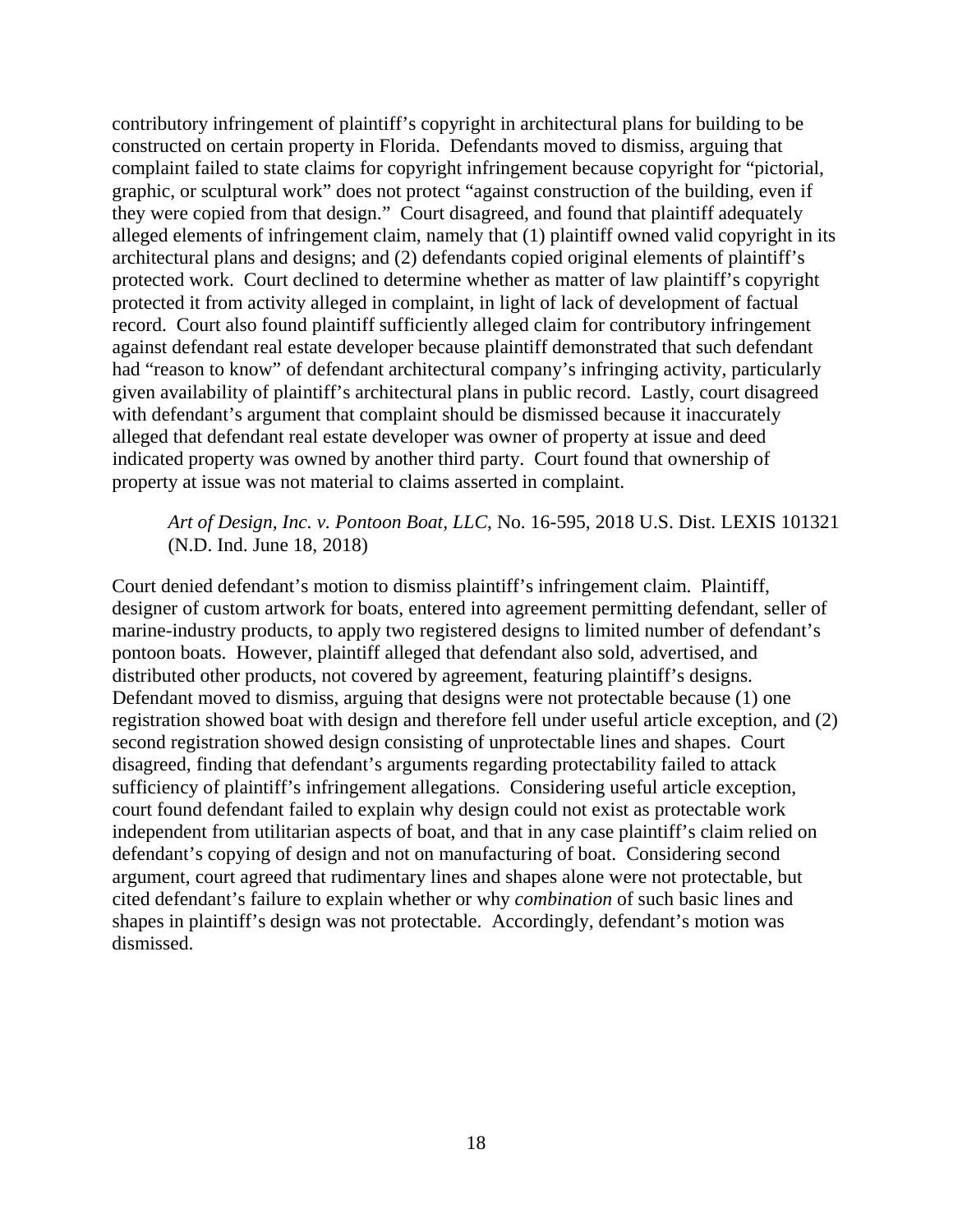#### <span id="page-32-0"></span>**C. Compilations and Derivative Works**

### *ABS Entm't v. CBS Corp.*, 908 F.3d 405 (9th Cir. 2018)

Ninth Circuit reversed grant of summary judgment in favor of defendants on plaintiffs' state law copyright claims, holding district court's finding that plaintiffs' digitally remastered versions of pre-1972 analog sound recordings were independently copyrightable to be erroneous as matter of law. Plaintiff record labels owned pre-1972 sound recordings not subject to federal Sound Recording Act, which sets compulsory licensing regime for performance rights and exceptions thereto. Plaintiffs authorized remastering of pre-1972 sound recordings to optimize same for new digital format. Plaintiffs sued CBS under California state copyright law for delivering, without plaintiffs' authorization, remastered sound recordings via terrestrial radio and digital streaming. CBS successfully moved for summary judgment on ground that remastered sound recordings were authorized original derivative works subject only to federal copyright law. On appeal, Ninth Circuit noted that derivative work is copyrightable when (1) its original aspects are more than trivial, and (2) its original aspects reflect degree to which it relies on preexisting material and do not in any way affect scope of copyright protection in preexisting underlying material. As to first prong, Copyright Office Circular 65 defines derivative sound recording as one that (1) incorporates preexisting sounds but necessarily rearranges, remixes or otherwise alters character or sequence thereof (with changes to format, noise reduction, etc., being insufficient even if perceptible), and (2) contains minimum amount of original sound recording authorship. Plaintiffs' remastered sound recordings contained only sounds initially fixed before 1972, with no sounds removed, added or resequenced. Moreover, plaintiffs' intent in remastering sound recordings was to transfer recordings to another medium to take advantage of technological improvements without altering essential character and identity of underlying recordings. Because relatively low threshold of creativity required for copyrightability does not eliminate fundamental requirement of originality, plaintiffs' remastered sound recordings lacked minimum level of originality for copyrightability. As to second prong, district court failed to consider effect on plaintiffs' rights in original pre-1972 sound recordings if plaintiffs' remastered recordings were considered original derivative works, which constituted further legal error. Specifically, owner of copyright in remastered recordings would have effective monopoly on further derivative works, thereby undercutting copyrightability of remastered recordings under two-prong test. Ninth Circuit reversed and remanded case for consideration in light of appellate holdings.

### <span id="page-32-1"></span>**D. Miscellaneous**

#### *Code Revision Comm'n v. Public.Resource.Org, Inc.*, 906 F.3d 1229 (11th Cir. 2018)

Eleventh Circuit held that no valid copyright interest can be asserted in any part of Official Code of Georgia Annotated ("OCGA"). Plaintiff was body established by State Assembly that instructed in creation of annotations and supervised creators of annotations. Defendant was non-profit group with goal of improving access to government and legal records.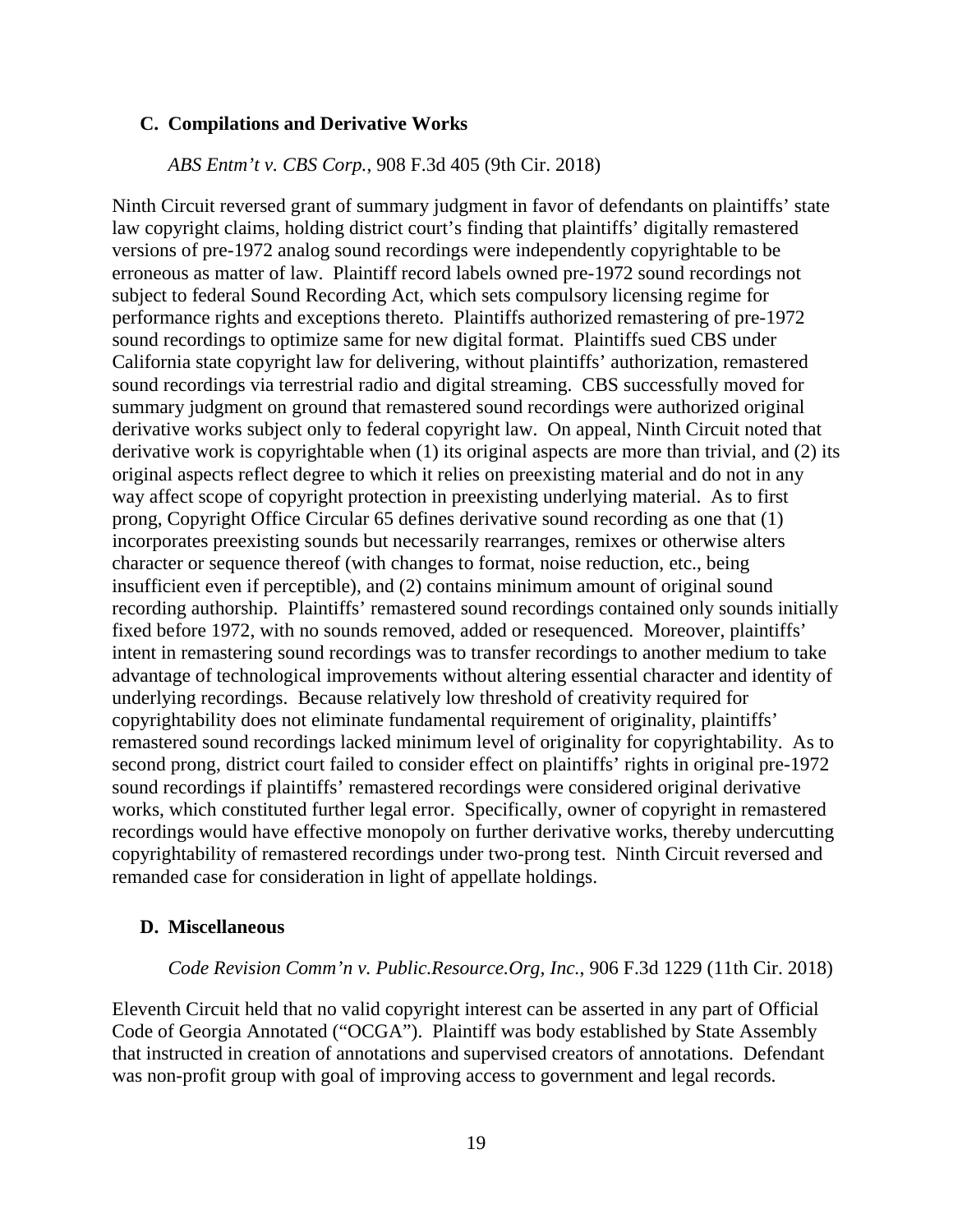Defendant bought volumes of OCGA and supplements, and scanned and uploaded them to websites for public access. Plaintiff sent cease-and-desist letters and brought suit. Court considered whether annotations in OCGA could be copyrighted by state of Georgia. Beginning with premise that state code cannot be protected because author is People, court found three criteria pertinent to question presented regarding copyright validity: who created work, how authoritative work was, and process by which work was created. First, court determined that General Assembly drove creation of annotations. Although LexisNexis Group prepared annotations, plaintiff, arm of General Assembly, provided Lexis with detailed instructions for annotations' creation. Plaintiff also supervised Lexis during annotations' creation, and General Assembly approved annotations. Second, court found annotations authoritative. While OCGA stated that annotations have no legal effect, Georgia law also stated OCGA would be merged with annotations, legislature dubbed annotations "official," and courts looked to annotations to discern meaning and intent. Third, court found that process of annotations' creation – presentment and bicameralism – indicated work was unprotectable. Finding three guiding criteria satisfied, court held annotations unprotectable.

*Hayden v. Eagles Nest Outfitters, Inc.*, No. 17-209, 2018 U.S. Dist. LEXIS 136253 (W.D.N.C. Aug. 13, 2018)

District court denied in part defendants' motion to dismiss. Plaintiff was graphic designer who had contract with defendant ENO under which plaintiff provided design services for hourly or flat fee and provided only final version of designs for specific purpose, and any revisions or repurposing of designs required plaintiff's permission. Plaintiff created ENO logo in 2004, and later created "Hammock Guy" logo as part of rebranding. Plaintiff alleged that despite agreement, defendants' in-house graphic designers hacked plaintiff's files with and revised designs without plaintiff's permission, including revising "DH-0001 Hangtag" file, and that defendants licensed Hammock Guy icon and ENO logo to third party. Plaintiff sued for infringement. Defendants argued that because Copyright Office rejected plaintiff's application for ENO logo and DH-0001 Hangtag, court should defer and similarly find plaintiff had no valid copyright in works. Court found, however, that plaintiff sufficiently alleged works were entitled to protection, noting that Fourth Circuit had not held that Copyright Office rejection is entitled to deference. Copyright Office rejection of plaintiff's applications was not determinative at this stage in proceedings.

### <span id="page-33-0"></span>**III. OWNERSHIP**

### <span id="page-33-1"></span>**A. Works Made for Hire**

*Estate of Kauffmann v. Rochester Inst. of Tech.*, No. 17-6061, 2018 U.S. Dist. LEXIS 131825 (W.D.N.Y. Aug. 6, 2018)

District court granted defendant's motion for summary judgment on plaintiff's copyright infringement claim because plaintiff did not own asserted copyrights. Stanley Kauffmann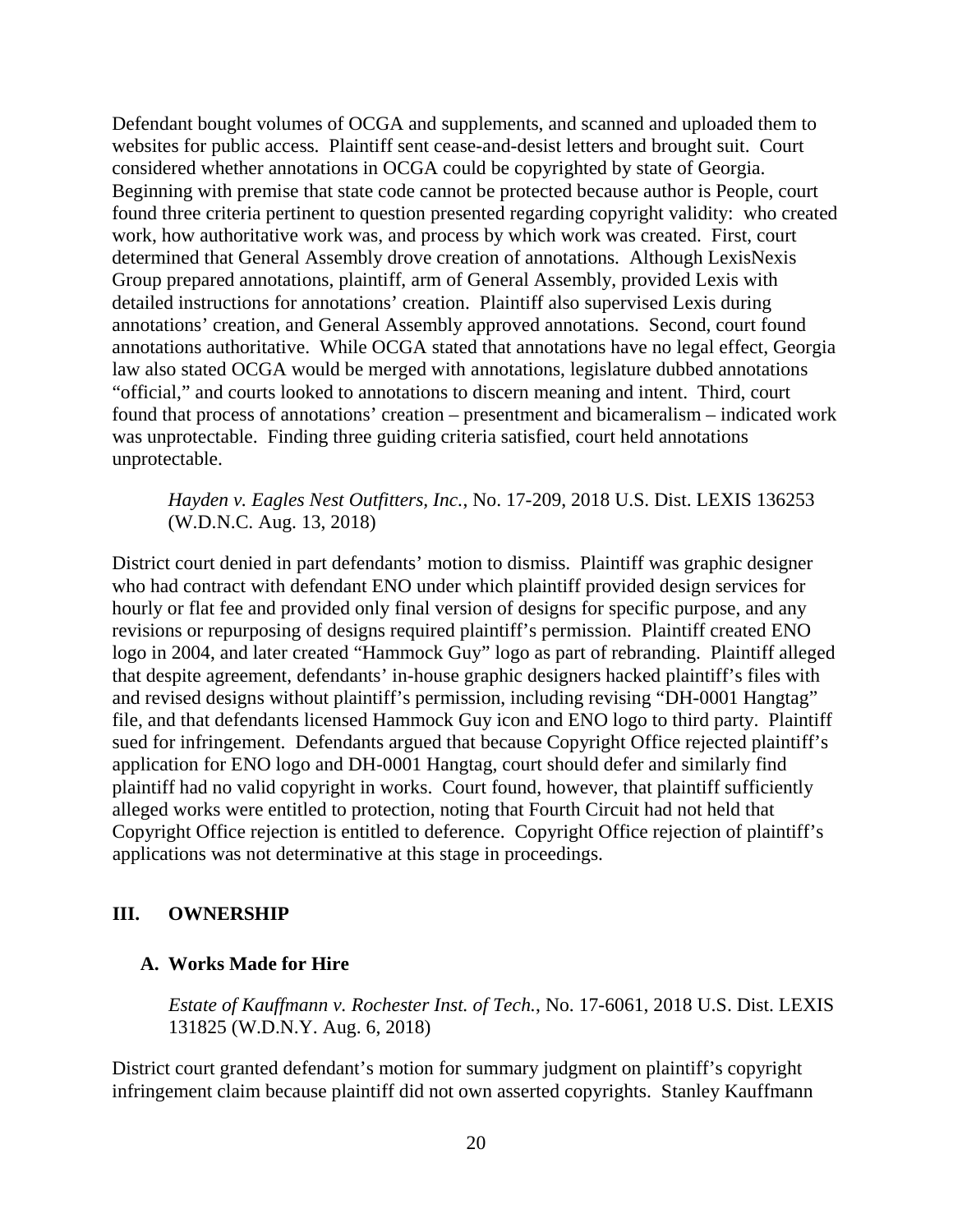authored numerous movie reviews for The New Republic. Defendant RIT published 141 of those reviews, and plaintiff Estate of Kauffmann alleged that publication of 44 reviews violated Kauffmann's copyright. In 2004, Kauffmann signed letter agreement with The New Republic stating that Kauffmann's past and future reviews constituted works for hire. Estate attempted to introduce extrinsic evidence that Kauffmann did not understand import of agreement, but court held that New York's parol evidence rule prohibited admission of such evidence given existence of unambiguous, valid contract between Kauffmann and The New Republic. Because Estate did not own copyrights at issue, copyright infringement claim was dismissed.

### *Horror Inc. v. Miller*, 335 F. Supp. 3d 273 (D. Conn. 2018)

District court granted declaratory defendant's motion for summary judgment, holding defendant to be sole owner of screenplay copyright following defendant's effective termination of plaintiffs' copyright rights therein. Defendant screenwriter Victor Miller wrote original *Friday the 13th* screenplay pursuant to short-form Employment Agreement with plaintiff Manny Company, which was party to Writers' Guild of America's collective bargaining agreement. Miller-Manny agreement was silent as to screenplay authorship, but Miller plainly relinquished control over screenplay exploitation to Manny and its successorin-interest, plaintiff Horror Inc. Miller timely served termination notices on Horror and others. Horror and Manny brought lawsuit seeking declaration that Miller wrote screenplay as work for hire, making Manny initial owner of screenplay copyright and rendering Miller's termination ineffective; Miller counterclaimed for declaration of validity of termination. Screenplay was not specially ordered or commissioned as work for hire pursuant to written agreement signed by parties. Plaintiffs argued, however, that under labor law Miller was Manny's employee and created screenplay within scope of employment, because Miller was WGA member hired by Manny, signatory to WGA collective bargaining agreement. Court held that *Community for Creative Non-Violence v. Reid* required application of agency, not labor, law in determining employee status. Applying factors of *CCNV* test, court held that Miller was not Manny's employee. Manny did not (1) have control over Miller's daily activities or details of screenplay, (2) have ability to assign additional projects to Miller, (3) make any copyrightable contributions to screenplay, (4) provide Miller with traditional employee benefits (e.g., insurance), or (5) treat Miller as employee for tax purposes, all of which undercut employee status. Further, Miller's status as skilled professional artist, coupled with short duration of employment (two months), indicated he was independent contractor rather than employee. Because Miller was independent contractor and agreement did not expressly provide for commissioned work-for-hire status, court held that Miller was sole author of screenplay, in whom copyright ownership vested initially.

*Schlueter v. Magistrate Judge Vascura Bethesda Healing Ministry*, Inc., No. 17-1055, 2018 U.S. Dist. LEXIS 205866 (S.D. Ohio Dec. 6, 2018)

Court denied plaintiff's motion for preliminary injunction enjoining defendant's use of manual titled *An Experience of Hope: A Guidebook to Healing*. Plaintiff alleged that manual was created by her, outside scope of employment, and given to defendant to use under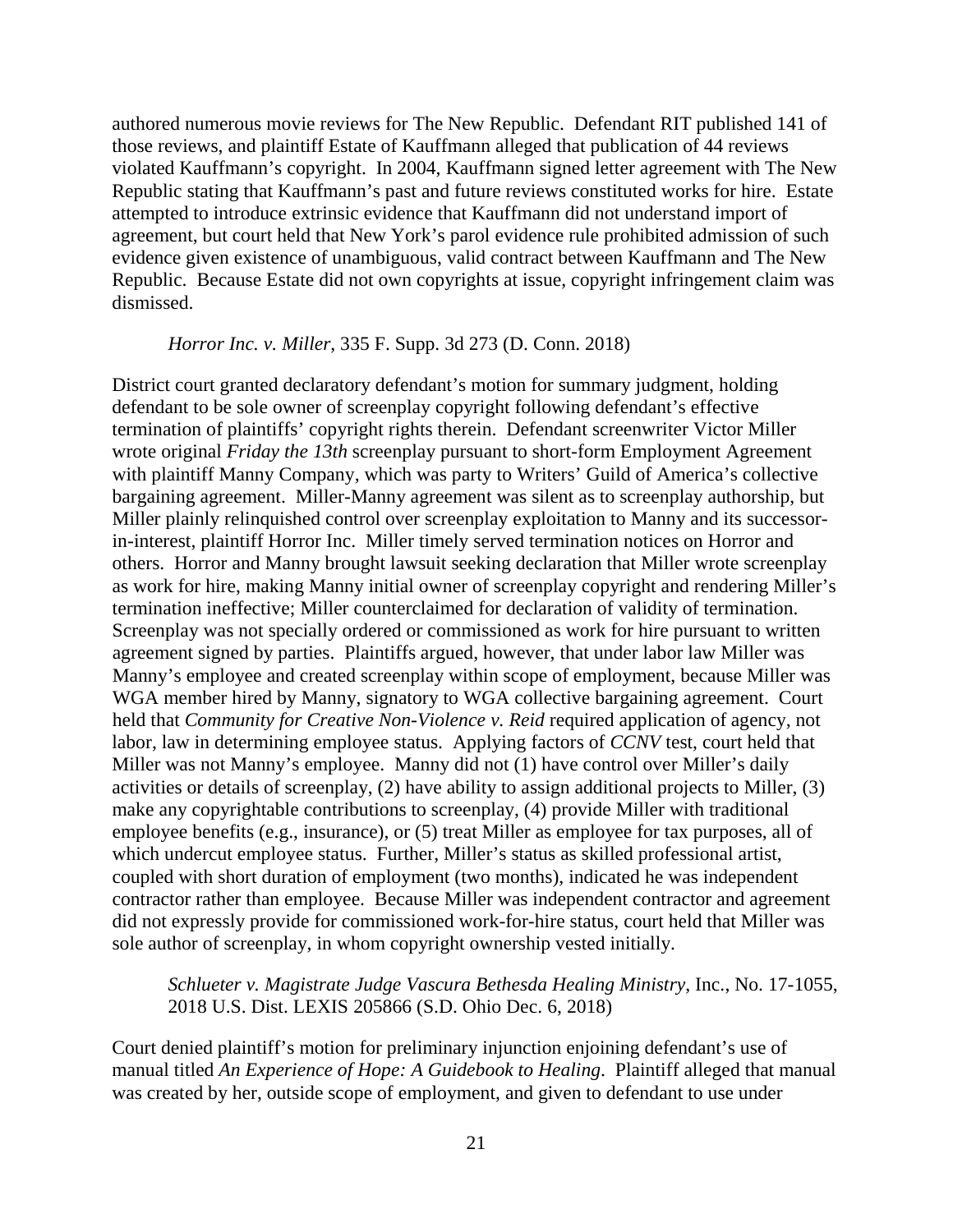implied license. Defendant argued that manual was authored while plaintiff was employed as defendant's Executive Director, and accordingly was work made for hire. Traditionally, court noted, individual retained by board of trustees to serve as executive director of nonprofit organization is employee, much as chief executive officer of corporation generally is employee. Plaintiff had not submitted any evidence that would take facts of case outside general rule that executive director is employee; nor had plaintiff submitted evidence that she prepared manual outside scope of her employment. Court denied motion on ground that plaintiff had not shown that she was copyright owner of manual.

#### *Markham Concepts, Inc. v. Hasbro, Inc.*, 355 F. Supp. 3d 119 (D.R.I. 2019)

Plaintiffs, heirs of toy developer Bill Markham, sued seeking declaration that heirs controlled intellectual property in *Game of Life*, and had termination rights under § 304. District court ruled against heirs, finding that *Game of Life* was work made for hire owned by toy developer Reuben Klamer, who had hired Markham's firm to prepare game. Markham's employees built majority of prototype, and testified that Markham was often working on unrelated business matters during creation of game. Klamer formed corporation ("Link") with celebrity Art Linkletter to promote *Game of Life* and license to Milton Bradley. Assignment agreement from Klamer to Link assigned all right, title, and interest in game; provided Markham non-refundable royalty advance; and stated Markham had invented, designed and developed *Game of Life*. In 1960 Milton Bradley applied to register copyrights in game board and rules, identifying itself as author. District court looked to definition of work made for hire under 1909 Act, adopting instance-and-expense test. Instance test is shaped in part by degree to which hiring party had right to control or supervise artist's work. Court found *Game of Life* was prepared at instance of Klamer, who was often present at Markham's firm and was considered by Markham's employees to be final arbiter of prototype's look and feel. In addition, assignment agreement stated any final decision regarding changes would rest with Link or Milton Bradley. Court then found that prototype was created at Klamer's expense; Klamer had agreed to pay all costs incurred by Markham during prototype creation, as well as portion of royalties Klamer would receive. Although assignment agreement had named Markham as inventor, designer, and developer, such language did not change reality: prototype was work made for hire and Klamer owned copyright.

# *Remark Home Designs, LLC v. Oak St. Condo Projects, LLC*, No. 16-14305, 2019 U.S. Dist. LEXIS 14589 (E.D. Mich. Jan. 30, 2019)

Plaintiff, home design company, filed copyright infringement action against defendant, architectural firm, on grounds that defendant infringed plaintiff's copyrighted architectural plans. Defendant moved for summary judgment that plaintiff was not owner of copyrighted plans, alleging that plans were work for hire, given that architect created them in his capacity as employee of LLC, and so "had no enforceable right to assign" to plaintiff. Court disagreed, holding that plans could not be work for hire because architect was sole member of plaintiff LLC and was neither employed nor independently contracted by LLC. Based on this, court found that plaintiff owned rights to plans and could assign them to plaintiff.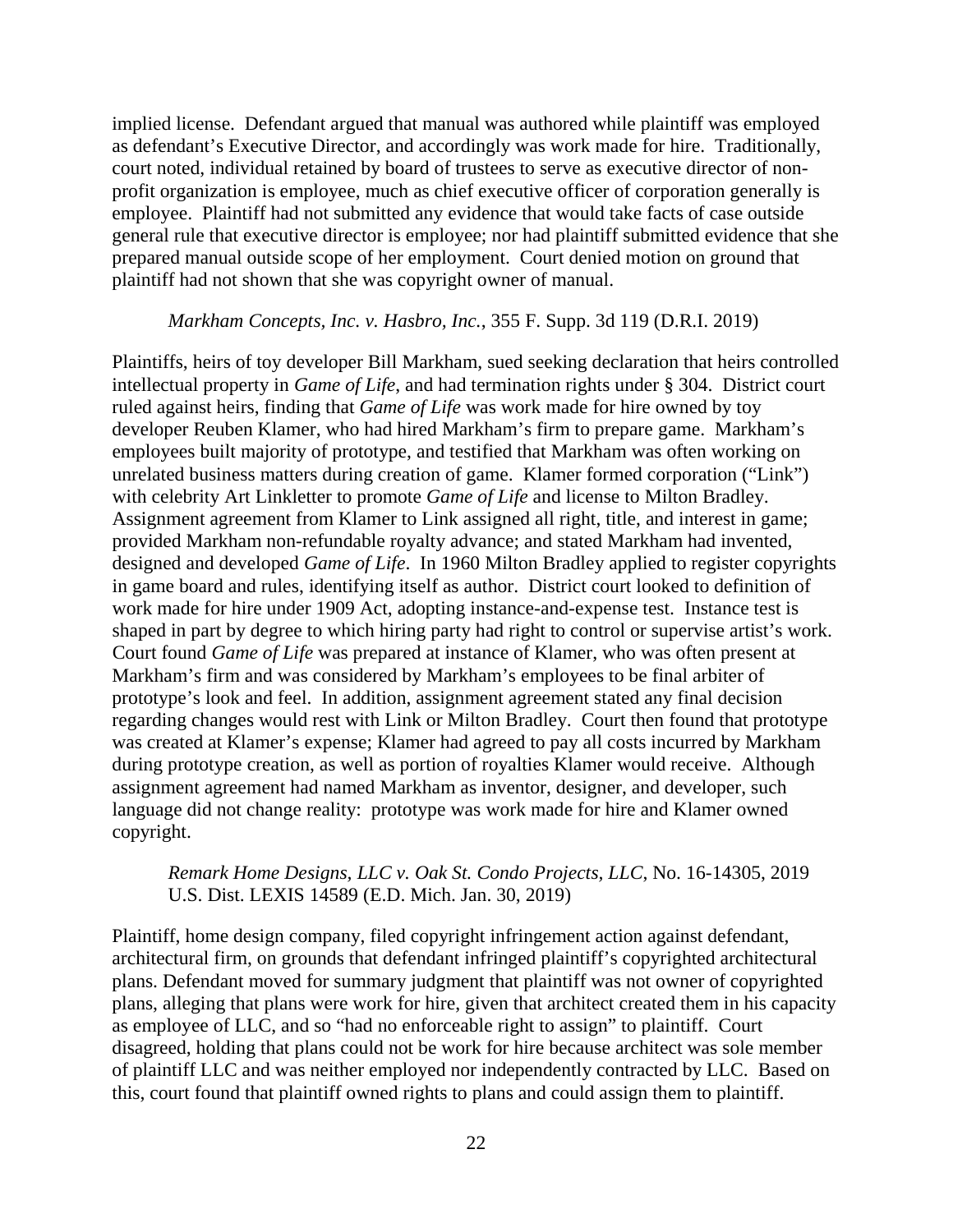Second, defendant alleged that, under state law, another individual was author of plans because such individual had affixed his seal to plans. Court disagreed, finding that state's occupational code, which regulated architectural profession, did not define who was author under federal copyright law. Court, accordingly, denied defendant's motion.

*Oliver v. Johanson*, No. 17-5129, 2018 U.S. Dist. LEXIS 198484 (W.D. Ark. Nov. 21, 2018)

Defendants Bruce and Blair Johanson utilized methodology – Job Evaluation and Salary Administration Program (JESAP), developed by their father – for companies to set up compensation structure for employees. Brothers later elected to computerize methodology for efficiency. Plaintiff computer programmer agreed to aid brothers in creating software, and three went into business as DB Squared to commercialize effort. In 2006, additional developer, Devine, was hired to help with software development. In 2008, plaintiff filed application to register software with Copyright Office in capacity as DB Squared officer. Because he stated that he alone was author, Office noted inconsistency with application on behalf of Company, and plaintiff responded that software was work for hire for DB Squared. After registration of JESAP 2008, new versions of software were created and software renamed DBCompensation. In 2016, plaintiff resigned from DB Squared, and later asserted sole ownership of DBCompensation software. In 2017, plaintiff submitted application to Copyright Office for DBCompensation software, claiming he was author and that work was not made for hire. Application matured into registration that year. Court conducted bench trial of parties' warring claims of authorship and infringement. On authorship question, court analyzed JESAP 2008 separately from DB Compensation 10. As to JESAP 2008, court first found that plaintiff was independent contractor between 2001 and 2005 because he worked for his wholly-owned company; received 1099s; never received employment benefits; was not subject to much supervision and often worked from home; worked for number of clients; and was asked to use his programming expertise. Those unregistered software works were not joint works because, at times works were created, defendant brothers did not intend for JESAP methodology to be incorporated into software. Works were also not works for hire because DB Squared was not created until 2006, and there was no written agreement. Accordingly, plaintiff owned early unregistered works. Although JESAP 2008 registration carried with it presumption of validity of facts in certificate, such as authorship, court found plaintiff rebutted presumption. Court found difference between 2005 and 2008 JESAP versions did not yield difference in ownership analysis. Creation of LLC did not alter analysis because court still found plaintiff to function as independent contractor. While some agency factors weighed in favor of finding employer-employee relationship – such as fact that plaintiff took on roles within organization; LLC was created for purpose of advancing and commercializing software; plaintiff inserted copyright notices listing LLC in code; code was stored on LLC's servers, created on LLC's equipment, and LLC maintained and licensed code; and plaintiff had long relationship with LLC – court found most factors weighed in favor of finding plaintiff to be independent contractor. There were also no written agreements concerning work for hire, and defendants did not show that Devine was co-author of JESAP 2008 or that it was joint work. Accordingly, DB Square's claim for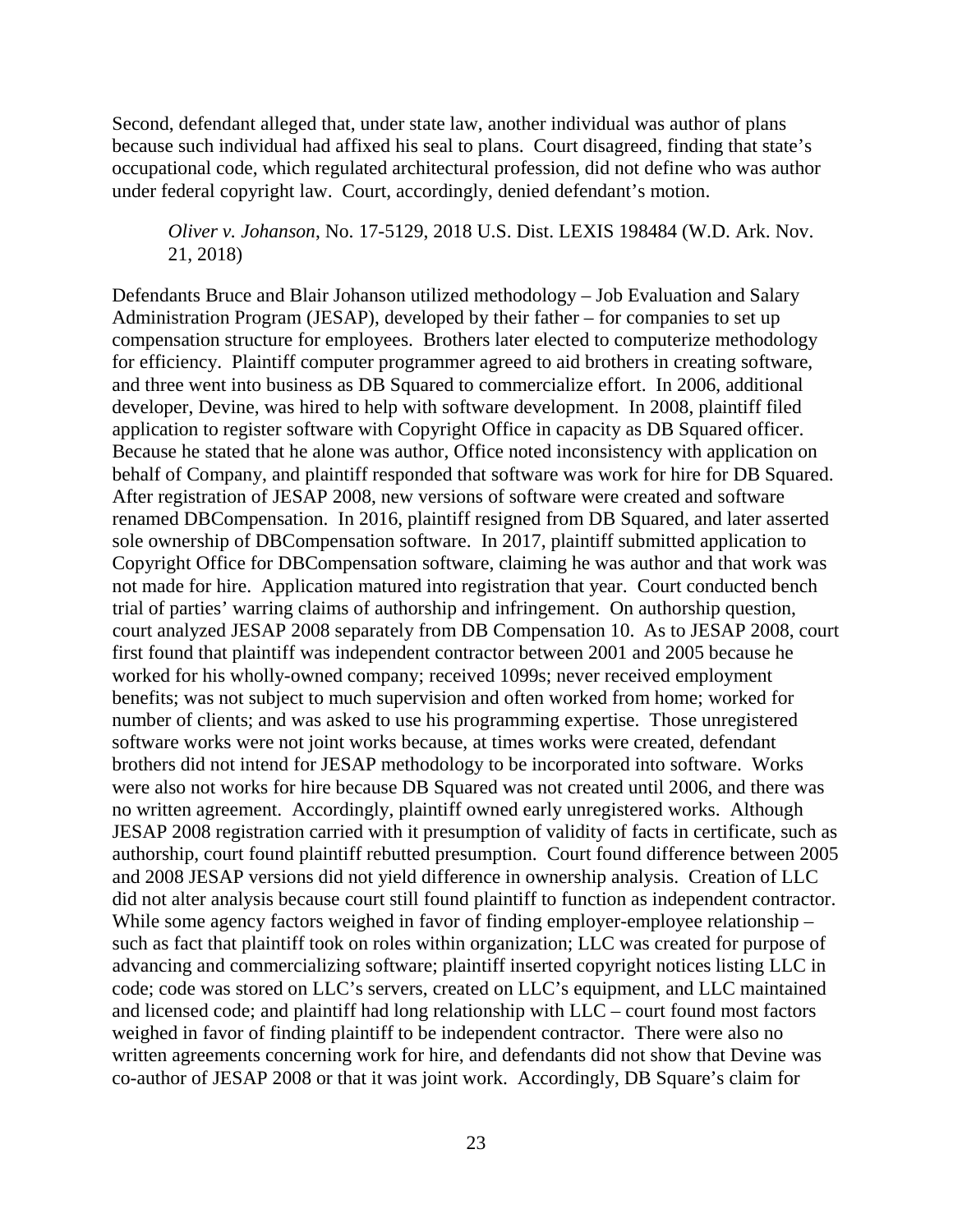infringement of JESAP 2008 was dismissed with prejudice and court declared plaintiff owner of copyright in JESAP 2008. As to DBCompensation 10, court first found that it was derivative of earlier JESAP works. Court next found that plaintiff and Devine were joint authors of DBCompensation 10, as logs, code watermarks, and contributions evidenced "inseparable and interdependent whole … [that] qualif[ied] for joint authorship." Fact that Devine did not view himself as owner was inconsequential, and court did not find persuasive contract sent by plaintiff to Devine seeking assignment, as Devine did not remember seeing or signing agreement. Court's determination that Devine and plaintiff were joint authors of DBCompensation 10 was not affected by plaintiff's registration, because (1) court doubted presumption of validity applied because, *inter alia*, application was not limited to DBCompensation 10, and was for DB Compensation which existed in 2009, and (2) even if presumption applied, court would find presumption rebutted by preponderance of evidence. Court found that misrepresentations and omissions in applications would normally generate § 411(b) inquiry, but, because court ultimately found that plaintiff was equitably estopped from succeeding in infringement claim, it assumed without deciding that plaintiff's registration was not result of fraud on Copyright Office. Accordingly, court declared plaintiff and Devine to be co-owners of DBCompensation 10.

### **B. Transfer of Ownership**

*Glennon v. Rosenblum*, 325 F. Supp. 3d 1255 (N.D. Ala. 2018)

Court granted plaintiff's motion for summary judgment. Defendant uploaded plaintiff's professional photo to website *ShesAHomewrecker.com*, along with fabricated story falsely claiming plaintiff, real estate agent, had sexual relations with defendant's spouse while showing him house for sale, graphically recounting details of alleged adulterous encounter, referring to plaintiff as "nasty slut" and "disgusting skank of a woman," and concluding by telling readers "DO NOT USE THIS WOMAN AS A REALTOR." Story went viral; defendant eventually admitted story was false and asked multiple websites to remove story, but websites refused to take down content without court order declaring story false. Plaintiff sued for, *inter alia*, copyright infringement. Plaintiff had previously obtained rights to photo at issue from photographer, and received copyright registration for photo approximately three years after photograph was taken. Court held that by offering evidence that copyright was registered in her name within five years of image's creation plaintiff made *prima facie* showing of ownership. Court further found that plaintiff properly alleged photographer had transferred to plaintiff exclusive ownership rights to image and right to sue for past infringements. Court held plaintiff properly alleged defendant "copied and publicized" protected image without authorization. Defendant failed to respond to complaint; court, accordingly, issued default judgment in favor of plaintiff.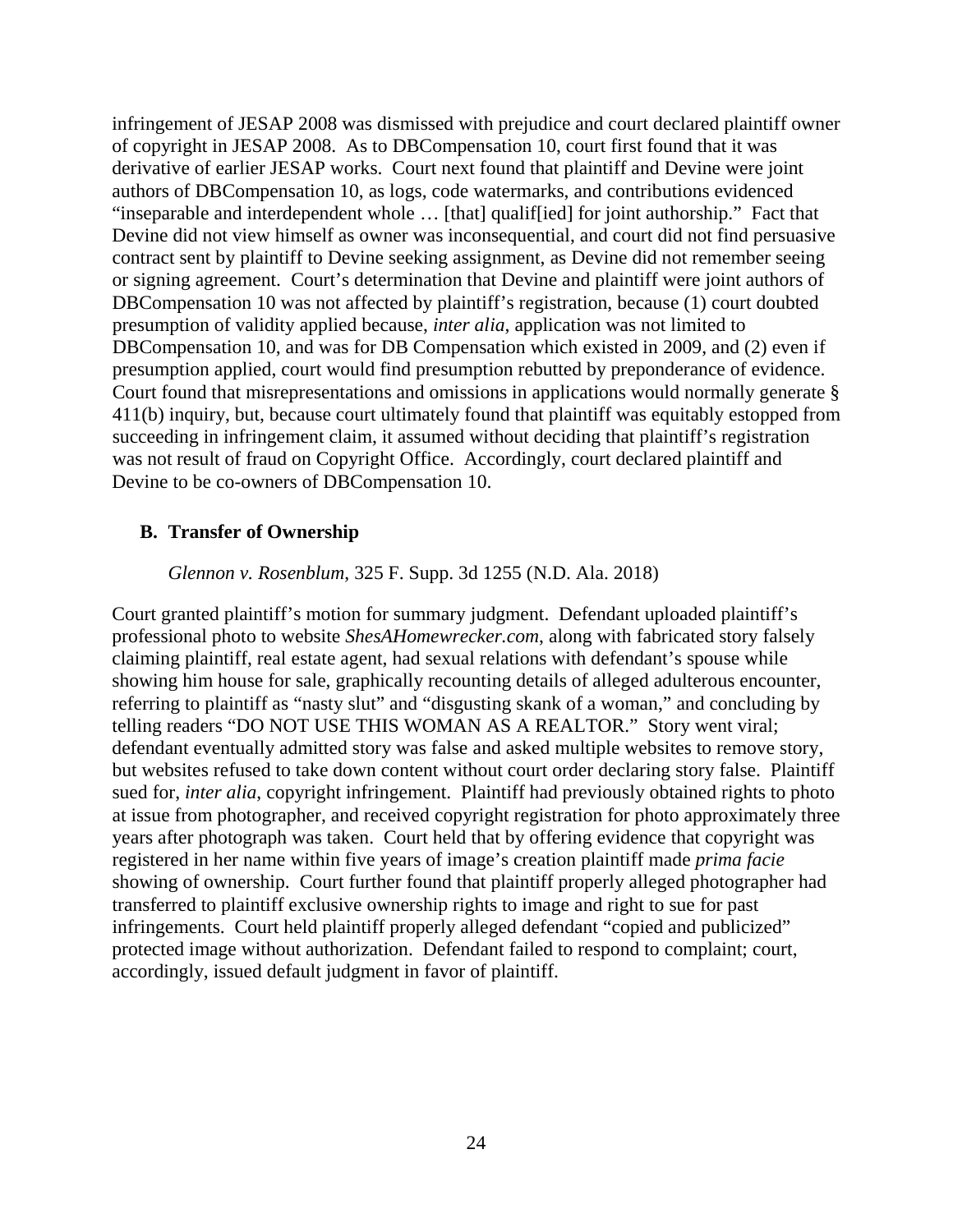### **C. Termination of Transfers**

## *Horror Inc. v. Miller*, 335 F. Supp. 3d 273 (D. Conn. 2018)

District court granted declaratory defendant's motion for summary judgment, holding defendant to be sole owner of screenplay copyright following defendant's effective termination of plaintiffs' copyright rights therein. Defendant screenwriter Victor Miller wrote original *Friday the 13th* screenplay pursuant to short-form Employment Agreement with plaintiff Manny Company, which was party to Writers' Guild of America collective bargaining agreement. Miller-Manny agreement was silent as to screenplay authorship, but Miller plainly relinquished control over screenplay exploitation to Manny and its successorin-interest, plaintiff Horror Inc. Miller timely served termination notices under § 203 on Horror and others. Although Manny-Miller agreement did not contain express language conveying Miller's copyright in screenplay to Manny, § 203 sweeps broadly, applying termination right to, *inter alia*, any non-exclusive license of copyright. Court held nonexclusive license could be, and in fact was, implied by conduct. Such implied license arises when party creates work and delivers it to another for copying and distribution. Miller wrote screenplay and delivered it to Manny with intent that Manny use screenplay for *Friday the 13th* film. Therefore, Miller's termination notices effectively reclaimed his U.S. rights in screenplay.

### **D. Joint Works and Co-Ownership**

### *Webber v. Dash*, No. 19-610, 2019 U.S. Dist. LEXIS 32354 (S.D.N.Y. Feb. 25, 2019)

Plaintiffs brought suit for infringement of copyright in *Dear Frank*, film bankrolled and produced by plaintiffs. Defendant maintained plaintiffs entered into oral agreement under which defendant would direct and produce film in return for royalties and co-ownership. Plaintiffs acknowledged using defendant's filming equipment and filming at defendant's house, but alleged no such agreement existed. Defendant was not listed as author on copyright registration, but represented to potential buyers that he owned film. Court noted that under *Thompson v. Larson*, co-authorship claimant bears burden of establishing that each of putative co-authors (1) made independently copyrightable contributions to work; and (2) fully intended to be co-authors. Second Circuit does not read "independently copyrightable" literally; pertinent inquiry is whether purported co-author created and contributed at least some amount of original expression. In addition, specific finding of mutual intent is required. Where multiple parties contribute expression to work but do not mutually intend to be co-authors, "dominant author" of work is deemed work's sole author. Court found that defendant appeared to have made more than *de minimis* contributions to film, but ruled parties did not intend to create work of joint authorship. Plaintiffs' contributions to film far outweighed those of defendant: plaintiffs financed film in its entirety, entered into work-for-hire agreements with all cast and crew, and entered into all other third-party contracts necessary for film's creation, whereas defendant worked on film for short time and was fired by plaintiffs. Most compelling evidence of intent was text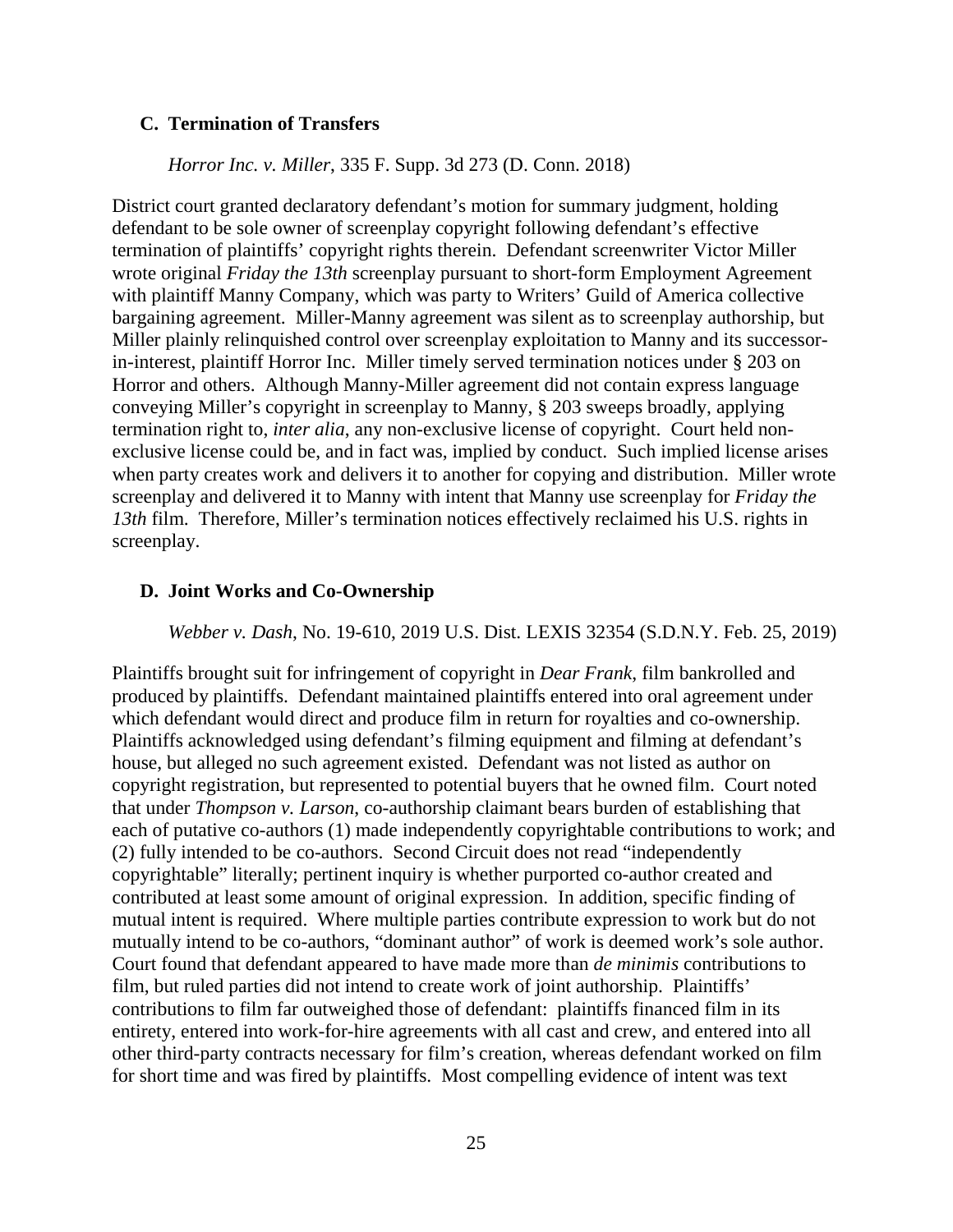message from defendant to plaintiff that strongly suggested that until conflict arose he never truly entertained in his mind concept of joint authorship. Film, accordingly, was not joint work, and defendant was not film's dominant author; defendant thus did not possess protectable copyright interest.

### *Horror Inc. v. Miller*, 335 F. Supp. 3d 273 (D. Conn. 2018)

On cross-motions for summary judgment in declaratory action, district court granted defendant's motion, holding defendant to be sole owner of screenplay copyright following defendant's effective termination of plaintiffs' copyright rights therein. Defendant screenwriter Victor Miller wrote original *Friday the 13th* screenplay pursuant to short-form Employment Agreement with plaintiff Manny Company, which was party to Writers' Guild of America collective bargaining agreement. Miller-Manny agreement was silent as to screenplay authorship, but Miller plainly relinquished control over screenplay exploitation to Manny and its latest successor-in-interest, plaintiff Horror Inc. Miller timely served termination notices on Horror and others. Horror and Manny argued that non-parties Sean Cunningham, Manny's principal, and Phil Scuderi, principal of Manny's successor-ininterest, made contributions to screenplay such that they were joint authors with Miller. In Second Circuit, joint authorship requires each alleged co-author to have made independently copyrightable contribution, and to have intended to be co-authors. Plaintiffs did not identify specific portions of screenplay attributable to Cunningham or Scuderi, but indicated that Cunningham suggested that killings should be personal (not by guns), that killer should remain masked, and that major character should be killed early on. Court held that such contributions were unprotectable ideas or *scènes à faire*, as opposed to independently copyrightable matter; moreover, there was no evidence that parties intended to be co-authors. Court also held Cunningham and Scuderi's ownership claims barred by statute of limitations because they should have been raised within three years from date of accrual, when Miller was first identified as sole author of screenplay in 1979. Thus, even if Cunningham and Scuderi could allege facts sufficient to establish co-authorship, their claim would be timebarred.

# *Really Big Coloring Books, Inc. v. Delta Dental Ins. Co.*, No. 18-622, 2018 U.S. Dist. LEXIS 144225 (E.D. Mo. Aug. 24, 2018)

District court denied defendants' motion to dismiss for failure to state claim. Plaintiff coloring book publisher entered into agreement with defendants to create, manufacture and deliver dental-related coloring book. Plaintiff created new version of "Ratoncito Perez" character for use in coloring books, and also created games and activities for inclusion in work. Defendants contributed text, which plaintiff edited. Each draft plaintiff sent to defendants contained watermark and plaintiff's information and copyright notice. Defendants' ordering of coloring books slowed down, then ceased, and thereafter defendants allegedly "copied and used" works and did not remove plaintiff's copyright notice on its unauthorized copies. Defendants moved to dismiss on ground that coloring books were joint works, and parties were co-authors. Court noted that Eighth Circuit had not formulated test for joint authorship. However, under either test from District of Minnesota or more stringent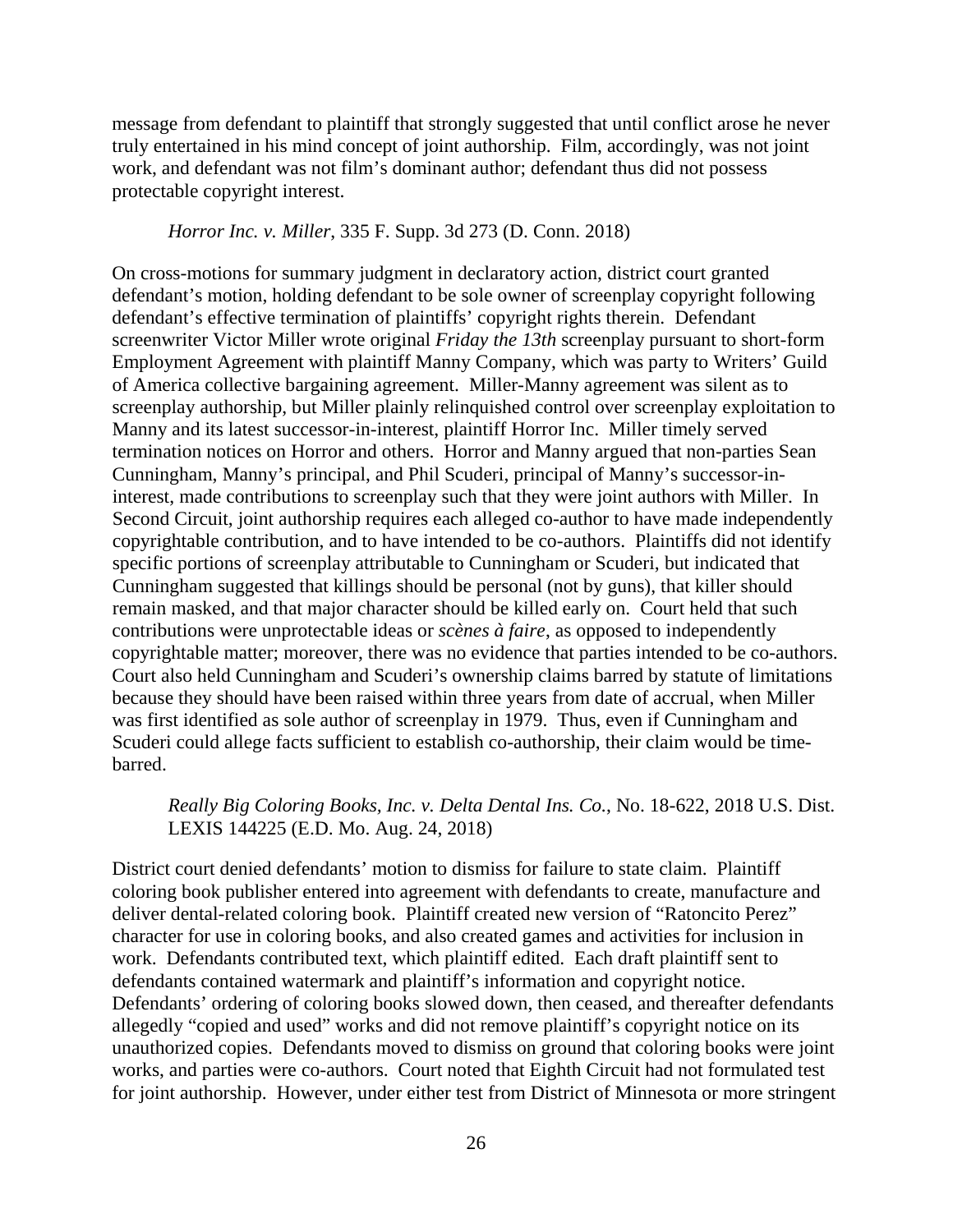test employed by Second and Seventh Circuits, court found issues of fact regarding joint authorship based on allegations in complaint. Court denied motion to dismiss without prejudice to defendant asserting issues on motion for summary judgment.

#### **E. Contracts and Licenses**

*Spinelli v. NFL*, 903 F.3d 185 (2d Cir. 2018)

Second Circuit vacated dismissal of certain of plaintiffs' infringement claims. Plaintiff sports photographers sued NFL, Associated Press and Replay Photos, LLC, which sold NFL photos online, for infringement based on allegation that NFL and Replay, with AP's permission, exploited plaintiffs' works without license or payment. In 2009, NFL reached agreement with AP whereby AP because exclusive agent for and distributor of commercial licenses for photos that contained NFL intellectual property; agreement did not contain complimentary license for "AP-Contributor Photos," which AP had right to license, but in which photographer not employed by AP owned copyright. Plaintiffs entered "contributor agreements" with AP to be allowed access to NFL events and receive license for IP contained within photos. In agreements with AP, photographers retained right, title, and interest in works accepted by AP, but granted license to AP in exchange for receiving royalties based on certain uses of plaintiffs' works. Before entering contributor agreement, AP told plaintiffs that AP's agreement with NFL did not provide NFL with complimentary license for contributor photos. Based on representations, and upon pressure by AP that they would lose access to 2009 NFL events if they did not sign, plaintiffs signed agreements. In 2012, aware that NFL was making use of photos without payment, plaintiffs contacted NFL, which responded that its 2009 contract with AP included license to allow NFL to make complimentary use of AP-licensed NFL photos. When plaintiffs contacted AP, AP denied making such license, and stated that its renewal of agreement with NFL was held up because AP did not have authority to issue complimentary license. AP then asked plaintiffs to agree to contract amendments that would allow AP to grant NFL limited complimentary uses of plaintiffs' works. Plaintiffs did not know that AP had already renewed its agreement with NFL in 2012, and new agreement expanded complimentary license to NFL to include photos owned by photographers who did not contribute to AP. Eventually AP disclosed to plaintiffs that complimentary licenses were included in 2012 agreement in NFL and were mandatory element, and AP told plaintiffs they could accept amendments to contributor agreements or opt out and not capture NFL events. Plaintiffs did not agree to AP's demanded agreement, and NFL continued to use plaintiffs' works without payment. Replay, with AP, sells copies of NFL photos online. After plaintiffs went to AP in 2012 about NFL infringement, AP asked plaintiffs to agree to reduced royalty rate for Replay licenses. Plaintiffs rejected amendment, but Replay sold plaintiffs' works and neither Replay nor AP paid plaintiffs for use. District court dismissed claims for failure to state claim. On appeal, plaintiffs argued that defendants were liable because (1) AP could not grant NFL retroactive license from 2009-2012; and (2) AP did not have authority under contributor agreements to grant complimentary license for period of 2012-2015. On retroactive license issue, court relied on *Davis v. Blige* to hold that retroactive license would have impermissibly extinguished right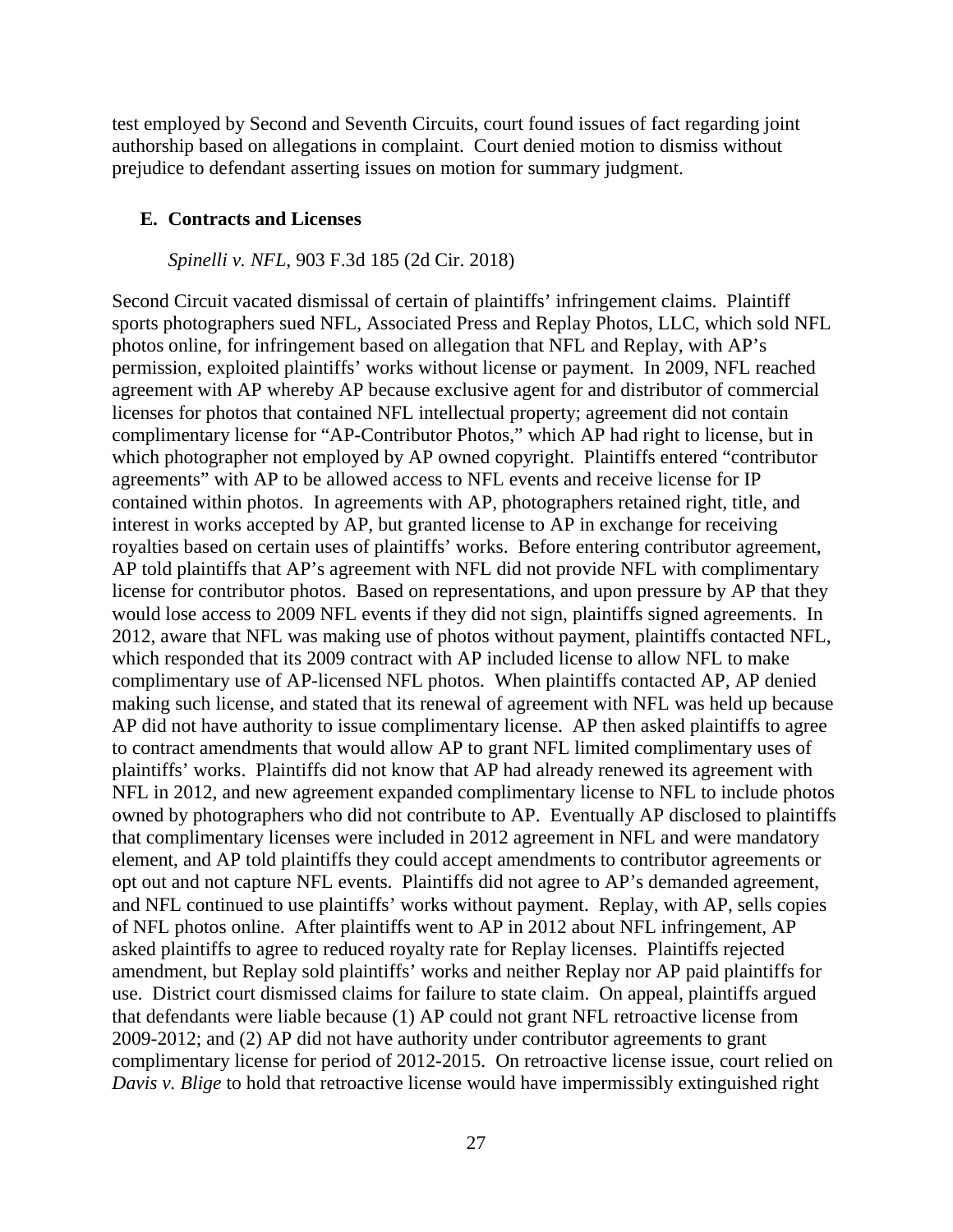plaintiffs had before 2012 AP-NFL agreement was executed to sue NFL for copyright infringement; if retroactive license AP granted in 2012 were effective, AP would have extinguished that right. "Doing so was impermissible, irrespective of whether AP had the authority to issue a prospective license to the NFL starting in 2009." Court therefore vacated dismissal of infringement claims concerning NFL's allegedly infringing uses from 2009- 2012.

*Joseph v. Buffalo News, Inc.*, No. 17-814, 2018 U.S. Dist. LEXIS 145320 (W.D.N.Y. 2018)

Plaintiff, *pro se* attorney, authored article entitled "Manufacturing Tax of Zero" and sent it to editors of defendant newspaper by email with subject line "Oped: Manufacturing Tax of Zero." Plaintiff's article ran in newspaper, and plaintiff sent invoice to defendant's clerk and demanded payment by email; when defendant refused, plaintiff brought suit. Court found defendant had privilege to publish plaintiff's article under *Tasini* and § 201(c) because there was no agreement between parties that would restrict defendant's ability to publish, there was no agreement regarding plaintiff's copyright or his rights in work, and plaintiff did not demand payment before publication. "As a result, BN was left to conclude only that it had the privilege to publish the article as explained in *Tasini*." Court granted motion to dismiss and denied motion for leave to amend because amendment would be futile.

*Kay Bros. Enters. v. Parente*, No. 16-387, 2018 U.S. Dist. LEXIS 128191 (N.D. Ill. July 31, 2018)

Court denied plaintiff's and defendants' cross motions for summary judgment as to liability for infringement. Plaintiff created architectural plans to be used in construction of custom home for defendants, who modified plans and hired another company to build home. Plaintiff sued defendants and moved for summary judgment on infringement claim. Defendants opposed motion, arguing that plaintiff granted them implied non-exclusive license to use plans, and therefore they did not infringe plaintiff's copyright. Court found that (1) defendants requested creation of plans, and (2) plaintiff created requested plans and delivered plans to defendants, both of which favored creation of implied license. However, court found plaintiff's intent regarding plans was unclear, and that plaintiff engaged in behavior both consistent and inconsistent with intention to grant implied license. Accordingly, court found genuine issue of fact as to existence of implied license and denied both motions.

*Photographic Illustrators Corp. v. Orgill, Inc.*, No. 14-11818, 2019 U.S. Dist. LEXIS 58016 (D. Mass. Apr. 4, 2019)

District court granted defendant's summary judgment motion, holding that defendant did not exceed scope of its sublicense to use plaintiff's images, and thus did not commit copyright infringement. Plaintiff commercial photography company licensed photographs to Osram Sylvania Inc. ("OSI"), manufacturer and seller of lighting products. Defendant distributed OSI's products, and used and sublicensed certain of plaintiff's photographs in marketing.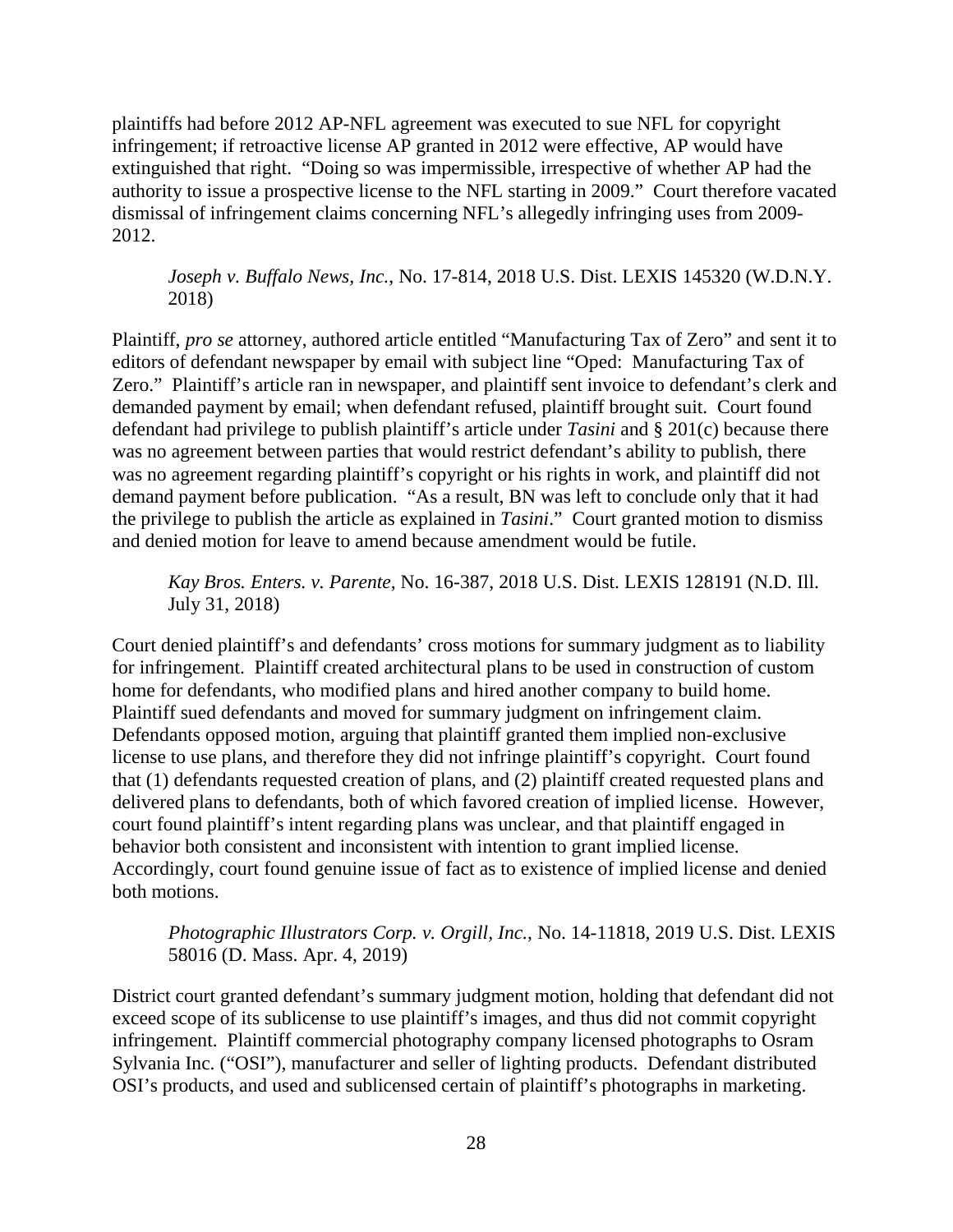Plaintiff's license with OSI granted OSI license to use and sublicense plaintiff's photos in OSI's sole and absolute discretion, except that OSI was required to properly attribute photographs to plaintiff or plaintiff's principal ("attribution requirement"). After plaintiff sued defendant for infringing plaintiff's copyrights in 34 photographs licensed to OSI by using and further sublicensing them, defendant and OSI executed retroactive confirmatory sublicense that confirmed that OSI previously granted defendant permission to use and sublicense plaintiff's photos. OSI and several other OSI distributors entered into arbitration in which arbitrator held that plaintiff's agreement with OSI gave OSI right to sublicense plaintiff's images to OSI's distributors, and further that attribution requirement was only covenant rather than condition, meaning that violation of same would constitute breach of contract but would not render contract ineffective such that OSI could be liable for copyright infringement. Court held that, although plaintiff was precluded, under collateral estoppel doctrine, from contesting arbitrator's holdings that OSI had authority to grant sublicenses to OSI's distributors and that attribution requirement was merely covenant, plaintiff could challenge whether defendant received implied sublicense from OSI as well as litigate scope of such sublicense. Plaintiff argued that defendant could have received implied sublicense to use plaintiff's photos only directly from plaintiff as copyright owner, and not from plaintiff's licensee OSI. Although First Circuit courts often use three-part test to determine existence of implied license for copyrighted work (i.e., that licensee request creation of work, that licensor create and deliver work, and that licensor intend that licensee distribute work), court held that test is not mandatory, and that touchstone for implied license is simply parties' intent as evidenced by totality of parties' conduct. Court held that because plaintiff intended to permit OSI to grant sublicenses and because plaintiff failed to show that OSI did not intend to grant sublicense to defendant, defendant had sublicense to use plaintiff's photos. As to scope of defendant's sublicense, court noted that defendant could have narrower rights than OSI. Although, as arbitrator held, attribution requirement was only condition, rather than covenant, in agreement between plaintiff and OSI, defendant's sublicense could theoretically require attribution. However, defendant's confirmatory sublicense with OSI clearly stated that attribution requirement was without effect on defendant's rights to use and sublicense plaintiff's photos, meaning that attribution likewise was mere covenant in defendant's license. Thus, defendant's failure to attribute plaintiff's photos could not give rise to liability for copyright infringement.

# *Geophysical Servs. v. TGS-NOPEC Geophysical Servs.*, No. 14-1368, 2018 U.S. Dist. LEXIS 101781 (S.D. Tex. June 19, 2018)

District court granted defendant's motion for summary judgment, holding that defendant's obtaining of plaintiff's seismic data from Canadian administrative agency did not infringe plaintiff's copyright because plaintiff granted license to agency. Plaintiff Canadian company collected seismic data by recording information obtained by bouncing sound waves off ocean floor. Pursuant to Canada Oil and Gas Lands Administration's Guidelines for Approvals and Reports, plaintiff submitted copies of its seismic data to Administration. Administration's Guidelines referenced publication called "Offshore Exploration," which provided that such seismic data would, after period of confidentiality, be copied and released to public. Court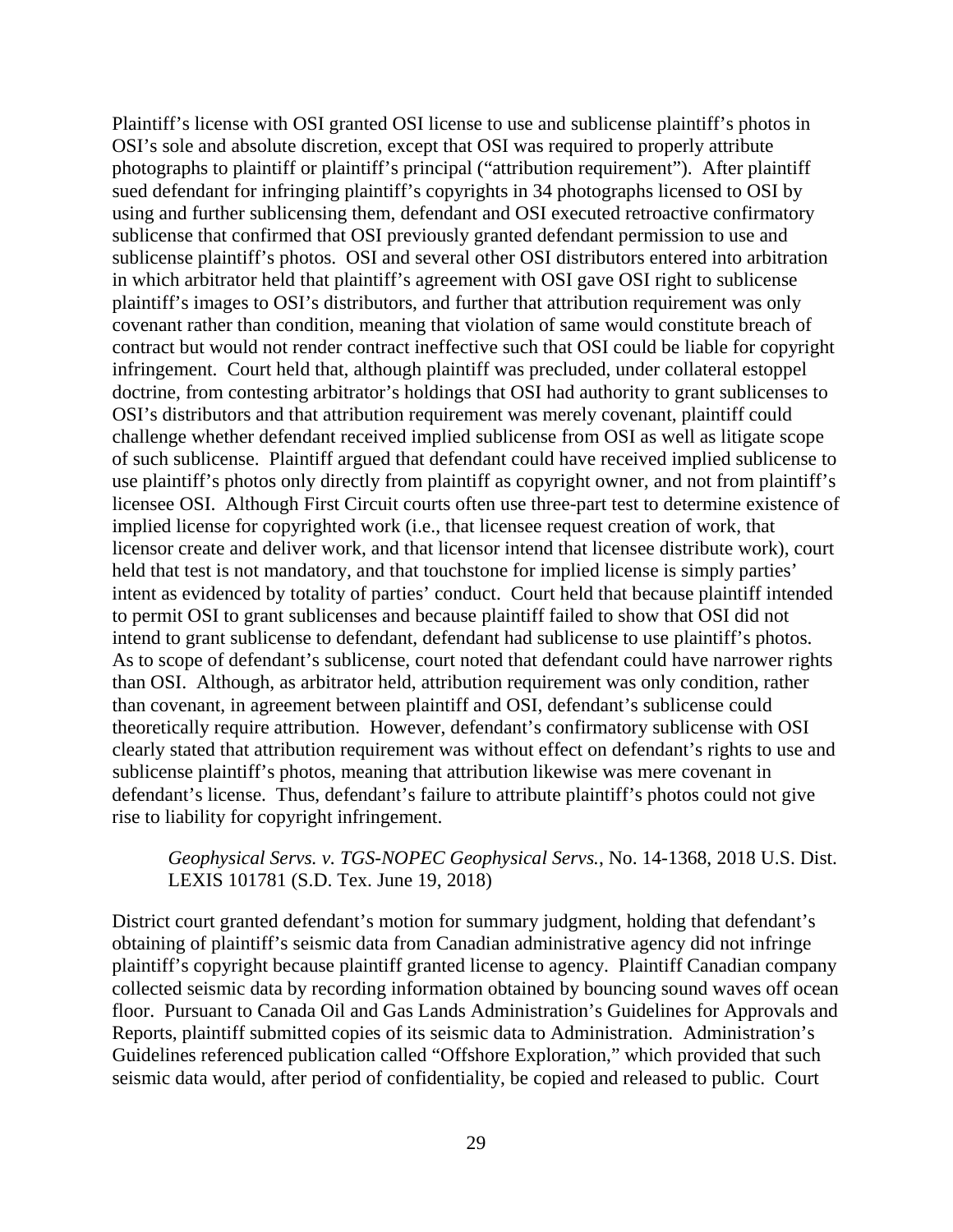held that, by submitting seismic data to Administration with constructive knowledge of "Offshore Exploration," plaintiff granted Administration express license to copy, distribute, and export plaintiff's seismic data, so that defendant's use of data was not infringing. Alternately, plaintiff granted implied license to Administration because plaintiff should have known that by participating in seismic data submission regime, it was impliedly granting license to copy and distribute its seismic data. Court held that defendant did not infringe plaintiff's copyright when defendant obtained plaintiff's seismic data from Administration's successor agency.

## *Oliver v. Johanson*, No. 17-5129, 2018 U.S. Dist. LEXIS 198484 (W.D. Ark. Nov. 21, 2018)

Defendants Bruce and Blair Johanson utilized methodology – Job Evaluation and Salary Administration Program (JESAP), developed by their father – for companies to set up compensation structure for employees. Brothers later elected to computerize methodology for efficiency. Plaintiff computer programmer agreed to aid brothers in creating software, and three went into business as DB Squared to commercialize effort. In 2006, additional developer, Devine, was hired to help with software development. In 2008, plaintiff filed application to register software with Copyright Office in capacity as DB Squared officer. Because he stated that he alone was author, Office noted inconsistency with application on behalf of Company, and plaintiff later responded that software was work for hire for DB Squared. After registration of JESAP 2008, new versions of software were created and software renamed DBCompensation. In 2016, plaintiff resigned from DB Squared, and later asserted sole ownership of DBCompensation software. In 2017, plaintiff submitted application to Copyright Office for DBCompensation software, claiming he was author and that work was not made for hire. Application matured into registration that year. Relevant claims determined by bench trial were parties' warring claims of authorship of works and infringement. Although court determined that plaintiff owned JESAP 2008 and co-owned DBCompensation 10 software programs, it held defendants were entitled to irrevocable, implied, nonexclusive license to allow them to continue to use works. Court found evidence showed entitlement to implied license: plaintiff was contracted to create and commercialize software and actually did so; plaintiff inserted copyright notices in favor of LLC and programmed works to have customers contact company with software problems; and plaintiff's resignation note indicated that company could finish unveiling DBCompensation 10. Additionally, because plaintiff's company was paid for plaintiff's work, licensed was irrevocable.

# **IV. FORMALITIES**

# **A. Registration**

*Fourth Estate Public Benefit Corp v. Wall-Street.com, LLC*, 139 S. Ct. 881 (2019)

Supreme Court adopted "registration approach," holding that, under  $\S 411(a)$ , "registration" occurs, and a copyright claimant may commence an infringement suit, when the Copyright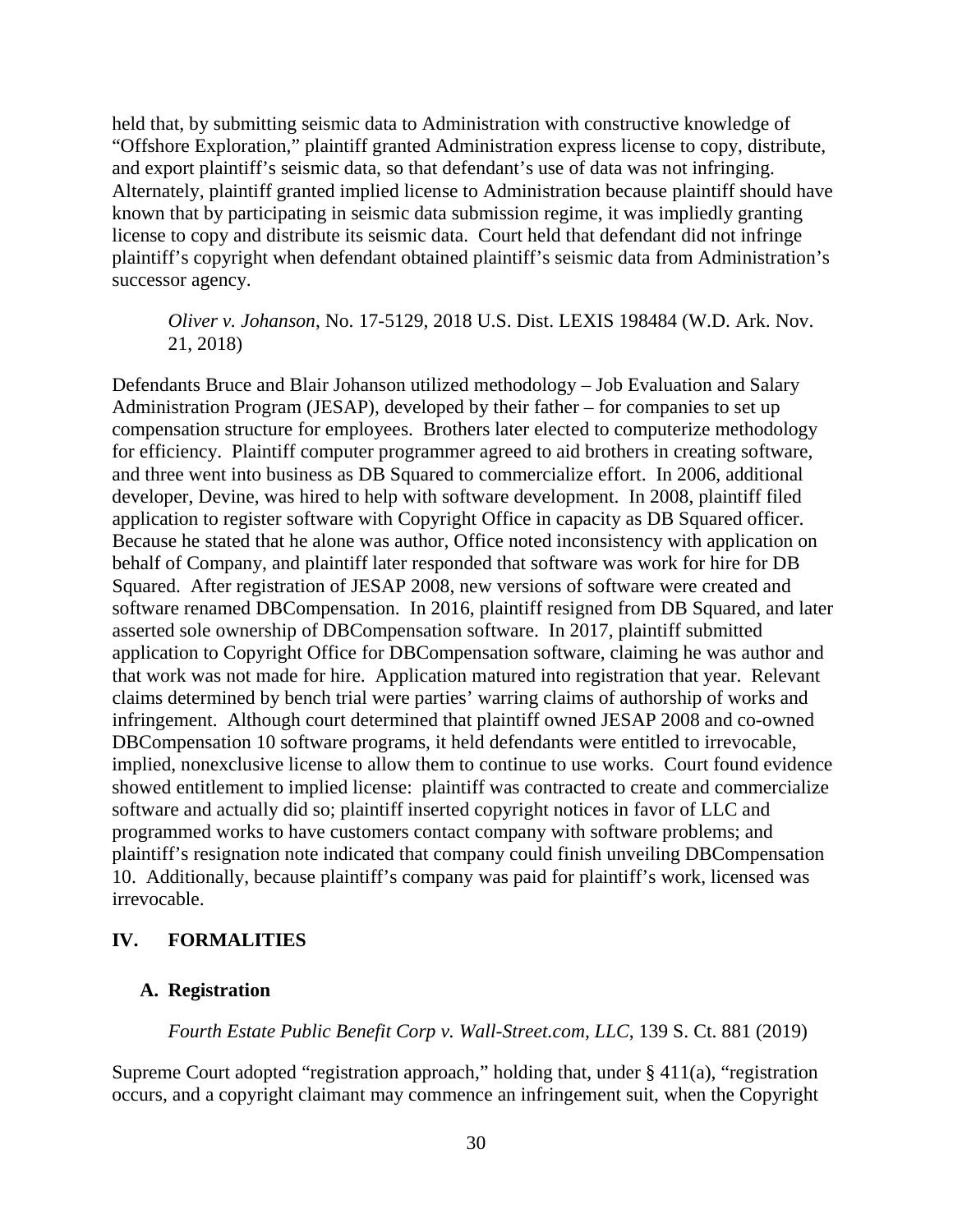Office registers a copyright." Court found that registration approach – as opposed to "application approach," under which "registration" occurs upon submission of application to Copyright Office – reflects only satisfactory interpretation of statutory text, which prohibits copyright owner from bringing suit for infringement until "registration … has been made."

# *Universal Dyeing & Printing, Inc. v. Topson Downs of Cal., Inc.*, No. 17-3879, 2019 U.S. Dist. LEXIS 16669 (C.D. Cal. Feb. 1, 2019)

Following bench trial, district court granted judgment for defendant because plaintiff failed to establish ownership of valid copyright registration. Plaintiff fabric printer sued defendant apparel designer and seller, alleging that defendant infringed one textile design of plaintiff, which was included within "single work" registration for group of 15 published textile designs. Registration listed plaintiff as author and July 15, 2011 as publication date for all 15 designs. Although plaintiff's ownership of registration created presumption of ownership of valid copyright, defendant successfully rebutted presumption by establishing at trial that plaintiff was not author of 13 of 15 designs, and further that many designs were made available for sale to public prior to July 15, 2011. Burden therefore shifted to plaintiff to show ownership of valid copyright registration. Because textile designs do not qualify for group registration, plaintiff's registration was "single work" registration; all 15 textile designs within registration must be first sold, distributed or offered for sale concurrently to satisfy single unit of publication requirement. Single unit of publication rule required invalidation of entire registration because not all textile designs were published simultaneously. Because plaintiff failed to prove ownership of valid registration, court entered judgment for defendant.

# *Ronaldo Designer Jewelry, Inc. v. Cox*, No. 17-2, 2019 U.S. Dist. LEXIS 69187 (N.D. Miss. Apr. 24, 2019)

District court directed plaintiff to file supplemental response to defendants' motion seeking court ordered review by Register of Copyrights of plaintiff's copyright registrations. Plaintiff brought action for copyright infringement "premised on copyright registrations for three wire bracelets." Defendants alleged that plaintiff's copyright applications were materially inaccurate and incomplete, and moved court to request Register to determine whether plaintiff's registrations would have been refused in light of inaccurate or missing information. Under § 411(b) registration certificate satisfies requirements of §§ 411 and 412 "regardless of whether the certificate contains any inaccurate information, unless (A) the inaccurate information was included on the application for copyright registration with knowledge that it was inaccurate; and (B) the inaccuracy of the information, if known, would have caused the Register of Copyrights to refuse registration." In any case in which inaccurate information "is alleged, the court shall request the Register of Copyrights to advise the court whether the inaccurate information, if known, would have caused the Register of Copyrights to refuse registration." Court declined to follow Seventh Circuit's *Schaltenbrand* approach, requiring defendant to demonstrate inaccurate information and knowledge before referring to Register, finding plain language of statute required referral to Register whenever inaccurate information in copyright application is "alleged." Defendants'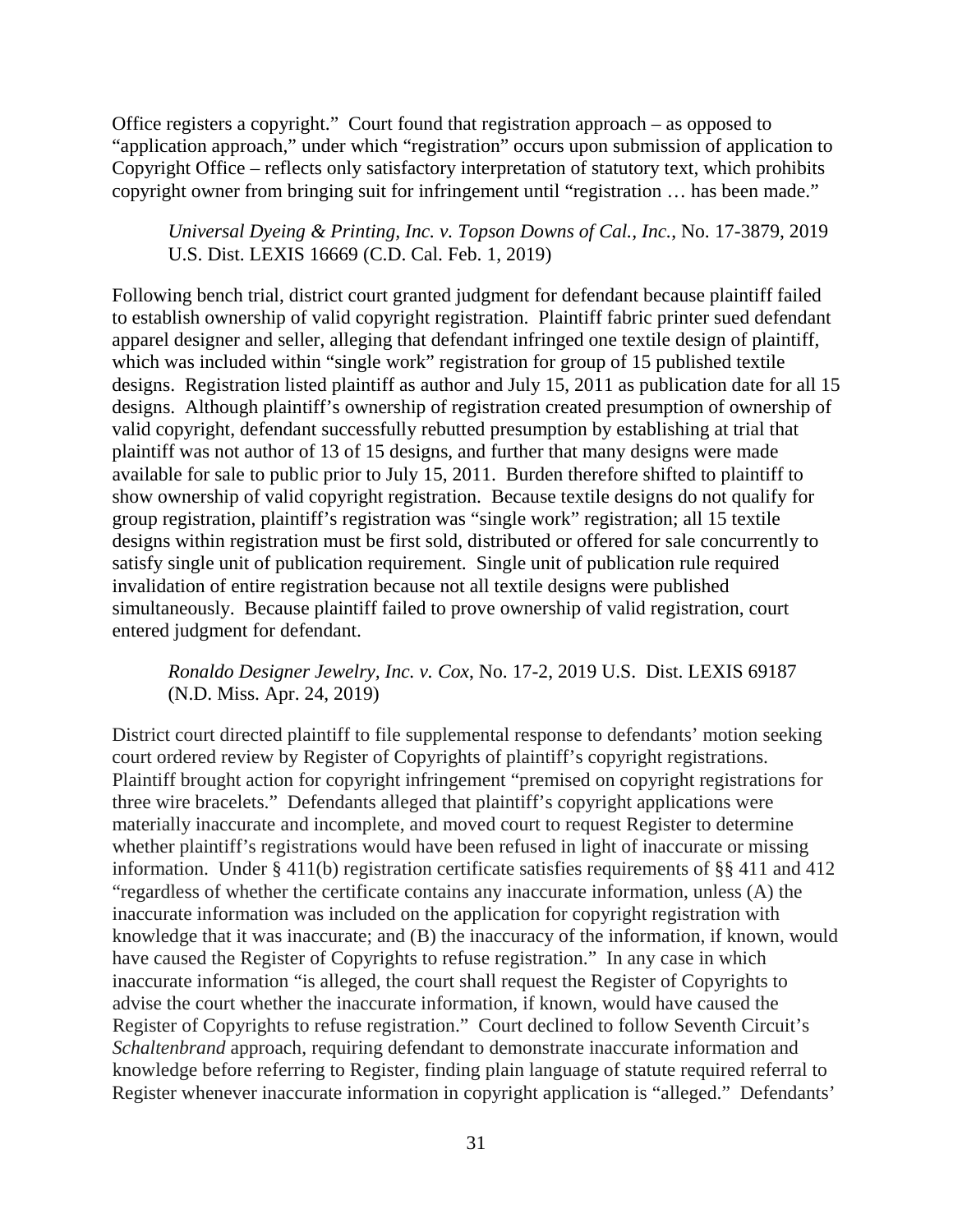motion alleged plaintiff's copyright applications contained inaccurate information because they did not disclose that plaintiff's designs contained common, unoriginal elements, and applications falsely listed plaintiff as owner. However, court did not address defendants' contentions "at this time," and directed plaintiff to file supplemental response to motion.

# **V. INFRINGEMENT**

#### **A. Access**

*Halper v. Sony/ATV Music Publ'g, LLC*, No. 18-5915, 2019 U.S. App. LEXIS 4720 (6th Cir. Feb. 15, 2019)

Plaintiff, creator of song "Don't Throw Our Love Away," alleged defendants infringed his copyright by inclusion of phrases "stay with me" and "lay with me" in Sam Smith song "Stay with Me." Plaintiff alleged that he "widely disseminated" his unpublished demo in 1986, 1990, and 2013 and named 19 non-parties to whom he allegedly sent demo, but he did not allege that any of defendants were given demo, and allegations did not amount to inference that defendants heard or had reasonable opportunity to hear work. Therefore, district court properly found plaintiff did not properly plead access. Because complaint did not sufficiently allege access, plaintiff needed to plead striking similarity. Court, however, found that "the phrases 'stay with me' and 'lay with me' are the types of 'words and short phrases' that are common in love songs and that are not entitled to copyright protection." Accordingly, district court correctly found that plaintiff failed to plead striking similarity, and Sixth Circuit affirmed dismissal.

*Feuer-Goldstein, Inc. v. Michael Hill Franchise Pty. Ltd*., No. 16-9987, 2019 U.S. Dist. LEXIS 51980 (S.D.N.Y. Mar. 27, 2019)

Court granted defendants' motion for summary judgment. Plaintiff jewelry manufacturer brought action against defendant, competing jewelry manufacturer, for infringement of plaintiff's jewelry designs comprised of heart frame and vertical infinity symbol. In absence of direct evidence of copying, plaintiff had to demonstrate that defendants had reasonable possibility of access to plaintiff's jewelry design. Court found that plaintiff failed to provide probative evidence such that reasonable jury would infer access through either (1) "wide dissemination," (2) "chain of event" theory, or (3) copying based on "striking similarity." As to "wide dissemination" theory, court held that evidence demonstrating that plaintiff's jewelry design appeared on Internet, was featured in several tradeshows, and was advertised in multiple magazines were "isolated appearances" that did not amount to "considerable commercial success" that warrants inference of access. Court also held that none of plaintiff's proposed chains of events created more than "bare possibility" of access. Given (1) unclear presence of plaintiff's design on certain websites, paired with defendant's use of common search engine while developing its own design; (2) limited distribution of magazines with advertisements for plaintiff's design, in conjunction with plaintiff's failure to show that any defendant or any affiliated entity ever received such issues; and (3) highly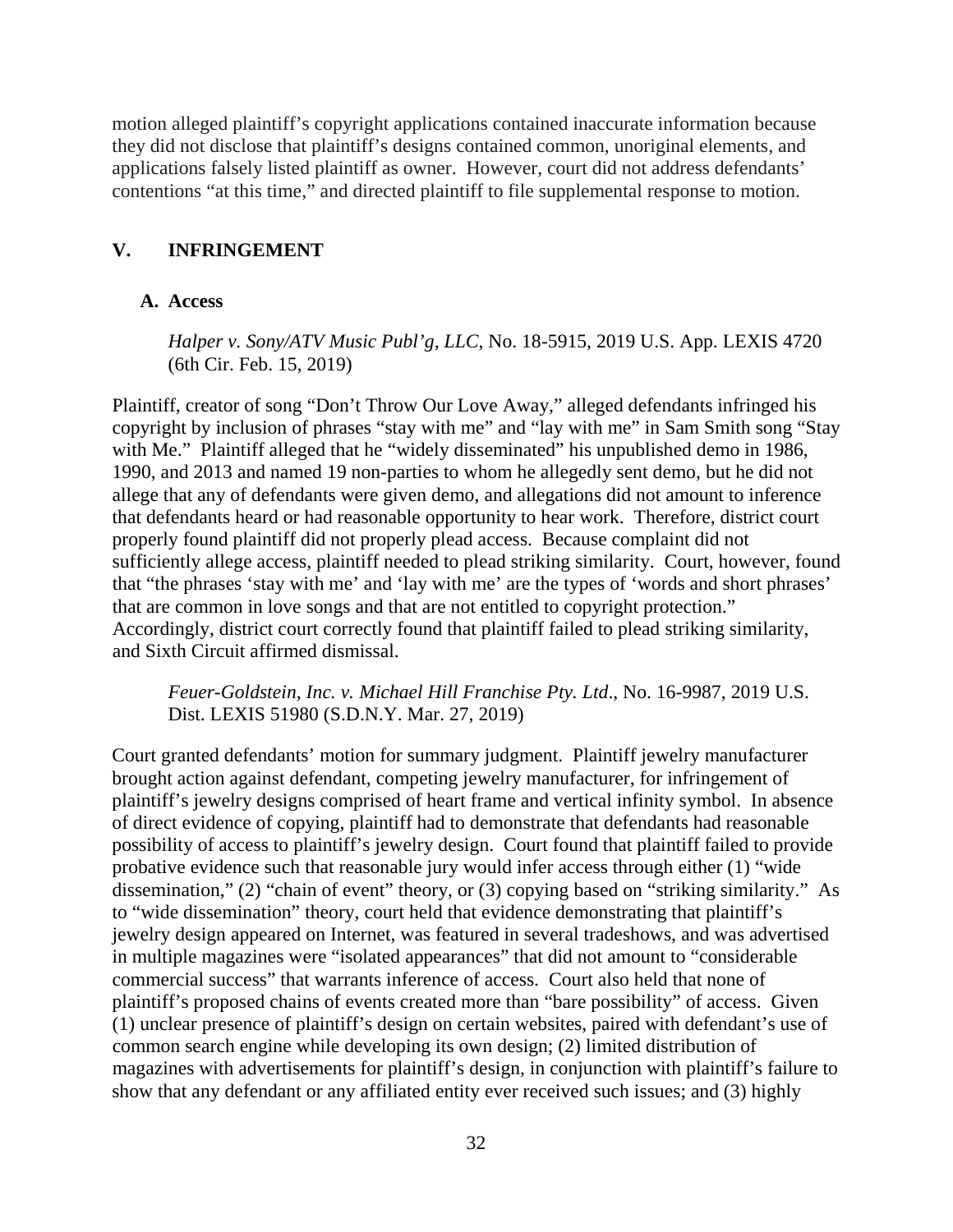attenuated corporate relationship between defendants and individual who attended tradeshows where plaintiff's design was featured, no reasonable jury could infer that any creators of defendants' design had access to plaintiffs' design. As to "striking similarity," court found that works at issue were not "so identical" as to "preclude any reasonable possibility of independent creation," given that jewelry designs were comprised of two elements that were common in jewelry market, and "there are only so many ways that a designer can combine two discrete elements."

*Gray v. Perry*, No. 15-5642, 2018 U.S. Dist. LEXIS 138263 (C.D. Cal. Aug. 13, 2018)

District court denied defendants' motion for summary judgment. Plaintiffs brought suit alleging that defendants' song "Dark Horse" infringed plaintiffs' copyright in earlier-released song "Joyful Noise." In absence of direct evidence of copying, plaintiff had to demonstrate (1) that defendants had access to "Joyful Noise," and (2) substantial similarity between works-at-issue. To prove that defendants had "reasonable possibility" of hearing plaintiffs' song, plaintiffs presented circumstantial evidence that work was "widely disseminated." Plaintiffs showed that "Joyful Noise" had millions of views and plays on YouTube and Myspace, and had gained success and popularity in Christian hip-hop/rap industry. Court agreed with plaintiffs, finding that "reasonable jury could conclude that there is more than a 'bare possibility' that defendants – who are experienced professional songwriters – had the opportunity to hear 'Joyful Noise.'" Court dismissed defendants' arguments that (1) Christian hip-hop/rap industry was "so niche" that success of "Joyful Noise" in such market had "no bearing" on whether defendants could have accessed song; and (2) song did not achieve widespread dissemination because of its lack of commercial success. Court found that while plaintiffs did not provide evidence of commercial exploitation, such showing is not necessary to prove access because plaintiffs had demonstrated that "Joyful Noise" achieved critical success and received millions of views via online platforms.

*Hall v. Daniels*, No. 18-1349, 2018 U.S. Dist. LEXIS 134012 (N.D. Ill. Aug. 9, 2018)

District court granted defendant's motion to dismiss plaintiff's copyright infringement claim for failure to plead that defendant had access to plaintiff's work. Plaintiff alleged that she wrote and registered book entitled *Girl, You Ain't Gonna Make It, So They Said* and audiobook version of same entitled *I'm Breaking Through*. At February 2013 "pitch fest," plaintiff allegedly pitched her book to 10 producers, and connected with defendant selfpublishing resource provider Author Solutions (ASL), which sent her novel to four Hollywood producers. Plaintiff also submitted electronic copy of her novel to defendant producer Lee Daniels by emailing to Daniels' website link to plaintiff's own website, where copy of plaintiff's book was posted. Subsequently, plaintiff claimed, Daniels and defendant Twentieth Century Fox (TCF) turned her book into television series *Empire* without her authorization. Plaintiff's assertion that she or ASL provided copies of her book to unspecified Hollywood producers failed to support reasonable inference that TCF had access to plaintiff's book. Further, plaintiff's alleged electronic transmission of her book to Daniels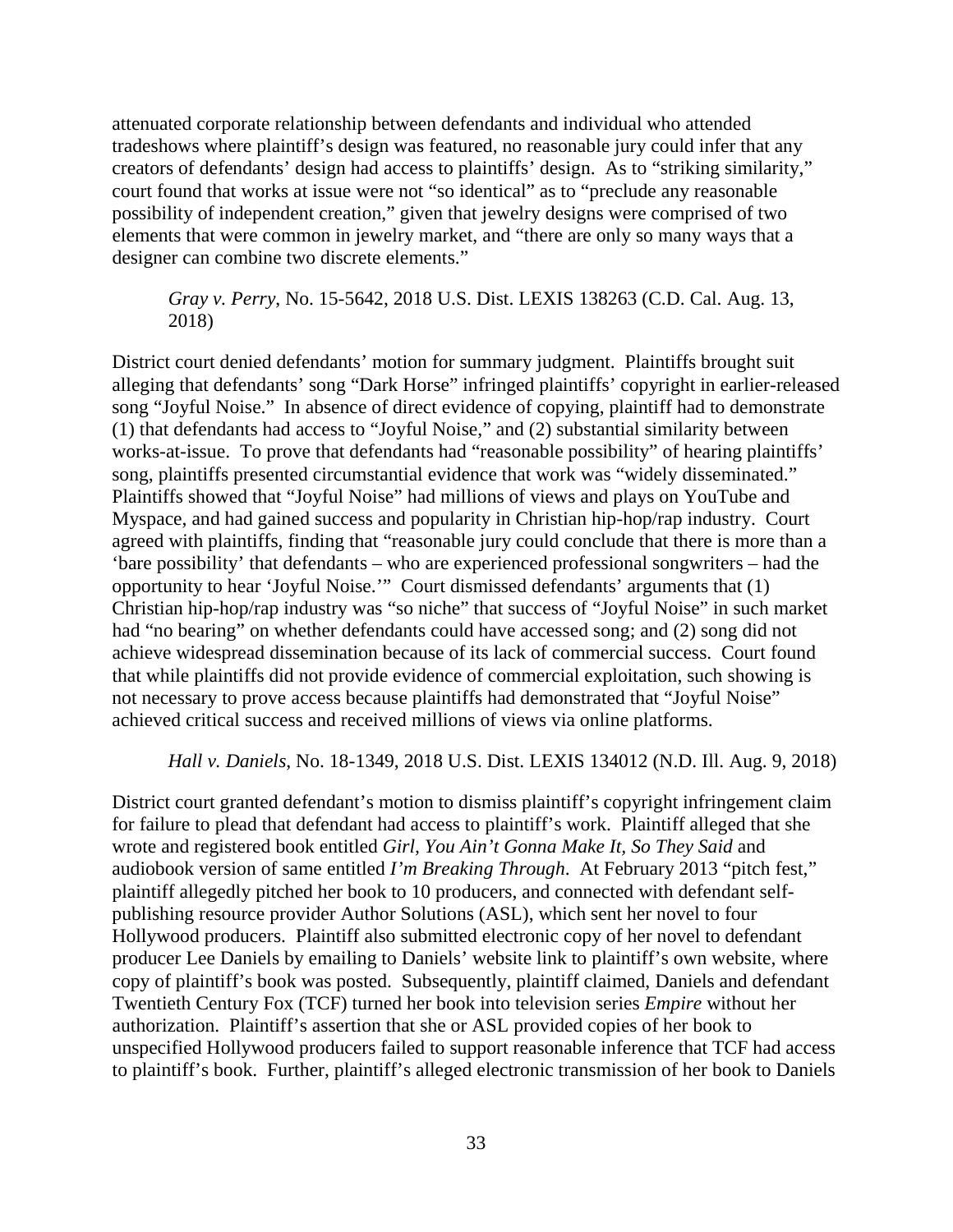did not establish access on TCF's part. Court dismissed plaintiff's claim against TCF on ground that plaintiff failed to establish access.

*Halper v. Sony/ATV Music Publ'g, LLC*, No. 16-567, 2018 U.S. Dist. LEXIS 140201 (M.D. Tenn. Aug. 17, 2018)

District court granted defendants' motion to dismiss, adopting in part magistrate's report and recommendation recommending dismissal of plaintiff's claim that Sam Smith song "Stay With Me" infringed plaintiff's song "Don't Throw Our Love Away." Plaintiff's work, written in 1984 and recorded in 1986 and 2013, was not published, but plaintiff alleged he sent demos to artists and producers. Plaintiff's objections to report and recommendation centered around ownership and substantial similarity. On ownership point, court rejected magistrate's conclusion that plaintiff did not own copyright in "Don't Throw Our Love Away' until he registered it, and that defendants did not infringe because plaintiff did not register copyright until after release of "Stay with Me." Court found that plaintiff failed to plead access; he did not allege direct access by defendants, and did not plead connection between those to whom he sent demos and defendants. Nor could claim succeed through showing of striking similarity. Similarity highlighted by plaintiff was parties' use of phrases "stay with me" and "lay with me." Court found, however, that phrases fell into "common phrase" category, "not the idiosyncratic, 'E.T. phone home' category," and were not protectable. Plaintiff, accordingly, had not alleged substantial, let alone striking, similarity between protectable elements of songs.

### *Batiste v. Lewis*, No. 17-4435, 2019 U.S. Dist. LEXIS 69130 (E.D. La. Apr. 23, 2019)

District court granted defendants' motion for summary judgment in connection with plaintiff's allegation that defendant hip-hop duo Macklemore and Ryan Lewis ("MRL"), infringed plaintiff's sound recordings and musical compositions by using unauthorized samples and by copying elements of 11 of plaintiff's original works in composition of songs "Thrift Shop," "Can't Hold Us," "Need to Know," "Same Love," and "Neon Cathedral." To establish access, plaintiff must alleged prove infringer had reasonable opportunity to view copyrighted work before infringement occurred; if proof of access is unavailable, plaintiff may prove factual copying by showing works such striking similarity between works that similarity could only be explained by actual copying. Plaintiff argued that his music was played in New Orleans and distributed online and in music stores, which MRL had opportunity to view during visit to New Orleans in 2011. Court found that plaintiff presented no evidence of musical awards, royalty revenues, or noteworthy online sales that would implicate factual dispute regarding access. Thus, court found, plaintiff did not produce evidence that was more than mere speculation and conjecture or "significantly probative of a reasonable opportunity for access," and plaintiff accordingly must demonstrate that respective works were strikingly similar. Court, accordingly, conducted song by song comparison and held plaintiff failed to demonstrate striking similarity or any instances of sampling with respect to any of song pairings identified in complaint.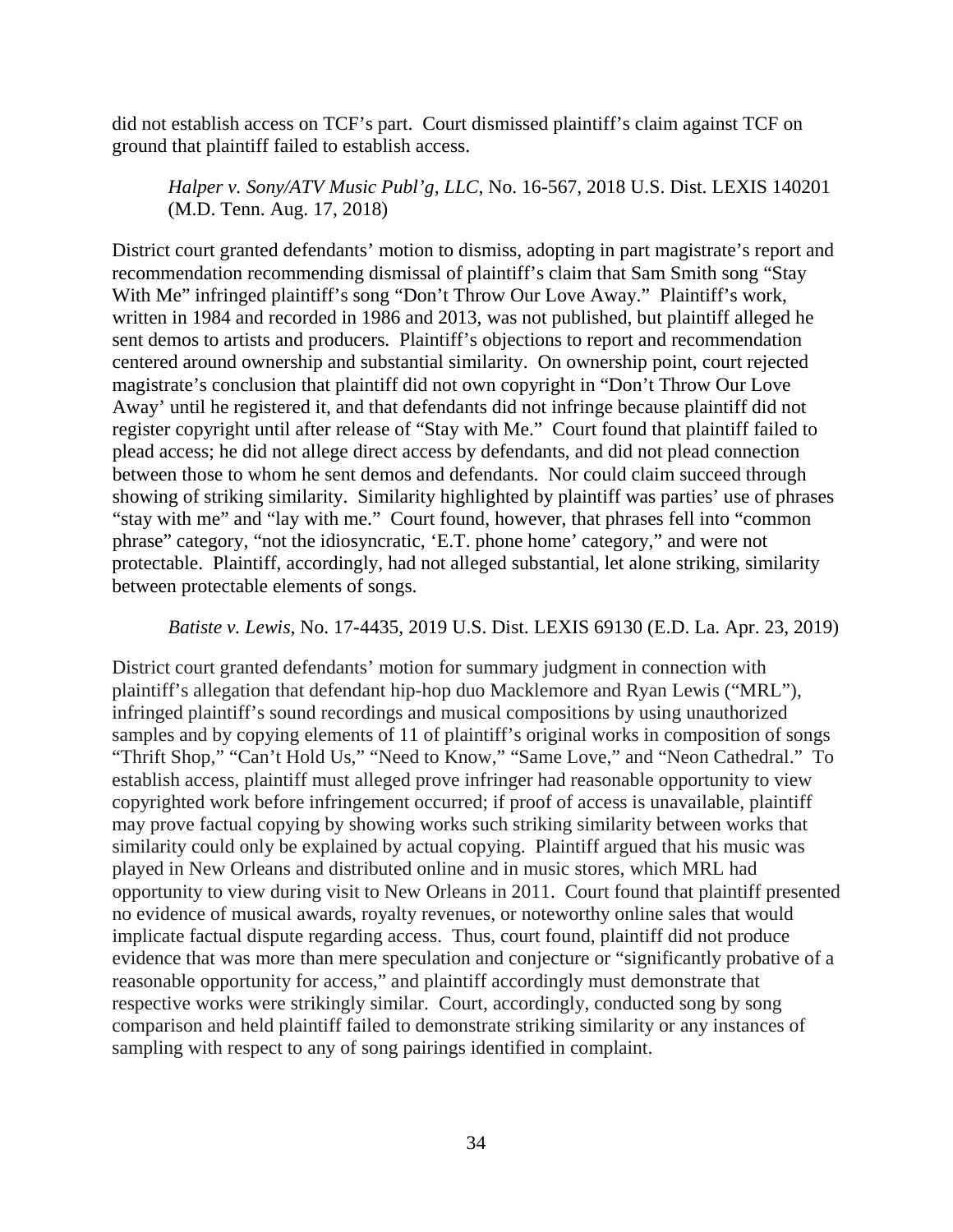#### **B. Copying and Substantial Similarity**

*Green v. Harbach*, 750 F. App'x 57 (2d Cir. 2019)

Second circuit affirmed district court's dismissal of plaintiff's claim that defendant's book, *The Art of Fielding*, misappropriated protectable elements of plaintiff's work *Bucky's 9th.* In considering "total concept and feel," court evaluated work's theme, characters, plot, sequence, place, and setting. Court held that alleged similarities between works were unprotectible abstract ideas or *scènes à faire* that did not merit copyright protection, and that "total concept and feel" of works differed substantially.

*Perry v. Mary Ann Liebert, Inc. (MALI)*, No. 18-2019, 2019 U.S. App. LEXIS 6688 (2d Cir. Mar. 6, 2019)

Second Circuit affirmed dismissal of infringement claim. *Pro se* plaintiff alleged that defendant published article authored by Dr. George Pierce that infringed copyright in her Dissertation Defense Manuscript. Specifically, plaintiff alleged that diagram in article was substantially similar to number of diagrams in her manuscript. Court agreed with district court that diagram in article was not substantially similar to those in plaintiff's manuscript because they differed in ways including color, arrangement, shape, and labeling. Plaintiff's argument that article was "compilation work" did not change court's analysis; given that Pierce diagram's actual expression, i.e., its arrangement, colors, and shapes, was not substantially similar to plaintiff's figures, plaintiff failed to state infringement claim on this basis. Court also found district court did not err in denying motion for leave to amend based on futility, as plaintiff had previously amended her complaint twice and there was no indication that she had non-futile claim; moreover, plaintiff did not offer amended pleading that would cure deficiencies in extant complaint. Court thus affirmed judgment of district court.

*Nobile v. Watts*, 747 F. App'x 879 (2d Cir. 2018)

Second Circuit affirmed district court's dismissal of plaintiff's copyright infringement claim for failure to state claim because plaintiff failed to allege substantial similarity between his and defendants' works. Plaintiff wrote Screenplay in which childless couple decided to keep motherless baby found in boat washed up on island. Defendants wrote and published Novel, later adapted to Film, with same premise. Plaintiff alleged that Novel and Film infringed copyright in Screenplay. District court held, and plaintiff conceded, that Screenplay's basic premise was unprotectable idea. Additional plot elements shared by Screenplay and Novel – e.g., that couple found baby immediately after stillbirth, allowing them to pass off baby as own – also held to be unprotectable ideas. Remaining similarities, including wife's emotional and physical reactions to stillbirth, flowed naturally from unprotectable premise, and thus were unprotectable *scènes à faire*. Two instances of literal similarity (dialogue snippets "I hate this place" and "just you and [I/me]") were *de minimis* and did not give rise to substantial similarity finding. Second Circuit thus affirmed dismissal of infringement claim.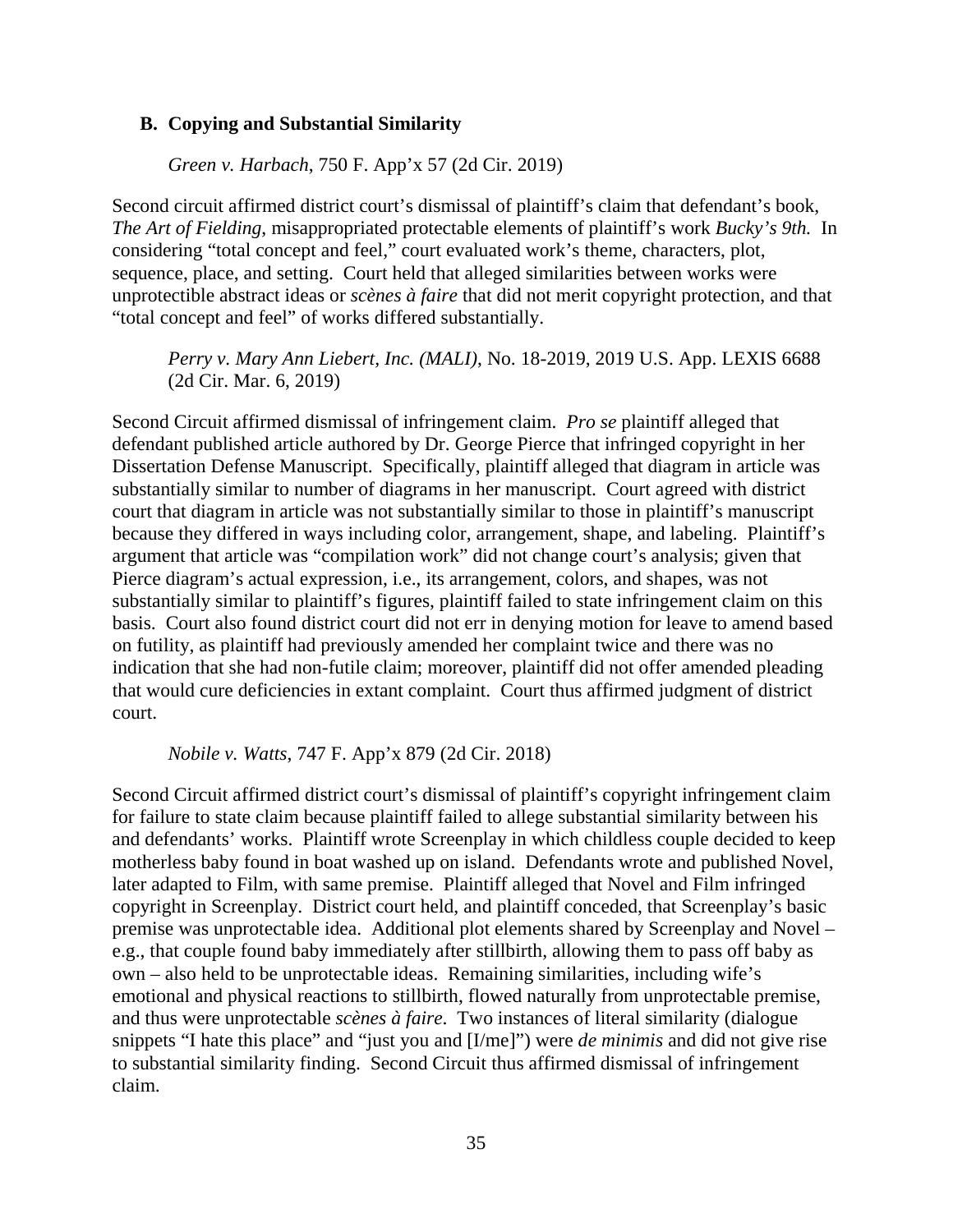#### *Williams v. Gaye*, 895 F.3d 1106 (9th Cir. 2018)

Ninth Circuit upheld jury verdict, holding that district court gave correct jury instructions regarding copying element of copyright infringement claim. Heirs of Marvin Gaye sued Robin Thicke, Pharrell Williams and two others, alleging that song "Blurred Lines" infringed Gayes' copyright in musical composition "Got to Give It Up," to which Thicke and Williams testified they had access. After jury verdict against them, Thicke parties moved for new trial on ground of erroneous jury instructions. In Jury Instruction 42, district court stated that conscious or deliberate copying was not necessary, and subconscious copying was sufficient, to establish copying. In Jury Instruction 43, district court stated that jury "must" consider elements of each musical composition to decide if works substantially similar. Thicke parties objected to Instruction 42 because access was admitted. Ninth Circuit held that Jury Instruction 42 was proper because it instructed jury to find substantial similarity as well as access. Thicke parties objected to Instruction 43 because it instructed jury to consider compositional elements not present in deposit copy of "Got to Give It Up" composition. Ninth Circuit held that jury instructions, on whole, made clear that jury could consider only elements in musical composition deposit copy, not commercial sound recording, which was not at issue. Because musical compositions were entitled to broad protection, it was sufficient for plaintiff to show that accused work was substantially similar, rather than virtually identical, to plaintiff's work.

#### *Astor-White v. Strong*, 733 F. App'x 407 (9th Cir. 2018)

Ninth Circuit affirmed in part and reversed in part dismissal of infringement claim. Plaintiff brought suit alleging defendants' television series *Empire* infringed plaintiff's treatment for television series titled *King Solomon*. Ninth Circuit found that although plaintiff did not plead sufficient facts to state claim for infringement, district court abused its discretion by denying *pro se* plaintiff opportunity to amend complaint. Plaintiff could cure deficiency by alleging facts showing substantial similarity and chain of events linking *King Solomon* treatment to defendants. Ninth Circuit remanded to district court for further consideration. Concurring opinion found district court erred in comparing *King Solomon* treatment to *Empire*, completed work, because treatments naturally change during development process, and thus dismissal before further discovery as to ultimate development of *King Solomon* was erroneous. Concurring opinion disagreed with district court's determination that *King Solomon*'s plot was generic, explaining that district court failed to appreciate television landscape at time *King Solomon* was written, when works featuring black lead characters were not commonly found on television. Dissenting opinion would affirm denial of leave to amend, finding that amendment would be futile because *Empire* and *King Solomon* were not substantially similar as matter of law. Dissent found that district court correctly determined plaintiff did not satisfy "extrinsic test," under which court must filter out unprotectable aspects of plot, theme, dialogue, mood, setting, pace, characters, and sequence of events, and determine whether substantial similarity exists between remaining protectable elements. Overarching idea of record label owned by black mogul and his family, which both works shared, is not protectable. Dissent found no "articulable similarities" between protectable elements of two works, noting that *King Solomon's* lead character, Joe, dropped out of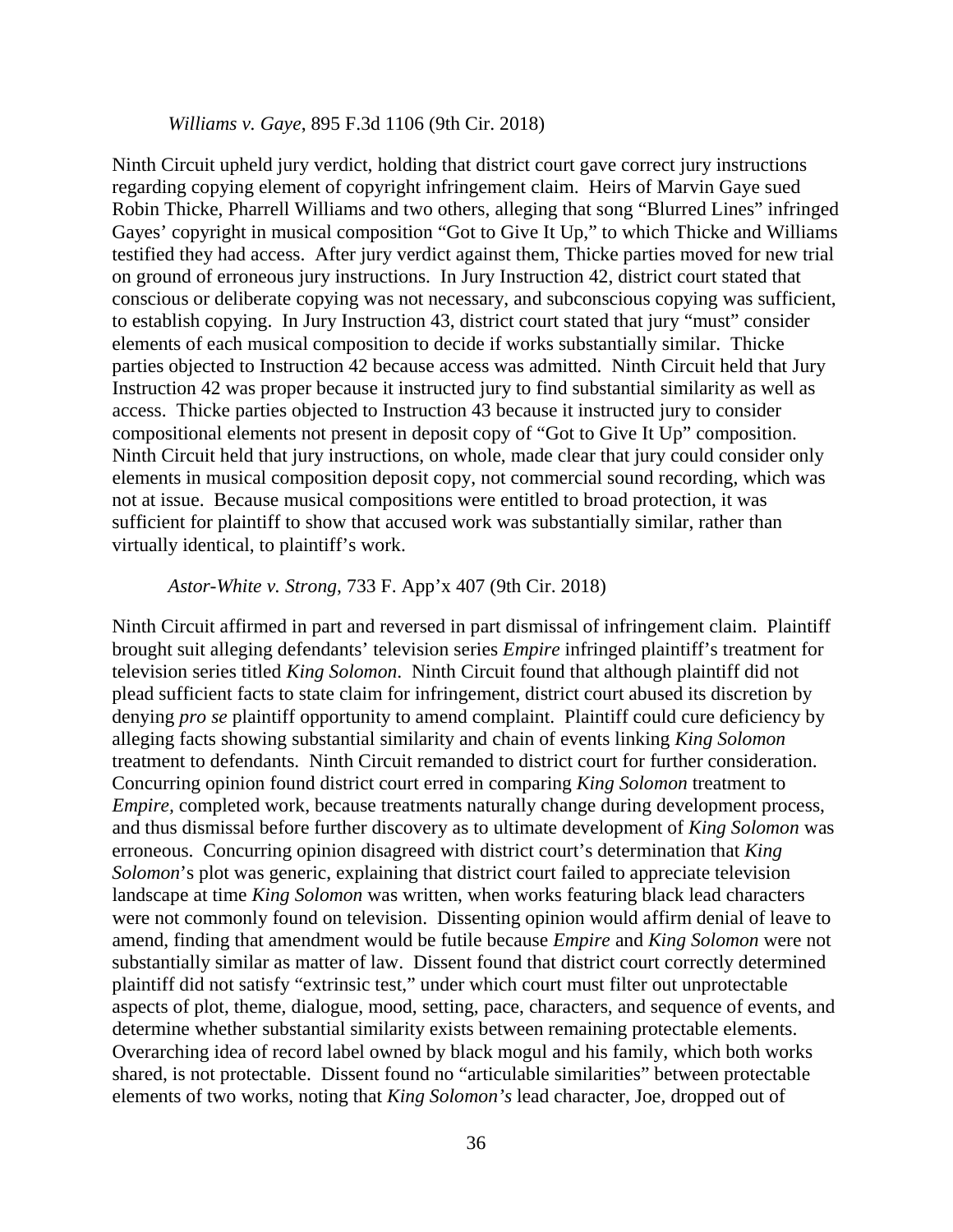college, unlike lead character in *Empire*. Further, Cookie character in *Empire* is released from prison early in show, whereas Jake character in *King Solomon* is released later. Dissent also noted differences between geographic settings of shows, educational attainment of lead characters, and nature of musical artists featured in each show, and concluded that substantial similarity did not exist.

*YS Built LLC v. Huang*, No. 17-35044, 2018 U.S. App. LEXIS 17636 (9th Cir. June 27, 2018)

Ninth Circuit affirmed dismissal of infringement claim. Parties negotiated potential construction agreement whereby defendants paid plaintiff's architect to prepare plans for home. Parties ultimately could not finalize contract, and defendants hired third party to build home. Plaintiff brought suit alleging infringement. District court held trial and found for defendants. Ninth Circuit found trial court did not clearly err in finding that third party's plans were not intrinsically similar to plaintiff's plans. Unlike third party's "more utilitarian" plans, plaintiff's plans "were elegant and artistic," and intrinsic differences rendered total concept and feel not substantially similar.

*Tanksley v. Daniels*, 902 F.3d 165 (3d Cir. 2018)

Fifth Circuit affirmed district court's dismissal of complaint. Plaintiff sued defendants, including Lee Daniels, who created Fox Television show *Empire,* claiming *Empire* infringed plaintiff's three-episode television pilot, *Cream*. *Cream's* primary storyline revolved around African-American record label owner, Winston St. James, who contracts STD from having sex with co-worker. *Empire* centered on fictional entertainment and music mogul Lucious Lyon, who has ALS, and question of who will succeed him as head of music label, Empire Records. Fifth Circuit noted that unauthorized copying comprises two frequently conflated components: actual copying and material appropriation. Because plaintiff failed to plausibly allege material appropriation, court did not address separate question of whether complaint plausibly alleged actual copying. Court concluded that, superficial similarities notwithstanding, *Cream* and *Empire* were not substantially similar as matter of law. Conclusion flowed unavoidably from comparison of shows' characters, settings and storylines. Court held plaintiff's complaint failed to state claim of infringement. and affirmed dismissal under Rule 12(b)(6).

*Carrell v. Origami Owl, LLC*, No. 18-694, 2019 U.S. Dist. LEXIS 49522 (S.D.N.Y. Mar. 25, 2019)

District court granted defendant's motion for judgment on pleadings. Plaintiff, "who own[ed] a dog of some purported repute," brought copyright infringement claim against defendant based on defendant's use, in connection with promotional campaign for line of pet accessories, of original rendering of dog, which rendering plaintiff claimed "mimicked" photograph of her dog for which she was exclusive rights holder. Court found no substantial similarity between artist's rendering of dog and photograph of plaintiff's dog as matter of law. To overwhelming (and dispositive) extent, common elements of images at issue fell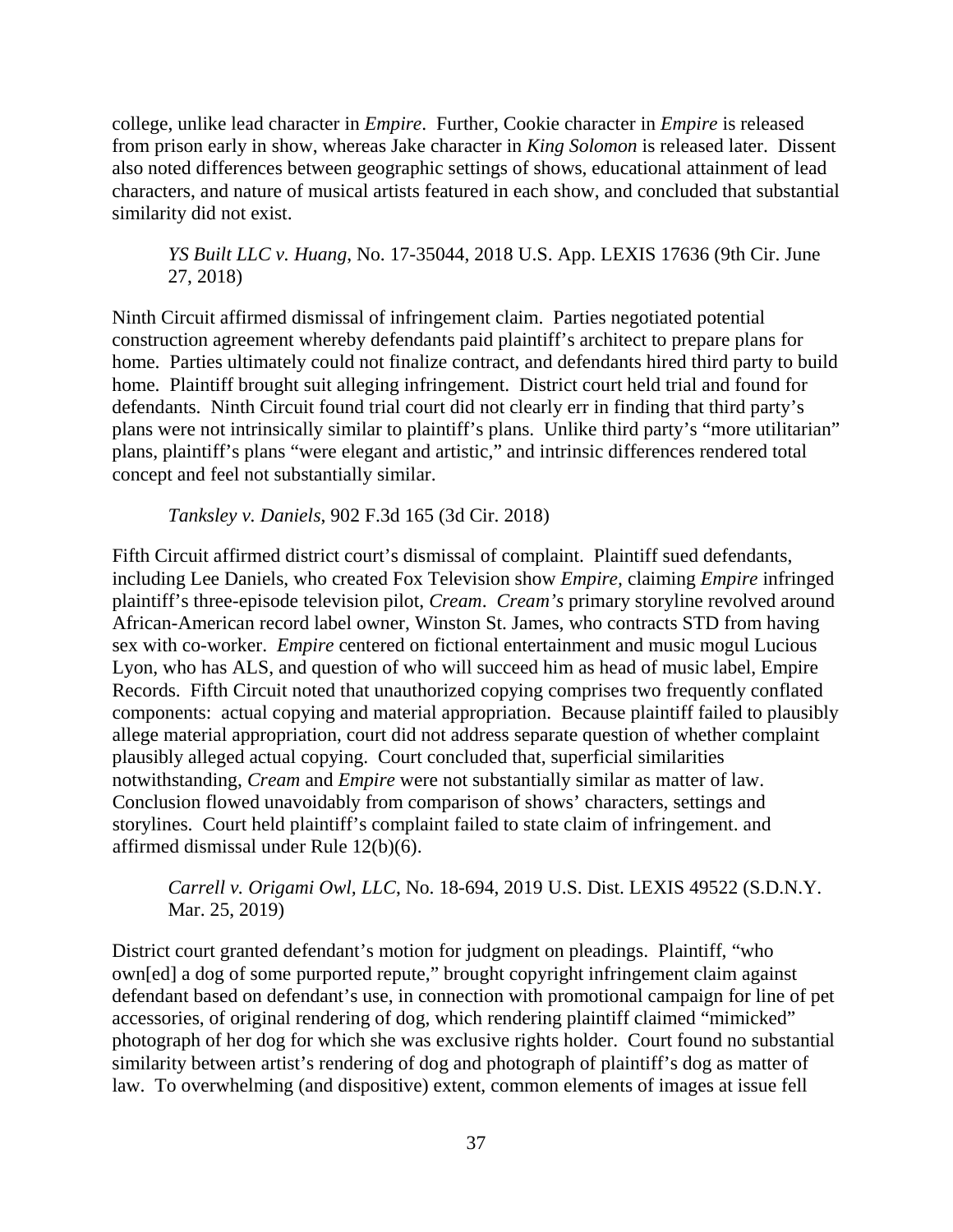squarely within *scènes à faire* doctrine, including subject dog's closed mouth and calm expression looking directly at viewer while sitting with head cocked slightly and groomed in way "generically-depicted dog would be groomed." Plaintiff's copyright infringement claim failed, and proposed claim for contributory infringement would necessarily fail as well.

*Sanfiorenzo v. Besson*, No. 17-5461, 2019 U.S. Dist. LEXIS 35145 (S.D.N.Y. Mar. 4, 2019)

Court granted Defendants' motion to dismiss. Plaintiff, author of "Trilogy Threat" of plays, which included *The Missing Hat*, *The Buzz*, and *Cool Cave*, alleged that defendants' film *Lucy* infringed works. Court noted that movie had fast pace, contained violence, and featured character Lucy was nearly every scene. Plaintiff's works, in contrast, did not prominently feature character Lucy, and were largely slow-paced, and "seriousness [was] leavened with jokes and humorous moments." Court reviewed works and found "total concept and feel" different from one another; common elements, drug overdose and name Lucy, were too generalized to merit protection. Court also noted that "incidental similarities" between works did not overcome differences. Court granted motion to dismiss and denied plaintiff's motion to amend, finding it futile.

*Spin Master, Inc. v. Amy & Benton Toys & Gifts Co.*, No. 17-5845, 2019 U.S. Dist. LEXIS 19362 (S.D.N.Y. Feb. 6, 2019)

Plaintiffs, part of large multinational toy and entertainment company, brought copyright claims related to plaintiffs' "Bunchems" children's toy product packaging against defendants, China-based businesses selling to U.S. through online storefronts. Plaintiffs filed unopposed motion for summary judgment. Court granted motion as to plaintiff's Copyright Act claims, finding that plaintiffs owned valid federal copyrights and "have numerous common law copyrights" for Bunchems product packaging, and that, based on side-by-side comparison, "substantial similarity exists between the defendant's work and the protectable elements of plaintiff's work," such that court "need not have direct evidence of Defendants' copying."

*Griffin v. Sheeran*, 351 F. Supp. 3d 492 (S.D.N.Y. 2019)

District court denied plaintiffs' motion for summary judgment. Plaintiffs, heirs of Edward B. Townsend, who co-wrote musical composition "Let's Get It On" ("LGO") with Marvin Gaye, sued Ed Sheeran, alleging Sheeran's "Thinking Out Loud" ("TOL") infringed copyright in LGO. Court noted that standard test for substantial similarity is whether ordinary observer would overlook disparities between works and regard aesthetic appeal as same; question is whether "average lay observer would recognize alleged copy as having been appropriated from the copyrighted work." Court found jury could find similarities between LGO and TOL including harmonic progression, harmonic rhythm with anticipated second and fourth chords, melody, bassline, and percussion. Moreover, average lay observer could conclude that portions of TOL were appropriated from LGO. Judgment of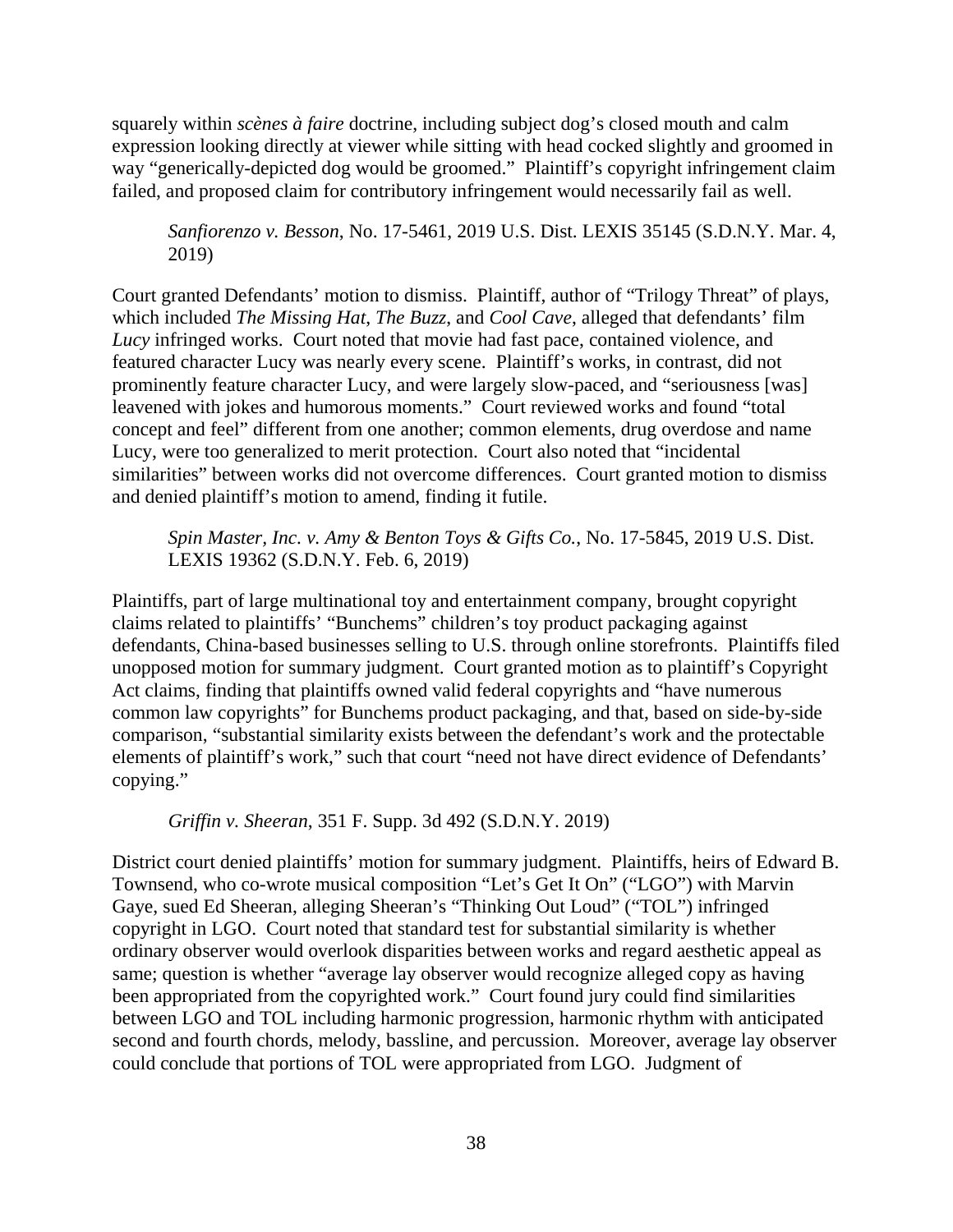noninfringement as matter of law could not be granted due to overlap of protectable elements between TOL and LGO.

*May v. Sony Music Entm't*, No. 18-2238, 2019 U.S. Dist. LEXIS 24458 (S.D.N.Y. Feb. 13, 2019)

District court denied defendants' motion to dismiss infringement claim stemming from use of phrase "We Run Things, Things No Run We" in Miley Cyrus song "We Can't Stop." In 1981, Michael May, Jamaican songwriter and recording artist, authored "We run things. Things no run we" as lyrical phrase included in his performances. Phrase combined English and Jamaican Patois dialect. Complaint was ambiguous as to whether May merely adapted phrase from Jamaican Patios saying "Wi run tings. Tings nuh run wi," or originated phrase "from whole cloth." In 1988, May incorporated "We run things. Things no run we" into song "We Run Things," allegedly to express "attitude of personal freedom and situational control." Cyrus co-authored "We Can't Stop," which was released in 2013 and achieved "meteoric success," and was re-released each year thereafter. "We run things, things don't run we" appeared three times in "We Can't Stop." May asserted claim of copyright infringement based on incorporation of phrase into "We Can't Stop." Court noted that "fragmented literal similarity" exists where defendant copies portion of plaintiff's work without appropriating overall essence or structure, and that copying of quantitatively small portion of plaintiff's work may be substantial if it has qualitative importance to plaintiff's work as whole. Court found plaintiff plausibly alleged copying was quantitatively significant because phrase "We run things. Things no run we" appears nine times in May's song, and qualitatively significant because "it encapsulates the overriding theme of the song, which is male domination and control."

### *Spin Master Ltd. v. Alan Yuan's Store*, 325 F. Supp. 3d 413 (S.D.N.Y. 2018)

Court granted plaintiffs' motion for summary judgment. Plaintiffs, part of multinational toy company, sued multiple individuals and/or businesses located in China, alleging that defendants infringed their copyrights by designing, manufacturing, and selling counterfeit copies of "Flutterbye Fairy" line of toys on online marketplace platforms. Court compared "total concept and feel" of works under ordinary observer test and found defendants' products substantially similar to plaintiffs': "in many instances, they are near identical replicas. An ordinary observer would find that defendants copied [plaintiffs'] works."

# *Green v. Harbach*, No. 17-6984, 2018 U.S. Dist. LEXIS 113608 (S.D.N.Y. July 9, 2018)

District court granted defendant's motion to dismiss copyright infringement action because parties' respective literary works were not substantially similar. Plaintiff author alleged that defendant's book *The Art of Fielding* infringed plaintiff's copyright in book *Bucky's 9th* because works shared premise and setting (perennial underdog athletic team at struggling yet proud liberal arts institution defeats rivals led by talented yet troubled prodigy), core plot narratives (baseball prodigy-comes-of-age, recruiter-mentor, illicit romance, and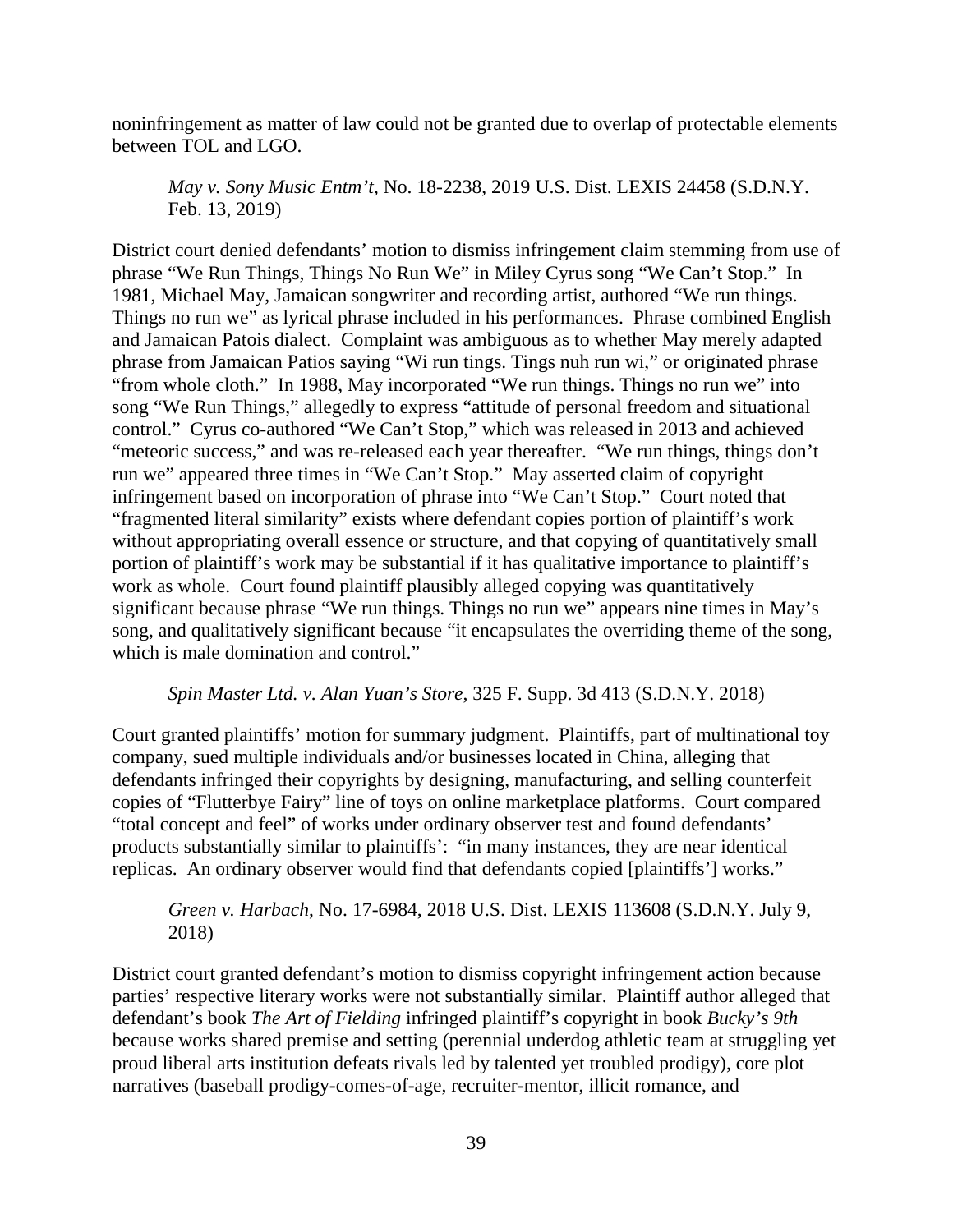intergenerational plot), and final "beaning" scene where temporarily absent prodigy character returns in ninth inning of baseball game, only to be beaned by opposing team's pitcher. Court found that, when read in context, allegedly infringing features of *The Art of Fielding* were abstract ideas, *scènes à faire*, or insignificant or trivial details. Though works shared setting, substance of each story was entirely different, while supposed plot structures failed to accurately characterize either of works, and instead represented strained attempt to impose structure otherwise unimportant to overall works. Despite facial similarities between beaning scenes, each functioned differently in each work's respective plot. "In short, when read in context, none of Plaintiff's allegations of substantial similarity hold up."

## *Logical Operations Inc. v. 30 Bird Media, LLC*, 354 F. Supp. 3d 286 (W.D.N.Y. 2018)

District court granted summary judgment for defendants. Plaintiff, developer and publisher of instructional manuals for computer software, brought suit for infringement against competing developer of instructional materials on ground that defendant designed its materials to "mimic" plaintiff's manuals. Defendants moved for summary judgment, arguing works were not substantially similar. Court, applying "more discerning observer test," examined relevant elements of manuals, determining that (1) internal formatting, words and phrases, generalized topic structure, and instructor cues were unprotectible elements, and (2) creative arrangement of graphic elements and topics, unique juxtaposition of exercises with tables in two-column format, and specific expression of instructor cues and exam objectives were protectible. Court concluded that reasonable observer would not find plaintiff's and defendants' manuals substantially similar. Court found plaintiff's principal assertion – that defendant copied certain design and layout features of its manual, rather than any particular substantive content – problematic. Given that similarities between manuals related to "unprotectible ideas or minor elements like layout and arrangement," and that plaintiff failed to identify any significant similarities between manuals in terms of expressive content, court concluded that reasonable trier of fact could not find in plaintiff's favor.

### *Laspata DeCaro Studio Corp. v. Rimowa GmbH*, No. 16-934, 2018 U.S. Dist. LEXIS 103347 (S.D.N.Y. June 20, 2018)

Court denied parties' cross motions for summary judgment as to plaintiff's infringement claims. Plaintiff, marketing agency, created lookbook to be used in advertising campaign for Long Island shopping center. Defendant, luggage manufacturer, working with separate ad agency, used four images from plaintiff's lookbook as inspirational "mood images" to create four new images, which were included in defendant's lookbook and other marketing materials. Plaintiff sued defendant for infringement and both parties moved for summary judgment. Defendant argued no substantial similarity between parties' four photos, each of which combined unprotectable *scènes à faire* constituting stock elements of 1920s (e.g., couple and dog in director's chairs, dog and flapper, woman dancing Charleston, and couple inside hanger) and unique protectable elements (e.g., time of day and subject's attire, pose, and expression). Court denied both motions, holding that many of protectable elements in both parties' photographs were similar, such that reasonable jury could find that alleged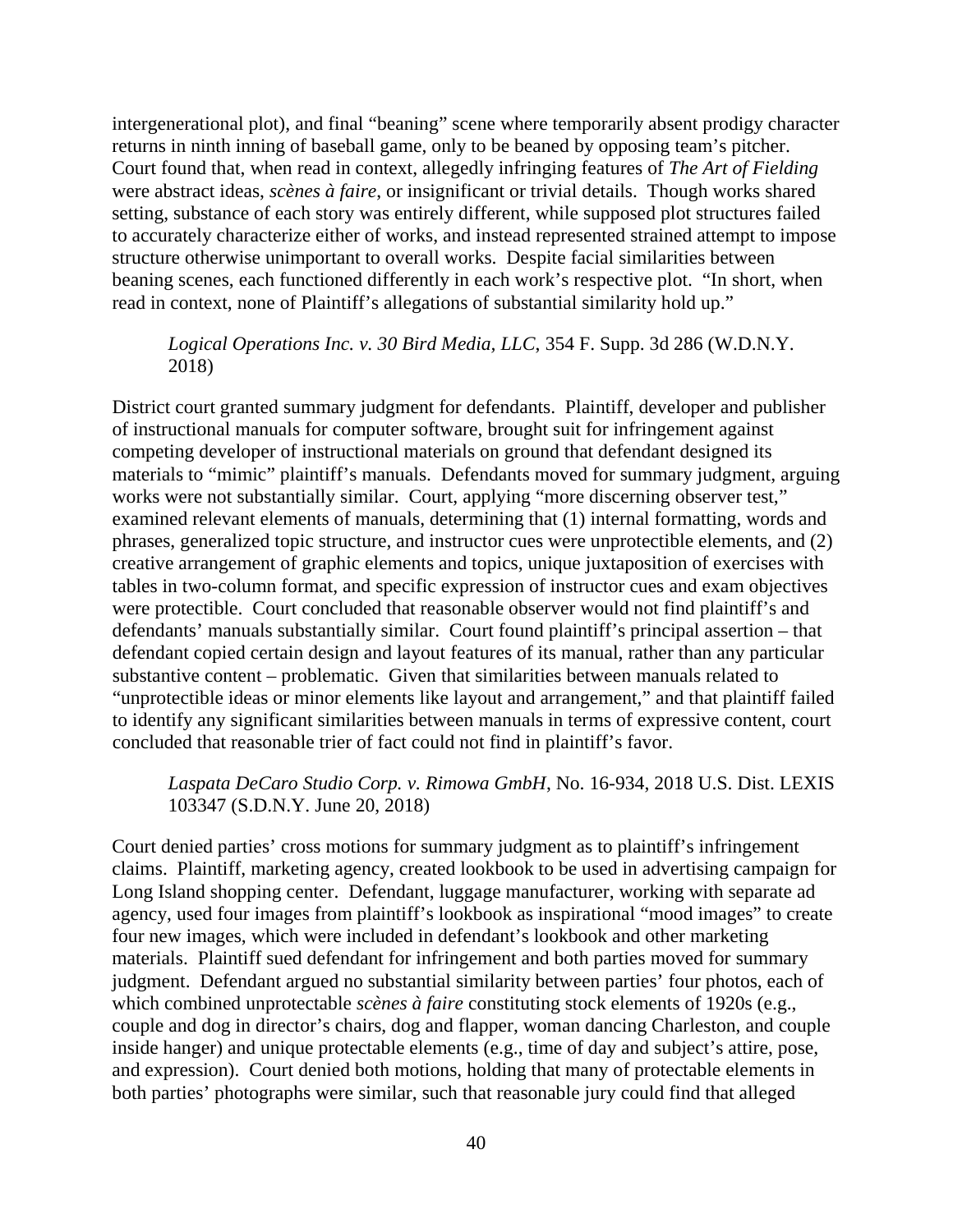copies were substantially similar to originals; however, similarities were not so encompassing as to persuade court to rule that works were substantially similar as matter of law. Court also denied defendant's summary judgment motion as to infringement claim based on defendant's behind-the-scenes video footage of defendant's photoshoot, which featured plaintiff's images digitally altered to include defendant's luggage. Court was not persuaded by defendant's arguments that use of plaintiff's images was *de minimis*, based on fact that photo was shown twice in three-minute video, and that both shots focused on and clearly identified image. In addition, court found that video showing models and crew recreating scene on set for five seconds reinforced prominence of image in video.

## *Smith v. AMC Networks*, No. 18-3803, 2019 U.S. Dist. LEXIS 15930 (N.D. Cal. Jan. 31, 2019)

District court denied defendants' motion to dismiss amended complaint alleging copyright infringement in connection with defendants' television series *Fear the Walking Dead.*  Around 2007, plaintiff authored *Dead Ahead*, which featured zombie characters on high seas. Plaintiff hired David Alpert as his agent to represent plaintiff's interest in consulting with television and motion picture studios regarding use or exploitation of *Dead Ahead*. In 2015, Alpert and another defendant were listed as executive producers of *Fear the Walking Dead*, which aired on defendants' network. Plaintiff asserted that many similarities existed between *Dead Ahead* and *Fear the Walking Dead* including plot, characters, dialogue, themes, setting, mood, and pace. Court noted that extrinsic test is appropriate for determining substantial similarity on motion to dismiss. However, court followed Ninth Circuit precedent that "extrinsic test requires analytical dissection of a work and expert testimony." Record, comprised solely of plaintiff's amended complaint, would not allow for analysis of unprotectable and protectable elements in *Dead Ahead*; court accordingly denied defendants' motion to dismiss.

# *Nat'l Grange of the Order of Patrons of Husbandry v. Cal. Guild*, 334 F. Supp. 3d 1057 (E.D. Cal. 2018)

Court granted plaintiff's motion for summary judgment as to infringement claim. Plaintiff, National Grange, created affiliated California chapter in 1873. However, after dispute occurred, plaintiff revoked membership and disaffiliated California chapter in 2012. Nevertheless, members of disaffiliated chapter continued to exist as separate entity under previous corporate charter, using names CSG and "formerly the California State Grange." California chapter also continued to use website and membership brochures that had been created and used prior to dispute and disaffiliation. Plaintiff sued disaffiliated chapter, alleging ownership of and registrations for website and brochure content, as well as violation of rights, including testimony from ex-employee of defendant that chapter leader told him to maintain website and brochures exactly as they were, with exception of changing all instances of "Grange" to "CSG." Court found no genuine issue of material fact that (1) plaintiff owned valid copyrights and (2) defendant copied plaintiff's work without permission in substantially similar manner. Accordingly, court granted plaintiff's motion for summary judgment on infringement claim.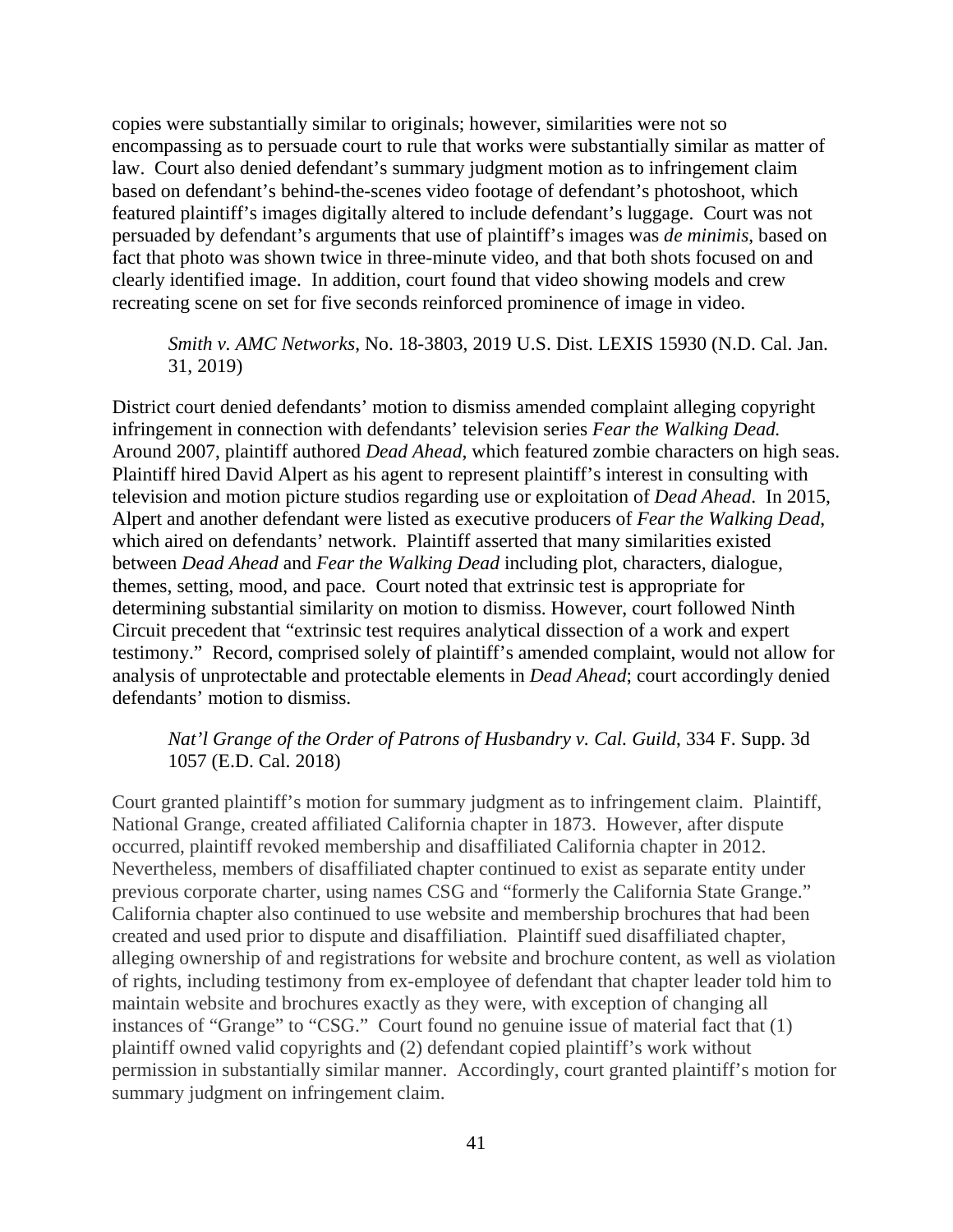*Gray v. Perry*, No. 15-5642, 2018 U.S. Dist. LEXIS 138263 (C.D. Cal. Aug. 13, 2018)

District court denied defendants' motion for summary judgment. Plaintiffs brought suit alleging that defendants' song "Dark Horse" infringed plaintiffs' copyright in earlier-released song "Joyful Noise." In proving substantial similarity, plaintiffs relied on report of musicologist expert, who concluded that ostinato in "Dark Horse" clearly "borrows a memorable and highly characteristic combination of discrete and memorable musical elements heard in Joyful Noise," and given "the important structural function" of ostinato in "Dark Horse," plaintiffs' song "can be said to have provided essential and highly characteristic music materials for Dark Horse." Court agreed that testimony was sufficient to raise genuine issue of material fact, holding that plaintiffs' expert "identified particular features of the works which, taken in combination could support a finding of substantial similarity by a reasonable jury." Court was unconvinced by defendants' arguments that plaintiffs' expert did not properly (1) apply methodology of extrinsic test; (2) extract unprotectible elements from his comparison; or (3) explain how combination of elements in ostinato of "Joyful Noise" constituted protectable expression. Court held that Ninth Circuit's extrinsic test does not require uniform set of factors for analyzing musical composition, finding that plaintiffs' expert properly engaged in analysis of external, objective criteria of both songs. Court further acknowledged that showing copying of "combination of unprotectible elements" can satisfy extrinsic test, and could not determine as matter of law that "overlapping similarities of several elements of the ostinatos in both songs" identified by plaintiffs' expert were not protectable musical expressions.

# *Zindel v. Fox Searchlight Pictures, Inc.*, No. 18-1435, 2018 U.S. Dist. LEXIS 123872 (C.D. Cal. Jul. 23, 2018)

Court dismissed infringement claim. Plaintiff was son of playwright Paul Zindel and trustee of trusts owning interest in Zindel's works. Paul Zindel created play *Let Me Hear You Whisper* in or about 1969; plaintiff alleged that 2017 film *The Shape of Water* and book based on film infringed copyright in play. Court rejected plaintiff's argument that "inverse ratio" rule allowed him to make lesser showing of substantial similarity due to strong access showing. Court found that rule only applied to proving copying, and not to substantial similarity. Court applied extrinsic test, focusing on similarities of plot, theme, dialogue, mood, setting, pace, characters, and event sequence. As to plot and sequence, court found several concepts – including works' shared premise of scientific facility employee deciding to free creature on which experiments are being performed – too general to be protectable. Court also found differences in protagonists' relationship to creature, attempts to escape, and additional storylines in film and book. As to setting, court found lab setting could not be protectable because it related to unprotectable concept of employee attempting to free animal at testing facility. Works also took place in different cities and possibly different times. Court found works largely explored different themes, and similarities in themes were due to identity of general premise. Court also found pacing different in works. As to mood, court found that film contained "dreamlike quality" play lacked. As to characters, court found play's characters inadequately developed to be protectable. Further, court found differences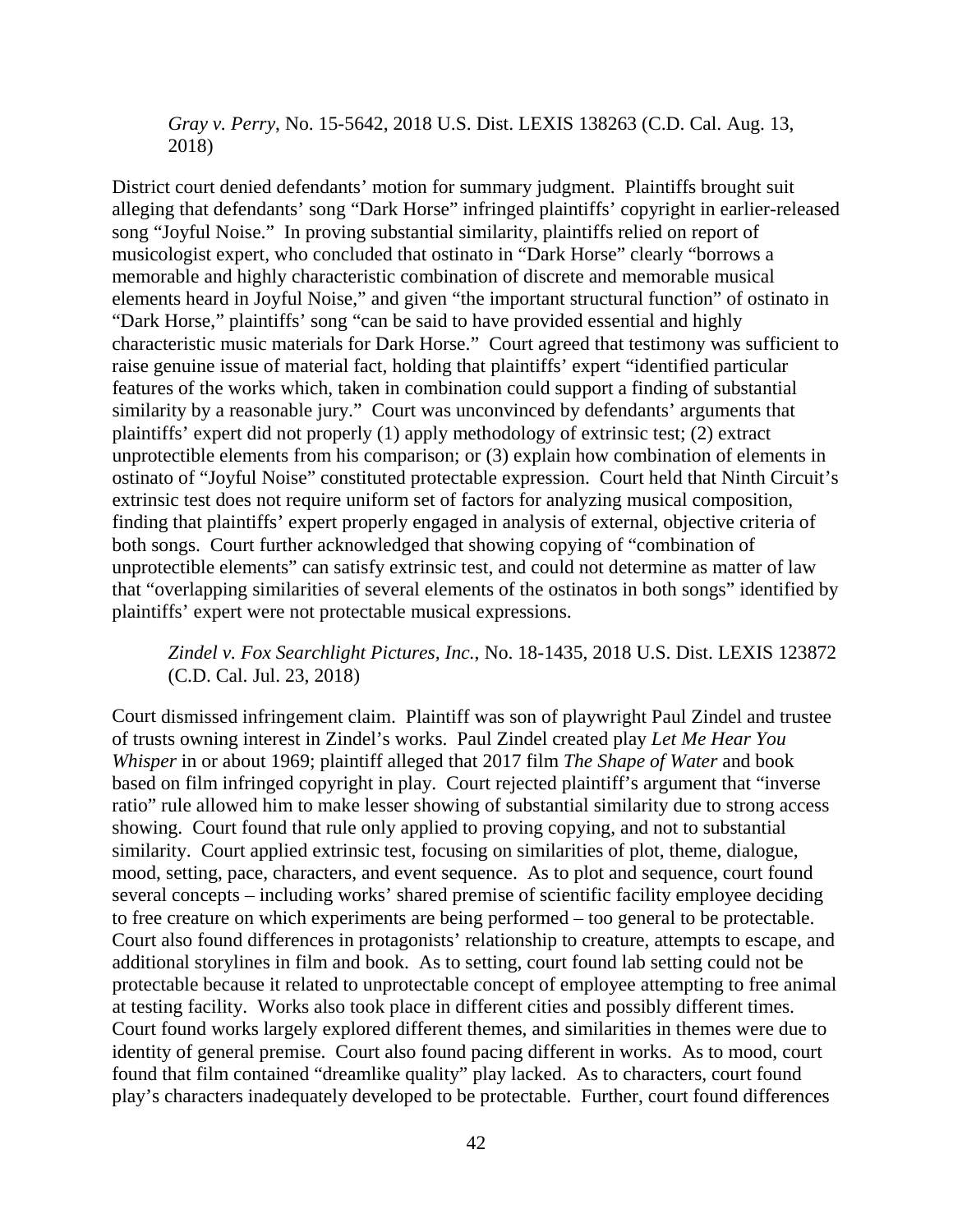in protagonists, test subjects, and other characters. As to dialogue, court found some common words in works, but found use to be in different locations and contexts. In sum, court reviewed 61 alleged points of similarity but found works not substantially similar. Finding no direct liability, court also dismissed contributory and vicarious liability claims. Court granted motion to dismiss without leave to replead.

*Mfg. Automation & Software Sys. v. Hughes*, No. 16-8962, 2018 U.S. Dist. LEXIS 106797 (C.D. Cal. June 25, 2018)

Court denied defendants' summary judgment motion. Plaintiff software developer sold "Traceability Made Easy" program, for which it owned seven registrations and one application. Plaintiff alleged defendants copied its program in creating "InformaTrac Pro" program. Defendants moved for summary judgment. Court assessed defendants' substantial similarity arguments. First, defendants argued that alleged copying – contended by plaintiff's expert to be 24 lines of code amounting to less than hundredth of percent of plaintiff's total code – was *de minimis*, and in any event concerned "basic database operations" that amounted to *scènes à faire*. Court found that plaintiff raised triable issue of fact as to whether defendants copied protectable code. Court applied lower standard of proof regarding substantial similarity because defendants did not contest access. Court did not apply "virtual identity" standard, because defendant did not show that substantial part of work was not protected. Applying substantial similarity standard and extrinsic test, court found plaintiff identified similarities between works. Additionally, court found that neither party sufficiently addressed "intermediate copying" issue, but that "viability of plaintiff's intermediate copying theory remain[ed] undetermined."

*GC2 Inc. v. Int'l Game Tech*., No. 16-8784, 2018 U.S. Dist. LEXIS 192606 (N.D. Ill. Nov. 12, 2018)

Court granted defendants' motion for summary judgment. Plaintiff, creator of artwork for casino slot machine games, sued defendants, producers and sellers of games used in casinos and online casinos, and sellers of software for digital casino games, alleging that defendants used plaintiff's artwork in slot machine games without plaintiff's permission. Court held that no reasonable fact finder could find images in defendants' games substantially similar to protectable expression in plaintiff's copyrighted material. Court, distinguishing between noncopyrightable concepts of slot machine games and particular expressions of those ideas (graphics, background colors, designs of letters and numbers, fronts, colors, etc.), held that, while concepts of plaintiff's and defendants' images were similar because both involved cats and diamonds, games had entirely different look and feel.

*Hall v. Daniels*, No. 18-1349, 2018 U.S. Dist. LEXIS 134012 (N.D. Ill. Aug. 9, 2018)

District court granted defendant's motion to dismiss plaintiff's copyright infringement claim for failure to plead that defendant's work was substantially similar to plaintiff's. Plaintiff alleged that she wrote and registered book entitled *Girl, You Ain't Gonna Make It, So They Said* and audiobook version of same entitled *I'm Breaking Through*, which depicted main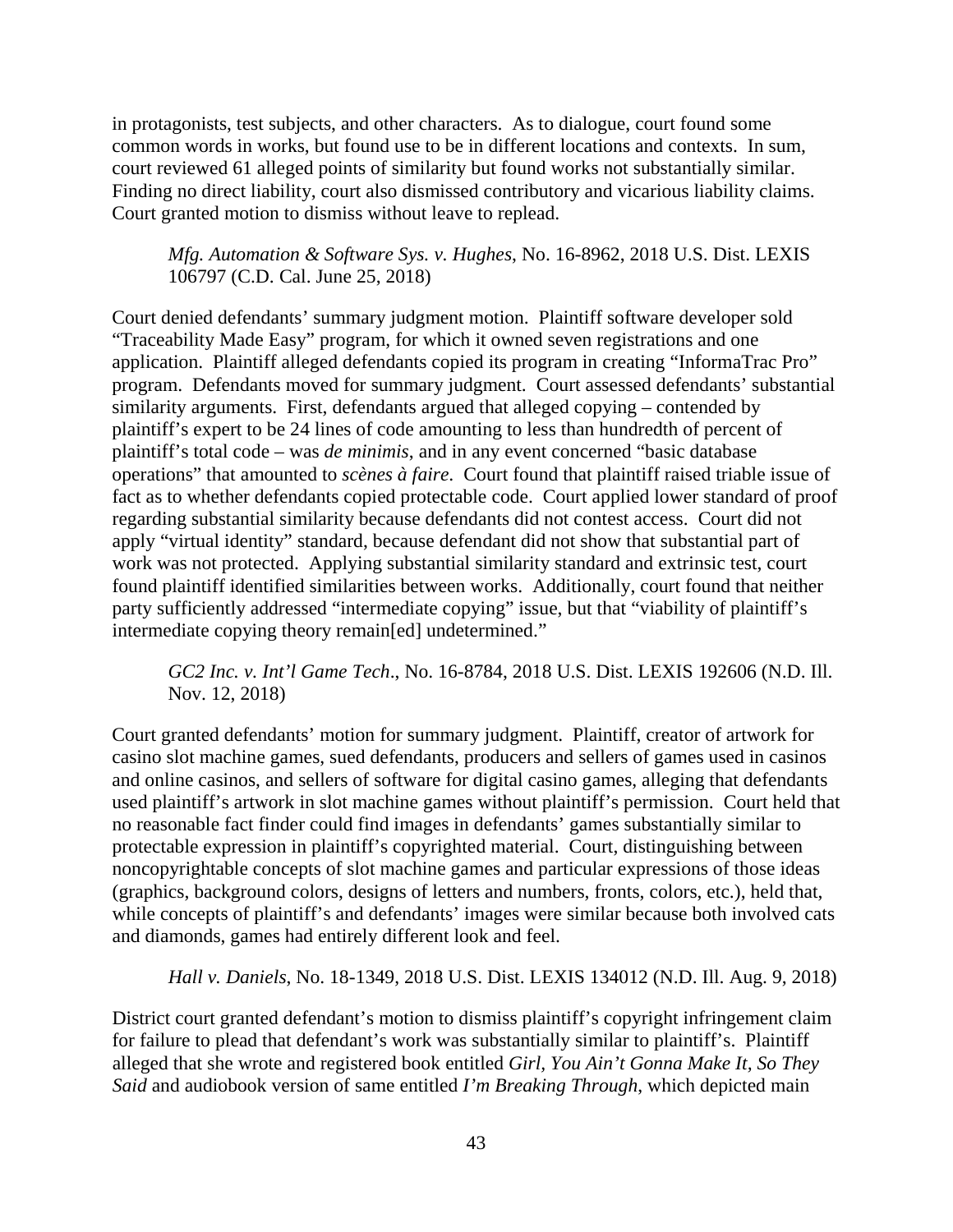character's struggles growing up in poverty in Chicago with 13 siblings. Plaintiff allegedly pitched her book to Hollywood producers, both herself and via defendant self-publishing resource provider Author Solutions (ASL). Subsequently, plaintiff claimed, defendants producer Lee Daniels and Twentieth Century Fox (TCF), without her authorization, turned her book into television series *Empire*, which revolved around dramatic exploits of enormously wealthy Manhattan family with three sons that ran successful music production company. Court held that setting and tone of works at issue could not be more different. Plaintiff's cherry-picked similarities – e.g., fathers in both works faced (different) serious illnesses, names of parents in both books started with same letters, family drama ensued after revelation of paternity, etc. – were unprotectable incidents, characters or settings indispensable, or at least standard, in treatment of subject matter. Because plaintiff did not show substantial similarity between protectable elements of her works and defendants' work, copyright infringement claim was dismissed.

## *Maule v. Anheuser Busch, LLC*, No. 17-461, 2018 U.S. Dist. LEXIS 125805 (E.D. Pa. July 27, 2018)

Plaintiff was self-described "well-known and highly respected Philadelphia photographer and journalist." Plaintiff created photograph of Philadelphia skyline, including landmarks of One and Two Liberty Place, BNY Mellon Center, and 1818 Market Streeet. Plaintiff then altered photo by adding two buildings which didn't exist at time – Comcast Center, which was later built, and Mandeville Place, which was never built. Plaintiff also altered text on billboard captured by changing it to include name of website plaintiff owned. Plaintiff alleged that defendants' neon sign advertising Budweiser beer and portraying Philadelphia skyline infringed work. Defendants moved to dismiss. Plaintiff alleged substantial similarity as to three aspects of work: (1) altered billboard sign, (2) buildings in Philadelphia skyline, and (3) inclusion of Mandeville Place. Court rejected first argument because defendants' work did not contain relevant billboard. Second, court found Philadelphia skyline, beyond Mandeville Place, not subject to protection. Third, court found differences in works outweighed similarity based on inclusion of Mandeville Place. Plaintiff's work was realistic, to scale, and provided depth, while defendants' work was red and cartoonlike and lacked shading. In sum, no reasonable fact finder would find protectable elements of works substantially similar, or find that works shared "same aesthetic appeal."

## *Dubay v. King*, No. 17-348, 2019 U.S. Dist. LEXIS 38990 (M.D. Fla. Mar. 1, 2019)

District court granted defendants' motion for summary judgment. Plaintiff, copyright owner of comic book character "The Rook," sued Stephen King, publishing company and entertainment companies alleging direct, vicarious and contributory infringement of "The Rook" character in King's series of novels entitled *The Dark Tower* and movies based on books. Plaintiff argued that King's protagonist Roland Deschain was "so shockingly and extraordinarily similar" to The Rook protagonist Restin Dane that King "must have unlawfully copied and misappropriated The Rook character." Court applied objective extrinsic test and subjective intrinsic test to determine whether works were substantially similar, observing that in Eleventh Circuit substantial similarity exists "where an average lay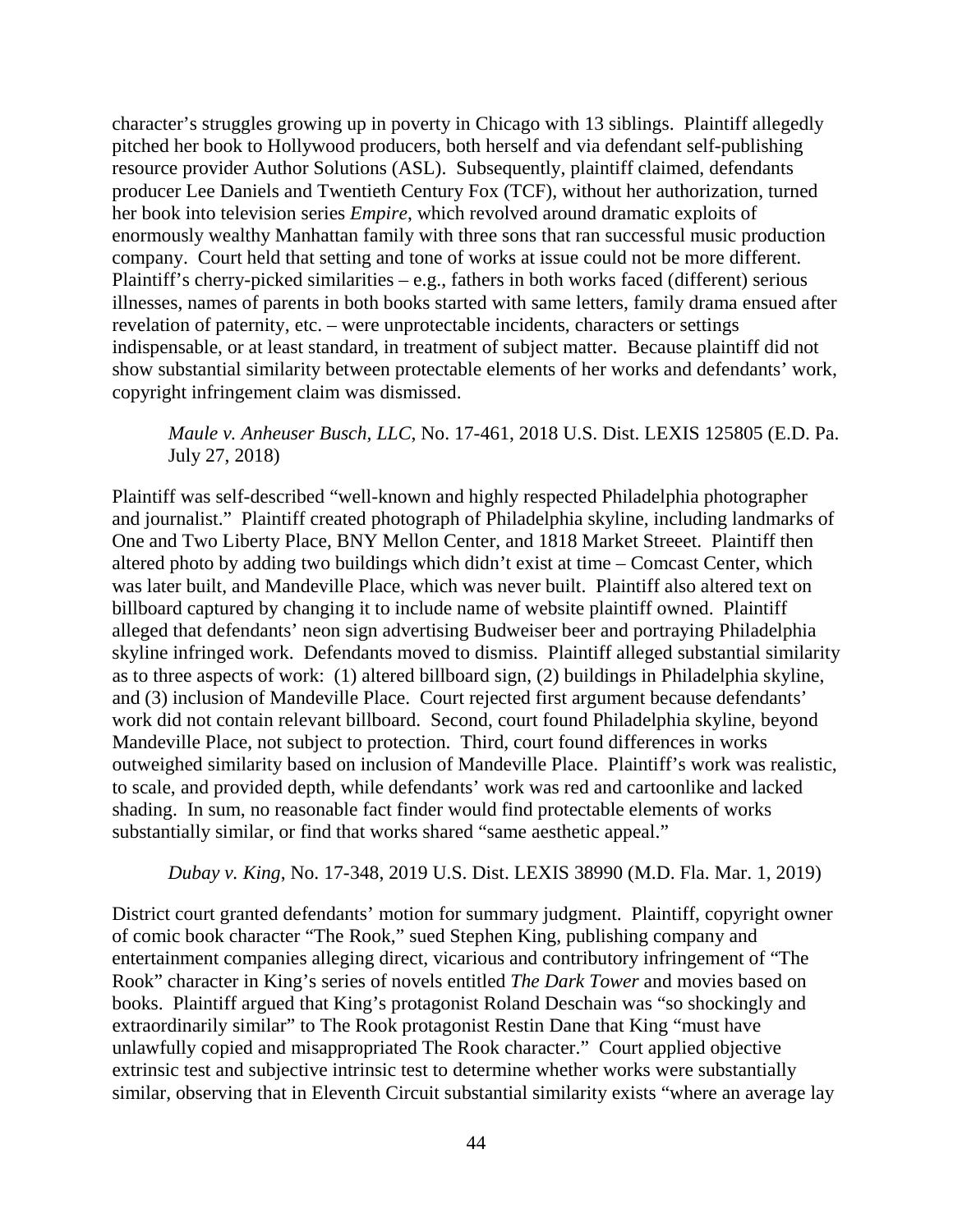observer would recognize the alleged copy as having been appropriated from the copyrighted work"; plaintiff must establish "specifically that the allegedly infringing work is substantially similar to the plaintiff's work with regard to its protected elements." After thorough review of characters, themes, objects, names, and "total look and feel" of works, court found that any similarities that existed were general ideas and *scènes à faire*; combination of nonunique elements in each character was not substantially similar. Due to lack of substantial similarity as to protected elements, district court granted summary judgment for defendants.

*Remark Home Designs, LLC v. Oak St. Condo Projects, LLC*, No. 16-14305, 2019 U.S. Dist. LEXIS 14589 (E.D. Mich. Jan. 30, 2019)

Plaintiff, home design company, brought suit against defendant, residential construction company, alleging infringement of plaintiff's architectural plans and building constructed from plans. Defendant brought motion for summary judgment. District court held that no reasonable jury would find substantial similarity between respective buildings. Court found that, even assuming all elements identified by plaintiff were protectable, there were significant differences between respective buildings, namely different ceiling heights, number of floors, stairways leading to additional floors, different window and roofing designs, and porch sizes. Court determined, after evaluating protectable elements in buildings as whole and considering "overall feel," that defendants established as matter of law that they did not copy substantial portion of plaintiff's building.

#### **C. Contributory/Vicarious Infringement**

*VHT, Inc. v. Zillow Grp., Inc.*, 918 F.3d 723 (9th Cir. 2019)

Ninth Circuit affirmed district court's post-jury trial holding notwithstanding verdict that defendant did not contributorily or vicariously infringe plaintiff's copyrights in photographs used on defendant's website as result of affirmative actions taken by third parties because there were no simple measures that defendant could take to prevent infringement, and because defendant lacked practical ability to police its users. Defendant Zillow operated online real estate marketplace that included two parts: Listing Platform, which featured photos and information regarding properties both on and off market, and Digs, which featured photos of artfully designed rooms in certain properties. Plaintiff professional real estate photography studio took photographs of new listings for marketing purposes pursuant to license agreements with real estate brokers, agents and listing services ("feed providers"), who then provided photos and other content ("feed data") to Zillow pursuant to separate agreement. In agreements with Zillow, feed providers represented that they had all necessary rights and authority to enter into agreement relating to feed data, and that Zillow's exercise of rights granted by feed providers would not violate any third party's rights. Not all photos from Listing Platform were displayed on Digs, but Zillow allowed users to save Listing Platform photos to personal boards on Digs; some of these user-saved Digs photos were ultimately added to searchable set by Zillow moderators. Plaintiff sent Zillow demand letter listing physical property addresses associated with allegedly infringing photos. Zillow asked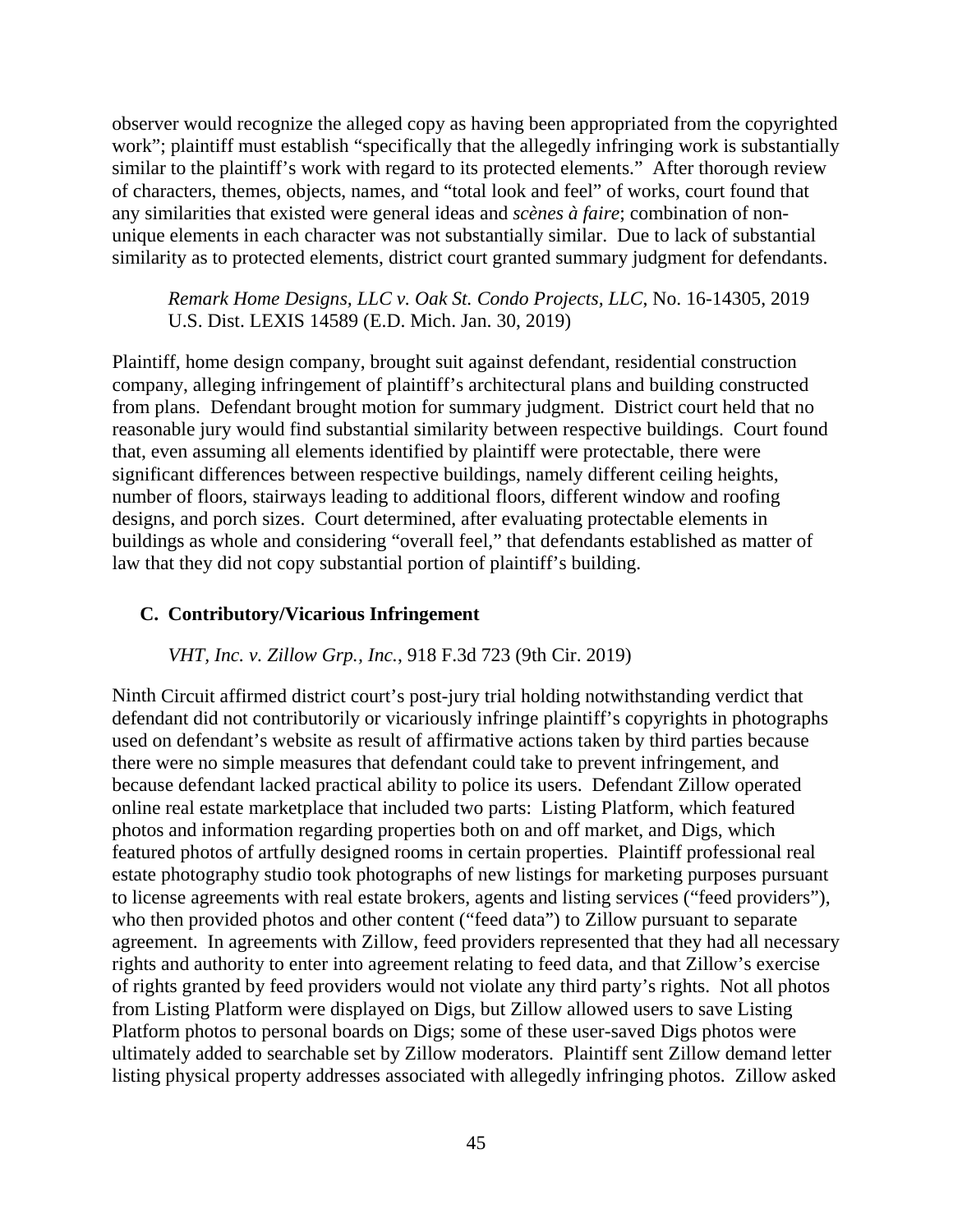for copies of license agreements between plaintiff and feed providers to assess claims, which plaintiff did not provide prior to bringing suit. Plaintiff failed to establish contributory infringement because it did not show that Zillow either materially contributed to or induced infringement. Zillow, as computer system operator, materially contributes to infringement if it actually knows that specific infringing material is available using its system, and fails to take available simple measures to prevent further infringement. Although plaintiff sent demand letter to Zillow, it failed to identify specific URLs associated with allegedly infringed photos, such that Zillow did not have information necessary to take "simple measures" to remedy violations and therefore did not materially contribute to infringement. Moreover, Zillow did not induce infringement because allowing users to save Listing Platform photos to Digs did not constitute promotion of Digs specifically to infringe copyrights, and because simple failure to take affirmative steps to prevent infringement is insufficient for inducement liability. Plaintiff failed to establish vicarious liability because Zillow lacked practical ability to police its users' infringing conduct on Digs. Once plaintiff's photos were uploaded to Listing Platform by feed providers with appropriate certification of rights, ferreting out claimed infringement through use on Digs was practically impossible.

### *Erickson Prods. v. Kast*, 921 F.3d 822 (9th Cir. 2019)

Ninth Circuit vacated jury's finding of vicarious liability, and affirmed finding of contributory liability. Atherton Trust, real estate wealth management company operated by defendant, hired website developer to redevelop website. Defendant agreed "to provide content and other material … throughout the development process," and defendant's approval would be required on "design, development and finalization" of website. Defendant "highlighted certain features of Wells Fargo's website he found appealing," and "stated in emails that he wanted to mimic Wells Fargo's website." Three photos from Wells Fargo's website, authored by plaintiff and licensed to Wells Fargo, were incorporated into Atherton's website without license. After trial, jury returned verdict for plaintiff on vicarious and contributory infringement claims, and defendant appealed. Defendant argued that trial court erred in not directing verdict for defendant on vicarious infringement claim because plaintiff presented no evidence that defendant received direct financial benefit. Ninth Circuit agreed, reasoning that website owner can receive direct financial benefit from presence of infringing material on website, but only where availability of infringing material acts as draw for customers; if infringing material is "just an added benefit," rather than draw, it does not confer direct financial benefit on website owner. Enhanced attractiveness of website was not sufficient because there was no connection between inclusion of photos and clients visiting website or using defendant's services. Web developer's avoidance of license fee was insufficient because defendant did not receive financial benefit from developer's failure to pay fee; and any expediency defendant was able to capitalize on in launching website through use of photos was not sufficient because defendant did not receive revenue or clients before he took down plaintiff's photos. Court accordingly vacated finding of vicarious liability. Defendant argued further that trial court erred in instructing jury that "knowledge" for contributory infringement includes having "reason to know" of infringement; defendant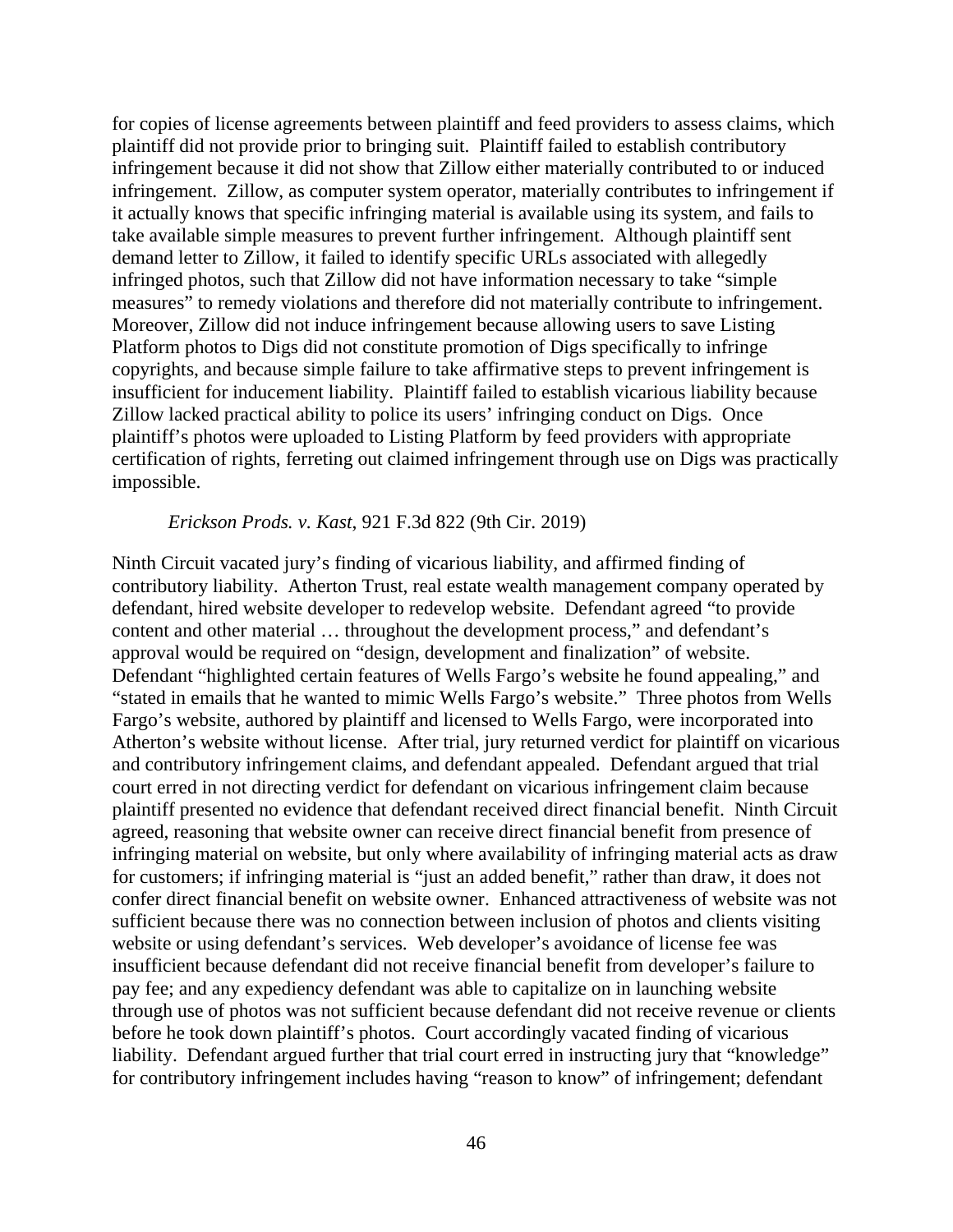argued that only "actual knowledge" or "willful blindness" was sufficient. Court, however, found that even if "should have known" instruction was erroneous, error was not plain, noting that inconsistency in Circuit's case law on "knowledge" element of contributory liability precluded finding of plain error. Court thus affirmed jury's finding of contributory liability.

#### *Cobbler Nev., LLC v. Gonzales*, 901 F.3d 1142 (9th Cir. 2018)

Ninth Circuit affirmed district court's dismissal of plaintiff's contributory infringement claim because plaintiff's allegations that defendant failed to take affirmative steps to police his internet connection, without intentional infringement or encouragement of infringement, were insufficient. Plaintiff, owner of copyright in film *The Cobbler*, identified IP address that had, without authorization, downloaded and distributed film multiple times. After filing suit against IP address, plaintiff obtained records identifying defendant individual as subscriber associated therewith. Defendant's internet service was accessible to both residents and visitors at adult care foster home, and defendant did not disclose names or work schedules of home due to confidentiality concerns. Plaintiff sued defendant personally for contributory infringement, alleging only that defendant failed to secure, police and protect internet connection to which he subscribed, without any contention that defendant actively encouraged or induced infringement through specific acts. Because providing internet access not akin to distributing product or service not capable of substantial or commercially significant non-infringing uses, district court properly dismissed plaintiff's contributory infringement claim.

### *Joint Stock Co. "Channel One Russ. Worldwide" v. Russian TV Co.*, No. 18-2318, 2019 U.S. Dist. LEXIS 27991 (S.D.N.Y. Feb. 21, 2019)

District court denied defendants' motion to dismiss claims of direct and secondary infringement. Plaintiff produced and broadcast television programming in Russian Federation. Plaintiff entered into licensing agreements with third parties granting exclusive right to broadcast and re-broadcast plaintiff's programming in U.S. Defendant owned and operated website through which it provided unauthorized access to programming in U.S, sold "set-top boxes" that facilitated unauthorized access to programming, and advertised subscriptions for Russian TV to U.S. customers. Plaintiff filed suit asserting claims of direct and secondary infringement. As to direct infringement, plaintiff alleged defendants infringed plaintiff's right to reproduce its programming "in copies." "Copies," as defined in Act, "are material objects … in which a work is fixed by any method … and from which the work can be … reproduced." Definition imposes requirements that work be "embodied in a medium" and that it remain embodied for period of more than transitory duration. Court held plaintiff sufficiently pleaded "embodiment" because plaintiff alleged defendants stored plaintiff's programming on content delivery network for defendant's subscribers to access, and it was reasonable to infer that plaintiff's programming remained on defendants' network for at least several minutes – more than transitory duration. Court found complaint also stated claim for contributory liability. Court noted that one infringes contributorily by intentionally inducing or encouraging direct infringement. Accordingly, contributory liability claim required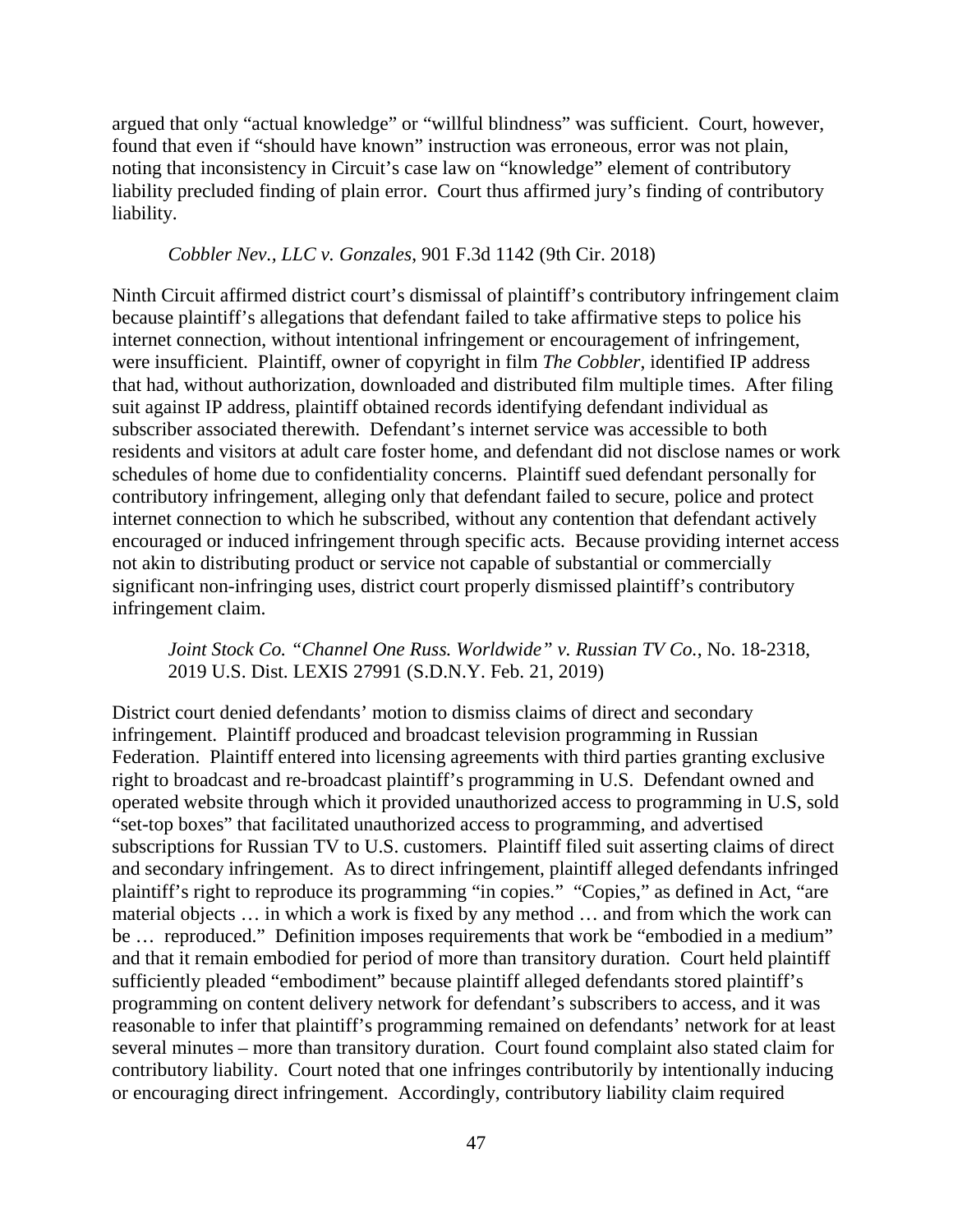plaintiff to demonstrate defendants knew or had reason to know of direct infringement. Defendants' website provided access to subscribers of unlicensed programming belonging to plaintiff at lower price than plaintiff's subscription services. Defendants thus had reason to know they were selling programming acquired through infringing activity, especially since defendants were not licensees of plaintiff. Court held complaint plausibly alleged that defendants materially contributed to unauthorized reproduction of plaintiff's programming by creating demand for it, advertising access to it, and distributing it to subscribers.

*J & J Sports Prods. v. J & O LLC*, No. 17-4180, 2018 U.S. Dist. LEXIS 141906 (E.D.N.Y. Aug. 21, 2018)

Plaintiff had exclusive rights to exhibit boxing championship event and had granted right to broadcast event for fee to establishments throughout New York. Plaintiff learned that defendant J&O, lounge operator, had broadcast event in its establishment and brought claim against J&O and individual defendants as "officer[s], director[s], shareholder[s] and/or principals of [J&O]." Defendants failed to answer and plaintiff moved for default judgment. Magistrate judge recommended that default judgment was not appropriate against individual defendants, and court agreed. To establish vicarious liability against individual, plaintiff is required to show that individual had (1) right and ability to supervise violations, and (2) obvious and direct financial interest in misconduct. Plaintiff failed to show that individual defendants authorized or supervised violation and had obvious and direct financial interest in infringing activity. Mere fact individual defendants were officers or directors of establishment was not sufficient to establish individual control or involvement or direct financial interest in infringing actions. Court upheld magistrate judge's denial of motion for default against individual defendants.

# *Franklin v. X Gear 101, LLC*, No. 17-6452, 2018 U.S. Dist. LEXIS 122658 (S.D.N.Y. Jul. 23, 2018)

*Pro se* plaintiff brought copyright infringement claim against defendants Joshua Tydlacka and X Gear 101, LLC for selling goods and publishing images bearing logo that plaintiff allegedly designed. Plaintiff also named defendants GoDaddy, Inc. and GoDaddy.com, LLC, alleging that they provided web hosting services to Tydlacka; and Instagram, LLC, alleging that it provided photo sharing platform on which X Gear marketed its products. Plaintiff alleged that GoDaddy and Instagram had "reason to know of plaintiff's rights in said copyright since plaintiff has provided [them] with a Notice of Infringement." Court interpreted plaintiff's complaint as alleging that GoDaddy and Instagram were contributorily liable for inducing Tydlacka and X Gear's actions. Court, noting that "inducement requires a showing of intent to promote infringing uses," found plaintiff's allegation that GoDaddy and Instagram received notice insufficient to support claim of contributory liability. Court dismissed infringement claims against GoDaddy and Instagram.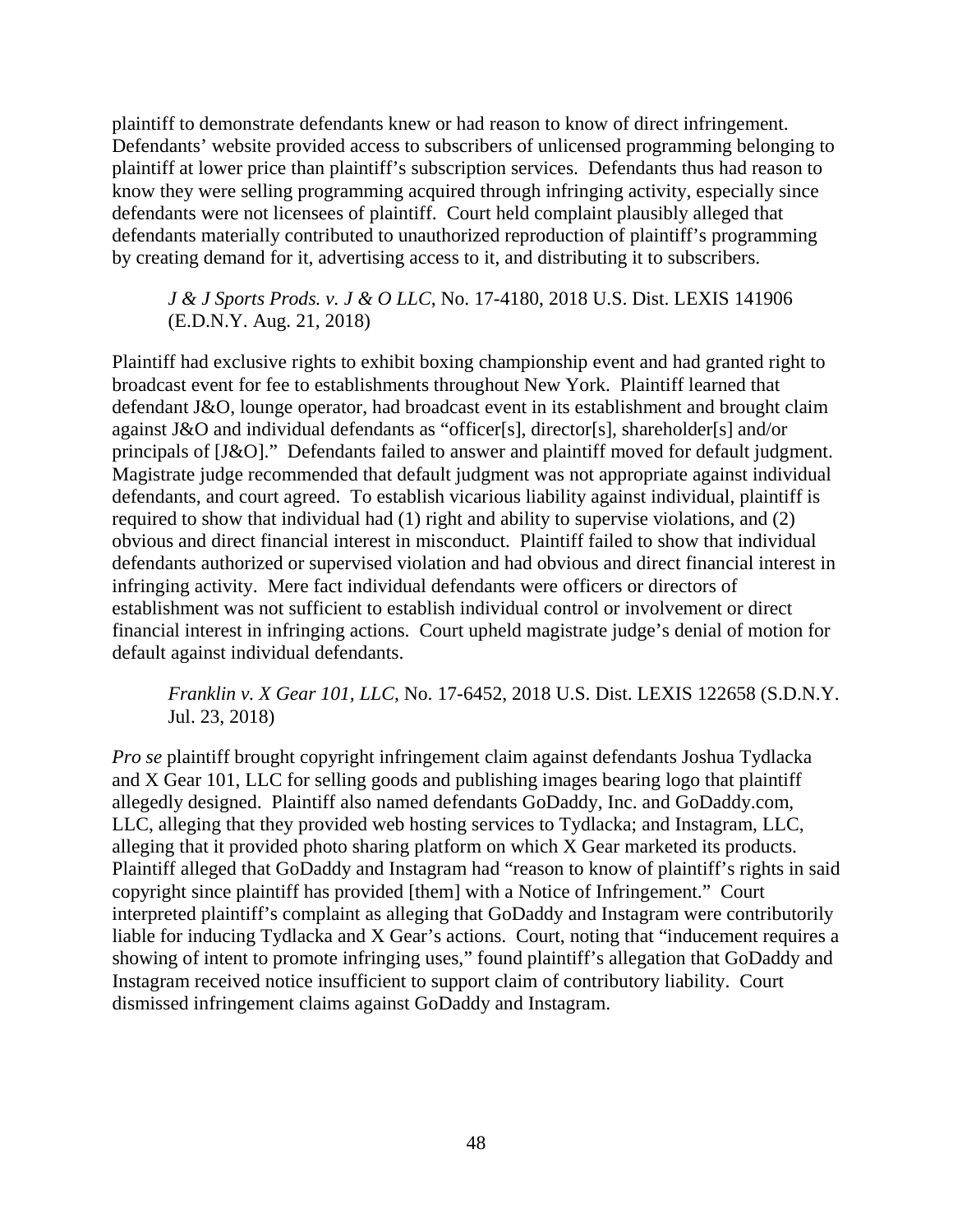*Fish Kiss LLC v. N. Star Creations, LLC*, No. 17-8193, 2018 U.S. Dist. LEXIS 136147 (D.N.J. Aug. 13, 2018)

Court denied defendant's motion to dismiss plaintiff's claim of vicarious and/or contributory infringement. Plaintiff, which specialized in creation of unique designs and artwork, entered into license agreement with manufacturer of textile products to sell Christmas stockings, Christmas tree skirts, adult kitchen aprons, dish towels, and decorative pillows bearing plaintiff's designs. After agreement ended, plaintiff sued manufacturer, including company and individual owners, alleging that defendants violated license agreement by failing to make timely royalty payments, failing to cease use and sale of licensed products upon termination of license, and failing to obtain approval of modified licensed products prior to distribution, and therefore manufacturer was liable for infringement and owners of manufacturer were liable for vicarious and contributory infringement. Defendants argued that plaintiff was required to pierce corporate veil of LLC to hold owners vicariously and contributorily liable. Court disagreed, holding that claim for vicarious liability may be adequately stated by alleging that defendant had (1) knowledge of infringement, (2) right and ability to supervise infringing conduct, and (3) direct financial interest in infringing conduct. Considering plaintiff's allegations that owners had knowledge of infringement based on cease-and-desist letter, that owners controlled premises and sewing factory in which allegedly infringing materials were produced, and that owners derived financial benefit based on sales figures, court found claim adequately pleaded and denied motion to dismiss.

### **D. Miscellaneous**

#### *BWP Media USA, Inc. v. Polyvore, Inc.*, 922 F.3d 42 (2d Cir. 2019)

Plaintiff celebrity photographers brought suit against defendant ISP which hosted site that allowed users to create collages through use of "Clipper" tool and to share collages on site. District court, relying on *Cartoon Network LP, LLLP v. CSC Holdings, Inc.* ("*Cablevision*"), granted defendant's motion for summary judgment, finding defendant did not act volitionally. Second Circuit issued *per curiam* decision, and each judge on panel wrote separate concurring opinion discussing volitional conduct standard. As initial matter, Judge Walker rejected plaintiff's argument that *American Broadcasting Companies, Inc. v. Aereo, Inc.* abrogated volitional conduct requirement in *Cablevision*. While agreeing with district court that defendant's creation of Clipper tool was not volitional act, Judge Walker found plaintiff raised question of material fact as to whether defendant's actions – of making and displaying more than one copy of plaintiff's images – were volitional. In his concurrence, Judge Newman proposed that volitional conduct requirement be thought of as proximate cause, and further found that Judge Walker's finding regarding Clipper tool was at least premature given remand. Judge Pooler's separate concurrence took issue with Judge Walker's bright line volitional conduct rule – that ISP does not satisfy volitional conduct rule when it automatically makes one copy in response to user, but might be liable if it provides additional copies in response to user's request for one. Court vacated judgment and remanded to trial court.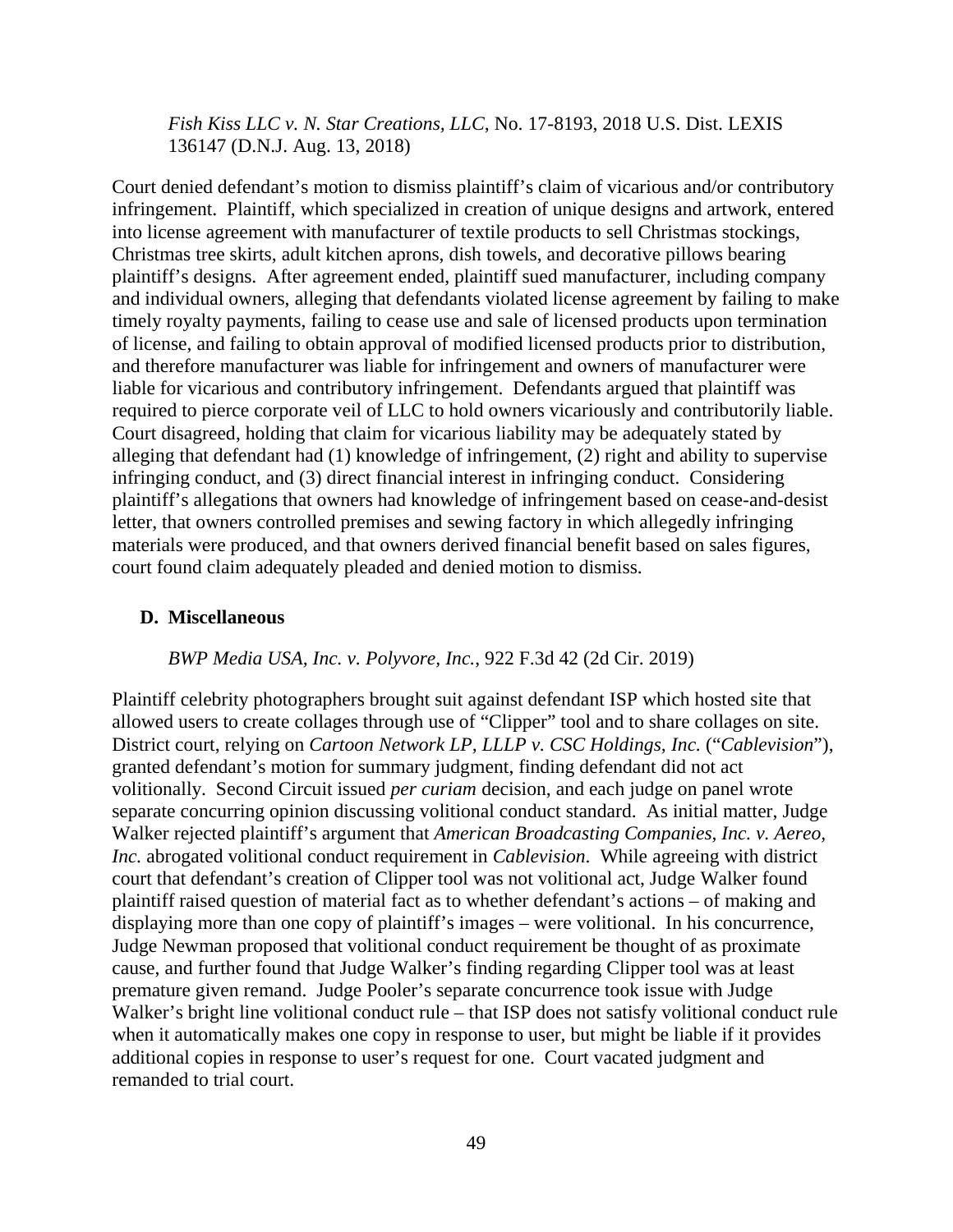### *VHT, Inc. v. Zillow Grp., Inc.*, 918 F.3d 723 (9th Cir. 2019)

Ninth Circuit affirmed district court's post-jury trial finding that defendant did not directly infringe plaintiff's copyrights in photographs displayed on defendant's website as result of affirmative actions taken by third parties that represented that they possessed valid rights in photographs. Defendant Zillow operated online real estate marketplace that included two parts: Listing Platform, which featured photos and information regarding properties both on and off market, and Digs, which featured photos of artfully designed rooms in certain properties. Plaintiff professional real estate photography studio took photographs of new listings for marketing purposes pursuant to license agreements with real estate brokers, agents and listing services ("feed providers"), who then provided photos and other content ("feed data") to Zillow pursuant to separate agreements. In agreements with Zillow, feed providers represented that they had all necessary rights and authority to enter into agreement relating to feed data, and that Zillow's exercise of rights granted by feed providers would not violate any third party's rights. Feed provider agreements permitted Zillow's use of photographs on Listing Platform on basis that was either evergreen, i.e., without time restriction, or deciduous, i.e., temporally limited until feed provider's particular listing is removed. Feed providers themselves selected and uploaded every photograph to Listing Platform, along with evergreen or deciduous designation. If identical photo was submitted by multiple feed providers, Zillow employed technologically-deployed trumping rules that preferenced photos with evergreen rights over those with deciduous rights. Not all photos from Listing Platform were displayed on Digs, but Zillow allowed users to save Listing Platform photos to personal boards on Digs; some of these user-saved Digs photos were ultimately added to searchable set by Zillow moderators. To prevail on direct copyright infringement, plaintiff had to show that Zillow engaged in volitional conduct, i.e., that Zillow was actively involved so as to be direct cause of infringement of plaintiff's photos. With regard to Listing Platform and non-searchable Digs photos, plaintiff failed to show that Zillow exercised control over alleged infringement other than by general operation of website, or that Zillow itself (rather than its feed providers or users) selected any material for upload, download, transmission or storage, or that Zillow itself instigated any copying, storage or distribution. In fact, Zillow actively designed its system to avoid and eliminate copyright infringement via evergreen and deciduous designations and associated trumping rules. Ninth Circuit affirmed district court's finding that Zillow did not directly infringe plaintiff's copyrights in photos displayed on Listing Platform (but not on Digs) or displayed on Digs without being made searchable by Zillow.

#### *Cobbler Nev., LLC v. Gonzales*, 901 F.3d 1142 (9th Cir. 2018)

Ninth Circuit affirmed district court's dismissal of plaintiff's direct copyright infringement claim because plaintiff's allegations that individual defendant was registered subscriber of IP address associated with infringement failed to create reasonable inference that defendant was also infringer. Plaintiff, owner of copyright in film *The Cobbler*, identified IP address that had, without authorization, downloaded and distributed film multiple times. After filing suit against IP address, plaintiff obtained records identifying defendant individual as subscriber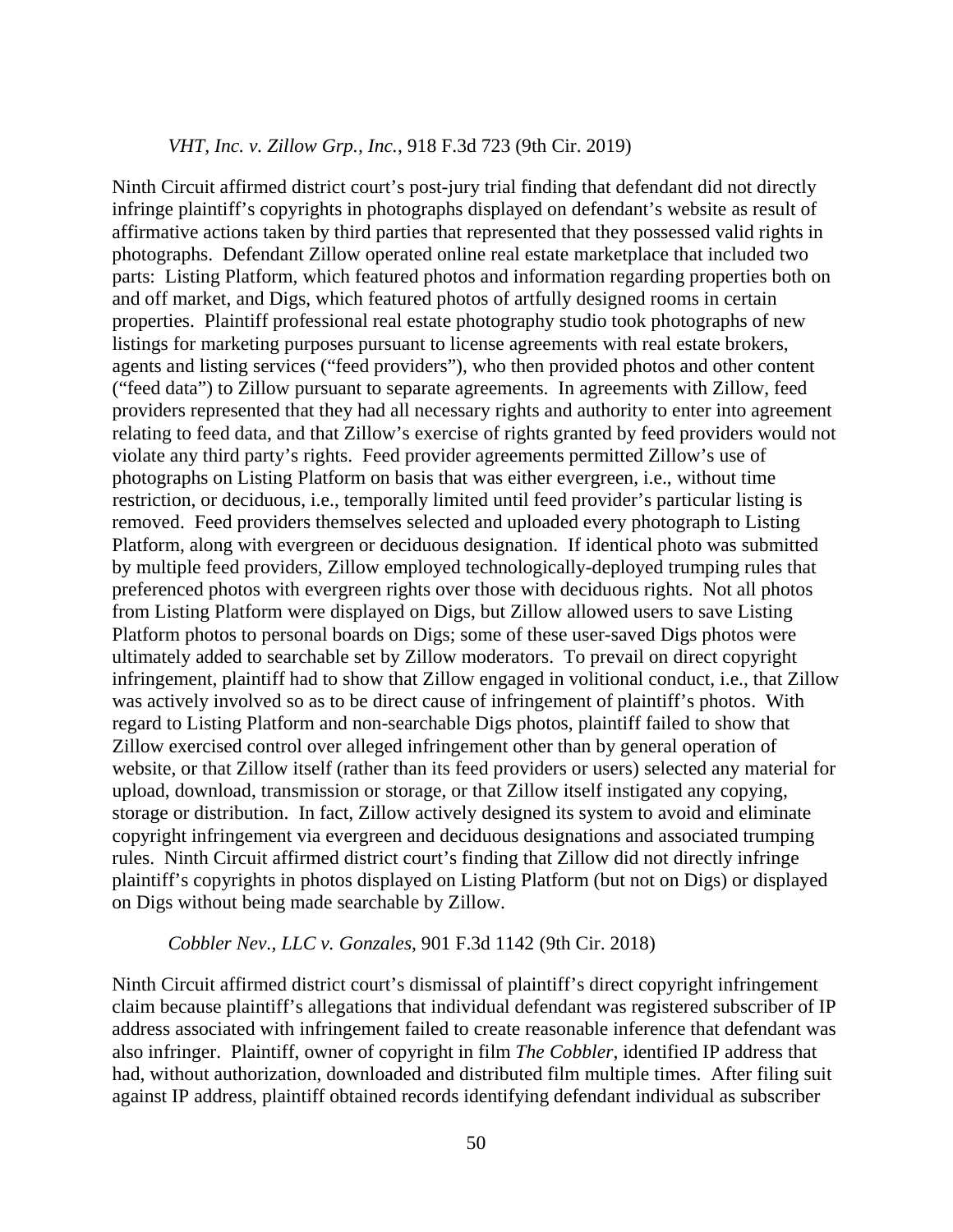associated therewith. Defendant's internet service was accessible to both residents and visitors at adult care foster home, and defendant did not disclose names or work schedules of home due to confidentiality concerns. Plaintiff sued defendant personally for direct copyright infringement, claiming only that defendant was subscriber of IP address used to download or distribute movie and that defendant was sent notices of infringing activity to which he did not respond. Ninth Circuit held district court properly dismissed direct infringement claim because plaintiff failed to plead factual allegation creating reasonable inference that defendant himself was infringer.

### *RJ Control Consultants, Inc. v. Multiject, LLC*, No. 16-10728, 2018 U.S. Dist. LEXIS 191187 (E.D. Mich. Nov. 8, 2018)

Court granted defendants' motion for summary judgment. Plaintiffs RJ Control Consultants and principal Paul Rogers brought suit against defendants Multiject LLC, its principal Jake Elder, and RSW Technologies, LLC. Previously, Elder and Rogers worked jointly on injection molding machines, with Rogers working on control system for rotary turntable. Between 2008 to 2012, RJ Control made control systems for Multiject based on Rogers's design. In 2013, Multiject created "Design 3," consisting of technical drawings of control system and code. In 2014, when RJ Control was preparing order for Multiject, Elder asked for Design 3. Multiject gave Design 3 to RSW to make control systems at lower prices than those furnished by RJ Control. Plaintiffs brought infringement claims. Court found that using Design 3 to make control systems was not infringement, because Act did not cover manufacture of useful article from "copy or derivative copy" of copyrighted drawings and code.

# *TD Ameritrade, Inc. v. Matthews*, No. 16-136, 2018 U.S. Dist. LEXIS 118684 (D. Alaska July 16, 2018)

Court denied plaintiff's motion to dismiss copyright infringement counterclaim. Defendant, who had received access to investment account with plaintiff, accessed plaintiff's thinkorswim applications program interface for investment trading. Defendant's access enabled defendant to create own computer software program for investment trading, for which defendant obtained copyright registration. Plaintiff sued defendant for declaratory judgment, cancellation and release of claimed nonconsensual common law lien, and injunctive relief. Defendant asserted counterclaim for copyright infringement, alleging that defendant's source code was misappropriated by plaintiff without his permission when plaintiff perpetrated cyberattack against defendant's computer, enabling plaintiff to use and permit others to use defendant's copyrighted work. Plaintiff asserted that defendant was precluded from asserting copyright over source code because terms of Client Agreement to which defendant agreed in accessing plaintiff's interface provided that use of plaintiff's services by defendant "will not confer any title ownership interest or intellectual property rights," and required defendant to agree that he "will not create derivative works from, distribute, redistribute, display, sell or transfer, or creative derivative products" from plaintiff's services. Plaintiff moved to dismiss defendant's infringement counterclaim, arguing that defendant could not show he was valid copyright owner in light of Client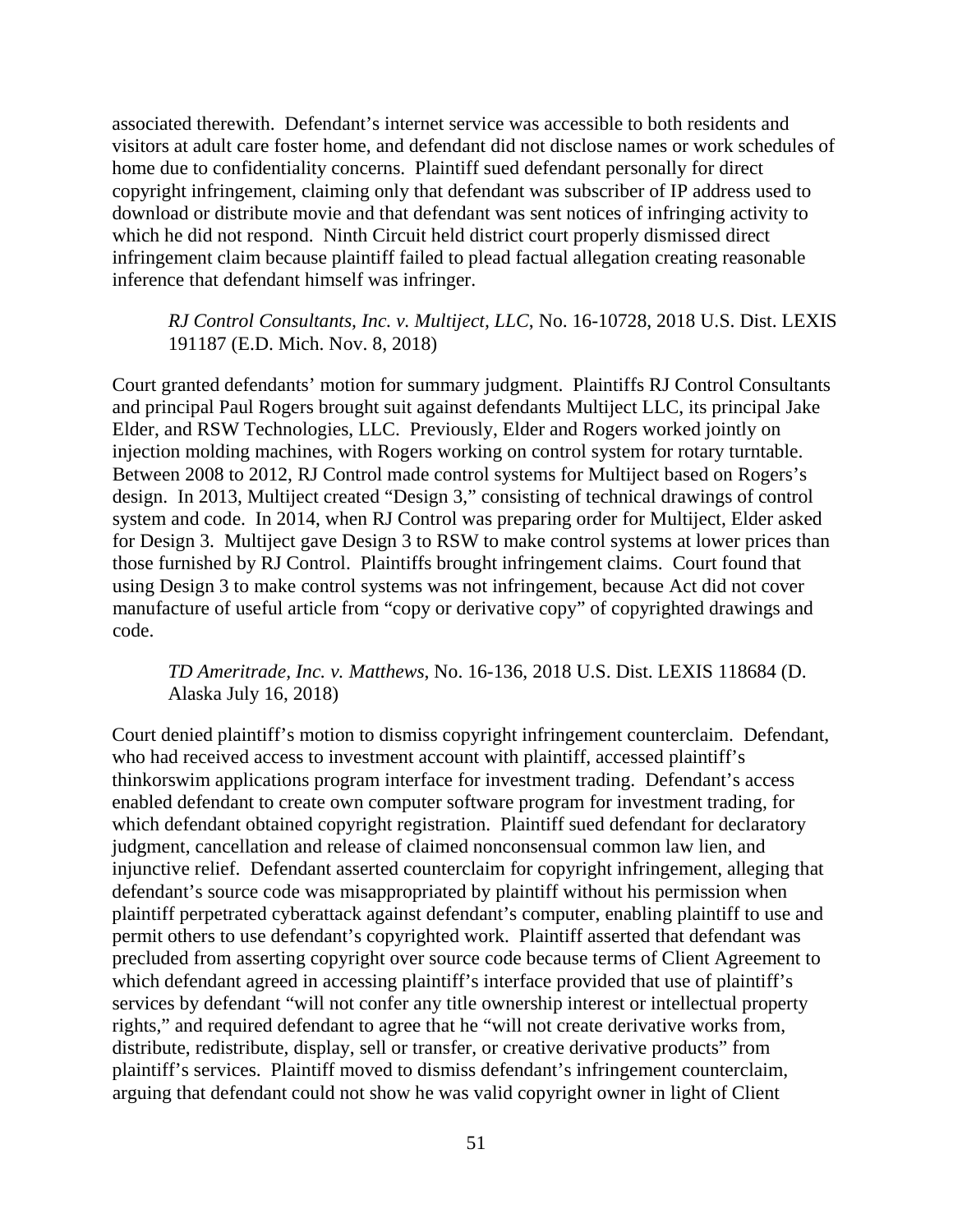Agreement. Court denied plaintiff's motion, finding that defendant's copyright registration, coupled with allegations that source code at issue was not derivative work of plaintiff's source code but was instead created separate and apart from plaintiff's system, created rebuttable presumption of copyright ownership.

### **VI. DEFENSES/EXEMPTIONS**

#### **A. Fair Use**

### *Capitol Records, LLC v. ReDigi Inc.*, 910 F.3d 649 (2d Cir. 2018)

Second Circuit affirmed district court's holding that defendant's infringement of plaintiffs' exclusive right to reproduce phonorecords was not justified by fair use doctrine. Defendant ReDigi, formed with goal of providing lawful resale marketplace for digital music, created system claimed to operate as follows: user who owned digital music file lawfully purchased through iTunes uploaded eligible file to ReDigi's remote server Cloud Locker by way of "data migration" process wherein file is broken up into constituent digital "packets" of data that, as they are transitorily copied into user's computer buffer, are deleted from permanent storage on user's computer device. Once all packets of eligible source file were transferred to Cloud Locker, file had been removed from user's device without ever existing in two places at once. Original user could continue to access file through Cloud Locker until it was sold, at which point new purchaser obtained exclusive access to file. Plaintiff record labels sued ReDigi and its principals, claiming that ReDigi's system infringed plaintiffs' copyrights by unauthorized reproduction and distribution of plaintiffs' copyrighted sound recordings. ReDigi countered that its actions were protected under fair use doctrine. On first fair use factor, ReDigi made no change to copyrighted phonorecord, nor did ReDigi deliver content in more efficient, convenient or usable form; its use, accordingly, was not transformative. Second factor was not decisive, though sound recordings at issue were creative works. Third, ReDigi made identical copies of plaintiff's entire copyrighted sound recordings, which weighed against fair use finding. Finally, ReDigi, to compete with plaintiffs, created reproductions of digital phonorecords that were effective substitutes for original works and therefore substantially harmed value of plaintiffs' legitimate phonorecords. Fourth factor further weighed against fair use because ReDigi's digital reproductions, unlike physical records or books, do not deteriorate, thus directly compete with plaintiffs' original phonorecords. Because ReDigi's infringement not justified as fair use, district court's finding of infringement affirmed.

#### *VHT, Inc. v. Zillow Grp., Inc.*, 918 F.3d 723 (9th Cir. 2019)

Post jury trial, Ninth Circuit affirmed district court's summary judgment holding that defendant's direct infringement of plaintiff's copyrighted photographs that defendant displayed and tagged for searchability was not fair use. Defendants Zillow operated online real estate marketplace that included two parts: Listing Platform, which featured photos and information regarding properties both on and off market, and Digs, which featured photos of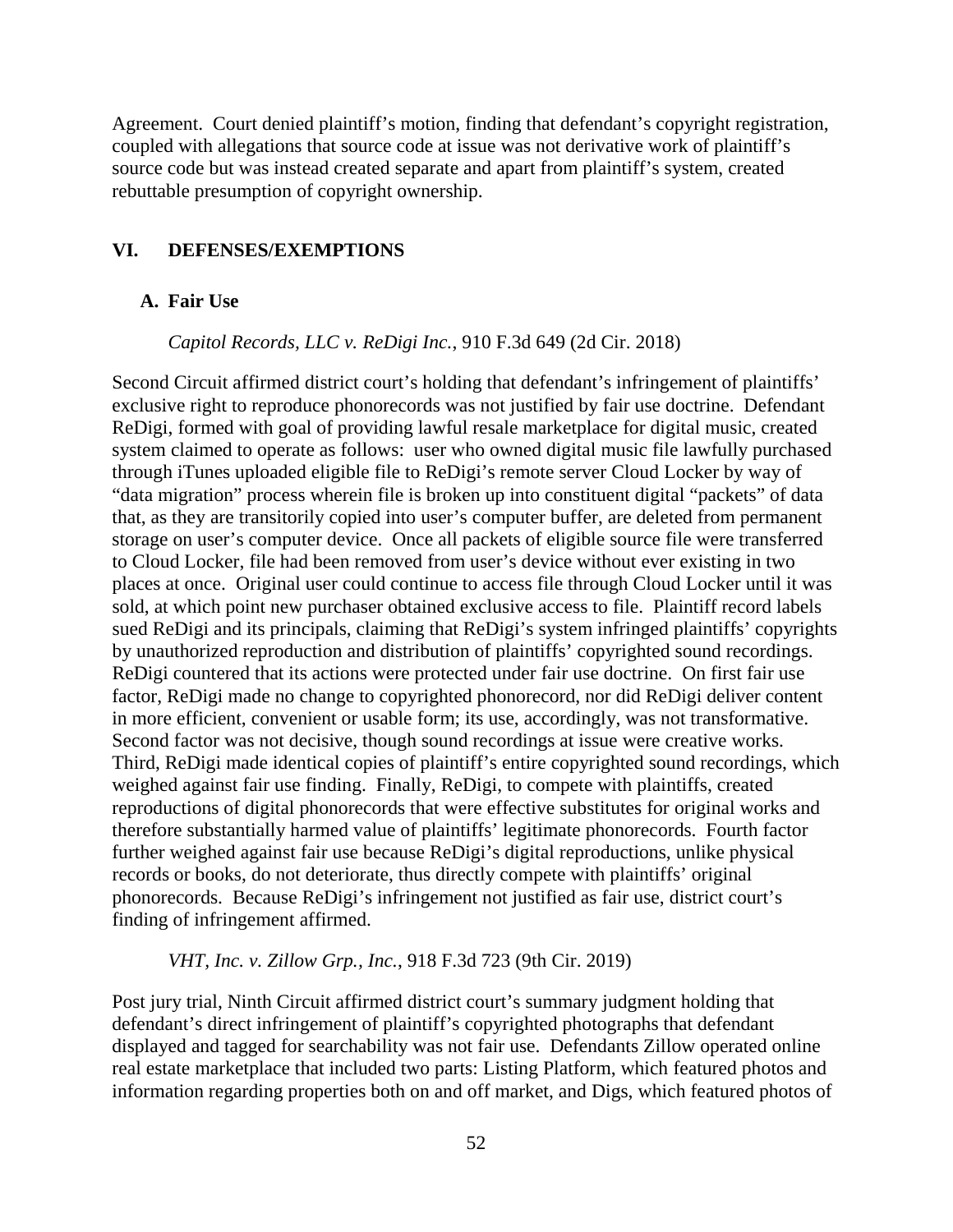artfully designed rooms in some properties. Plaintiff professional real estate photography studio took photographs of new listings for marketing purposes pursuant to license agreements with real estate brokers, agents and listing services ("feed providers"), who then provided photos and other content ("feed data") to Zillow pursuant to separate agreement. In agreements with Zillow, feed providers, in order to select and upload photographs to Listing Platform, represented that they had all necessary rights and authority to enter into agreement relating to feed data, and that Zillow's exercise of rights granted by feed providers would not violate any third party's rights. Zillow allowed users to save Listing Platform photos to personal boards on Digs, and some of these user-saved Digs photos were ultimately tagged by Zillow moderators so as to be searchable by Digs users on basis of certain attributes or features. After jury found Zillow liable for direct infringement of searchable photos, Zillow appealed district court's earlier summary judgment ruling that Zillow's searchability function was not fair use as matter of law on ground that Digs was search engine that rendered Zillow's use of plaintiff's photos transformative and therefore fair. On first factor, court held that Zillow's simple tagging and query system on Digs displayed plaintiff's full-sized, copyrighted images for same purpose that plaintiff originally took them (to artfully depict rooms and properties), without allowing plaintiff to opt out of display, and without any transformation or change to photos. Moreover, Zillow's use on Digs, unlike previous search engines such as Google, did not result in any social benefit such as providing electronic reference tool or augmenting public knowledge. Because Zillow's use was not transformative, first factor weighed against fair use finding. Second, although plaintiff's works were creative in nature, second factor operated with less force in plaintiff's favor because plaintiff's photos were previously permissibly published on Listing Platform. Because Zillow displayed plaintiff's entire, full-quality photos, third factor weighed against finding of fair use. Finally, Zillow's use adversely affected plaintiff's potential market for its photos. Ninth Circuit therefore affirmed district court's finding that Zillow's display of searchable versions of plaintiff's photos of Digs was not fair use.

# *Brammer v. Violent Hues Prods., LLC*, No. 18-1763, 2019 U.S. App. LEXIS 12572 (4th Cir. Mar. 19, 2019)

Fourth Circuit reversed and remanded district court's grant of summary judgment to defendant. Plaintiff, commercial photographer who licensed his work as stock imagery, brought copyright infringement action against defendant, film production company, after learning that defendant made unlicensed use of plaintiff's photograph depicting Washington, D.C. neighborhood of Adams Morgan on its website to promote music and film festival. District court held that defendant's actions constituted fair use, and plaintiff appealed. Fourth Circuit found that first factor weighed against finding of fair use because defendant's use (1) was not transformative, given defendant's minimal changes to content and context of photograph; and (2) constituted commercial use, given that defendant was commercial enterprise and commercial market existed for stock imagery. Court rejected defendant's contentions that it (1) transformed photograph by placing it in "a new context to serve a different purpose" – i.e., providing viewers of its website with "information" about Adams Morgan – finding instead that defendant used photograph expressly for its content; and (2)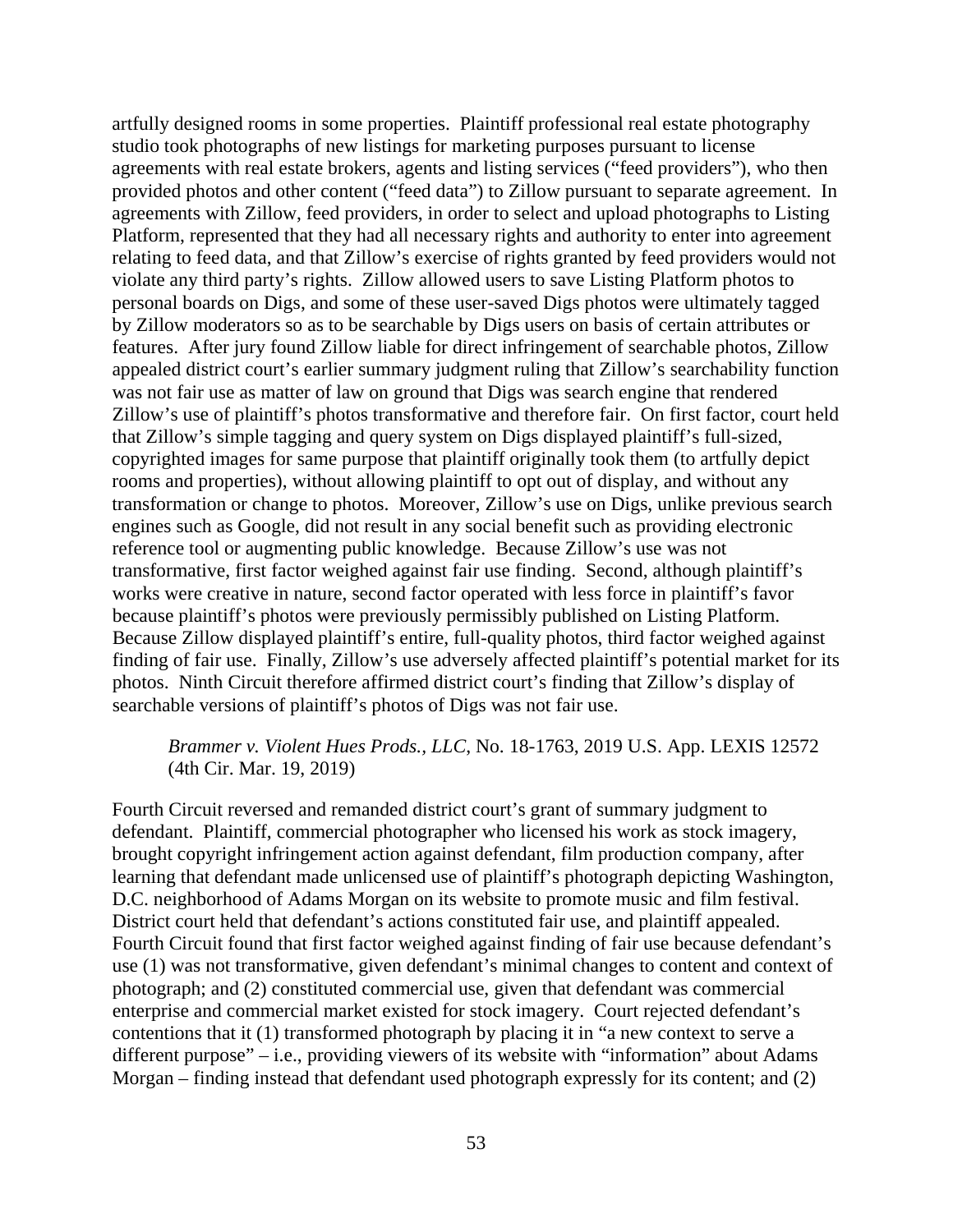acted in good faith, holding that even if court considered good faith to be relevant to fair use inquiry, defendant did not offer any evidence that it acted in good faith. Court found that second factor weighed against fair use because plaintiff's photograph merited "thick" protection, given evidence of plaintiff's creativity, and held that photograph's publication status had no relevance. Third factor also weighed against fair use; court found that defendant's taking of half of plaintiff's photograph, merely removing negative space, was not justified, particularly given defendant's non-transformative use. As to fourth factor, court applied "common sense" presumption of cognizable market harm, determining that given defendant's commercial use of photograph and duplication of "heart of the work," plaintiff need not demonstrate that licensing market for photo would be depressed should defendant's behavior become widespread. After considering all of fair use factors together, it was clear that defendant's online display of photograph did not serve interest of copyright law. "Violent Hues did not comment on the Photo, promote the Photo, 'remix' the Photo, or otherwise engage with the Photo in a way that might stimulate new insights." District court thus erred in granting summary judgment to defendant.

## *Cambridge Univ. Press. v. Albert*, 906 F.3d 1290 (11th Cir. 2018)

Plaintiff publishers brought suit against university officials to address practice of professors electronically distributing portions of plaintiffs' books to students. After bench trial, court found plaintiffs made prima facie infringement case in 48 instances, but that defendants established fair use in 43 instances. In earlier appeal, Eleventh Circuit reversed, vacated, and remanded to district court, upholding trial court's analysis of first and fourth fair use factors, but directing trial court to correct incorrect application of factors two and three and to not use mathematical formula in balancing factors. On remand, publishers moved to reopen record, and trial court denied motion. District court did change second and third factor analysis. However, on third factor, court looked to amount of unpaid authorization and determined it "excessive," which it interpreted as providing it with opportunity "'to look more favorably' on the unpaid use of a greater 'quantity' of material." Court also changed fourth fair use factor for 31 excerpts and changed its balancing approach. Eleventh Circuit again heard appeal and determined that trial court incorrectly understood mandate and misapplied fair use. First, court found district court erred when it revisited its fourth factor findings, because in earlier appeal, Eleventh Circuit upheld findings in 31 instances and did not instruct it to revisit those findings. Second, court found that trial court erred when it again used mathematical formula in assessing fair use; Eleventh Circuit directed trial court "that the court must not apply a mathematical formula at any step of its analysis." Third, district court erred in twice considering price of unpaid use as relevant to third factor. Finally, court found trial court did not abuse discretion in failing to reopen record on earlier remand. Eleventh Circuit reversed, vacated, and remanded.

*Davidson v. United States*, No. 13-942C, 2018 U.S. Claims LEXIS 801 (Fed. Cl. June 29, 2018)

Plaintiff brought copyright infringement suit against United States, acting through United States Postal Service ("USPS"), stemming from USPS's use of plaintiff's replica Statute of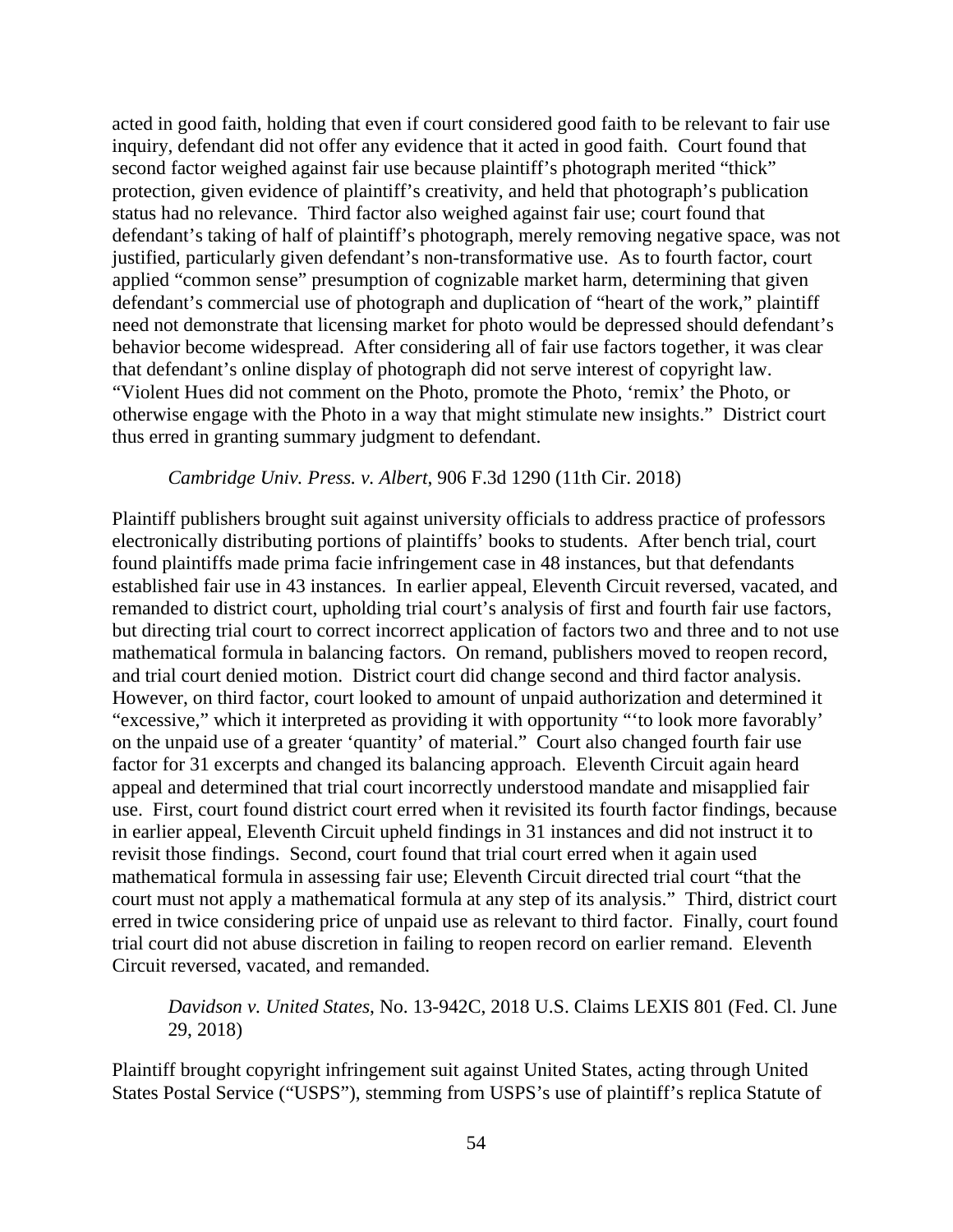Liberty. Plaintiff was commissioned to sculpt replica of Statute of Liberty at New York-New York Hotel in Las Vegas in 1996. In 2010, USPS purchased photo of plaintiff's Lady Liberty sculptor from Getty Images to be used as USPS's new Forever Stamp. USPS eventually sold 4.9 billion Lady Liberty Forever Stamps with \$2.1 billion in sales. Plaintiff discovered use of his sculpture by USPS and commenced action. During bench trial, USPS asserted fair use defense. Under first fair use factor, court found use was commercial in nature, especially considering USPS generated millions of dollars in pure profit. Court held second factor favored neither party because although creative nature of plaintiff's work attracted USPS, derivative nature of plaintiff's work and "its intended use as a replica mitigates in favor of defendant." Court split on remaining two factors as entire original and expressive portion of plaintiff's work was used by USPS. However, no evidence was introduced that plaintiff sought to commercially exploit his work. Ultimately, court held USPS did not prove fair use because plaintiff's entire original work, replica face of Lady Liberty, was used by USPS, which resulted in over \$4 billion in sales and \$70 million in profit without any public attribution to plaintiff.

### *Clark v. Transp. Alternatives, Inc.*, No. 18-9985, 2019 U.S. Dist. LEXIS 46274 (S.D.N.Y. Mar. 18, 2019)

District court granted defendant's motion to dismiss. Plaintiff photographer brought infringement claim against defendant for using his photograph of dockless bicycle parked on sidewalk in article on "Daily Bike Forecast" blog. Photograph had originally been included in New York Post article below headline "Dockless bikes are already clogging NYC sidewalks." Defendant included screenshot of Post article headline and plaintiff's photograph to show incongruity between headline and photograph, which did not show congestion caused by dockless bicycles. Defendant moved to dismiss plaintiff's claim based on fair use. Court found that use of photograph by defendant, non-profit, added commentary on Post's sloppy journalism; that use of entire photograph was reasonable to show context of how it appeared in Post's article; and that use was not "market substitute." Court held that defendant's use was fair and hence not copyright infringement, and noted that plaintiff's arguments "so failed to track the facts of this case that they read as if taken from briefing in litigation over an entirely different fact pattern," and that certain of plaintiff's counsel's practices "test the limits of the Court's presumption of good faith."

*May v. Sony Music Entm't*, No. 18-2238, 2019 U.S. Dist. LEXIS 24458 (S.D.N.Y. Feb. 13, 2019)

District court denied defendants' motion to dismiss claim of infringement stemming from use of phrase "We Run Things, Things No Run We" in Miley Cyrus song "We Can't Stop." In 1981, Michael May, Jamaican songwriter and recording artist, authored "We run things. Things no run we" as lyrical phrase included in his performances. Phrase combined English and Jamaican Patois dialect. Complaint was ambiguous as to whether May merely adapted phrase from Jamaican Patios saying "Wi run tings. Tings nuh run wi," or originated phrase "from whole cloth." In 1988, May incorporated "We run things. Things no run we" into song "We Run Things," allegedly to express "attitude of personal freedom and situational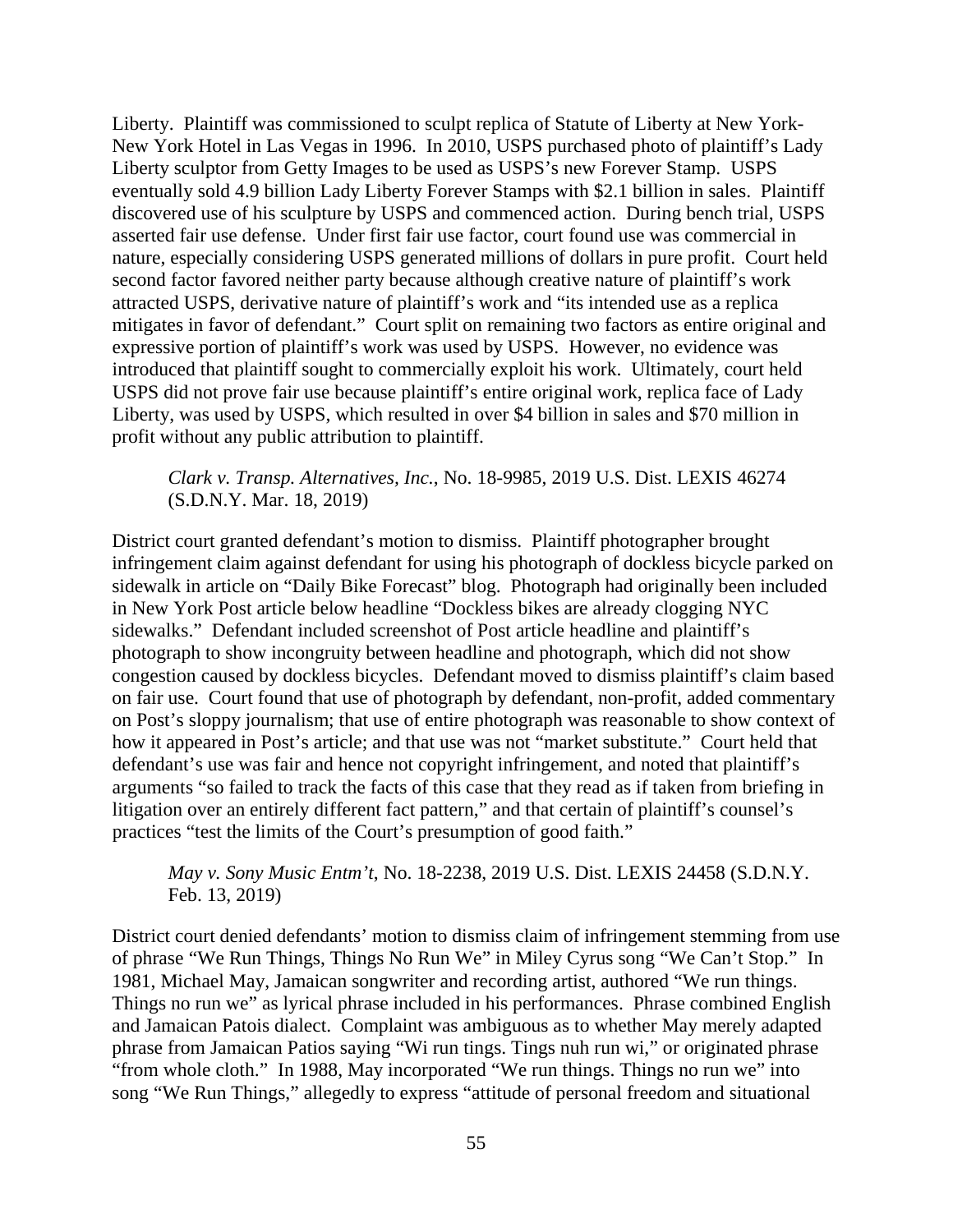control." Cyrus co-authored "We Can't Stop," which was released in 2013 and achieved "meteoric success," and was re-released each year thereafter. "We run things, things don't run we" appeared three times in "We Can't Stop." May asserted claim of copyright infringement based on incorporation of phrase into "We Can't Stop." Defendants argued use of phrase was fair. As to purpose and character of use, court held Cyrus song transformed May's phrase by adding new expression, meaning, or message; first factor thus weighed in favor of fair use. Whereas May's phrase played dominant role in *We Run Things*, it was much less prominent in Cyrus' song, which weighed in favor of fair use. On second factor, May's song was expressive and creative, thus cutting against fair use; on other hand, May published song decades ago, creating wider berth for fair use than if song had not been published. On third factor, court noted that portion used by Cyrus appeared reasonable in proportion to "the needs of the transformative use." However, further development of record was needed to fully assess whether copying was "consistent with or more than necessary to further the purpose and character of the use." As to fourth factor, court noted that complaint made no allegation that "We Can't Stop" usurped any potential market for "We Run Things" as whole or its derivatives, but did allege that industry standard practice was to clear rights to such "lyrical similarities." Court was "dubious" as to whether there even was "market" for licensing May's song in order to be able to use phrase, but that was not conclusion court could make on 12(b)(6) motion. Court noted further that defendants provided writing credit to other songwriters for samples that were used in "We Can't Stop," indicating that May was deprived of receiving similar credit and compensation for use of phrase. Accordingly, taking May's allegations as true and making reasonable inferences in his favor, fourth factor potentially could weigh against fair use. In sum, court held that although relevant factors strongly supported fair use, factual questions remained as to third and fourth factors, and denied motion to dismiss based on fair use.

*Seuss Enters., Ltd. P'ship v. Comicmix Ltd. Liab. Co.*, No. 16-2779, 2019 U.S. Dist. LEXIS 58073 (S.D. Cal. Mar. 12, 2019)

Court granted defendants' motion for summary judgment, finding defendant's use of plaintiff's works was fair use. Defendants created *Oh, the Places You'll Boldly Go!* ("*Boldly*"), mash-up of Star Trek matter with material copied from plaintiff's works *Oh, the Places You'll Go!* ("*Go!*"); *How the Grinch Stole Christmas!*; and *The Sneetches and Other Stories*. Under first factor, court found that although defendants "certainly borrowed from *Go!* – at times liberally – the elements borrowed were always adapted or transformed." Accordingly, defendants' work, while commercial, was highly transformative. Fact that defendants discussed necessity of license and determined that work was "fair use parody" without seeking advice of counsel did not amount to bad faith. Under second factor, plaintiff's works were highly creative but had also been long and widely published; court therefore concluded factor slightly favored plaintiff. On third factor, court found that defendants took discrete elements of copyrighted works: cross-hatching, object placements, certain distinctive facial features, lines written in anapestic tetrameter. "Yes, these are elements significant to the Copyrighted Works, but Defendants ultimately did not use Dr. Seuss' words, his character, or his universe." Under fourth factor, court found that plaintiff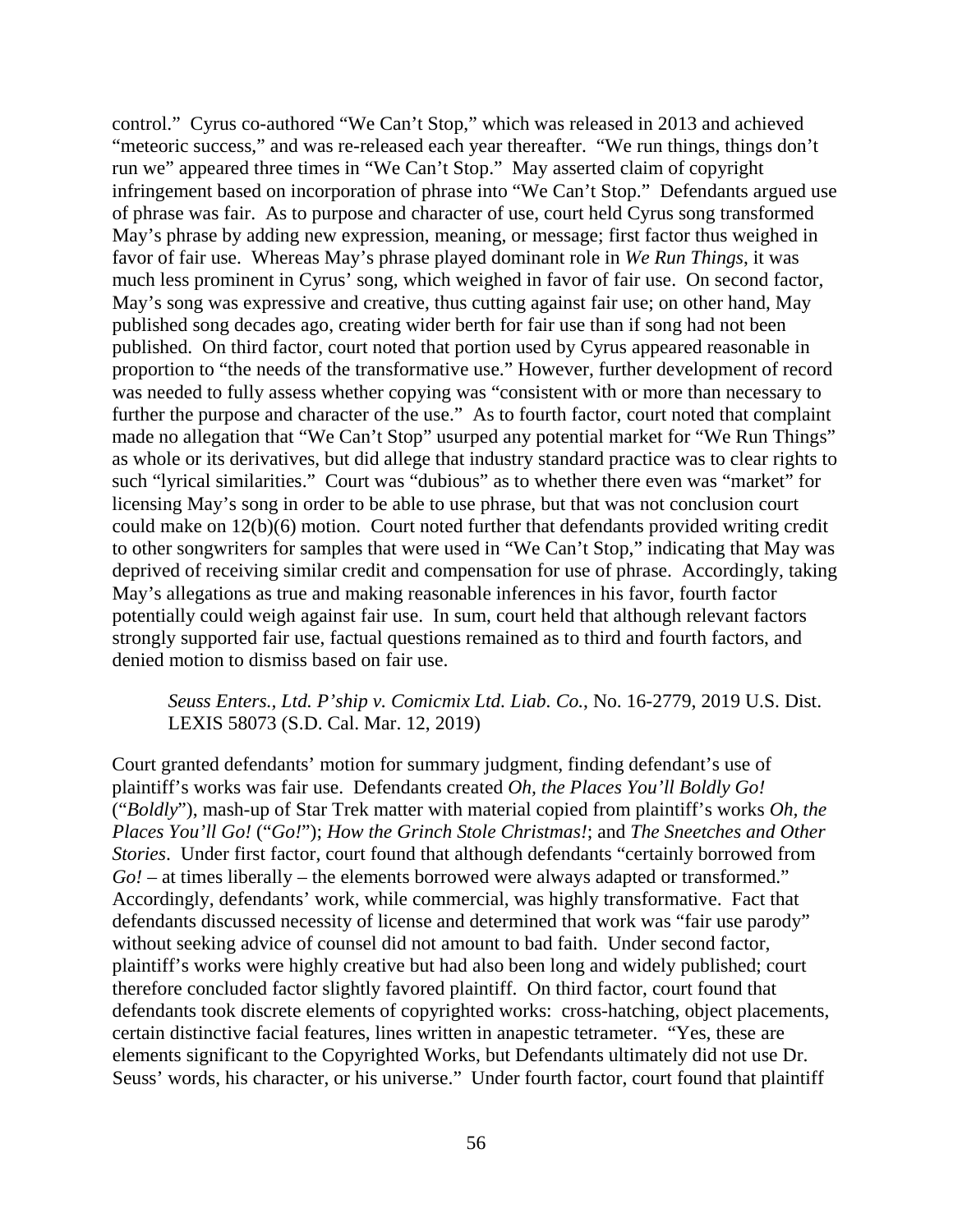failed to sustain its burden to demonstrate by preponderance of evidence that defendants' work was likely substantially to harm market for plaintiff's works or licensed derivatives; thus, potential harm to plaintiff's market remained hypothetical. Court concluded that *Boldly* was not likely to usurp *Go!*'s market as children's book. Nor had plaintiff introduced evidence that it would lose licensing opportunities or revenues as result of publication of *Boldly* or similar works. Fourth factor favored neither party. On balance, court found, fair use factors favored defendants.

*Philpot v. Alternet Media, Inc.*, No. 18-4479, 2018 U.S. Dist. LEXIS 203500 (N.D. Cal. Nov. 30, 2018)

Plaintiff photographer captured image of Willie Nelson and made it available on Wikimedia under Creative Commons Attribution 2.0 Generic license. Defendant maintained "alternative news website and companion Facebook page where it publishes and posts original content as well as content from other sources." Defendant posted meme on Facebook with introductory phrase "We need more values like this" with following quote laid over plaintiff's work: "Rednecks, hippies, misfits – we're all the same. Gay or straight? So what? It doesn't matter to me. We have to be concerned about other people, regardless. I don't like seeing anybody treated unfairly. It sticks in my craw. I hold on to the values from my childhood." Plaintiff brought suit for infringement and violation of DMCA. Defendant moved to dismiss infringement claim on fair use grounds. On first factor, court found facts were not sufficiently developed to determine whether defendant's use was transformative, noting there were nearly no allegations regarding plaintiff's purpose in taking photo and court could not determine defendant's purpose in posting photo as matter of law. On second factor, court found that it would need to make determination as to plaintiff's creativity, which was factual question for later time. Court also found third factor determination premature, because court would need to compare amount of work used to purpose of copying work. On fourth factor, court agreed with plaintiff that discovery was necessary, and accordingly denied motion to dismiss on fair use grounds.

## *Philpot v. WOS, Inc.*, No. 18-339, 2019 U.S. Dist. LEXIS 67978 (W.D. Tex. Apr. 22, 2019)

Court found defendant not entitled to summary judgment on its fair use defense. Freelance photographer sued media company for copyright infringement and removal of copyright management information, alleging defendant posted photographer's photographs of musicians Lukas Nelson and Kenny Chesney without proper attribution as required under Creative Commons license. Defendant did not dispute that use of photos at issue infringed photographer's copyrights, but asserted fair use defense. Under first factor, court found defendant used photographs for commercial purpose, and reasonable jury could find that defendant's use of plaintiff's photos was not transformative. Under second factor, plaintiff's photos were creative in nature. Third, photos at issue were copied in entirety. First three factors weighed in favor of plaintiff's claims and against fair use. Court found that fourth factor (effect of use) initially weighed in plaintiff's favor due to defendant's commercial use of photos; however, defendant presented unrebutted evidence that no market existed for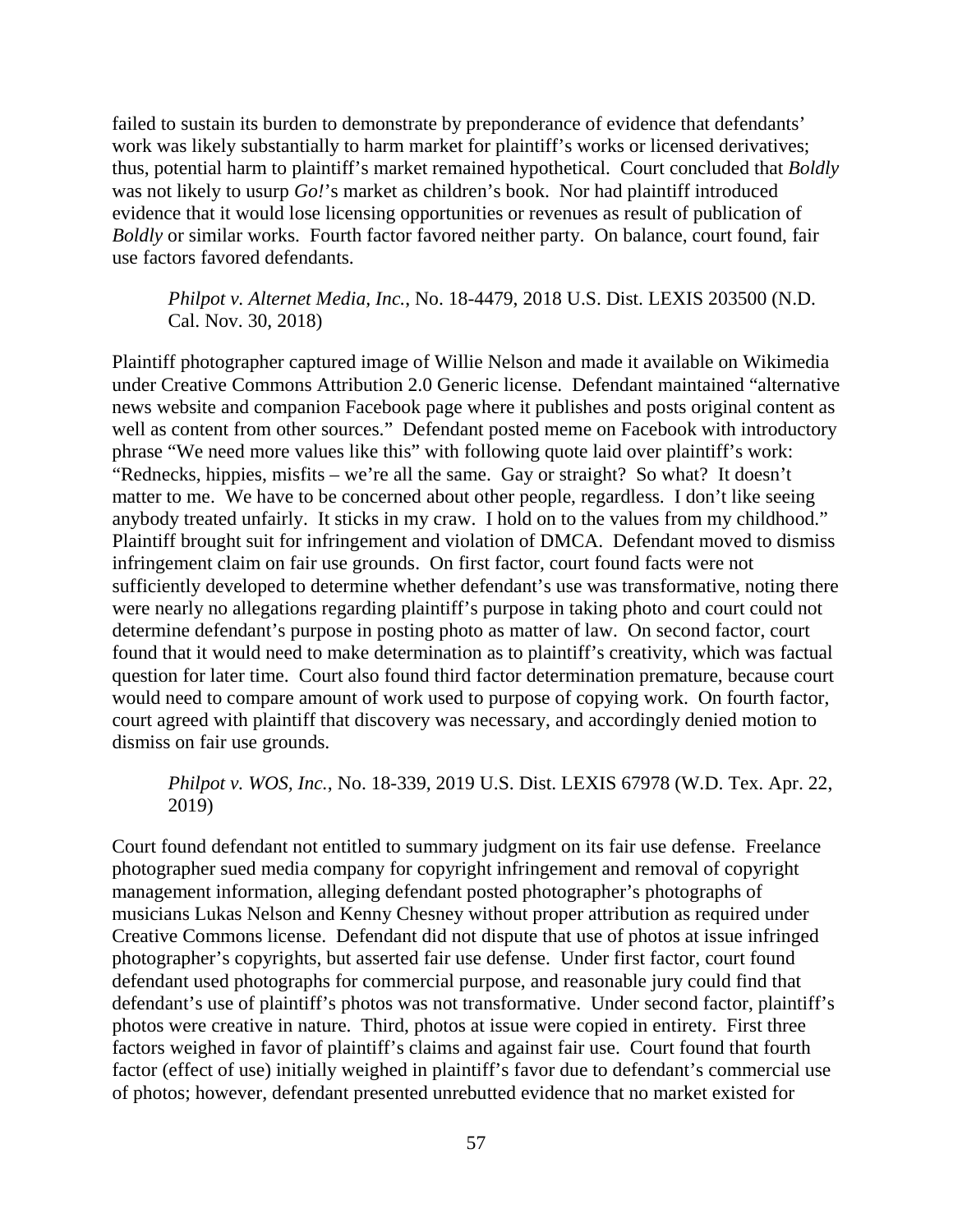plaintiff's photos, which weighed in favor of fair use. Although fourth factor is often given most weight in fair use analysis, district court denied summary judgment, finding that first three factors prevented court from issuing judgment in favor of defendant.

*Joe Hand Promotions, Inc*. *v. Acord*, No. 18-1014, 2019 U.S. Dist. LEXIS 30315 (S.D. Ohio Feb. 26, 2019)

Court denied defendant's motion to dismiss. Plaintiff was granted exclusive national commercial distribution rights to *Floyd Mayweather vs. Conor McGregor Fight*  ("Program"). Plaintiff sued defendant operator of restaurant and pub for copyright infringement for publicly performing Program without authorization. Defendant raised fair use defense on motion to dismiss. Though defendant did not dispute that use of Program was commercial in nature, defendant disputed market effect of use. Court found that defendant bore burden of proof to show that its alleged use of Program, "if duplicated by other establishments, would not have a sufficient effect upon the market for the Program to constitute infringement." Court found that plaintiff possessed exclusive right to distribute and/or authorize public performance of Program; that plaintiff expended substantial monies marketing, advertising, promoting, administering, and transmitting Program to its customers; and that plaintiff's customers were commercial entities who entered into sublicensing agreements with plaintiff for limited rights to "publicly exhibit" Program at their respective commercial establishments. Court therefore found that plaintiff pleaded sufficient facts to demonstrate that defendant's alleged use of Program did not constitute fair use.

*Peterman v. Republican Nat'l Comm.*, No. 17-66, 369 F. Supp. 3d 1053 (D. Mont. 2019)

Court granted defendant's motion for summary judgment based on fair use defense. Montana Democratic Party hired plaintiff to take photos at fundraiser for Democratic candidate. Photos were posted to campaign's Facebook page without copyright information or photographer attribution. Defendant, Republican National Committee, tweaked photos, including adding text and treble clef, and used tweaked versions in mailer criticizing same Democratic candidate. Plaintiff sued, claiming copyright infringement, and defendant moved for summary judgment that use was fair. Court found first and fourth factors weighed in favor of fair use, third factor weighed against fair use, and second factor was inconclusive. Court reasoned (1) use was transformative because, although minimal changes were made, overall clearly critical context of mailer created new expressive content; and use was noncommercial because mailer was political and did not solicit donations; (2) nature of work was both creative, as photo was more than snapshot of candidate at event, and functional, as photo was published on social media with hope of it being shared; (3) defendant copied original photo essentially in its entirety, making minimal changes, and could have made its point as effectively without using photo in mailer; and (4) use did not interfere with plaintiff's ability to profit from original photograph, notwithstanding any value lost due to criticism. On balance, court held that, because defendant's use was moderately transformative and wholly noncommercial, and photos in mailer performed different market function than original photos, factors supported finding of fair use.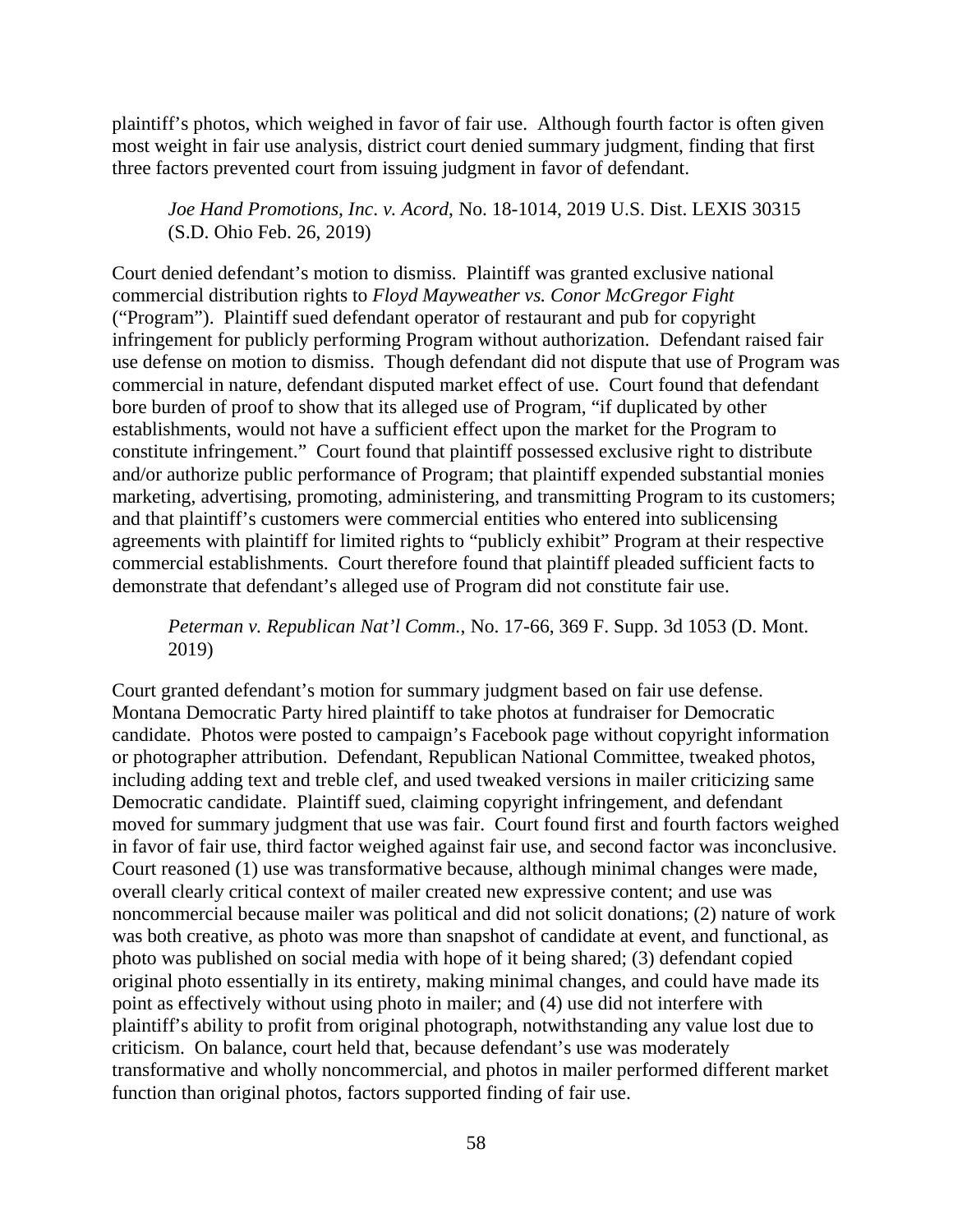### **B. Statute of Limitations**

#### *Wilson v. Dynatone Publ'g Co*., 908 F.3d 843 (2d Cir. 2018)

Court denied defendants' petition for reconsideration of its decision vacating district court's grant of defendants' motion to dismiss for untimeliness. Defendants argued that plaintiff's suit for copyright infringement was untimely because under § 205(c) [which pertains to recordation, not registration] plaintiff's ownership claim accrued, and three-year statute of limitations was triggered, when defendants registered their claim with Copyright Office. Court rejected defendants' argument that registration, without more, triggers accrual of ownership claim. Since § 205 does not state that ownership claims filed more than three years after adverse registration are untimely, nor that claim of ownership accrues upon adverse registration, court rejected defendants' argument that mere registration, without more, was enough to put reasonably diligent copyright owner on notice of adverse claim. Court found that defendants' interpretation of § 205 would impose on authors intolerable and unrealistic burden, and would open "fertile opportunities for thieves to steal copyrights by simply filing baseless registrations for previously created works."

*Minden Pictures, Inc. v. Buzzfeed, Inc.*, No. 18-2438, 2019 U.S. Dist. LEXIS 29671 (S.D.N.Y. Feb. 21, 2019)

Court granted defendant's partial motion to dismiss infringement claim. Plaintiff, wildlife and nature photo licensing agency, sued digital media and news corporation Buzzfeed, alleging that Buzzfeed used 40 of plaintiff's nature photographs on its website without authorization. Buzzfeed filed partial motion to dismiss, arguing that its use of 24 photographs occurred more than three years prior to filing date of original complaint and, therefore, plaintiff's claim as to these 24 photos should be dismissed. In response, plaintiff argued that it did not discover alleged infringement until 2017 and 2018. Plaintiff provided no explanation for delayed discovery, and merely alleged that it had no reason to discover unauthorized use any sooner. Court agreed with Buzzfeed, citing Second Circuit's "discovery rule," under which claim accrues once copyright owner discovers, or with due diligence should have discovered, infringement, taking into account relative sophistication of owner. Here, court found that reasonable copyright holder in plaintiff's position, namely, seasoned litigator that had filed dozens of lawsuits based on copyright infringement starting as early as 2010, should have discovered Buzzfeed's use, through exercise of due diligence, within statutory period.

### **C. Res Judicata/Collateral Estoppel**

*Media Rights Techs., Inc. v. Microsoft Corp.*, No. 17-16509, 2019 U.S. App. LEXIS 13239 (9th Cir. May 2, 2019)

Ninth Circuit reversed district court's dismissal of infringement claims based on claim preclusion. In 2013, plaintiff sued Microsoft for patent infringement relating to technology designed to protect electronic files from content piracy. Plaintiff voluntarily dismissed suit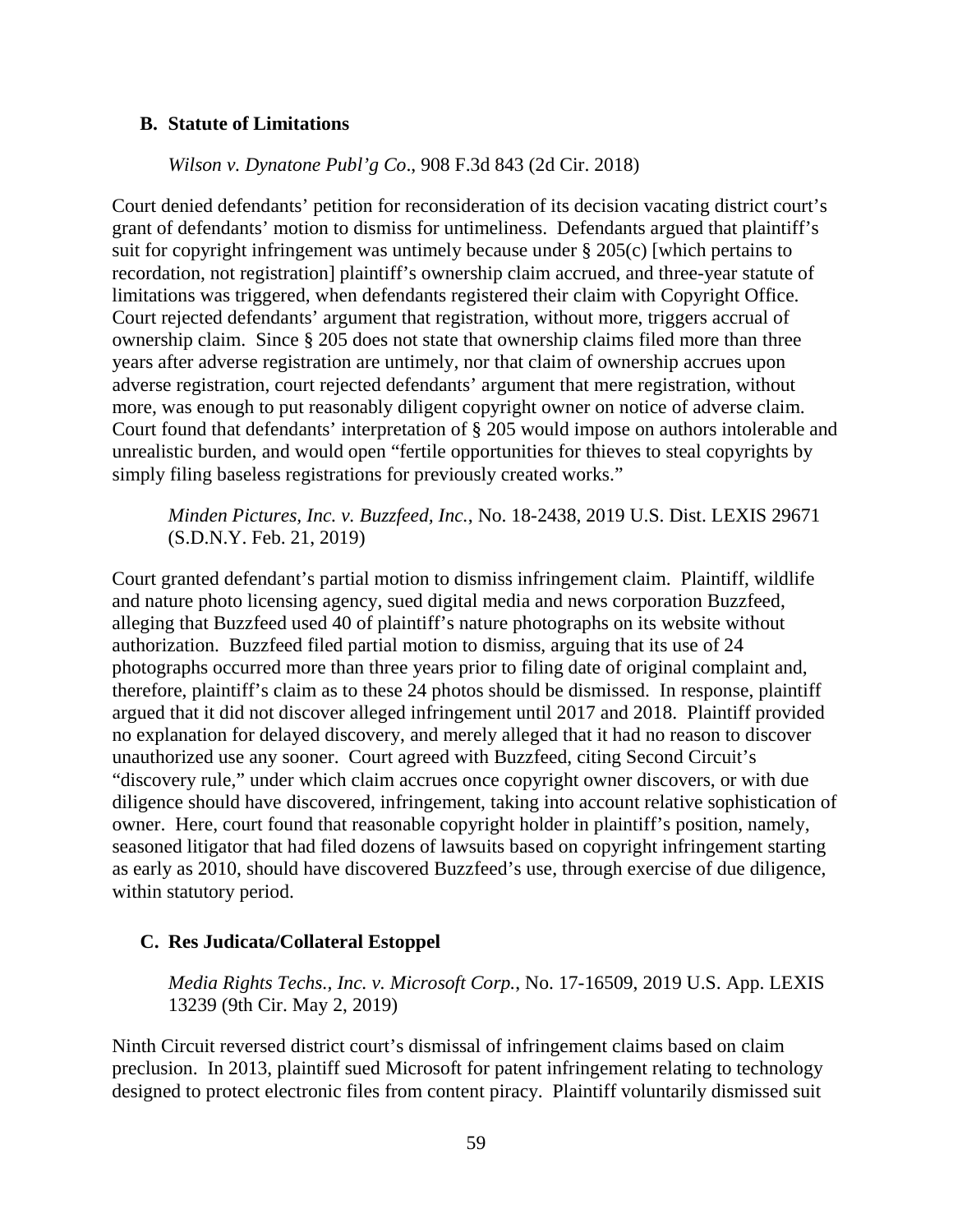following invalidation of patent at issue. Plaintiff later brought second suit against Microsoft, alleging copyright infringement, DMCA violation, and breach of contract, arguing defendant's software contained copy and/or was derivative work of plaintiff's software. Defendant successfully argued to district court that prior patent infringement suit precluded copyright suit under doctrine of claim preclusion. Ninth Circuit agreed with district court that plaintiff's claims that had accrued at time of patent infringement lawsuit were barred by claim preclusion; however, plaintiff was not barred from asserting infringement claims that accrued *after* filing of patent infringement lawsuit. Appellate court noted that claim preclusion does not apply to claims that were not in existence and could not have been sued upon when allegedly preclusive action was initiated. Since statute of limitations runs separately for each violation of Copyright Act, new cause of action for infringement accrued each time Microsoft sold allegedly infringing product. Thus, allegedly infringing sales occurring after filing date of patent lawsuit arose subsequent to prior lawsuit and were not precluded. Microsoft also argued plaintiff was barred from bringing subsequent claims because plaintiff knew about nearly identical infringement before bringing patent infringement lawsuit, and because plaintiff had sought injunctive relief in patent infringement suit. Ninth Circuit held such facts did not preclude copyright infringement claims that accrued *after* filing of patent lawsuit. Claims that accrued *prior* to filing of patent lawsuit emerged from common nucleus of operative fact from patent suit – i.e., whether Microsoft unlawfully used plaintiff's software to create Microsoft software – and were therefore barred by claim preclusion.

### *Fischer v. Brushy Mt. Bee Farm, Inc.*, No. 17-94, 2019 U.S. Dist. LEXIS 30353 (S.D.N.Y. Feb. 26, 2019)

Magistrate judge recommended granting defendants' motion to dismiss. Plaintiff, creator of Fischer's Bee-Quick, substance used in beekeeping "to remove bees from honey supers without a harsh chemical smell," brought suit against defendants for infringement and DMCA violations. Defendant sold Bee-Quick to customers until 2011; plaintiff alleged that defendant thereafter created "knock-off" product, Natural Honey Harvester, and infringed its advertising text and product logo and label. Plaintiff brought prior actions in district against certain named defendants concerning same conduct; both actions were dismissed following defendants' motion for summary judgment. Court found all of plaintiff's claims barred by *res judicata*. There was prior final judgment on merits, parties were in both actions were in privity with one another, and claims were fully litigated in prior action. Fact that plaintiff "repackaged his claims slightly" was not material to court's ruling because *res judicata* bars claims that were or could have been raised in prior action. Court also found "new" claims barred because plaintiff did not allege facts to support them, other than those previously alleged in earlier action. Court also found that collateral estoppel barred plaintiff's claims. Issues in both proceedings were identical; issues were litigated and decided in earlier proceeding; party had full and fair opportunity to litigate issue in earlier action; and resolution of issue was necessary to support valid and final judgment on merits.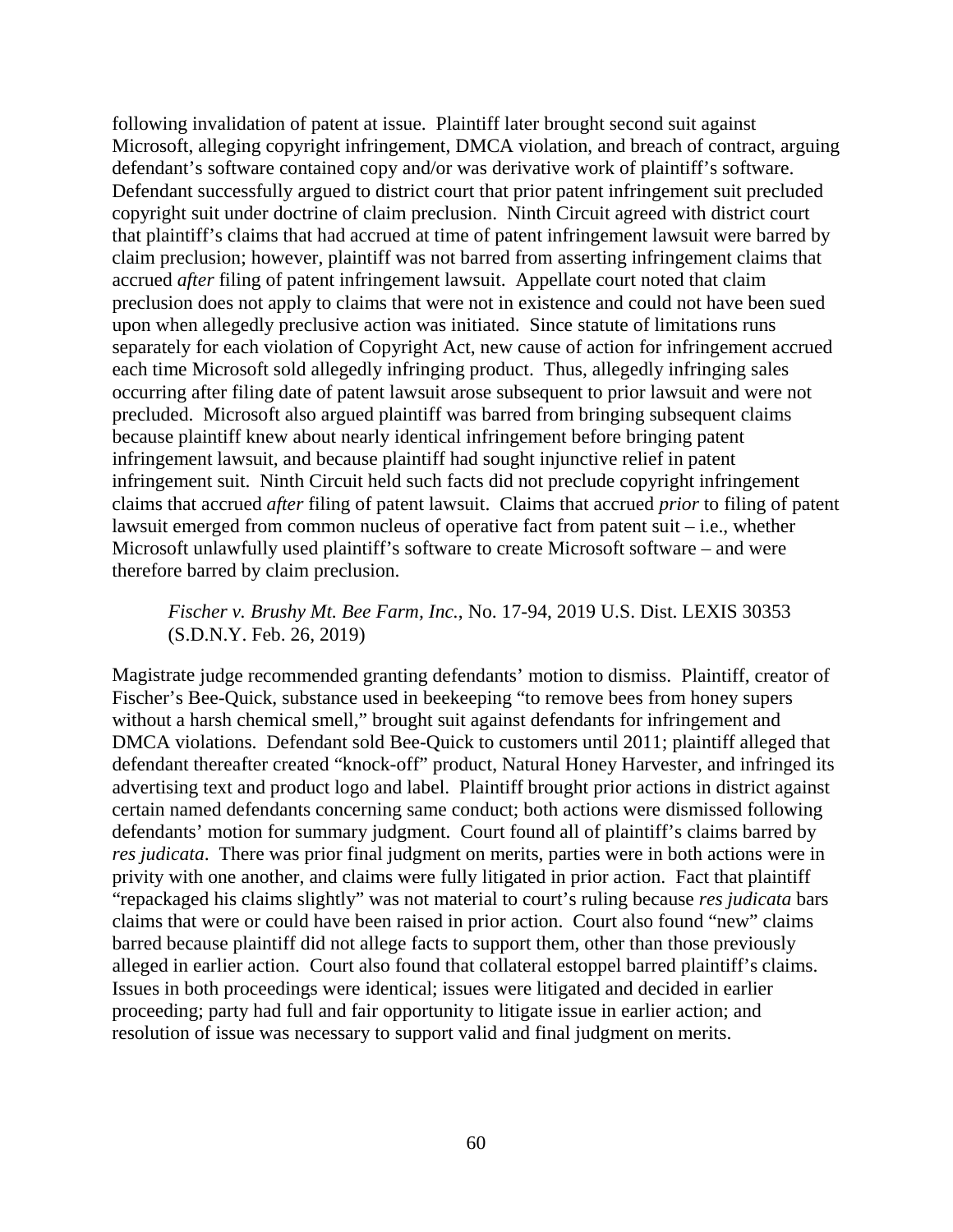*Shanlian Quan v. Ty, Inc.*, No. 17-5683, 2019 U.S. Dist. LEXIS 45709 (N.D. Ill. Mar. 20, 2019)

Court denied defendant's motion for summary judgment. Plaintiffs, who designed and manufactured plush toys in China, brought copyright infringement claim against Ty, Inc. for contracting with different manufacturer to manufacture toys designed by plaintiffs. Ty moved for summary judgment on basis of equitable estoppel and abandonment. Ty argued that plaintiff was equitably estopped from claiming that Ty infringed copyrights because plaintiff affixed Ty's copyright notice to millions of toys it manufactured. Ty contended that it had no knowledge of plaintiffs' claimed intellectual property interests in toys, which plaintiffs admitted they did not disclose. Court held that equitable estoppel did not apply because "reasonable jury could find that the first sale doctrine protected Ty's distribution of the toys manufactured by [Plaintiffs] and that as a result there is a genuine dispute regarding whether Ty engaged in conduct constituting copyright infringement during the period in which [Plaintiffs] manufactured the toys."

*Photographic Illustrators Corp. v. Orgill, Inc.*, No. 14-11818, 2019 U.S. Dist. LEXIS 58016 (D. Mass. Apr. 4, 2019)

District court granted defendant's summary judgment motion, holding that defendant did not exceed scope of its sublicense to use plaintiff's images, and thus did not commit copyright infringement. Plaintiff commercial photography company licensed photographs to Osram Sylvania Inc. ("OSI"), manufacturer and seller of lighting products. Defendant distributed OSI's products, and used and sublicensed certain of plaintiff's photographs in marketing. Plaintiff's license with OSI granted OSI license to use and sublicense plaintiff's photos in OSI's sole and absolute discretion, except that OSI was required to properly attribute photographs to plaintiff or plaintiff's principal ("attribution requirement"). After plaintiff sued defendant for infringing plaintiff's copyrights in 34 photographs licensed to OSI by using and further sublicensing them, defendant and OSI executed retroactive confirmatory sublicense that confirmed that OSI previously granted defendant permission to use and sublicense plaintiff's photos. OSI and several other OSI distributors entered into arbitration, in which arbitrator held that plaintiff's agreement with OSI gave OSI right to sublicense plaintiff's images to OSI's distributors, and further, that attribution requirement was covenant rather than condition, meaning that violation of same would constitute breach of contract but would not render contract ineffective such that OSI could be liable for infringement. Court held that, though plaintiff was precluded, under collateral estoppel (or issue preclusion) doctrine, from contesting arbitrator's holdings that OSI had authority to grant sublicenses to OSI's distributors and that attribution requirement was merely covenant, plaintiff could challenge whether defendant received implied sublicense from OSI as well as litigate scope of such sublicense. Issue preclusion doctrine provides that party cannot relitigate factual or legal issue adjudicated in earlier action if (1) same issue raised in both actions; (2) issue actually litigated in earlier action, (3) issue determined by valid and binding final judgment; and (4) determination of issue necessary to judgment, even if as intermediate finding. Defendant argued that defensive nonmutual issue preclusion permitted defendant, who was not party to earlier proceeding, to estop plaintiff from asserting claim plaintiff had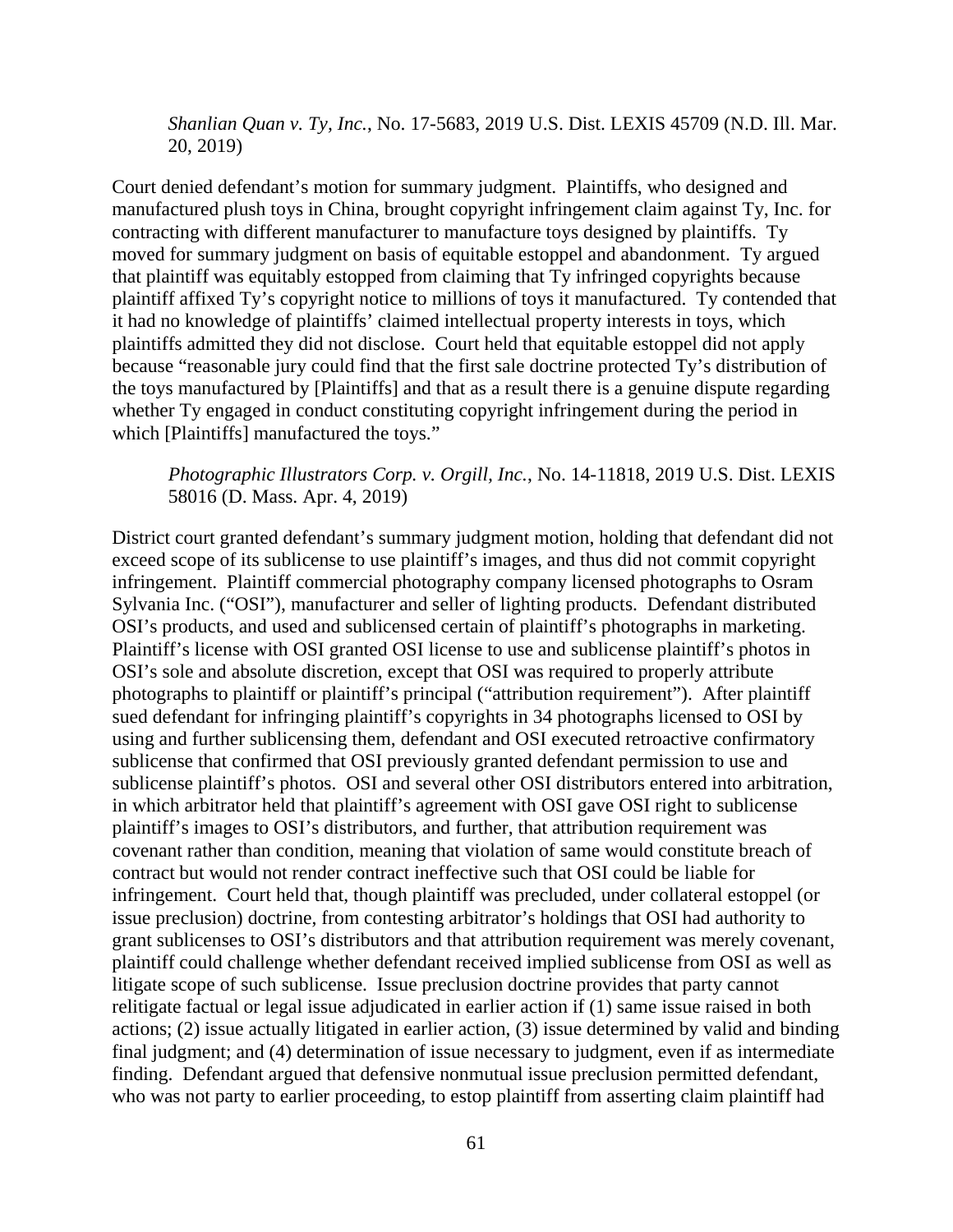previously litigated and lost against other defendants in arbitration. Court found that OSI's authority to grant sublicenses to OSI distributors was same in arbitration as in court case, even though defendant was not party to arbitration. Further, plaintiff and OSI actually litigated this issue, which resulted in final and binding judgment in form of arbitration award. Finally, validity of OSI's sublicenses was essential to arbitrator's conclusion that OSI's distributors did not infringe plaintiff's copyrights. Similarly, court held that arbitrator's holding that attribution requirement was covenant rather than condition was immune from plaintiff's challenge because this holding was central in arbitration and necessary for arbitrator's finding that OSI not liable for infringement.

#### **D. First Sale Doctrine**

#### *Capitol Records, LLC v. ReDigi Inc.*, 910 F.3d 649 (2d Cir. 2018)

Second Circuit affirmed district court's holding that defendant's infringement of plaintiffs' exclusive right to reproduce phonorecords was not protected by first sale doctrine. Defendant ReDigi, formed with goal of providing lawful resale marketplace for digital music, created system that allegedly operated as follows: user who owned digital music file lawfully purchased through iTunes uploaded eligible file to ReDigi's remote server Cloud Locker by way of "data migration" process wherein file is broken up into constituent digital "packets" of data that, as they are transitorily copied into user's computer buffer, are deleted from permanent storage on user's computer device. ReDigi asserted that once all packets of eligible source file were transferred to Cloud Locker, file had been removed from user's device without ever existing in two places at once. Original user could continue to access file through Cloud Locker until it was sold, at which point new purchaser obtained exclusive access to file. Plaintiff record labels sued ReDigi and its principals, claiming that ReDigi's system infringed plaintiffs' copyrights by unauthorized reproduction and distribution of plaintiffs' copyrighted sound recordings. ReDigi argued that its actions were allowed under first sale doctrine. Under first sale doctrine codified in § 109(a), copyright owner's control over distribution of particular lawfully-made phonorecord terminates when phonorecord is distributed to first recipient; however, copyright owner's right of reproduction is not affected. Court held that user's device with original digital music file constituted phonorecord and, at each step of ReDigi's process, digital file was fixed in new material object (first ReDigi's Cloud Locker, then any subsequent purchaser's computer) for more than transitory period, which created new phonorecord and therefore constituted unlawful reproduction of copyrighted work. Because ReDigi's process involved making of unauthorized reproductions that infringed plaintiffs' exclusive reproduction right, and because ReDigi's use not excused by fair use or first sale doctrine, district court's finding of infringement was affirmed.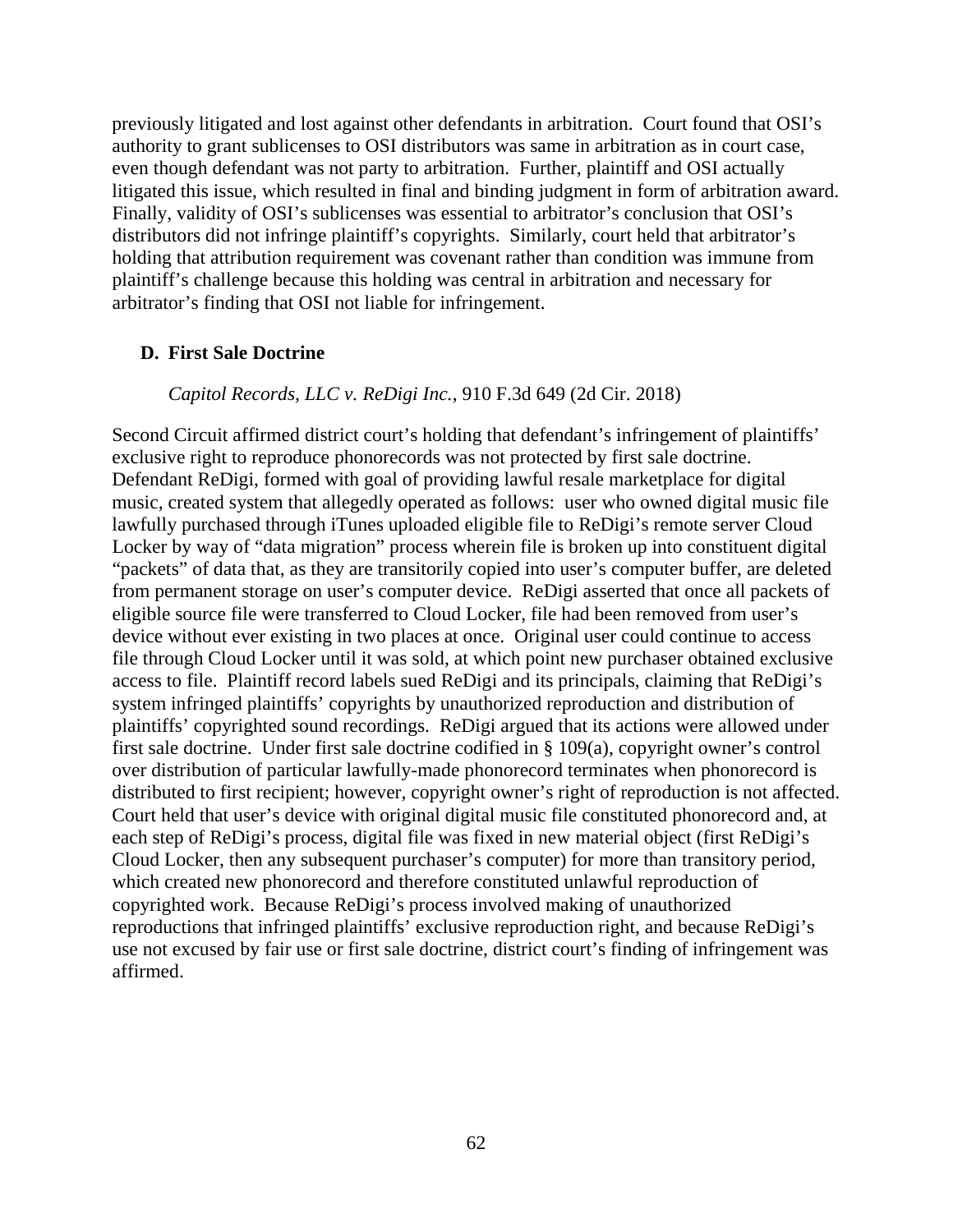*CENAPS Corp. v. Cmty. of Christ*, No. 18-1276, 2019 U.S. Dist. LEXIS 31138 (M.D. Fla. Feb. 27, 2019)

Court granted in part and denied in part defendant's motion for judgment on pleadings as to plaintiff's copyright infringement claim. Plaintiff had granted defendant exclusive rights to copy and distribute certain books and works of authorship by Terence Gorski, internationally recognized expert on substance abuse and mental health. Plaintiff alleged that defendant continued to copy and distribute works after plaintiff sent letter to defendant terminating all publishing agreements. Defendant argued that termination was not valid, and that even if termination letter could terminate publishing agreements, first sale doctrine would allow it to sell copies of works published but not sold prior to termination date. Court found that, under state law, plaintiff's letter effectively terminated any agreements between parties as to specific works identified in letter. Court made no finding regarding whether defendant committed copyright infringement by selling off existing inventory. "Instead, the Court is merely finding that the first sale doctrine does not protect such conduct."

## **E. Misuse**

*Design Basics, LLC v. MTF Assocs.*, No. 17-31, 2019 U.S. Dist. LEXIS 53107 (M.D. Pa. Mar. 28, 2019)

Plaintiff, architectural designer, accused defendants of infringing plaintiff's copyrighted architectural works. Defendants filed answer but later sought to amend to add affirmative defense of copyright misuse. District court denied motion to amend. Motion to amend may be denied if movant's delay in seeking amendment is undue, motivated by bad faith, prejudicial to opposing party, or futile. Court found that motion was futile because it failed to allege facts sufficient to state claim for copyright misuse. Misuse doctrine was established to avoid anticompetitive conduct that contravenes goal of copyright law to stimulate artistic creativity for general public good. Defendants argued that plaintiff engaged in such behavior by monetarily incentivizing its employees to find violations of plaintiff's copyrights in order to pursue litigation. Court concluded that defendants failed to allege facts suggesting that plaintiff's actions constituted anticompetitive behavior. First, plaintiff's copyright claim was unlikely to interfere with creative expression in significant way. Second, misuse defense fails "where plaintiff merely seeks to enforce its copyright, and nothing more." Defendants had alleged only that plaintiff was seeking to enforce its own copyrights. Motion to file amended answer was denied.

# **F. Miscellaneous**

*Craig v. UMG Recordings, Inc.*, No. 16-5439, 2019 U.S. Dist. LEXIS 53973 (S.D.N.Y. Mar. 29, 2019)

Plaintiff was "photographer who took a few good shots of the great musician Riley B. King, known as 'B.B. King.'" Photographer sued (1) record company, (2) estate of B.B. King, and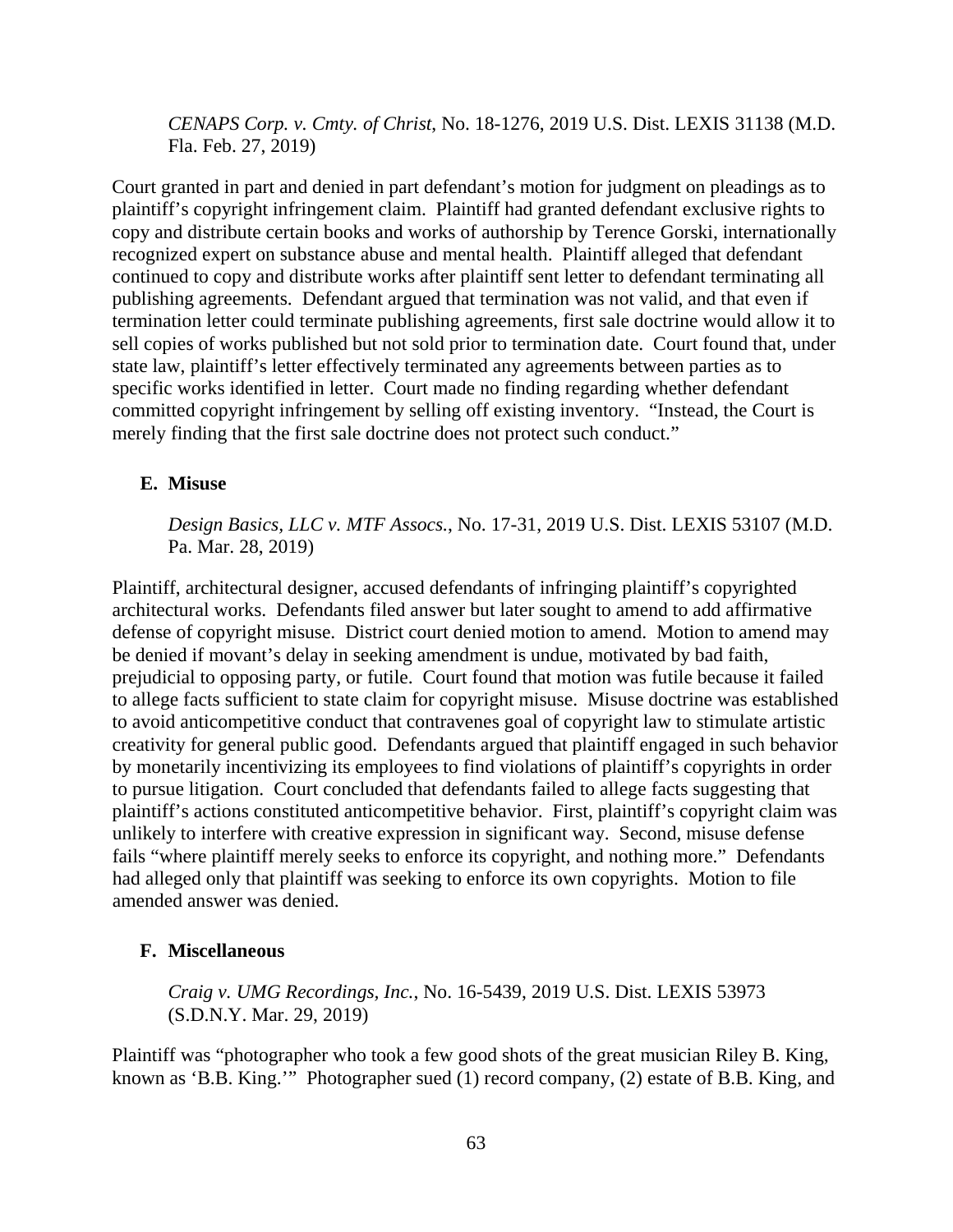(3) licensing company of B.B. King, alleging photographer's B.B. King photographs were used without permission in 43 albums, 29 of which were released abroad by foreign entities. Defendants moved for summary judgment. Record company argued that it could not be held liable for albums released outside U.S. by foreign entities because Copyright Act does not cover extraterritorial infringements. Court noted, however, that if defendant (1) commits predicate infringing act, such as unauthorized manufacture of copyrighted material, in U.S., and (2) act permits further reproduction abroad, defendant might be liable for related infringing acts occurring outside U.S. Court denied summary judgment with respect to foreign albums containing photo transmitted by record company, holding that unauthorized transfer of photo from United States to overseas company by employee of record company constituted predicate act under Copyright Act. Plaintiff failed to adduce any evidence to show that record company committed any predicate act with regard to 21 foreign albums. As to remaining foreign albums, however, evidence could support inference that record company, through its employee, committed predicate act in U.S. when employee transmitted unauthorized copy of one of photographs from within U.S. to UK affiliate to produce album. As matter of law, sending digital photograph to someone abroad "permits further reproduction abroad." Accordingly, reasonable jury could find that record company committed domestic infringement that enabled foreign affiliates to commit further infringements abroad, and record company could be liable for those further infringements. Defendants' motion for summary judgment denied with respect to claims against record company related to eight foreign albums.

*Zuma Press, Inc. v. Getty Images (US), Inc.*, No. 16-6110, 2019 U.S. Dist. LEXIS 12415 (S.D.N.Y. Jan. 24, 2019)

Plaintiff moved for reconsideration of court's summary judgment order, which held that plaintiff was equitably estopped from asserting copyright infringement claim, arguing that court overlooked key facts. Plaintiff, news organization, filed suit alleging that defendant Getty Images copied several of plaintiff's photographs, which plaintiff had commingled with another collection, NewSport, on defendant-affiliated website. Defendant raised affirmative defense of equitable estoppel, arguing that plaintiff knew NewSport collection would be labeled as source and licensor of images when plaintiff commingled photos and that, except for one unsuccessful attempt, plaintiff made no effort to retrieve its images. Court agreed, finding that, based on plaintiff's failure to remove its images from collection, defendant reasonably believed it had right to use and license all images acquired from NewSport collection. In motion for reconsideration, plaintiff argued that court overlooked email explaining plaintiff's failure to act, namely, that plaintiff believed defendant was in process of removing plaintiff's images from collection and that no further action was needed. Court agreed, finding that email raised issue of fact that, if proven, would negate second element of defendant's equitable estoppel defense. Accordingly, court granted plaintiff's motion to reconsider summary judgment order in favor of defendant.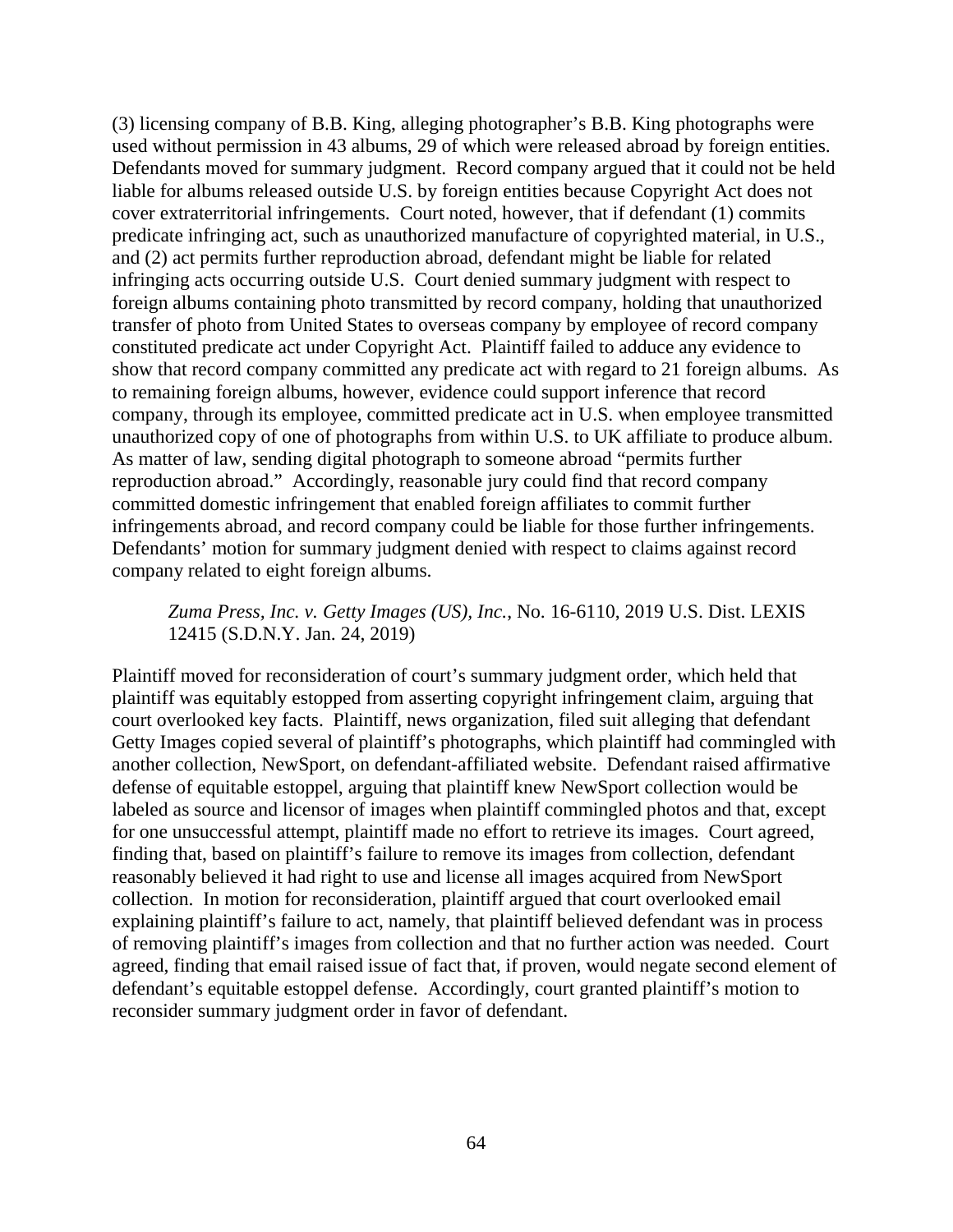#### *Kaseberg v. Conaco, LLC*, 360 F. Supp. 3d 1026 (S.D. Cal. 2018)

District court granted plaintiff's motion for judgment on pleadings as to defendants' fraud on Copyright Office and unclean hands defenses. In July 2015, plaintiff comedian sued defendants for allegedly featuring plaintiff's Tom Brady joke, among others, on *Conan* show without plaintiff's consent. Plaintiff's Tom Brady joke was initially published in February 2015 on plaintiff's Twitter page and, 13 minutes later, on plaintiff's blog. In September 2015, plaintiff applied to register his claim to copyright in Tom Brady joke based on publication in plaintiff's blog, and in July 2016 Copyright Office refused registration. In August 2016, plaintiff filed new application to register multiple works, including Tom Brady joke, without disclosing July 2016 refusal. In October 2016, plaintiff requested reconsideration of July 2016 refusal; in March 2017, Copyright Office again refused registration. In February 2017, defendants moved for summary judgment, arguing that plaintiff failed to produce, in discovery, evidence of copyright registration for Tom Brady joke. Plaintiff's opposition to motion attached copies of September 2015 and August 2016 applications. In May 2017, ruling on defendants' motion, court held plaintiff's jokes entitled only to thin copyright protection. Later in May 2017, plaintiff, relying on court's holding, again requested reconsideration of July 2016 refusal of Tom Brady joke. In June 2017, Copyright Office registered August 2016 application and, in July 2017, September 2015 application, citing in relation to latter court's decision, and noting need to correct registration for August 2016 application to exclude separately registered Tom Brady joke. In April 2018, court granted defendants' motion to file amended answer alleging affirmative defenses of (1) fraud on Copyright Office based on plaintiff's failure to disclose July 2016 and March 2017 refusals of September 2015 application and initial Twitter publication, as well as mischaracterization of court's May 2017 order; and (2) unclean hands. After rejecting plaintiff's argument that fraud on Copyright Office can only be based on content in initial application, court held that plaintiff had no duty to disclose earlier rejections of September 2015 application or earlier (but on same date) Twitter publication in connection with plaintiff's August 2016 application; omissions thus did not rise to level of fraud. Plaintiff did not mischaracterize court's May 2017 holding because plaintiff simply explicitly stated implicit prerequisite for court's holding, and also attached copy of full order. Because court found no fraud on Copyright Office, defendants' unclean hands defense could be based only on plaintiff's discovery misconduct, which must be remedied under Fed. R. Civ. P. 37. Court therefore granted plaintiff's motion for judgment on pleadings for both fraud and unclean hands affirmative defenses.

*Korman v. Iglesias*, No. 18-21028, 2018 U.S. Dist. LEXIS 109297 (S.D. Fla. June 28, 2018)

Plaintiff brought claims under Copyright Act and Florida Deceptive and Unfair Trade Practices Act ("FDUTPA") against defendant Julio Iglesias. Plaintiff alleged that she was sole author of lyrics of song "Me Olvide De Vivir," which defendant released, reproduced, distributed and published many times without plaintiff's authorization. Defendant moved to dismiss infringement claim based on *res judicata* and collateral estoppel, because parties had already twice litigated dispute, both in federal court and state court. Defendant also moved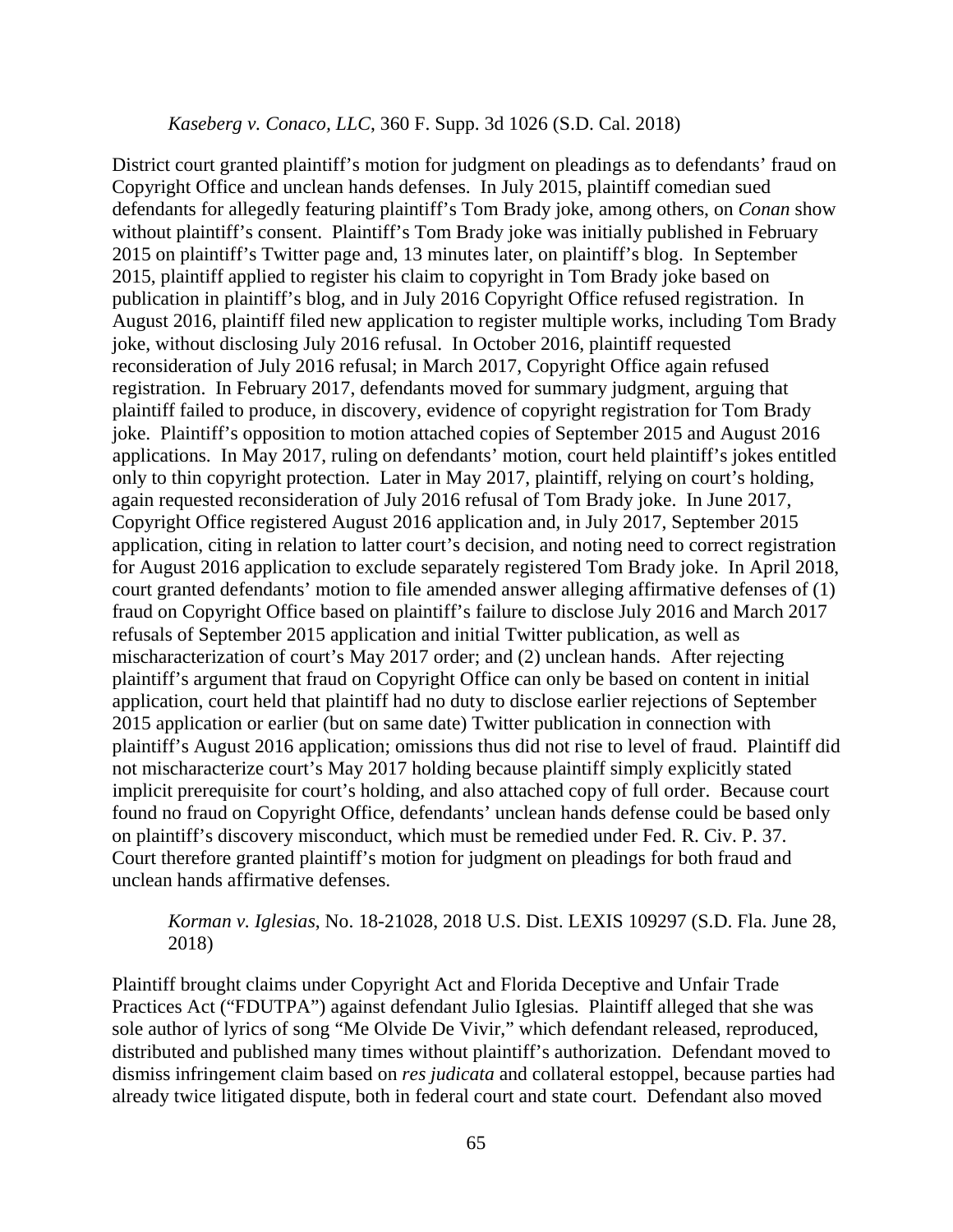to dismiss plaintiff's FDUTPA claim as preempted. Court took judicial notice of four documents involved in prior proceedings, in which plaintiff had taken position that she was co-author of song with defendant. Court held that plaintiff was judicially estopped from asserting she was *sole* author of song, because she made prior inconsistent statements with courts that she was co-author; that judicial acceptance of later position would create "the perception that either the first or the second court was misled"; and that plaintiff would "derive an unfair advantage or impose an unfair detriment on the opposing party if not estopped." Court recognized that if plaintiff corrected her inconsistent statement by amending her pleading to assert she was co-author, she would no longer have plausible copyright infringement claim. Court stated, "No matter what factual allegations Plaintiff attempts to assert, she simply cannot state a plausible claim for relief under the Copyright Act." Accordingly, court granted defendant's motion to dismiss federal copyright claim and allowed plaintiff to amend her FDUTPA claim to include facts that would qualitatively support state law claim.

*Harrington v. Aerogelic Ballooning, LLC*, No. 18-2023, 2018 U.S. Dist. LEXIS 201866 (D. Colo. Nov. 29, 2018)

Court denied defendants' motion for summary judgment. Plaintiff, commercial photographer, alleged copyright infringement based on defendants' unauthorized use of plaintiff's copyrighted image of hot air balloons to promote defendants' business. District court denied defendants' summary judgment motion, noting instead its inclination to enter summary judgment in favor of plaintiff on infringement claim, subject only to amount of statutory damages to be imposed. Court found frivolous and utterly irrelevant defendants' contentions that (1) photographs "similar" to plaintiff's image existed, (2) plaintiff's image was available for "free," and (3) plaintiff "set them up" to commit infringement. Court found it inappropriate to entertain defendants' contentions concerning statutory damages without significant evidentiary presentation from parties.

*FurnitureDealer.Net, Inc. v. Amazon.com, Inc.*, No. 18-232, 2019 U.S. Dist. LEXIS 41580 (D. Minn. Mar. 14, 2019)

Court denied defendant's motion to dismiss plaintiff's copyright infringement claims under merger doctrine. Plaintiff furniture marketing company contracted with defendant Coaster Company of America to create website to market Coaster's products, which included copyrighted descriptions that contained search-engine-optimized text. Plaintiff noticed that copyrighted material it created for Coaster began appearing on Amazon.com's URLs, and brought suit for copyright infringement. Coaster argued that search-engine-optimized ("SEO") text was not copyrightable subject matter, and that merger doctrine prohibited protection of subject work. Court found merger did not apply because ideas behind descriptive SEO text could be expressed in many other ways. Court further found descriptive SEO text to be sufficiently creative and original to be entitled to copyright protection.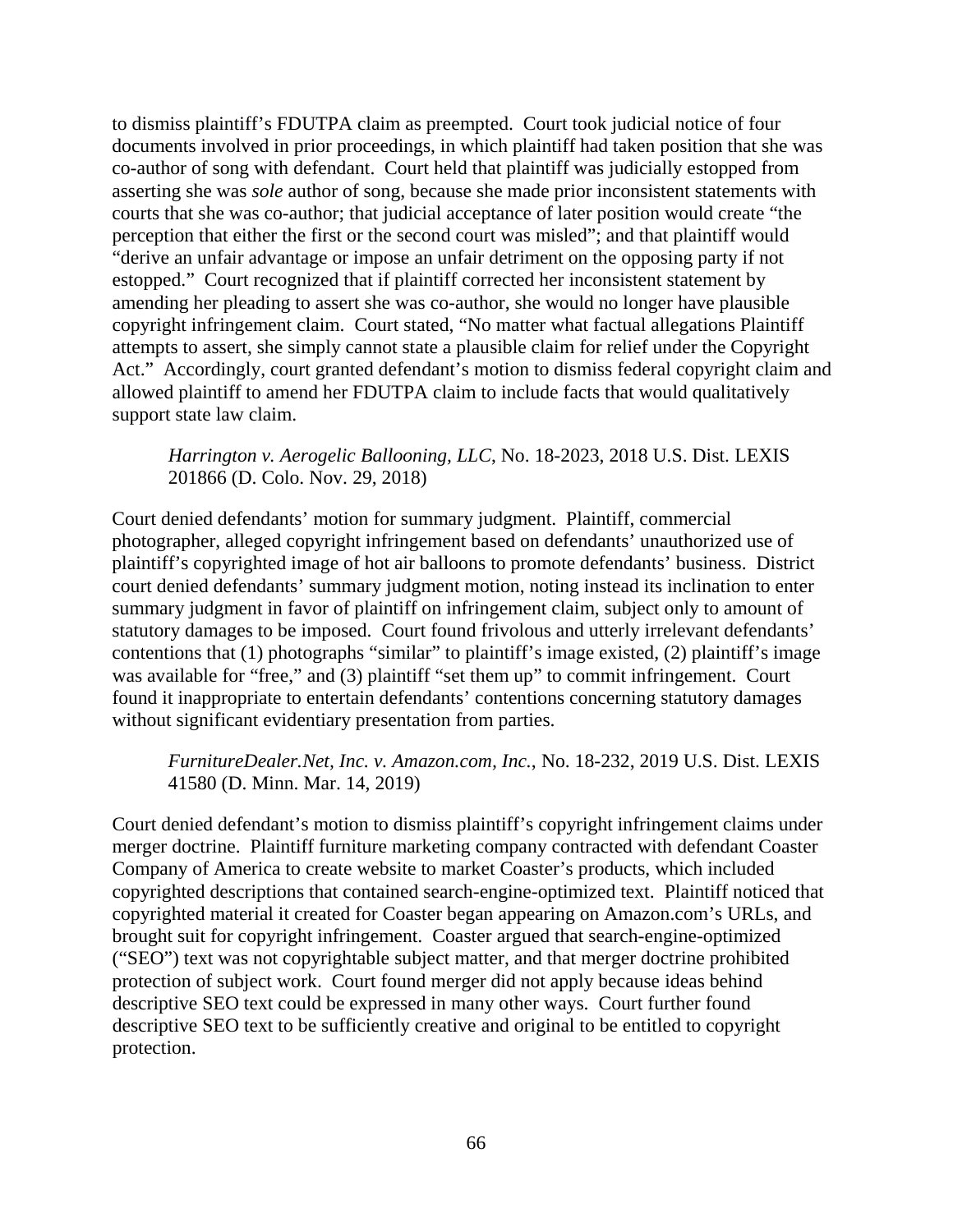*Flack v. Citizens Mem'l Hosp.,* No. 18-3236, 2019 U.S. Dist. LEXIS 36327 (W.D. Mo. Mar. 7, 2019)

Court granted defendant's motion to dismiss. Plaintiff, creator of personal safety material, claimed defendant hospital used copyrighted materials in products it manufactured and marketed without plaintiff's permission. Defendant argued that plaintiff's claims for copyright infringement failed because defendant was entitled to sovereign immunity "as a political subdivision of the state" and public entity. Court noted that although Copyright Remedy Clarification Act (CRCA) waives state's sovereign immunity for copyright claims, neither Supreme Court nor Eighth Circuit had determined whether Congress had valid power to abrogate state sovereign immunity under CRCA. Court found weight of cases led it to find plaintiff's claims barred by sovereign immunity, and granted defendant's motion to dismiss.

*Bell v. Startup Prod*., LLC, No. 18-02, 2018 U.S. Dist. LEXIS 197703 (E.D. Ky. Nov. 20, 2018)

Plaintiff photographer brought infringement claim against defendants, contending that defendant Startup Productions had posted his photograph of Indianapolis skyline on defendant Upscale Furniture's website for advertising purposes. Defendants asserted that plaintiff was judicially estopped from asserting ownership because he did not list copyright as asset in his prior divorce proceeding. Court relied on three considerations identified by Supreme Court as relevant in determining whether to apply judicial estoppel: (1) "a party's later position must be clearly consistent with its earlier position"; (2) "whether the party has succeeded in persuading a court to accept that party's earlier position, so that judicial acceptance of an inconsistent position in a later proceedings would create the perception that either the first or the second court was misled"; and (3) "whether the party seeking to assert an inconsistent position would derive an unfair advantage or impose an unfair detriment on the opposing party if not estopped." Where prior inconsistent position occurred because of "mistake or inadvertence," judicial estoppel does not apply. Here court found that plaintiff's omission of his copyright as asset in divorce proceedings was due to mistake or inadvertence, and that judicial estoppel was not applicable. Court held that, assuming *arguendo* that prior omission was not due to mistake or inadvertence, defendants still failed to show that three considerations for establishing judicial estoppel had been met. With respect to first consideration, plaintiff's silence regarding copyright in divorce proceeding was not explicitly contrary to his claim of ownership in this case, because he was unaware that he had obligation to declare ownership of copyright at time. Second, there would be no perception that Indiana state court, where divorce proceeding took place, or district court was deceived, because plaintiff did not explicitly deny ownership of copyright during divorce proceeding. Finally, plaintiff would not obtain unfair advantage by asserting ownership of copyright in photograph, because defendants still had chance to refute his claim of ownership. Defendants, accordingly, did not successfully establish three considerations for estoppel, and court granted plaintiff's motion for summary judgment with respect to copyright ownership.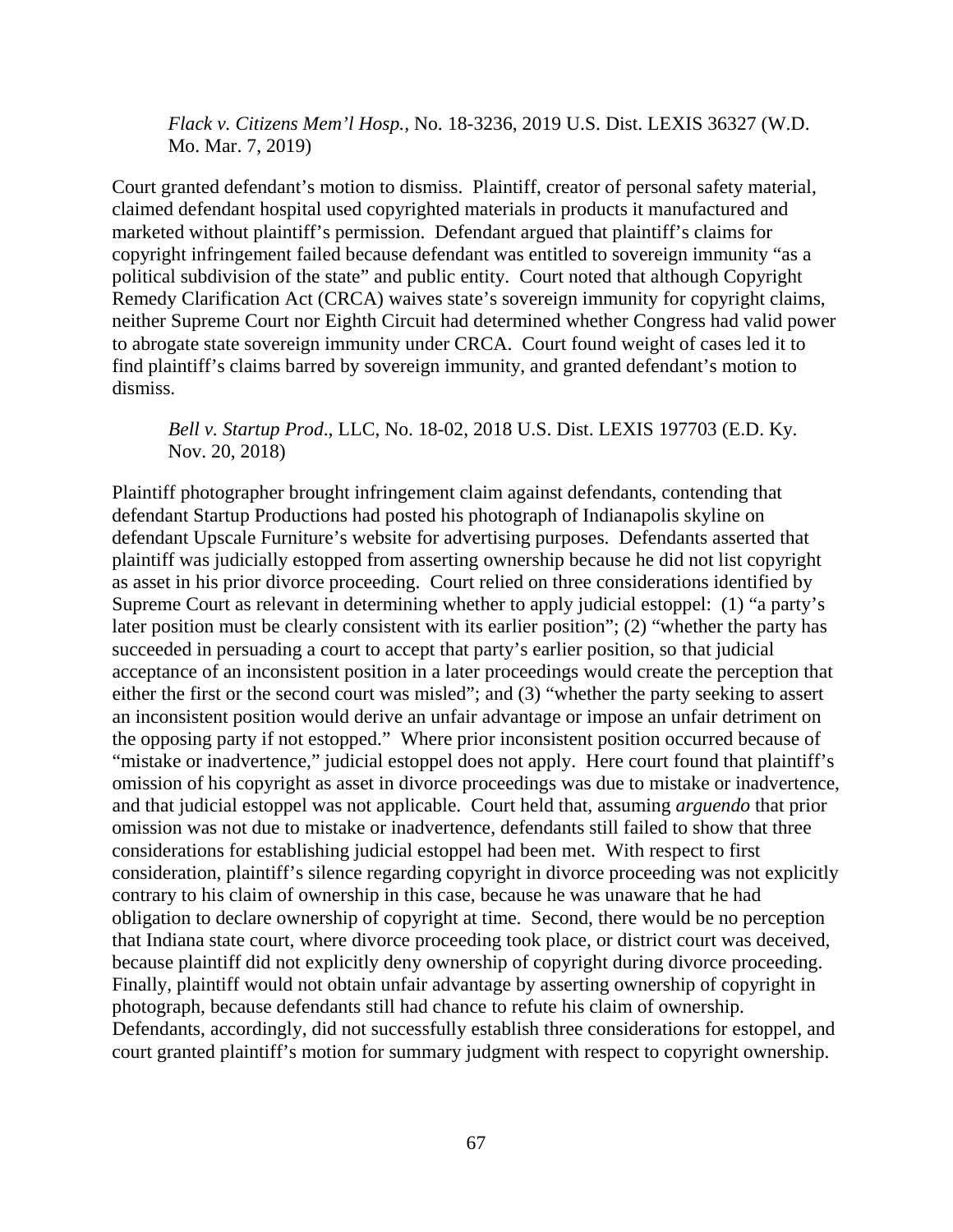*Oliver v. Johanson*, No. 17-5129, 2018 U.S. Dist. LEXIS 198484 (W.D. Ark. Nov. 21, 2018)

Defendants Bruce and Blair Johanson utilized methodology – Job Evaluation and Salary Administration Program (JESAP), developed by their father – for companies to set up compensation structure for employees. Brothers later elected to computerize methodology for efficiency. Plaintiff computer programmer agreed to aid brothers in creating software, and three went into business as DB Squared to commercialize effort. In 2006, additional developer, Devine, was hired to help with software development. In 2008, plaintiff filed application to register software with Copyright Office in capacity as DB Squared Officer. Because he stated that he alone was author, Office noted inconsistency with application on behalf of Company, and plaintiff later responded that software was work for hire for DB Squared. After registration of JESAP 2008, new versions of software were created and software renamed DBCompensation. In 2016, plaintiff resigned from DB Squared, and later asserted sole ownership of DBCompensation software. In 2017, plaintiff submitted application to Copyright Office for DBCompensation software, claiming he was author and that work was not made for hire. Application matured into registration that year. Relevant claims determined by bench trial were parties' warring claims of authorship of works and infringement. Although court determined that plaintiff co-owned DBCompensation 10 software programs, and even assuming Copyright Office would not have found that plaintiff's misrepresentations and omissions would have yielded refusal to register DB Compensation, court found plaintiff was equitably estopped from maintaining infringement action against DB Squared for use of DB Compensation software. Applying Fifth Circuit factors, court found equitable estoppel applied  $- (1)$  plaintiff knew of DB Squared's allegedly infringing actions, as he registered JESAP 2008, thereafter worked for company and inserted copyright notices in code in favor of company, and never demanded that DB Squared stop using software; (2) plaintiff's actions during relationship with DB Squared would have indicated to DB Squared that plaintiff intended them to keep using DB Compensation 10 software; (3) DB Squared and defendant brothers did not know true facts; and (4) DB Squared relied on plaintiff's behavior to its detriment. In sum, court found "that this is a classic case where equitable estoppel should apply to prevent [plaintiff] from prevailing against DB Squared or the [defendant brothers] on his claim of copyright infringement." Because of this and because court found defendant impliedly licensed defendants to keep using software, court found plaintiff's infringement claim should be dismissed.

#### **VII. REMEDIES**

#### **A. Damages and Profits**

*Williams v. Gaye*, 895 F.3d 1106 (9th Cir. 2018)

Ninth Circuit upheld jury verdict, holding that damages award was not based on undue speculation. Heirs of Marvin Gaye sued Robin Thicke, Pharrell Williams and two others,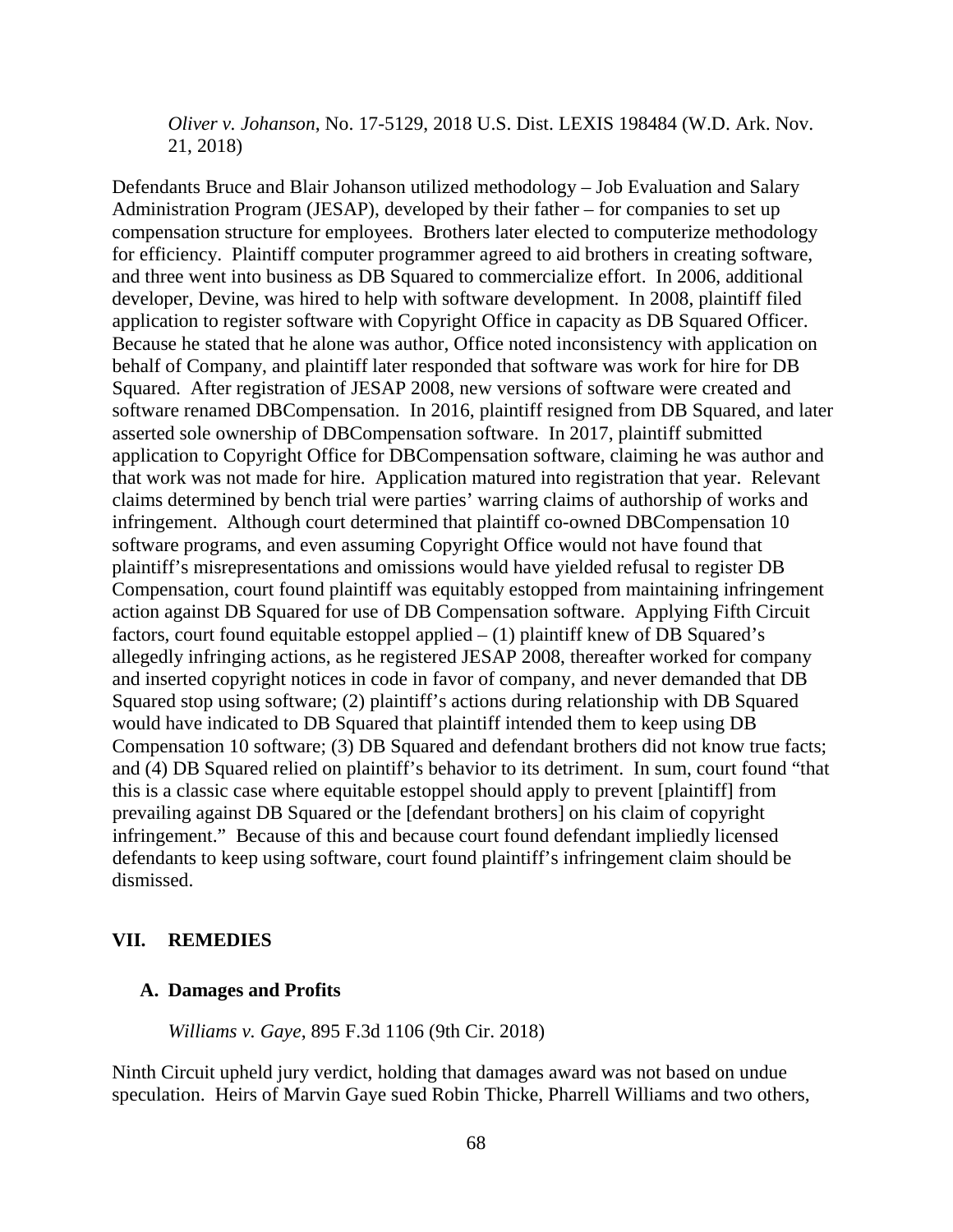alleging that Thicke parties' song "Blurred Lines" infringed copyright in Gaye song "Got to Give It Up." After jury verdict against them, Thicke parties moved to reverse or vacate jury's damages award and district court's imposition of running royalty. Ninth Circuit found jury's actual damages award not unduly speculative because based on testimony of industry expert with 20+ years of experience that market value of license for use of "Got to Give It Up" snippets in "Blurred Lines" was 50% of publishing revenues. Further, district court's imposition of running royalty of 50% was not abuse of discretion because based on industry expert's testimony.

#### *Smith v. Thomas*, 911 F.3d 378 (6th Cir. 2018)

Sixth Circuit affirmed district court's award to plaintiff Robert Smith, aka Bigg Robb, of \$30,000 in statutory damages based on unlicensed sampling by defendant Bernard Thomas, pka Bishop Bullwinkle, of plaintiff's song "Looking for a Country Girl" as beat for defendant's song "Hell 2 Da Naw Naw," which became viral video. Defendant appealed, seeking to vacate damages award on grounds that plaintiff "did not formally elect statutory damages before final judgment." Court rejected defendant's "overly-proceduralized interpretation of the Copyright Act," noting that  $\S$  504(c)(1) does not suggest any formality or particularity requirement for making statutory damages election. Instead, plaintiff must simply inform court of his intent to seek such damages at any point before final judgment. In this case, plaintiff's intent to seek statutory damages "was no mystery" where he made multiple statements to court, both in writing and in person, concerning statutory maximum and willful nature of infringement, which, court noted, are only relevant to statutory damages. Plaintiff was not required to cite statutory damages provision itself. Even if plaintiff also presented evidence of actual damages, he did not implicitly disclaim statutory damages because plaintiff was permitted to simultaneously seek actual damages and statutory damages in alternative.

## *Davidson v. United States*, No. 13-942C, 2018 U.S. Claims LEXIS 801 (Fed. Cl. June 29, 2018)

Plaintiff brought copyright infringement suit against United States, acting through United States Postal Service ("USPS"), stemming from USPS's use of photograph of plaintiff's replica Statute of Liberty. Plaintiff was commissioned to sculpt replica of Statute of Liberty at New York-New York Hotel in Las Vegas in 1996. In 2010, USPS purchased photo of plaintiff's Lady Liberty sculptor from Getty Images to be used on USPS's new workhorse Forever Stamp. Plaintiff discovered use of his sculpture by USPS and commenced instant action. During bench trial, testimony was introduced that USPS wanted to exploit breakage and retention of Lady Liberty stamp, which are stamps that are purchased and never redeemed, amounting to pure profit for USPS. In bench trial, court held defendant infringed on plaintiff's work, which entitled plaintiff to compensation. Court found proper framework for determining damages was fair market value of license for use of plaintiff's work as used by defendant. Both sides presented expert testimony of value of hypothetical license for plaintiff's work. Plaintiff's expert determined plaintiff's work would have generated running royalty rate of 5% for stamps not redeemed. Defendant's expert valued hypothetical license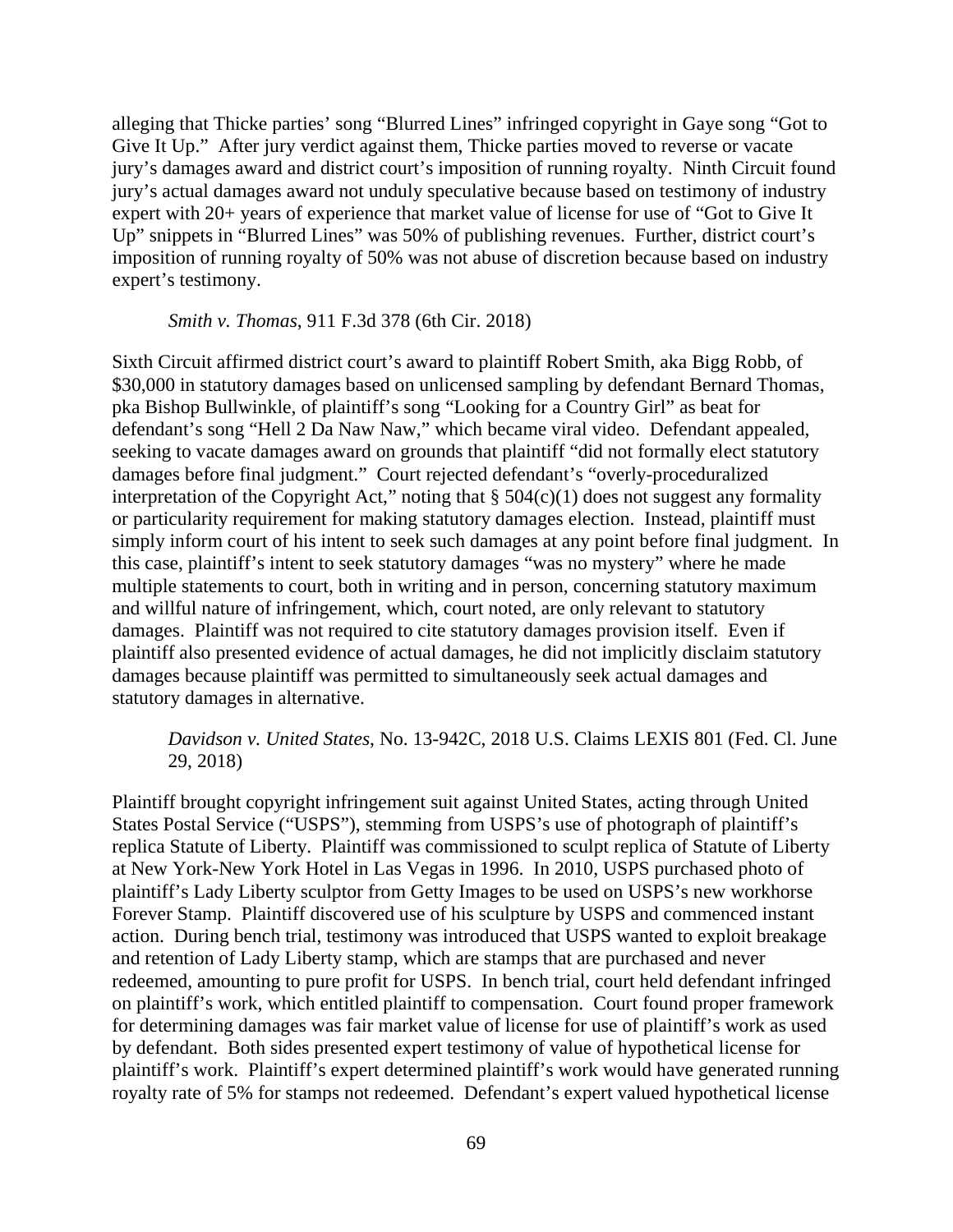at \$10,000, since plaintiff had no history of making commercial use of his work. Court held that damages must be determined by assuming willing buyer and willing seller and concluded flat fee should be used for redeemed stamps and running royalty for unredeemed stamps. Based on USPS's history and financial loss associated with each redeemed stamp, court held \$5,000 was appropriate flat fee for redeemed stamps and 5% fee for unredeemed stamps. After applying breakage and retention rates, court found 5% equaled \$3,548,470.95. Court added \$5,000 flat fee and held plaintiff was entitled to \$3,554,946.95 in total unadjusted damages.

### *Minden Pictures, Inc. v. Buzzfeed, Inc.*, No. 18-2438, 2019 U.S. Dist. LEXIS 29671 (S.D.N.Y. Feb. 21, 2019)

Court granted defendant's partial motion to dismiss copyright infringement claim. Plaintiff, wildlife and nature photo licensing agency, sued digital media and news corporation Buzzfeed, alleging that Buzzfeed used 40 of plaintiff's nature photographs on its website without authorization. Court dismissed plaintiff's claim as to 24 photos, holding that plaintiff was barred by three-year statute of limitations, leaving only 16 photos, which were registered either alone or in groups as collective works. Defendant argued in its motion that plaintiff was entitled to only one award of statutory damages per copyright registration. Court agreed, reasoning that, where plaintiff chose to assemble photos into collective whole and to seek registration for collection and not parts, it can be inferred that plaintiff viewed collection as one work. Copyright Act allows only one award of statutory damages for any work infringed, and states that "all the parts of a compilation … constitute one work." Therefore, court found plaintiff was limited to one award of statutory damages per collective work registration, regardless of how many photos were covered by registration. Court found that plaintiff did not adequately allege willful infringement, given that plaintiff provided no support other than allegation on information and belief that defendant "committed copyright infringement with actual or constructive knowledge of Plaintiff's rights, or reckless disregard for the same."

#### *Whitehead v. Mix Unit, LLC*, No. 17-9476, 2019 U.S. Dist. LEXIS 15560 (S.D.N.Y. Jan. 31, 2019)

Magistrate judge recommended award of statutory damages to plaintiff stemming from defendant's infringing use of plaintiff's design on t-shirts. Plaintiff, professional artist, created and registered "Bed-Stuy Do or Die" design, which defendant reproduced and sold on t-shirts without plaintiff's permission. Plaintiff commenced action, and defendant defaulted. Plaintiff requested \$30,000 in statutory damages. To determine amount of statutory damages court must consider "(1) the infringer's state of mind; (2) the expenses saved, and profits earned, by the infringer; (3) the revenue lost by the copyright holder; (4) the deterrent effect on the infringer and third parties; (5) the infringer's cooperation in providing evidence concerning the value of the infringing material; and (6) the conduct and attitude of the parties." Due to defendant's default, court considered only defendant's conduct and need for deterrence, and awarded \$25,000 instead of requested \$30,000 statutory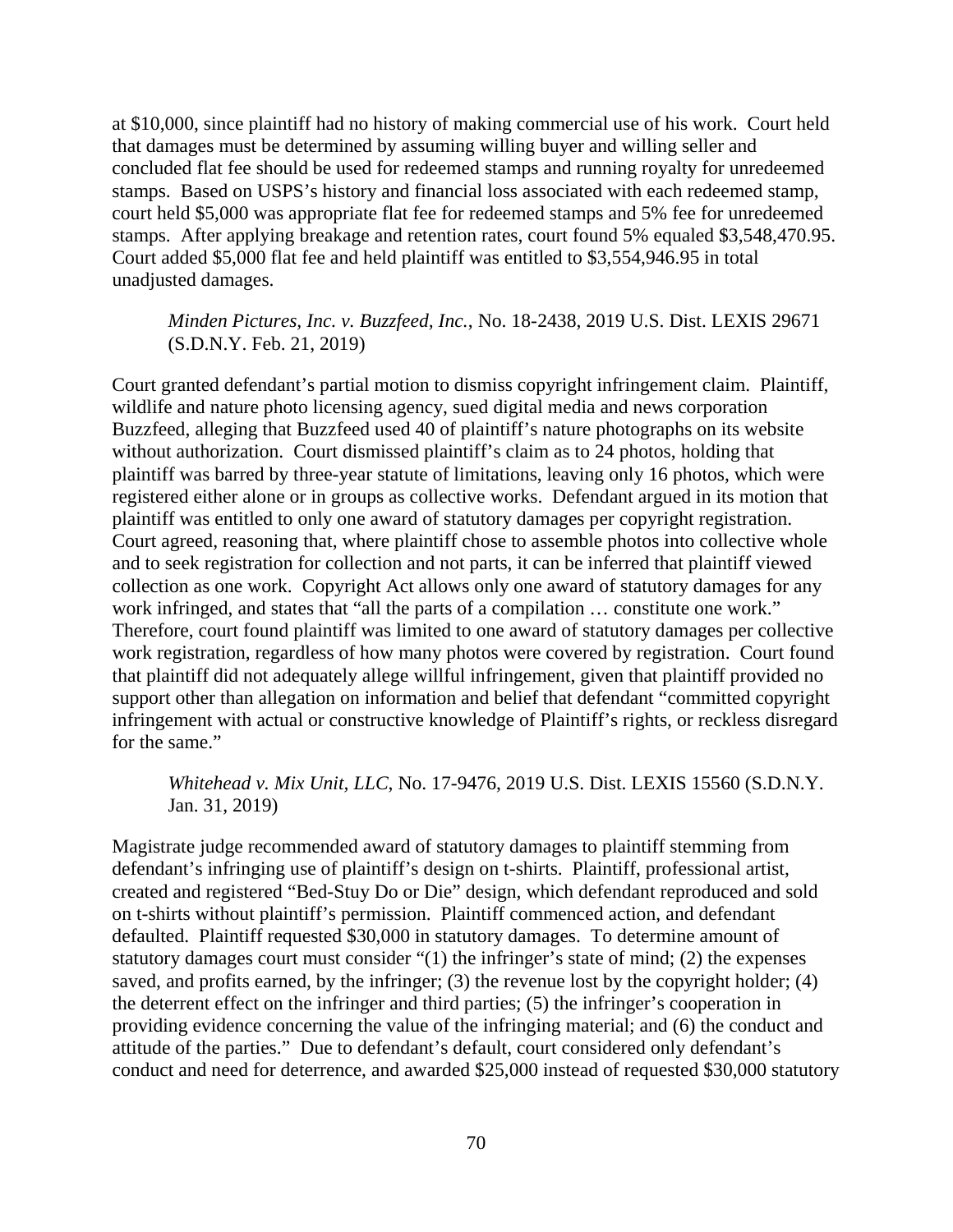damages in light of plaintiff's failure to demonstrate that infringing conduct continued despite defendant receiving notice to end infringing activity.

*Craig v. UMG Recordings, Inc.*, No. 16-5439, 2019 U.S. Dist. LEXIS 53973 (S.D.N.Y. Mar. 29, 2019)

Plaintiff was "photographer who took a few good shots of the great musician Riley B. King, known as 'B.B. King.'" Plaintiff sued (1) record company, (2) estate of B.B. King, and (3) licensing company of B.B. King, alleging photographer's B.B. King photographs were used without permission in several albums, many of which were released abroad by foreign entities. Defendants moved for summary judgment on damages under multiple theories. District court determined that factual dispute existed regarding actual damages and infringers' profits; parties disputed whether photographs at issue and defendants' album sales were reasonably related. Court found that evidence was sufficient to lead reasonable jury to conclude that record company's revenues from selling albums were reasonably related to allegedly infringing photographs. Summary judgment on compensatory damages was therefore denied. With respect to statutory damages, court noted that S.D.N.Y. applies bright-line rule in cases, such as instant case, where first act of infringement in series of ongoing infringements occurred prior to work's copyright registration. When same defendant infringes same protected work in same manner as it did prior to work's registration, post-registration infringement constitutes continuation of series of ongoing infringements. Record company was entitled to summary judgment on claims for statutory damages and attorneys' fees because alleged infringement commenced prior to plaintiff registering copyright in photographs.

## *Downs v. Yeshiva World News, LLC*, No. 18-250, 2019 U.S. Dist. LEXIS 17751 (E.D.N.Y. Feb. 1, 2019)

Plaintiff brought copyright infringement suit against defendant, online news publisher, alleging that defendant published two of plaintiff's copyrighted photographs on its website without authorization or credit. Upon defendant's default, court granted plaintiff's motion for default judgment. Court found plaintiff's request for \$30,000 per infringed work – maximum statutory damages award available for non-willful infringement – was excessive because plaintiff adduced no evidence that he suffered any actual damages or that defendant enjoyed any benefit as result of infringement. While defendant's default deprived plaintiff of discovery, there was no reason plaintiff could not "prove the harms he sustained, if any." Given that record included no evidence distinguishing current case from one in which "minimum statutory award would be justified solely by virtue of fact of infringement," court held that minimum statutory damages award of \$750 per work infringed was reasonable.

*Elsevier Inc. v. Stew Yee Chew*, No. 17-6225, 2019 U.S. Dist. LEXIS 196 (S.D.N.Y. Jan. 2, 2019)

Plaintiff publishers initiated action against 16 counterfeiters, none of whom responded to complaint. Plaintiffs sought default judgment for statutory damages. Plaintiffs sought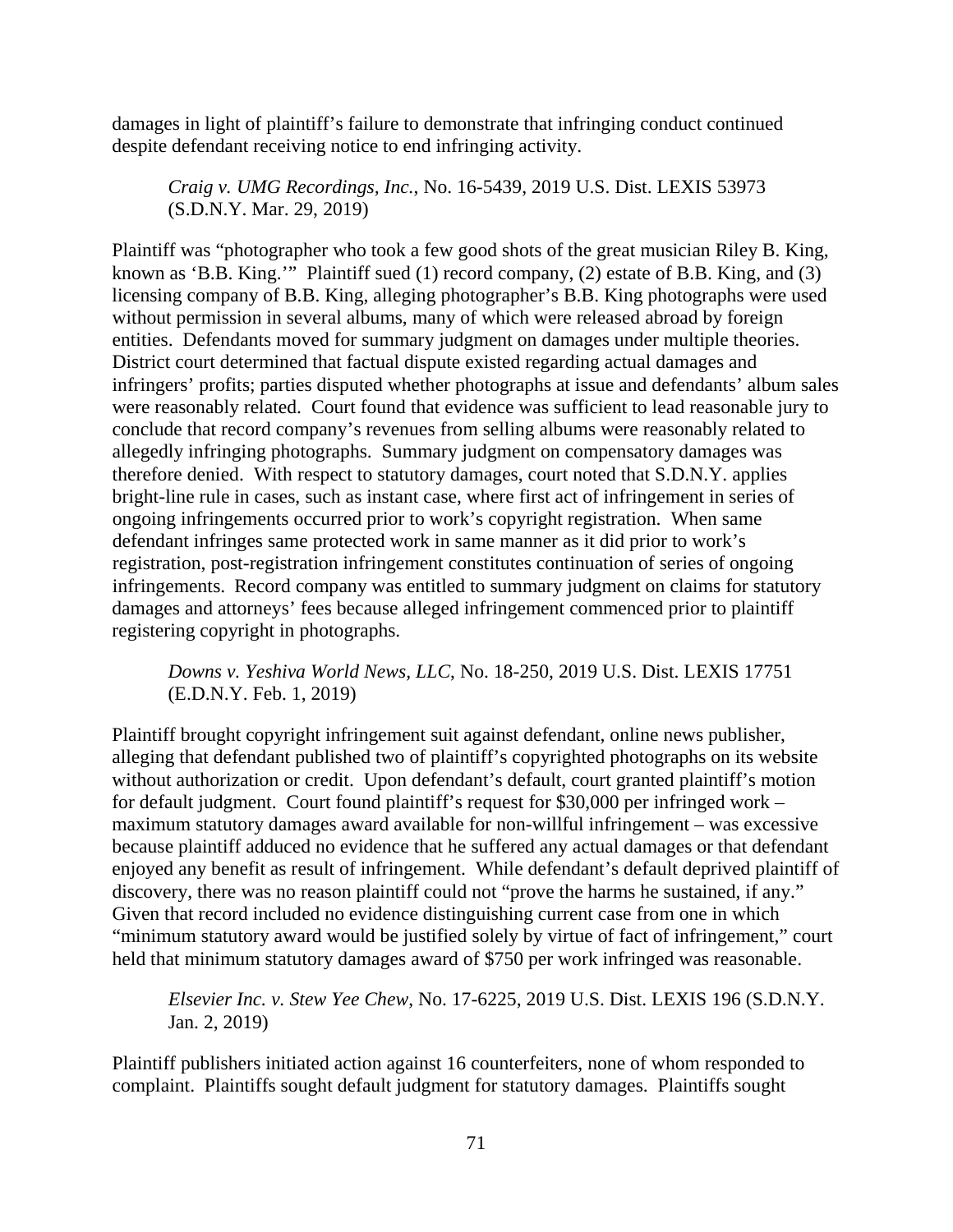maximum statutory damages for willful infringement for all but two defendants, for whom they sought statutory damages of \$30,000 per copyright infringed. Court found defendants were willful, substantially profited from infringement, and failed to cooperate by providing evidence of value of infringing material and original source of counterfeits; those factors, along with defendants' overall conduct and attitude, and plaintiffs' lost revenue, weighed in favor of high damage awards. Court awarded \$100,000 per work infringed for all defendants but two, for whom court awarded \$25,000 per work infringed.

*John Wiley & Sons, Inc. v. Book Dog Books, LLC*, 327 F. Supp. 3d 606 (S.D.N.Y. 2018)

On defendants' post-trial *remittitur* motion, district court upheld jury's statutory damages award as reasonable given overwhelming evidence that defendants willfully infringed plaintiffs' copyrights. Plaintiff textbook publishers sued defendants, used book sellers, for copyright infringement, claiming defendants knowingly and recklessly sold counterfeit textbooks despite earlier settlement agreement with plaintiffs. Plaintiffs presented evidence that defendants purchased books from known counterfeiters, failed to keep accurate records, destroyed some potentially infringing textbooks and had sold and continued to sell counterfeit textbooks. Jury awarded plaintiffs \$100,000 for each of their 142 copyright claims. Defendants sought *remittitur* on grounds that jury's award was disproportionate to defendants' profits or plaintiffs' losses, was inconsistent with trial evidence, and was so oppressive as to violate due process. District court noted that statutory damages are meant not only to compensate but also to deter. Given extensive evidence that defendants' conduct was willful, it was reasonable for jury to determine that only large award would effectively deter defendants; therefore, jury's award was not severe and oppressive enough to be obviously unreasonable.

### *Freeplay Music, LLC v. Nian Infosolutions Private Ltd.*, No. 16-5883, 2018 U.S. Dist. LEXIS 115659 (S.D.N.Y. July 10, 2018)

Magistrate judge recommended that district court enter default judgment in plaintiff's favor and award plaintiff statutory damages. Online music library Freeplay sued Nian, commercial website providing information about Indian films (including New York and California screenings thereof), for willfully infringing, in 379 YouTube videos, Freeplay's copyrights in 115 musical sound recordings found in 37 registered works. Magistrate found that Freeplay had alleged ownership of exclusive rights to valid, registered copyrights, and further shown that Nian copied and publicly performed works without prior authorization and for commercial purpose. Award of \$1.1 million, or \$30,000 per infringed work (maximum amount where defendant not found to have acted willfully), appropriate because it was less than four times amount that Nian saved annually by infringing Freeplay's copyrights, reasonable multiple to put infringers on notice that it costs less to obey copyright laws than to violate them. Magistrate judge recommended entry of default judgment and award of \$1.1 million in statutory damages to Freeplay.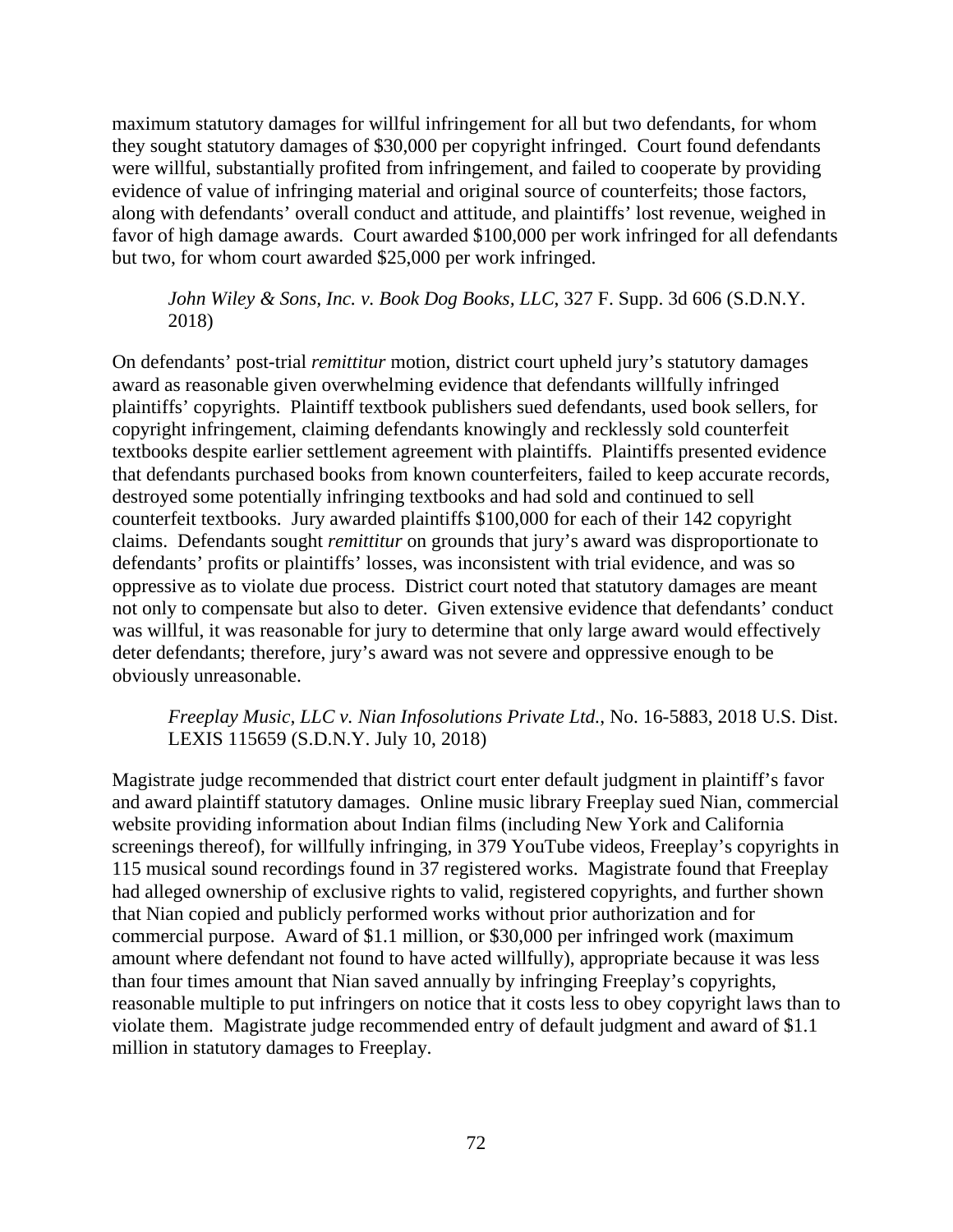*Renna v. Queens Ledger/Greenpoint Star, Inc.*, No. 17-3378, 2019 U.S. Dist. LEXIS 24452 (E.D.N.Y. Feb. 13, 2019)

Magistrate recommended that default judgment as to liability be entered against defendant. Plaintiff photojournalist was author of three photographs showing scene of car accident where two people were arrested. Plaintiff published works online through Facebook, and defendant, without authorization, featured plaintiff's works in connection with article on its website. Plaintiff moved for default judgment. As to liability, court found plaintiff identified his works, which possessed requisite amount of originality, and even though plaintiff failed to submit registration certificates, court found plaintiff's allegations of registration sufficient. Court also found sufficient plaintiff's allegations regarding defendant's infringing conduct, and recommended that defendant be held liable for infringement. As to damages, court noted that plaintiff sought actual damages of \$30,000 rather than statutory damages, because plaintiff did not timely register his works. However, plaintiff failed to submit evidence to support \$30,000 claim. Magistrate recommended that plaintiff's request for damages be denied without prejudice and with leave to renew, with evidence showing basis for \$30,000 claim.

*Marshall v. Babbs*, No. 18-3822, 2019 U.S. Dist. LEXIS 62061 (C.D. Cal. 2019)

Plaintiff, professionally known as Kerry 2Smooth, was author of composition and sound recording titled "RnB Chord and Riff ideas to Help Your Playing." Plaintiff first published work on October 17, 2014 and registered work on December 14, 2017. On September 29, 2017, one of defendants released musical work titled "Only One" performed by Durell Babbs,  $p/k/a$  Tank, which plaintiff alleged "features identical portions" of plaintiff's work; after plaintiff brought suit, on June 19, 2018, Tank published Instagram video, using 60 seconds of "Only One," which contained "substantial copied portions" of plaintiff's work. Defendants moved for partial summary judgment on issue of statutory damages and attorneys' fees. Plaintiff argued that Instagram video was separate basis for award of statutory damages and fees "because there is a difference between the pre- and postregistration infringements"; court, however, found, for purposes of § 412(2), that there was no such difference, and that Instragram video was continuation of infringement that began on September 29, 2017. Court granted motion to dismiss claims for statutory damages and attorneys' fees and denied leave to amend to conduct discovery concerning Instagram video, finding amendment would be futile.

### *Terry v. Masterpiece Advert. Design*, No. 17-8240, 2018 U.S. Dist. LEXIS 104467 (S.D.N.Y. June 21, 2018)

Plaintiff photographer sued defendant Masterpiece Advertising Design for allegedly infringing plaintiff's copyright in photo of Levoy Theater in Millville, New Jersey by using photo without consent or license in advertisement for Cape Bank in South Jersey. Defendant did not respond to complaint. Plaintiff moved for default judgment and \$20,000 in actual damages, arguing that damage inquest was unnecessary because "Defendant's choice to ignore these proceedings should be construed against it in order to avoid a lengthy and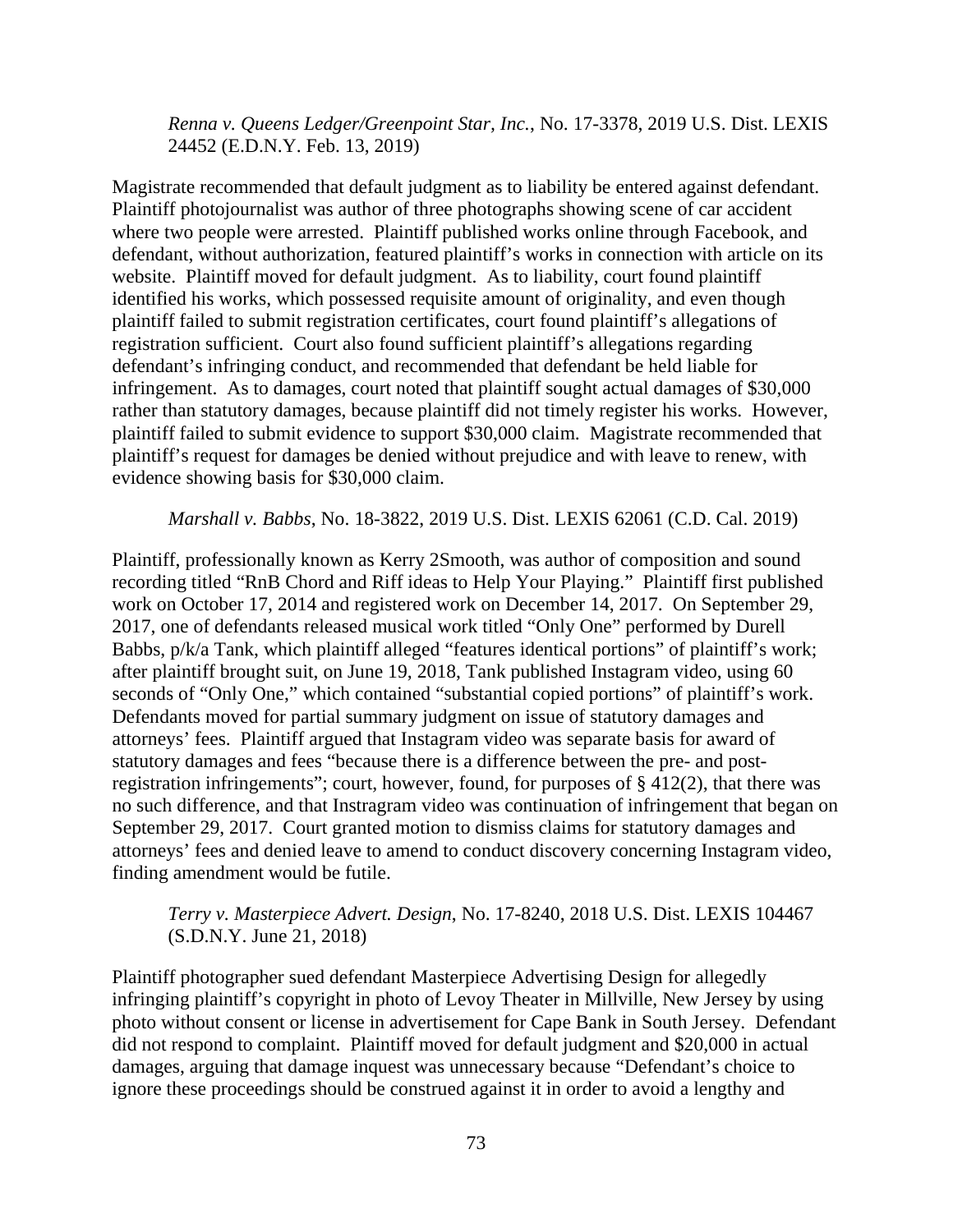intensive inquiry into damages." Court reminded plaintiff's attorney that damages need evidentiary basis, and required refiled motion to include "all evidence necessary to support the amount of actual damages being claimed." Plaintiff filed renewed motion for default judgment, this time including declaration from plaintiff setting forth purported bases of \$20,000 request. Court did not credit declaration, and instead used Getty Images pricing utility to determine reasonable license fee, concluding that price on which willing buyer and willing seller would have agreed for use made by infringer was \$1,560.

*McGucken v. Chive Media Grp., LLC*, No. 18-1612, 2018 U.S. Dist. LEXIS 191513 (C.D. Cal. Nov. 8, 2018)

Plaintiff photographer was owner of 94 photographs at issue in suit. Plaintiff alleged defendant published works and hosted posts that included works. After plaintiff filed complaint, defendant moved to dismiss, and court granted motion with leave to amend as to contributory/vicarious infringement claim and claim for statutory damages and attorneys' fees. Defendant again moved to dismiss plaintiff's claim for statutory damages and fees. Court rejected plaintiff's argument that motion was premature. Court also found that for 93 of 94 works at issue, plaintiff failed to plead facts concerning date infringement began, date work was registered, and date of first publication. Accordingly, court granted motion to dismiss claim for statutory damages and attorneys' fees on 93 of works. Only registration date pleaded related to one work registered on February 20, 2018 that defendant allegedly infringed on June 11, 2018. Plaintiff, however, did not plead date of first publication, which alone was fatal to claim for statutory damages and attorneys' fees. Additionally, court found that URLs showed that many acts of infringement occurred before plaintiff registered work. Court agreed with defendant that infringement was continuous and went back to at least 2013, rejecting plaintiff's argument that gap of time of over four years between last post of work and June 11, 2018 made infringement not continuous. Court granted motion without leave to amend, as plaintiff did not remedy pleading defects in first amended complaint.

*South Seas Pictures Ltd. v. Ken's Island Food*, No. 18-887, 2018 U.S. Dist. LEXIS 132967 (C.D. Cal. Aug. 6, 2018)

Plaintiff film company brought copyright infringement claim against six defendants, alleging that defendants "marketed and sold unauthorized counterfeit copies" of plaintiff's film *Matai the Chief: Part 6* in their retail stores. Plaintiff's counsel sent cease-and-desist letters to which defendants never responded. Defendants were all served but did not respond to complaint. Court granted default judgment, and plaintiff requested statutory damages. Court found plaintiff's allegations of willful infringement to be conclusory, and not supported by facts warranting statutory award of \$150,000. "Modest costs" associated with production of 500 units of film, and anticipated sales targets, led court to believe award of statutory maximum of \$30,000 without willfulness finding would be excessive. "Instead, a statutory award of \$3,000 per violation per Defendant, will serve the purposes of statutory damages – to compensate South Seas, and punish Defendants."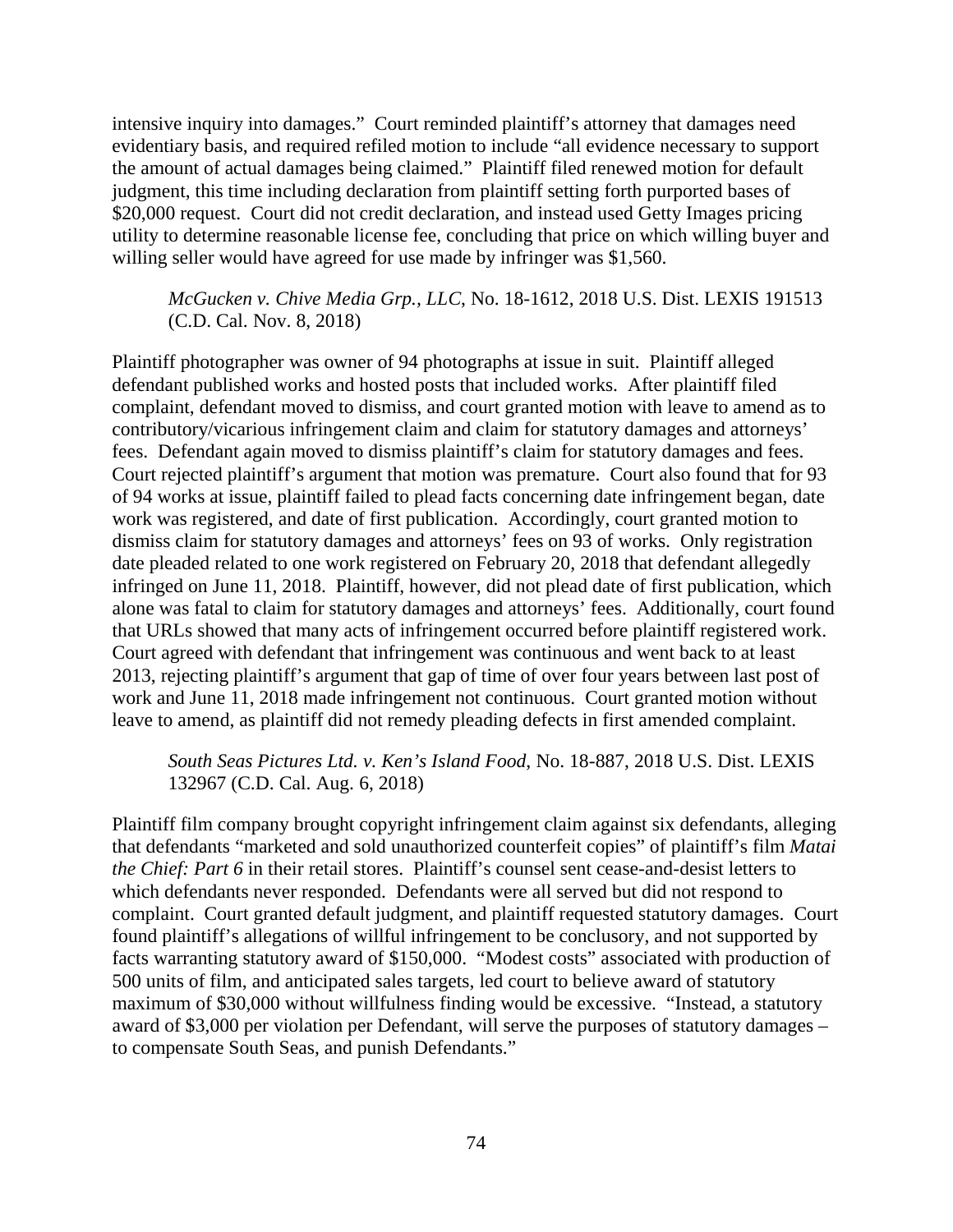*Glynn v. Cigar Store, Inc.*, No. 18-31, 2018 U.S. Dist. LEXIS 107677 (N.D. Cal. June 27, 2018)

Plaintiff photographer brought claims against defendant for copyright infringement and removal of copyright management information pursuant to DMCA. Plaintiff alleged that defendant used plaintiff's photograph of cigar on its website, through which it sells cigars, and removed CMI from photograph. Though defendant removed photograph after receipt of cease-and-desist letter from plaintiff, it did not agree to compensate plaintiff. Plaintiff brought suit and moved for default judgment after defendant failed to respond. Plaintiff was barred from recovering statutory damages under Copyright Act because photograph was not registered prior to commencement of infringement. Plaintiff sought maximum statutory damages award of \$25,000 under DMCA § 1203(c)(3)(B). Court, noting that plaintiff had not shown what damages, if any, he incurred as result of defendant's removal of CMI, found requested sum of \$25,000 excessive; considering violation alleged, namely, removal of CMI from single image, as well as limited nature of defendant's use of image and voluntary cessation of use, court found award of \$3,500 appropriate.

*GC2 Inc. v. Int'l Game Tech.*, No. 16-8784, 2018 U.S. Dist. LEXIS 192606 (N.D. Ill. Nov. 12, 2018)

Court granted defendants' motion for summary judgment. Plaintiff, creator of artwork for casino slot machine games, sued defendants, producers and sellers of games used in casinos and by online casinos, and sellers of software for digital casino games, for copyright infringement, alleging that defendants used plaintiff's artwork without plaintiff's permission. Plaintiff contended that defendants were engaged in partnership as online casino operators, and therefore that it was entitled to seek from each defendant profits generated by other defendants. Defendants sought to limit plaintiff's recovery of profits from each defendant to only defendant's own profits. General rule in copyright infringement cases is that liability for damages is joint and several, but liability for profits is several, not joint. Court found that there was no partnership among defendants because no evidence that defendants shared profits or losses, or had any joint control over business activities. Court found that working together on computer code, developing marketing materials, and jointly seeking approval from regulatory authorities were insufficient evidence to prove partnership, and thus joint recovery of profits under Copyright Act.

*Design Idea, Ltd. v. Meijer, Inc.*, No. 15-3093, 2018 U.S. Dist. LEXIS 122753 (C.D. Ill. Jul. 23, 2018)

Plaintiff created, manufactured and distributed SPARROWCLIPs, clothespins containing bird design. Defendant Meijer ordered SPARROWCLIPs from plaintiff and directed defendant Whitmore to produce copies of works. Whitmore sent set of SPARROWCLIPs to Chinese manufacturer, and asked if it had mold for works; manufacturer had mold producing exact duplicates of SPARROWCLIPs, which it used to manufacture clips shipped to Japan and not to U.S. Whitmore instructed manufacturer to recreate color of plaintiff's works, and imported and sold its CANARY CLIPS into U.S. Plaintiff brought claims for copyright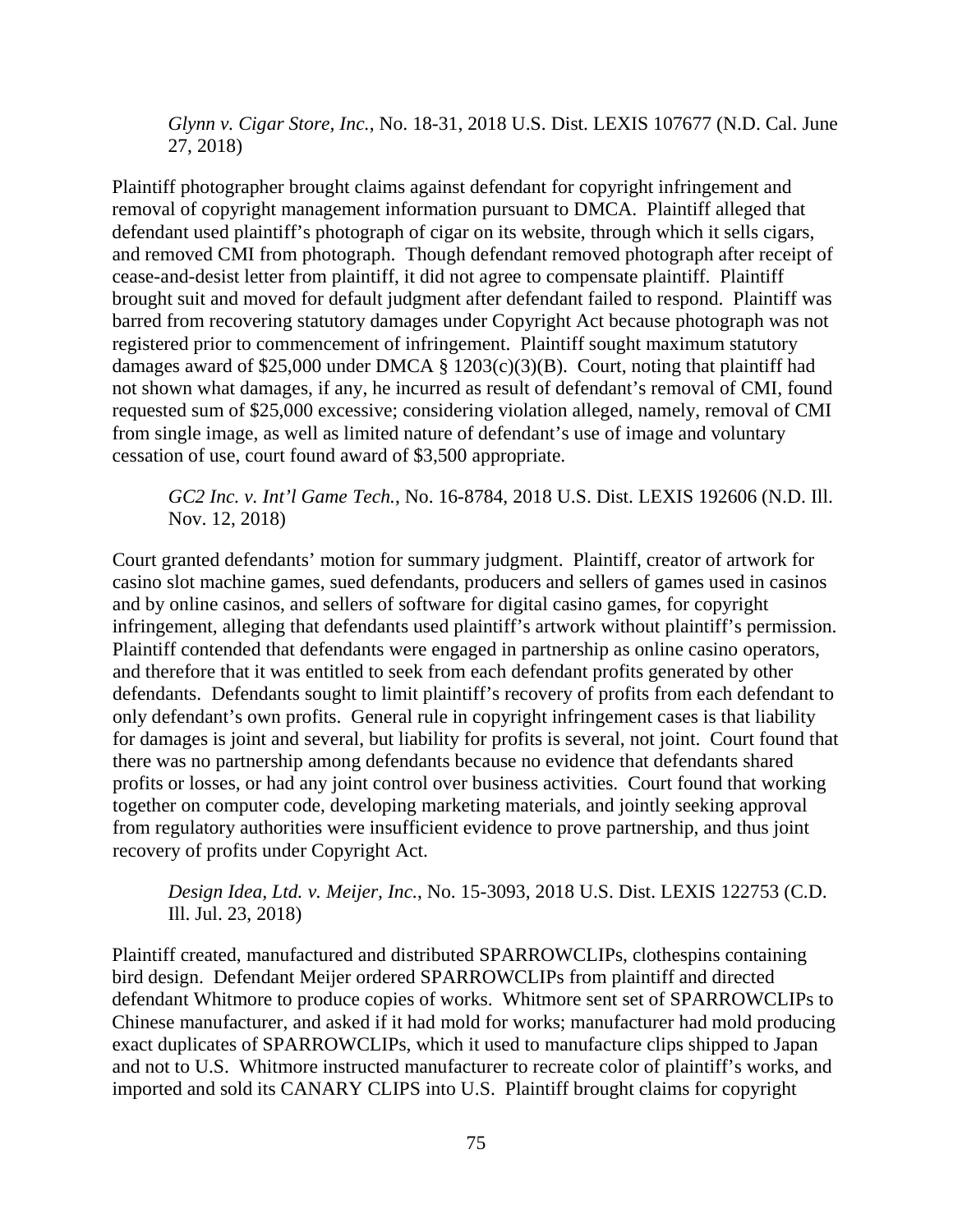infringement, violations of DMCA and breach of contract. Court previously granted plaintiff partial summary judgment on copyright claim, and defendants moved for summary judgment limiting plaintiff's recovery to their profits, totaling less than \$15,000. Plaintiff claimed greater of defendant's profits or its losses, and submitted evidence that defendant Meijer followed through with threat that Meijer would not do business with plaintiff; plaintiff claimed two years of profits on non-SPARROWCLIP products, approximating \$500,000. While noting damages theory was unique, court allowed plaintiff to pursue theory as trier of fact could determine whether actual damages included lost business with Meijer.

### *Grant Heilman Photography, Inc. v. McGraw-Hill Global Education Holdings, LLC*, No. 17-694, 2018 U. S. Dist. LEXIS 108003 (E.D. Pa. June 28, 2018)

District court granted defendant's motion for partial summary judgment that plaintiff was not entitled to statutory damages, finding defendant's pre- and post-registration unauthorized use constituted continuous series of ongoing infringements. In 2012, plaintiff sued defendant for infringement, alleging unauthorized use of numerous photos owned by plaintiff. In 2012 action, district court found plaintiff precluded from seeking statutory damages because infringement commenced prior to registration of subject photos. Parties thereafter resolved 2012 action by entering into settlement agreement. Defendant subsequently disclosed that it inadvertently continued to infringe plaintiff's copyrights, resulting in plaintiff filing instant action. Plaintiff again sought statutory damages, arguing that defendant's post-registration infringement should be considered new and distinct because settlement agreement provided "legally significant" break in continuity of defendant's infringing acts. Court declined to interject new rule that existence of settlement creates "discontinuity" in series of otherwise continuous copyright infringements. Plaintiff had presented no evidence creating genuine issue of material fact regarding whether defendant's later infringements were of "same kind" as earlier infringements.

## *Sanrio Co. v. Sommer's Ent. LLC*, No. 18-22177, 2019 U.S. Dist. LEXIS 48141 (S.D. Fla. Mar. 20, 2019)

District court awarded statutory damages of \$50,000 for each of plaintiffs' two protected characters. Plaintiffs Sanrio manufactured, sold and provided wide range of goods and services that incorporated Sanrio's protected characters, including Hello Kitty and Dear Daniel. Defendants provided and advertised online live entertainment services featuring costumes and decorations copying or incorporating Sanrio's Hello Kitty and Dear Daniel characters. Sanrio sent defendants four demand letters, but defendants continued to unlawfully copy Sanrio's works in defendants' services. Because defendants failed to respond to Sanrio's complaint, district court entered default judgment in favor of Sanrio. District court then held that each of Sanrio's characters stood as independent work with substantial economic value, and so should be considered separate work for purpose of statutory damages. Because defendants had both constructive and actual knowledge of Sanrio's rights in light of Sanrio's multiple demand letters and lawsuit, yet still used unauthorized reproductions of Sanrio's copyrights in providing and advertising defendants'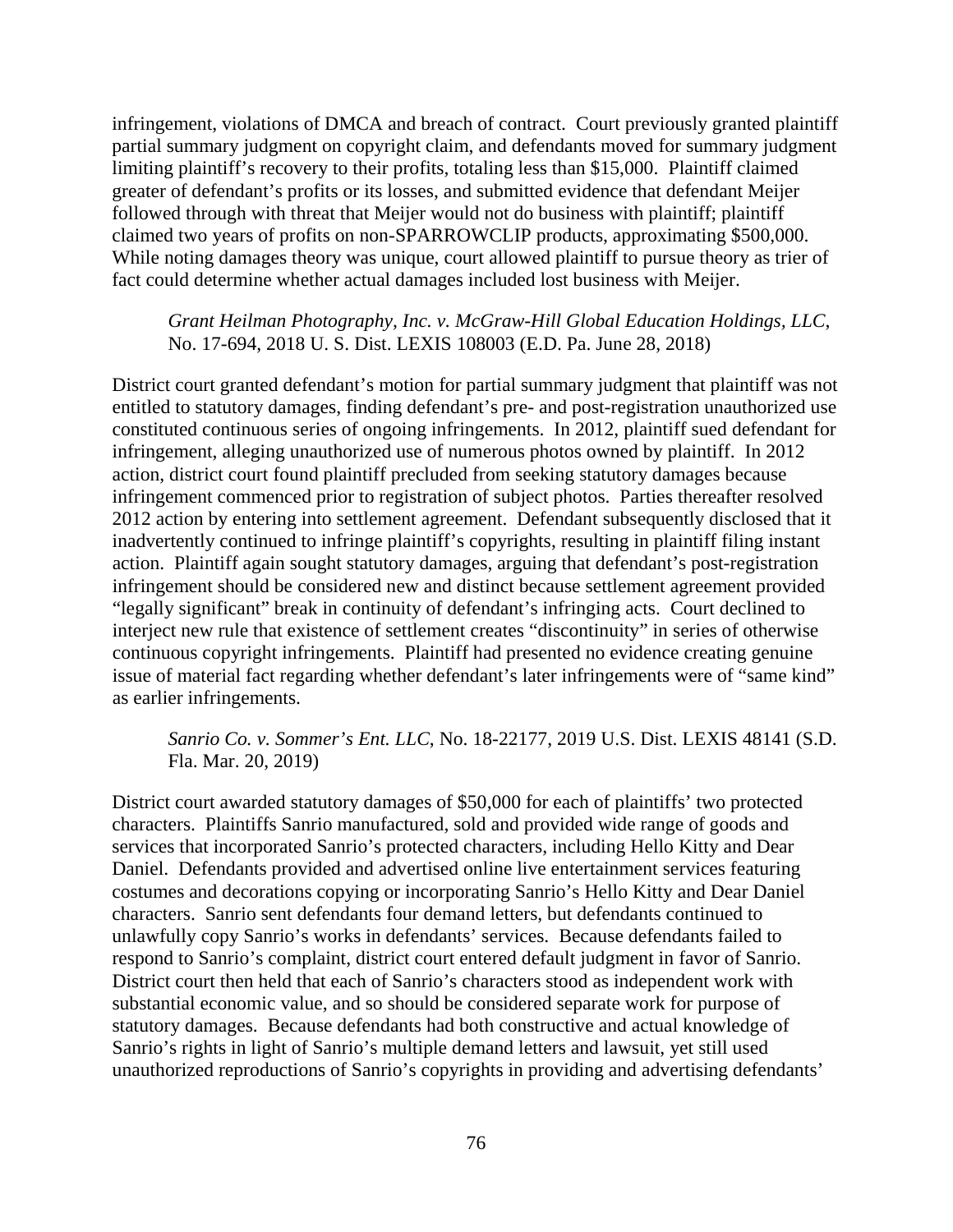services, district court held that \$50,000 per character, for total of \$100,000, was reasonable award against each of two defendants, for total award of \$200,000.

*Johnson v. New Destiny Christian Ctr. Church, Inc.*, 318 F. Supp. 3d 1328 (M.D. Fla. July 30, 2018)

District court granted plaintiff \$1,207.93 in economic damages, \$12,500 in non-economic damages, and denied plaintiff's request for punitive damages in connection with plaintiff's claim of malicious prosecution. Defendant Paula White Ministries in prior lawsuit brought claim of copyright infringement against plaintiff stemming from plaintiff's unauthorized use of video clips of defendant's church sermons on plaintiff's YouTube channel. Defendant ultimately decided not to pursue matter further, and dismissed copyright infringement action. Plaintiff then initiated instant action claiming prior copyright infringement action was brought with malice and evil motive. In support of this allegation, plaintiff presented evidence of defendant's sermon, which plaintiff believed referenced and portrayed her in negative light. Court entered default judgment against defendants, and parties agreed to \$1,207.93 in economic damages. In determining non-economic damages, court found plaintiff to be credible as to suffering from diminished sleep and overall concern related to copyright infringement action, as plaintiff, unfamiliar with legal process, unknowingly feared criminal liability. Court, accordingly, awarded \$12,500 in non-economic damage. Court denied plaintiff's request for punitive damages finding defendant had good faith basis to assert claim of infringement in connection with plaintiff's use of defendant's video sermons, which outweighed any ill will that may have compelled defendant to file infringement action.

*Brittney Gobble Photography v. Wenn Ltd.*, No. 16-306, 2019 U.S. Dist. LEXIS 39414 (E.D. Tenn. Feb. 19, 2019)

Johnny and Brittney Gobble were involved in Lykoi cat – also known as "werewolf cat" – breeding. Brittney Gobble was photographer of Lykoi cat works. Plaintiff was owner of rights to Brittney Gobble's registered works, including 54 of 55 pleaded works. Plaintiff alleged that individual emailed Gobbles on behalf of defendants asking for images of Lykoi cats to use with article. Johnny Gobble responded, providing permission for some images, but made clear that he did not give permission to distribute works, and that credit should be given to Brittney Gobble. Plaintiff alleged that defendants distributed works to at least one customer, with false credit given to WENN or WENN.com rather than Brittney Gobble. Plaintiffs brought suit for direct and contributory infringement and provision of false CMI. Plaintiff moved for default judgment, damages, and injunction. Because defendants did not substitute counsel and had not participated in litigation, court recommended that default judgment be entered. Plaintiff presented expert report on actual damages containing analysis whereby expert obtained quotes for licenses from three stock photo agencies using generic cat photographs. Court determined that calculation of \$1,918,313.96 as base actual damages was reasonable. Plaintiff also requested 3-5X multiplier to account for fact that works were scarce. Court agreed that 3X multiplier was appropriate to account for scarcity of works, and therefore recommended \$5,754,941.88 in damages. Finally, court recommended issuance of permanent injunction: it found that infringement gave rise to presumption of irreparable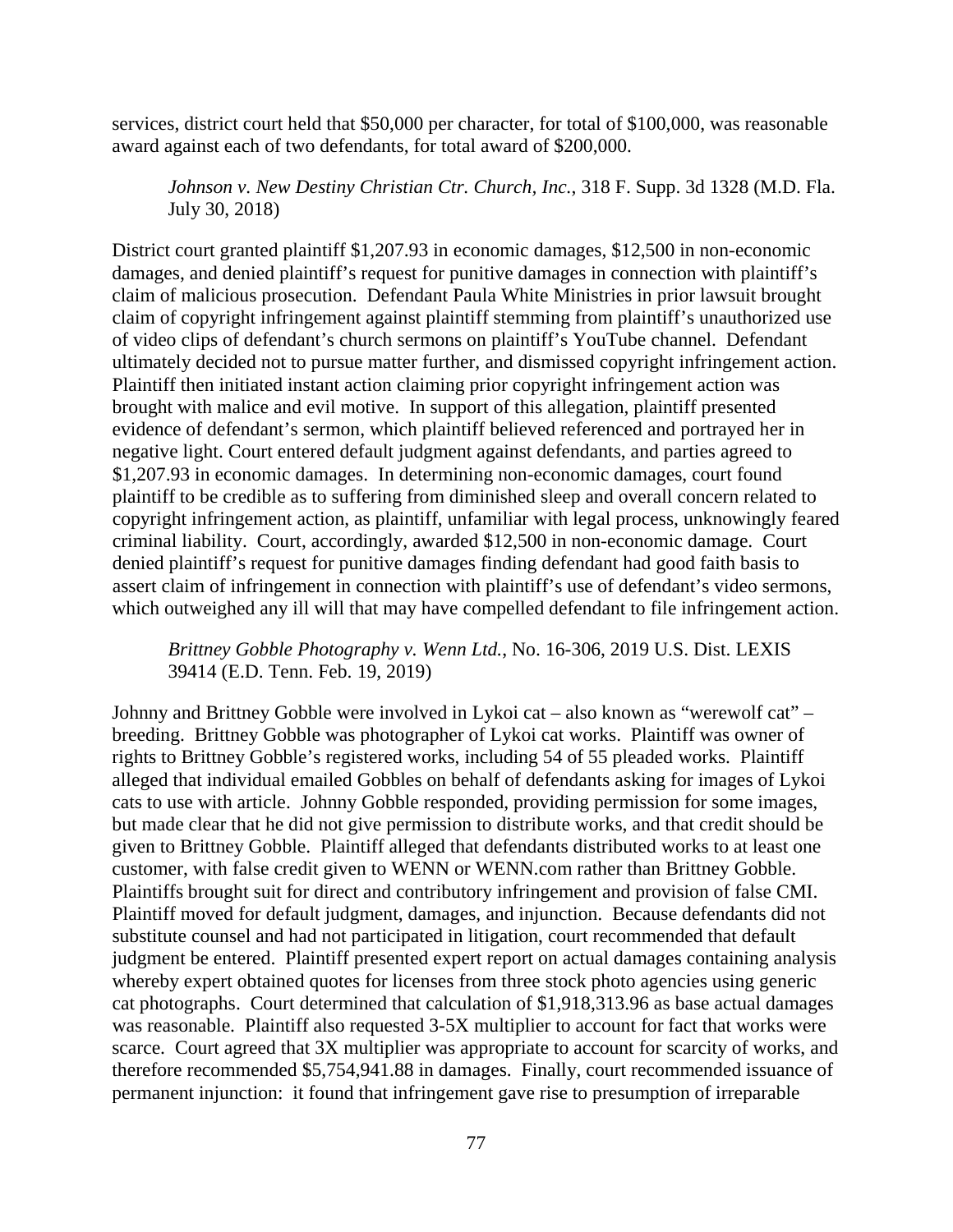injury that defendants did not rebut; that balance of hardships favored plaintiff because injunction would cause no harm to defendants; and that public interest was served through issuance of injunction. Although there was no evidence that defendants were continuing infringement, court found plaintiff had no adequate remedy at law because there was potential for future infringement.

*Sony/ATV Music Publ'g LLC v. 1729172 Ont., Inc.*, No. 14-1929, 2018 U.S. Dist. LEXIS 140856 (M.D. Tenn. 2018)

Plaintiff music publishers brought suit against defendants for unlicensed use of compositions in karaoke recordings. Defendants defaulted. Magistrate found statutory damages appropriate, particularly because defendants failed to provide discovery that would be relevant to actual damage claim, and because infringement was willful. Court found enhancement of damages "particularly appropriate because the conduct of the Defaulted Defendants, involves repeated actions rather than an isolated incident, and years of deliberate infringement, followed by their evident lack of concern for the seriousness of the claims made in this litigation." As to all defendants besides Tricerasoft defendants, court found \$75,000 per infringement warranted. For Tricerasoft defendants, court found \$150,000 statutory maximum appropriate "[b]ased on years of willful infringement, repeatedly disregarding the Court's orders, refusing to provide financial documents or to account for all unauthorized uses, willfully violating the Preliminary Injunction order and failing to pay sanctions for contempt." In sum, magistrate recommended that Sony/ATV plaintiffs receive 3,859 awards, and EMI plaintiffs receive 4,258 awards of statutory damages.

*Sullivan v. Flora, Inc.*, No. 15-298, 2018 U.S. Dist. LEXIS 109587 (W.D. Wis. June 29, 2018)

Plaintiff sued defendant for infringement, based on defendant's unauthorized use of 33 of plaintiff's illustrations. Jury found for plaintiff and awarded her \$3.6 million in statutory damages. Defendant filed motion for *remittitur* or new trial on basis that damages were excessive or, alternatively, that damages violated substantive due process. In reviewing request for *remittitur*, court considered (1) whether award was monstrously excessive, (2) whether there was rational connection between award and evidence, and (3) whether award was roughly comparable to awards made in similar cases, and found that, while "very high," award was not "'monstrously excessive,' without a rational connection to the evidence or outside a rough comparison to similar cases." Considering due process challenge, court embraced standard in *Williams*, finding that due process was violated "only where the penalty prescribed is so severe and oppressive as to be wholly disproportioned to the offense and obviously unreasonable," and emphasized substantial deference owed to jury, reasoning that award was not rendered oppressive or disproportionate even if factors weighed by jury (e.g., defendant's profits, difficulty in proving actual damages, plaintiff's lost revenues, etc.), when viewed in isolation, might not have supported award. Court also emphasized defendant's failure to present relevant arguments to jury or court before instant motion and held that Rule 59 motion was "*not* the proper mechanism for bringing theories or arguments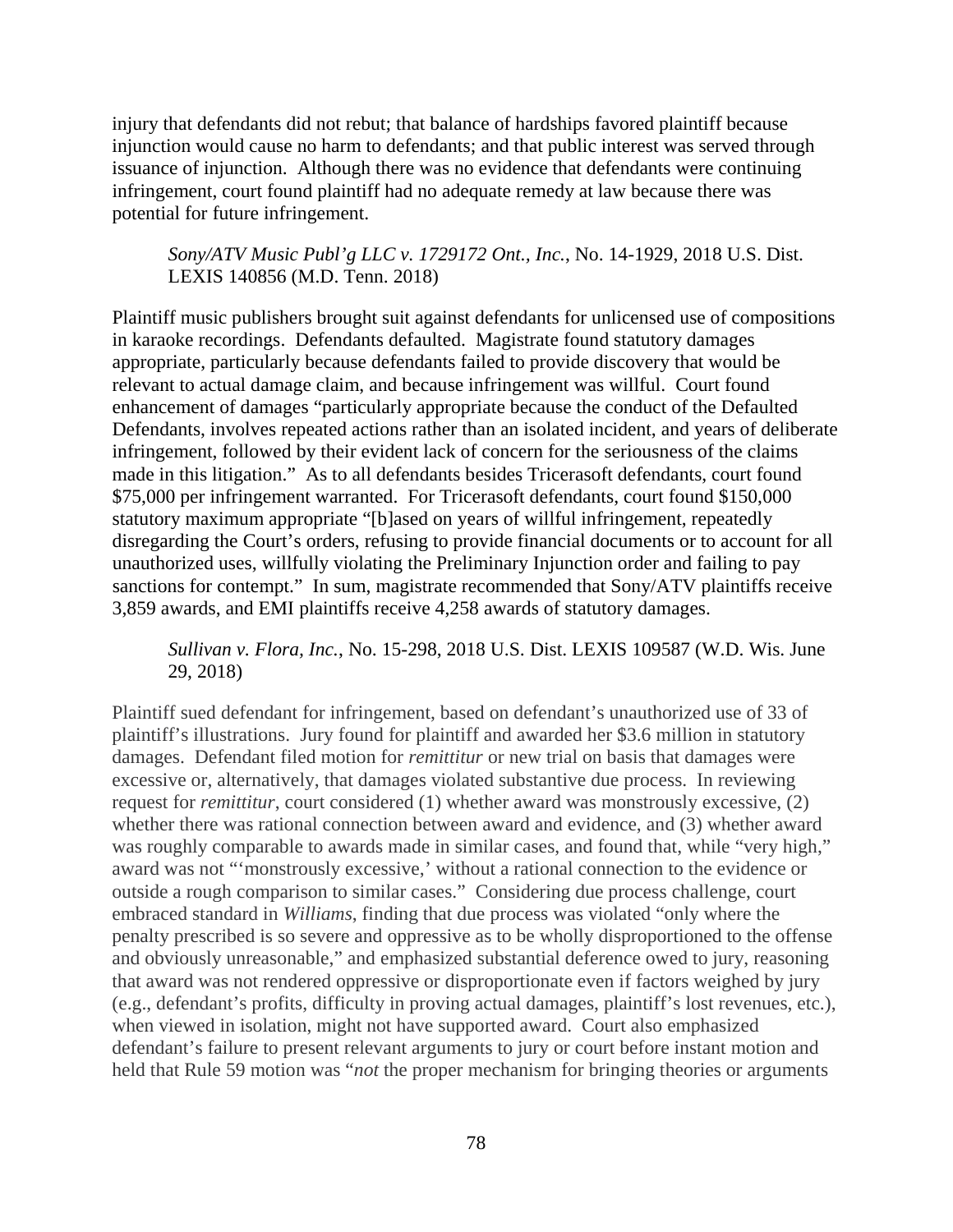that could have been raised before judgment." Accordingly, court denied defendant's motion for *remittitur* or new trial.

### **B. Attorneys' Fees**

### *Manhattan Review LLC v. Yun*, 919 F.3d 149 (2d Cir. 2019)

District court awarded defendants attorneys' fees as prevailing party even though defendants did not obtain favorable judgment on merits of plaintiffs' claims. Defendant Yun and plaintiff Messner formed test preparation business Manhattan Review. In 2011, after falling out, Yun filed Certificate of Cancellation for Manhattan Review with Delaware Secretary of State and formed competitor business Manhattan Enterprise. In 2012, Meissner, individually and derivatively on Manhattan Review's behalf, sued Yun and Manhattan Enterprise in New York state court on various state law claims. State court dismissed Meissner's derivative claims due to Manhattan Review's cancelled status. Meissner filed Certificate of Correction with Delaware Secretary of State and received Certificate of Good Standing, on basis of which Meissner moved to vacate state court's earlier dismissal of derivative claims. State court denied Meissner's motion because Meissner failed to show that Certificate of Good Standing nullified Certificate of Cancellation. In 2016, Manhattan Review and Meissner, derivatively on Manhattan Review's behalf, brought suit against Yun, Manhattan Enterprise and third defendant, alleging copyright and trademark infringement in addition to various state law claims. District court granted defendants' motion to dismiss federal suit, holding that collateral estoppel barred plaintiffs' claims because state court held that plaintiffs lacked capacity to sue after plaintiffs had full and fair opportunity to litigate. Defendants then sought attorneys' fees award under Copyright Act and Lanham Act. Under either feeshifting statute, prevailing party is one who has favorably effected material alteration of parties' legal relationship by court order. Second Circuit, relying on U.S. Supreme Court's holding in *CRST Van Expedited, Inc. v. EEOC*, 136 S. Ct. 1642 (2016), held that defendant need not obtain favorable judgment on merits to be prevailing party, and affirmed district court's award of attorneys' fees to defendants.

#### *16 Casa Duse, LLC v. Merkin*, 740 F. App'x 223 (2d Cir. 2018)

Second Circuit vacated district court's denial of plaintiff's claim for attorneys' fees and remanded for further consideration. In underlying action, plaintiff asserted copyright and various state law claims. After granting summary judgment to plaintiff, district court awarded plaintiff attorneys' fees under § 505. Second Circuit reversed grant of summary judgment on tortious interference claim, recognizing that conclusions in context of that holding that Merkin's copyright claims were neither objectively unreasonable nor advanced in bad faith could bear on fee determination under Copyright Act, and remanded matter for reconsideration, holding that "district court may consider [parties'] contentions on remand if and when it is required to calculate costs and fees with respect to the copyright claims only, without reference to the tortious interference claim, which we conclude is without merit." On remand, district court denied plaintiff's renewed request for fees. Plaintiff once again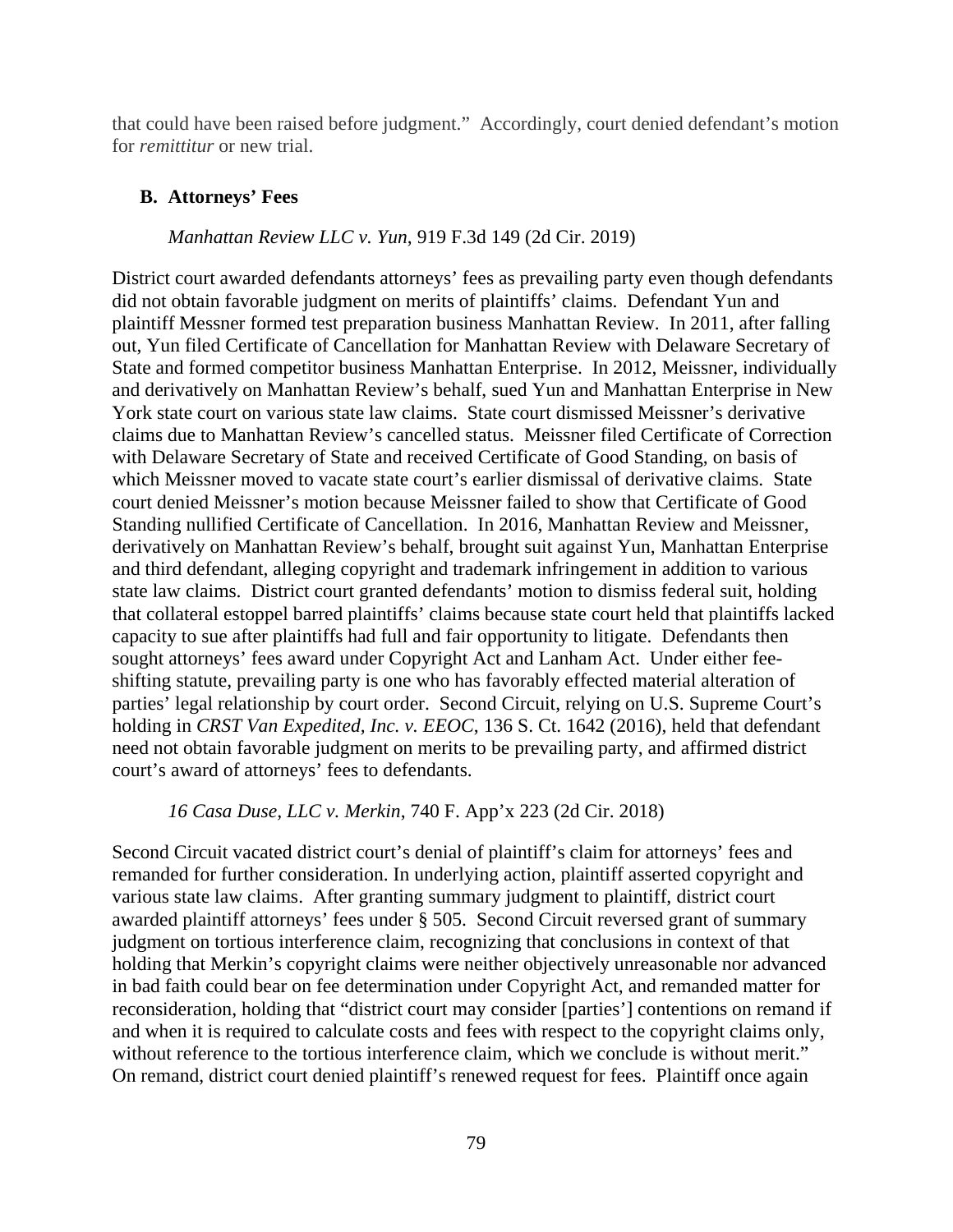appealed. Second Circuit explained that its statement that re-calculation of fees on remand would be with respect to copyright claims only, without reference to tortious interference claim, "merely underscored that when the district court undertook the necessary reconsideration, it could not award fees based on the tortious interference claim, because the grant of summary judgment on that claim had been reversed." Court noted that Supreme Court in *Kirtsaeng* approved of fee award under § 505 based primarily on considerations of compensation and deterrence, even where litigation position was not objectively unreasonable, and expressed view that "under the unique circumstances of this case, a fee award in some amount may well be warranted based on those considerations."

#### *Nobile v. Watts*, 747 F. App'x 879 (2d Cir. 2018)

Second Circuit affirmed district court's award of reasonable attorneys' fees to prevailing defendant based on objective unreasonableness of plaintiff's claims and need for compensation and deterrence. Plaintiff wrote Screenplay in which childless couple decided to keep motherless baby found in boat washed up on island. Defendants wrote and published Novel, later adapted into Film, with same premise. Plaintiff alleged that Novel and Film infringed copyright in Screenplay. District court held, and plaintiff conceded, that Screenplay's basic premise was unprotectable idea. Additional plot elements shared by Screenplay and Novel – e.g., that couple found baby immediately after stillbirth, allowing them to pass off baby as own – also held to be unprotectable ideas. Remaining similarities, including wife's emotional and physical reactions to stillbirth, flowed naturally from unprotectable premise, and thus were unprotectable *scènes à faire*. Two instances of literal similarity (dialogue snippets "I hate this place" and "just you and [I/me]") were *de minimis* and did not give rise to substantial similarity finding. Second Circuit affirmed district court's finding that infringement claim was objectively unreasonable, especially where district court explicitly accounted for considerations of compensation and deterrence. District court's award of all attorneys' fees incurred, as well as court's decision to reduce same by 15%. were reasonable. Second Circuit thus affirmed attorneys' fees award.

#### *Shame on You Prods. v. Banks*, 893 F.3d 661 (9th Cir. 2018)

Ninth Circuit affirmed district court's grant of attorneys' fees to defendants. District court dismissed plaintiff's claim that film *Walk of Shame* infringed copyright in screenplay titled *Darci's Walk of Shame*, and granted defendants' motion for fees. District court found plaintiff's infringement claim was objectively unreasonable, that substantial similarity issue was "not close," that plaintiff acted in bad faith by unreasonably delaying turnover of plaintiff's screenplay and by dragging out meritless litigation, and that overall goals of Copyright Act would be served by fee award. District court therefore did not abuse its discretion in determining that defendants were entitled to fees. Ninth Circuit also held that district court did not abuse its discretion in determining amount of attorneys' fees.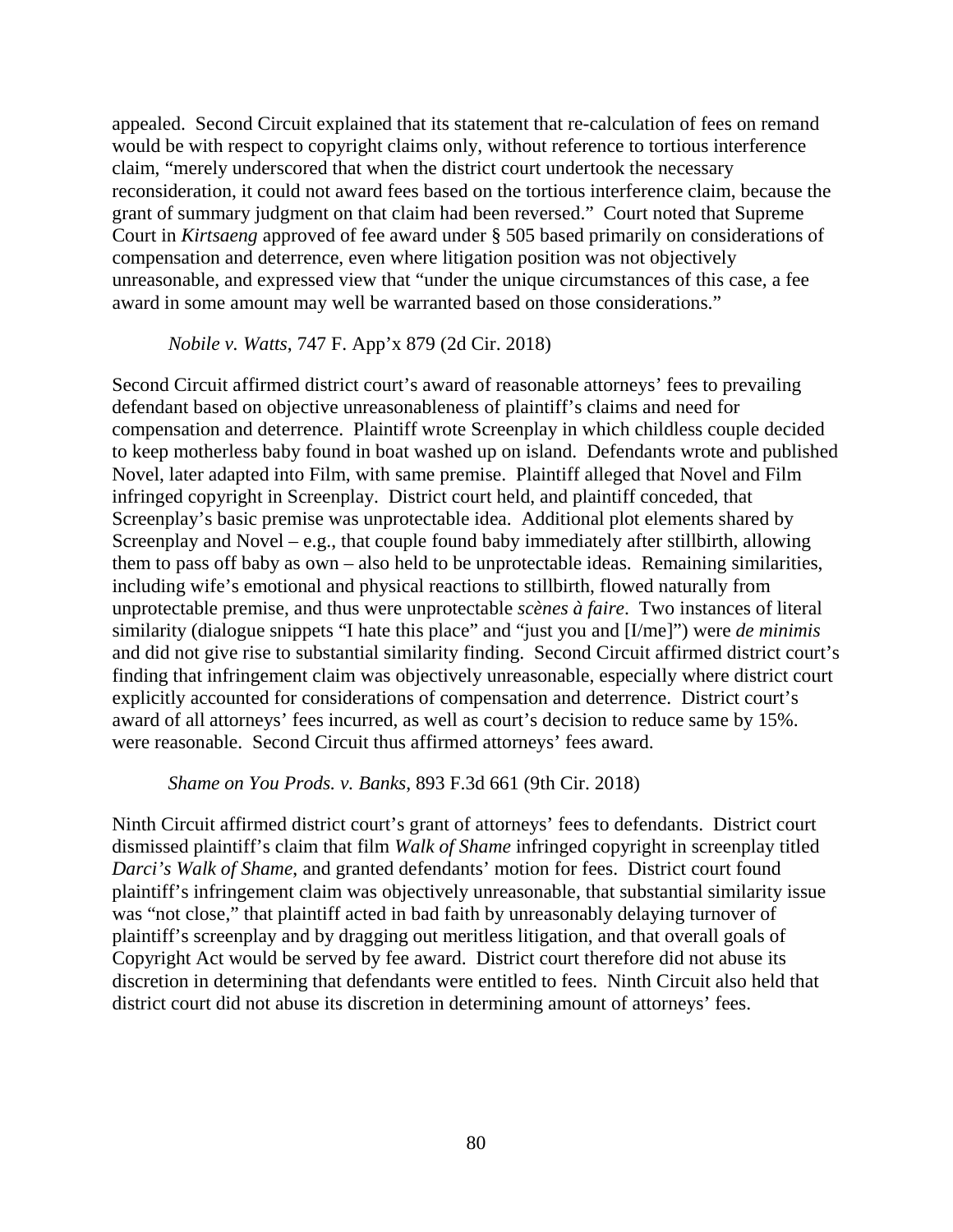#### *Cobbler Nev., LLC v. Gonzales*, 901 F.3d 1142 (9th Cir. 2018)

Ninth Circuit affirmed district court's award of attorneys' fees to prevailing defendant in direct and contributory infringement suit. Plaintiff, owner of copyright in film *The Cobbler*, identified IP address that had, without authorization, downloaded and distributed film multiple times. After filing suit against IP address, plaintiff obtained records identifying defendant individual as subscriber associated therewith. Defendant's internet service was accessible to both residents and visitors at adult care foster home, and defendant did not disclose names or work schedules of home due to confidentiality concerns. Plaintiff sued defendant personally for direct and contributory copyright infringement, and both claims were dismissed based on plaintiff's failure to plead sufficient facts in support thereof. District court awarded attorneys' fees to defendant because plaintiff's decision to name defendant personally was unreasonable in light of plaintiff's conclusion that defendant was neither regular occupant of residence at issue nor likely infringer, and because such award would deter plaintiff from overaggressively pursuing alleged infringers without reasonable factual basis, while encouraging defendants with valid defenses to defend their rights. Ninth Circuit held district court's award proper application of relevant considerations set out in Supreme Court's decision in *Kirtsaeng v. John Wiley & Sons, Inc.*, 136 S. Ct. 1979.

#### *Glacier Films (USA), Inc. v. Turchin*, 896 F.3d 1033 (9th Cir. 2018)

Ninth Circuit reversed and remanded, holding district court abused discretion in denying plaintiff's motion for attorneys' fees. Plaintiff brought suit against defendant who used peerto-peer network platform BitTorrent to illegally download and distribute plaintiff's movie *American Heist*. Defendant was deposed and admitted to illegally downloading movie. Subsequently, defendant became non-responsive and plaintiff filed motion for default judgment. Thereafter, court appointed *pro bono* attorney who filed answer on behalf of defendant, asserting various affirmative defenses. Parties settled matter and defendant stipulated to liability for infringement and agreed to pay \$750 in statutory damages. Parties further agreed that award of attorneys' fees would be determined by court. District court denied request for fees, and plaintiff appealed. Court applied factors set forth in *Fogerty v Fantasy, Inc.*, 510 U.S. 517 (1994) ("frivolousness, motivation, objective unreasonableness (both in the factual and in the legal components of the case) and the need in particular circumstances to advance considerations of compensation and deterrence"), and also considered degree of success obtained, purposes of Act, and whether chilling effect of attorneys' fees may be too great or impose inequitable burden on defendant. Court held plaintiff attained "actual success" by establishing defendant's liability, despite small statutory damages. Additionally, attorneys' fees were needed because current policies and legislation were failing to deter infringers. Court highlighted that defendant continued to use BitTorrent right up to deposition, despite notice that his illegal acts might subject him to legal penalties. Goals of Copyright Act were advanced by attorney's fees. Moreover, plaintiff did not engage in overaggressive assertion of copyright claims, did not request exorbitant amount of money to settle, did not seek confidential settlement agreement, and was not engaging in copyright trolling. Furthermore, court found defendant to be unreasonable and frivolous because he delayed resolution of matter and asserted baseless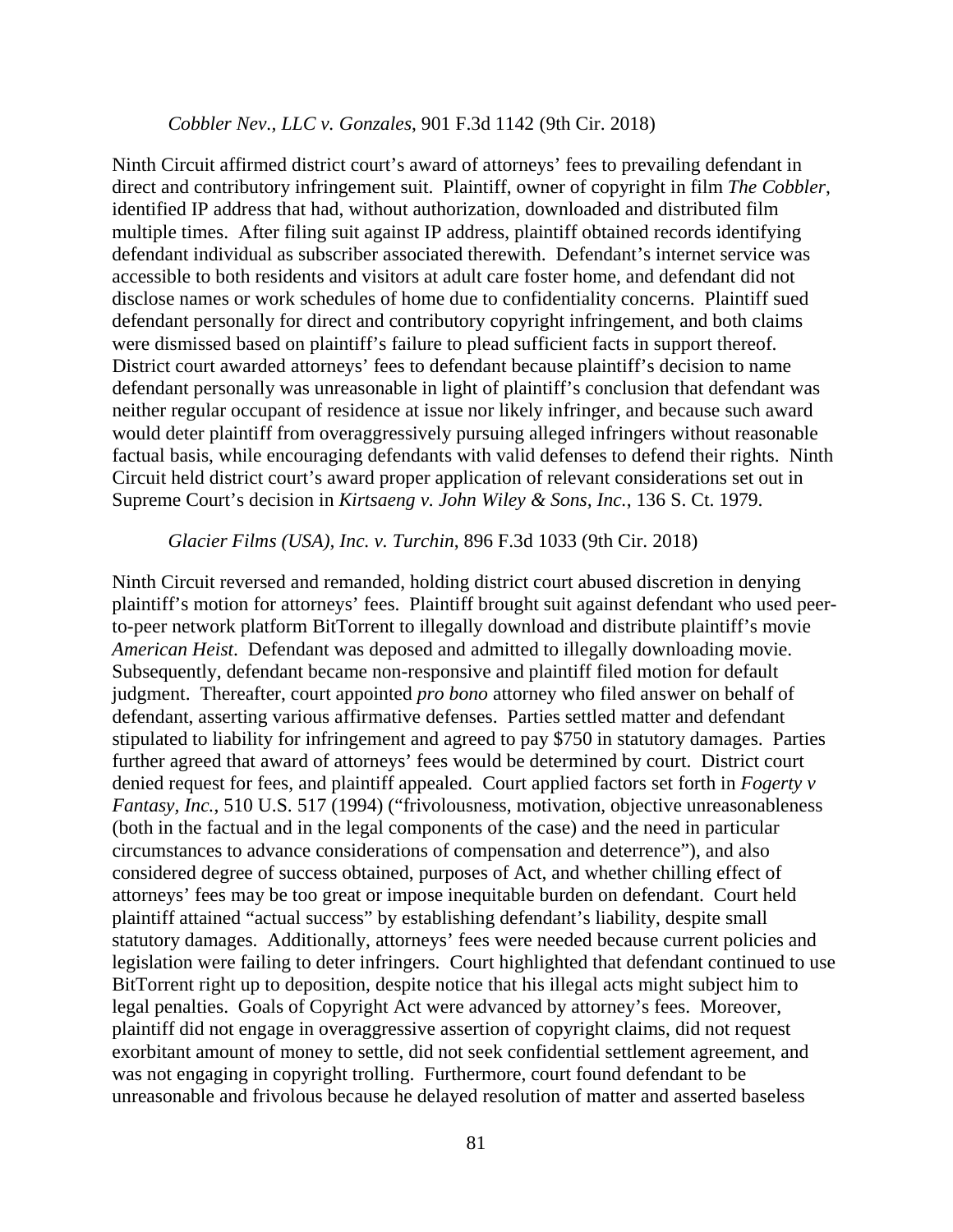defenses. Finally, defendant's repeatedly distributing copies despite express copyright warnings in movie were evidence of willfulness.

*YS Built LLC v. Huang*, No. 17-35044, 2018 U.S. App. LEXIS 17636 (9th Cir. June 27, 2018)

Ninth Circuit affirmed award of attorneys' fees to prevailing defendants. Parties negotiated potential construction agreement whereby defendants paid plaintiff's architect to prepare plans for home. Parties ultimately could not finalize contract, and defendants hired third party to build home. Plaintiff brought suit alleging infringement. District court held trial and found for defendants. Court found trial court did not abuse discretion in awarding defendants attorneys' fees and costs pursuant to *Fogerty* factor analysis. As trial court found, defendants prevailed on copyright claim; plaintiff's claim was "objectively unreasonable, if not frivolous"; plaintiff's motivation militated in favor of fees; and fees award would deter copyright abuses and compensate defendants.

*Downs v. Yeshiva World News, LLC*, No. 18-250, 2019 U.S. Dist. LEXIS 17751 (E.D.N.Y. Feb. 1, 2019)

Plaintiff brought copyright infringement suit against defendant, online news publisher, alleging that defendant published two of plaintiff's copyrighted photographs on its website without authorization and credit. Upon defendant's default, court granted plaintiff's motion for default judgment finding defendant liable for copyright infringement. Court held that plaintiff's request for reimbursement of costs and attorneys' fees was reasonable, given that counsel's claimed hourly rate was within range that courts usually approve in similar cases, and billing records revealed reasonable number of hours worked, and record confirmed that plaintiff reasonably incurred requested costs.

*John Wiley & Sons, Inc. v. Book Dog Books, LLC*, 327 F. Supp. 3d 606 (S.D.N.Y. 2018)

Granting plaintiffs' post-trial motion, district court awarded attorneys' fees to plaintiffs based on defendants' unreasonable positions and conduct in litigation, but reduced award by 30% due to deficiencies in plaintiffs' billing records. Plaintiff textbook publishers sued defendants, used book sellers, for copyright infringement, claiming defendants knowingly and recklessly sold counterfeit textbooks despite earlier settlement agreement with plaintiffs. Plaintiffs presented evidence that defendants purchased books from known counterfeiters, failed to keep accurate records, destroyed potentially infringing textbooks, and had sold and continued to sell counterfeit textbooks. During litigation, defendants took unreasonable legal positions, made frivolous requests and factual arguments, and willfully concealed evidence in discovery. Court held that this conduct, coupled with jury's finding that defendants' infringement was willful, justified attorneys' fees award. However, court held that, despite plaintiffs' reasonable requested hourly rate, plaintiffs' billing records (which included block billing and excessive time expenditure) resulted in unreasonable lodestar amount; court thus exercised discretion by reducing ultimate fee award by 30%.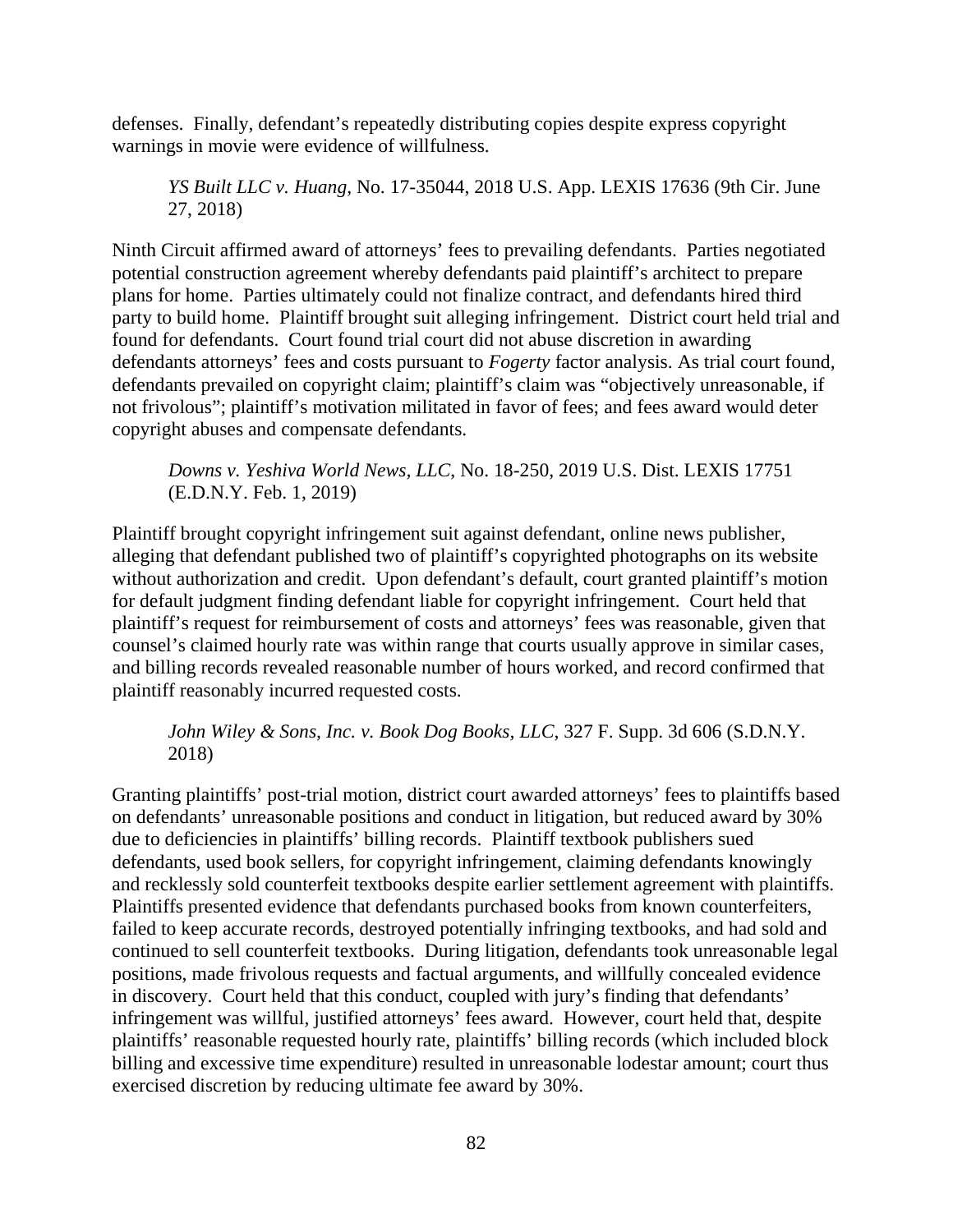*We Shall Overcome Found. & Butler Films v. Richmond Org., Inc.*, 330 F. Supp. 3d 960 (S.D.N.Y. 2018)

Parties settled declaratory judgment action addressing validity of two copyrights in musical composition "We Shall Overcome." As part of settlement, defendants agreed to stop claiming copyright in melody or lyrics of verses of "We Shall Overcome." Plaintiff moved for over \$1 million in attorneys' fees and more than \$60,000 in expenses. Court found that plaintiff was prevailing party under § 505. Next court assessed *Fogerty* factors, finding defense not frivolous but "weak"; that defendants' motivation in bringing suit – to save song from commercialism – weighed in their favor; that defendants' litigation conduct was not, for most part, objectively unreasonable; and that deterrence and compensation were "complex" in case because song was largely in public domain, and only thing deterred would be "baseless assertion of copyright rights." On balance, court found plaintiffs entitled to attorneys' fees. Court, however, found requested hourly rate too high, taking into account fact that defense counsel offered 50% fee reduction, and fact that plaintiffs' counsel sought to achieve common fund recovery as class action class action, from which maximum fees recoverable would have been relatively modest. In sum, court found 65% reduction from hourly rates to be "reasonable approximation of the fees that the reasonable, hourly-fee paying client could expect to pay to bring a case such as this one." Court also adjusted paralegal rates. Court rejected defendants' complaint over hours worked by plaintiffs' counsel. Although not raised by defendants, court found adjustment was needed to subtract time billed for discussions with media. Although plaintiff additionally sought to recover expert fees and expenses, court found it had no authority to shift this cost to defendants. In total, court award \$352,000 in attorneys' fees.

## *Frye v. Lagerstrom*, No. 15-5348, 2018 U.S. Dist. LEXIS 108318 (S.D.N.Y. June 27, 2018)

District court granted plaintiff's request for attorneys' fees. Plaintiff and defendant agreed to produce plaintiff's script *Homeless: A Love Story*. Parties executed agreement that all footage/material belonged to plaintiff. Defendant published six minutes of footage on YouTube, naming himself director, and refused plaintiff's demands to remove footage, resulting in Showtime's decision not to exercise first refusal rights. After defendant ignored plaintiff's demand letters and takedown notices, plaintiff brought suit for infringement. District court permanently enjoined defendant from infringing *Homeless* copyrights, and awarded plaintiff \$10,000 in statutory damages. Considering plaintiff's fees motion, court noted that several of defendant's positions in defending infringement claim were objectively unreasonable; significant portions of defendant's submissions were devoted to developing conspiracy theory involving plaintiff and third parties' alleged manipulation of New York State criminal justice system, which court dismissed as "fanciful notion." Defendant's *pro se* status did not change calculus. Court found plaintiff's counsel's \$200 hourly rate, and time expended, reasonable, and awarded plaintiff \$21,450 in attorney's fees.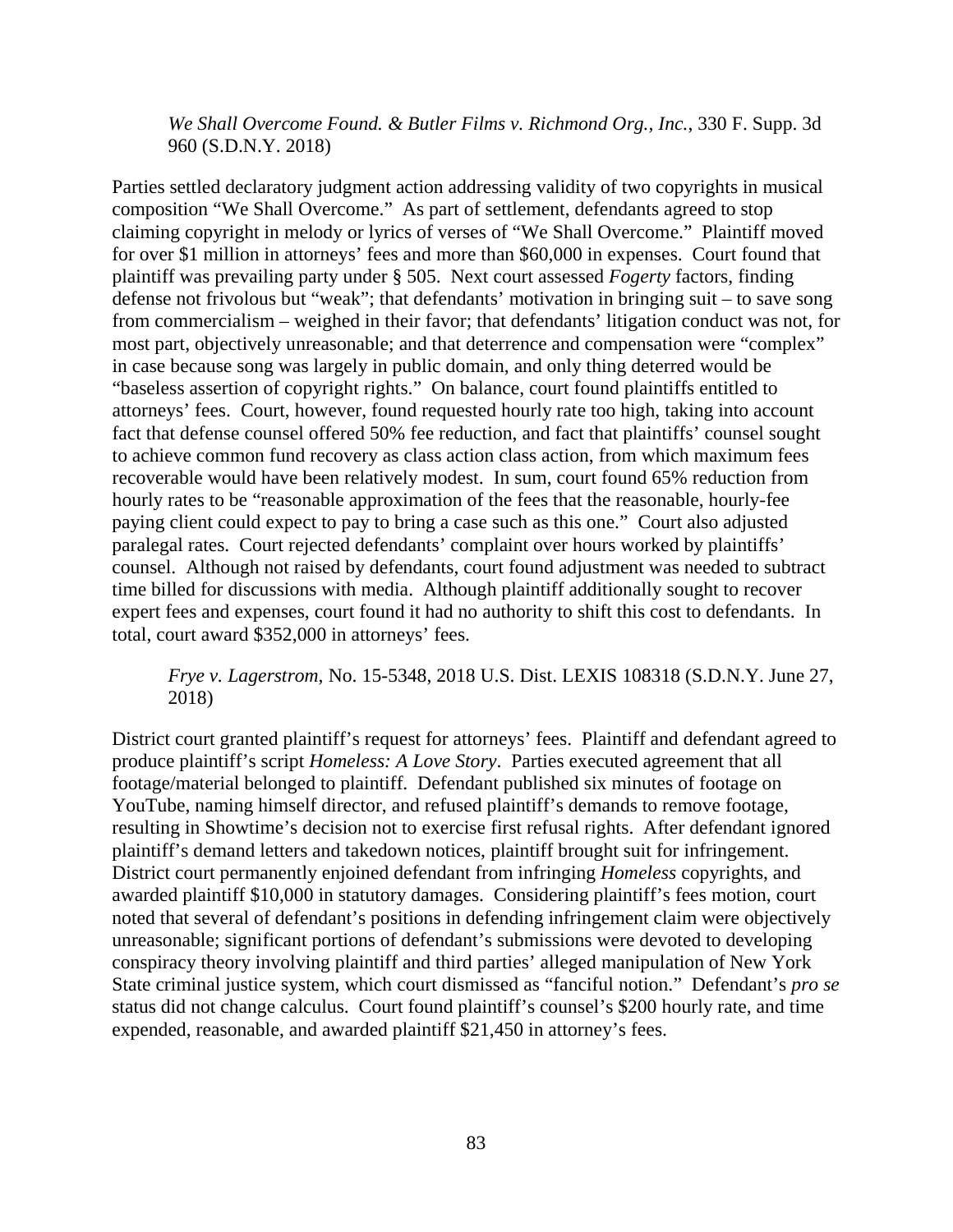*Sophia & Chloe, Inc. v. Brighton Collectibles, Inc.*, No. 12-2472, 2019 U.S. Dist. LEXIS 54576 (S.D. Cal. Mar. 29, 2019)

District court denied defendant's motion for attorneys' fees. During jury trial, jury found that 10 of plaintiff's copyrights were invalid, that one of plaintiff's copyrights was valid but defendant did not infringe it, and that two of plaintiff's copyrights were valid and defendant infringed them. Court denied both parties' motions for attorneys' fees. On appeal, Ninth Circuit found that only one of plaintiff's designs was protected from virtually identical copying, and defendant had not infringed it. Ninth Circuit vacated judgment and remanded to district court for reconsideration of denial of defendant's fees motion. Applying *Fogerty* factors, court found degree of success obtained and motivation weighed in favor of awarding fees, frivolousness and objective unreasonableness weighed against awarding fees, and compensation and deterrence factor was neutral. Fact that plaintiff was small business owned by one person, with declining sales, weighed further against fees award. Looking at factors under totality of circumstances, court found that they ultimately weighed against award of attorneys' fees.

*Mfg. Automation & Software Sys. v. Hughes*, No. 16-8962, 2018 U.S. Dist. LEXIS 106797 (C.D. Cal. June 25, 2018)

Plaintiff software developer sold "Traceability Made Easy" program, for which it owned seven registrations and one application. Plaintiff alleged defendant copied its program in creating "InformaTrac Pro" program. Defendants contended that plaintiff could not recover statutory damages and attorneys' fees. Plaintiff acknowledged that it was aware of infringement eight months prior to effective date of registration for six registrations and prior to dates of first publication on those registrations. For registration with earlier first publication date, alleged infringement occurred following first publication, but effective date of registration was more than three months after first publication. Therefore, statutory damages and attorneys' fees were not available to plaintiff.

*McGucken v. Chive Media Grp., LLC*, No. 18-01612, 2018 U.S. Dist. LEXIS 115635 (C.D. Cal. Jul. 11, 2018)

Court granted in part and denied in part defendant's motion to dismiss. Plaintiff photographer brought direct and vicarious/contributory infringement and DMCA claims against defendant. Plaintiff alleged that defendant published plaintiff's copyrighted photographs on its website, and removed plaintiff's copyright management information, as defined under DMCA. Defendant moved to dismiss plaintiff's prayer for statutory damages and attorneys' fees for "failure to identify (1) the date the alleged infringement commenced, (2) the date the copyrights were allegedly registered, and (3) the date of first publication of the works as required by § 412." Court rejected plaintiff's argument that defendant's challenge to statutory damages request was premature; decision on availability of statutory remedies was not premature because plaintiff's pleadings contained request for award of statutory damages and attorney's fees. Plaintiff did not provide date of registration of copyrights or alleged infringement. Court did not agree with plaintiff that dates of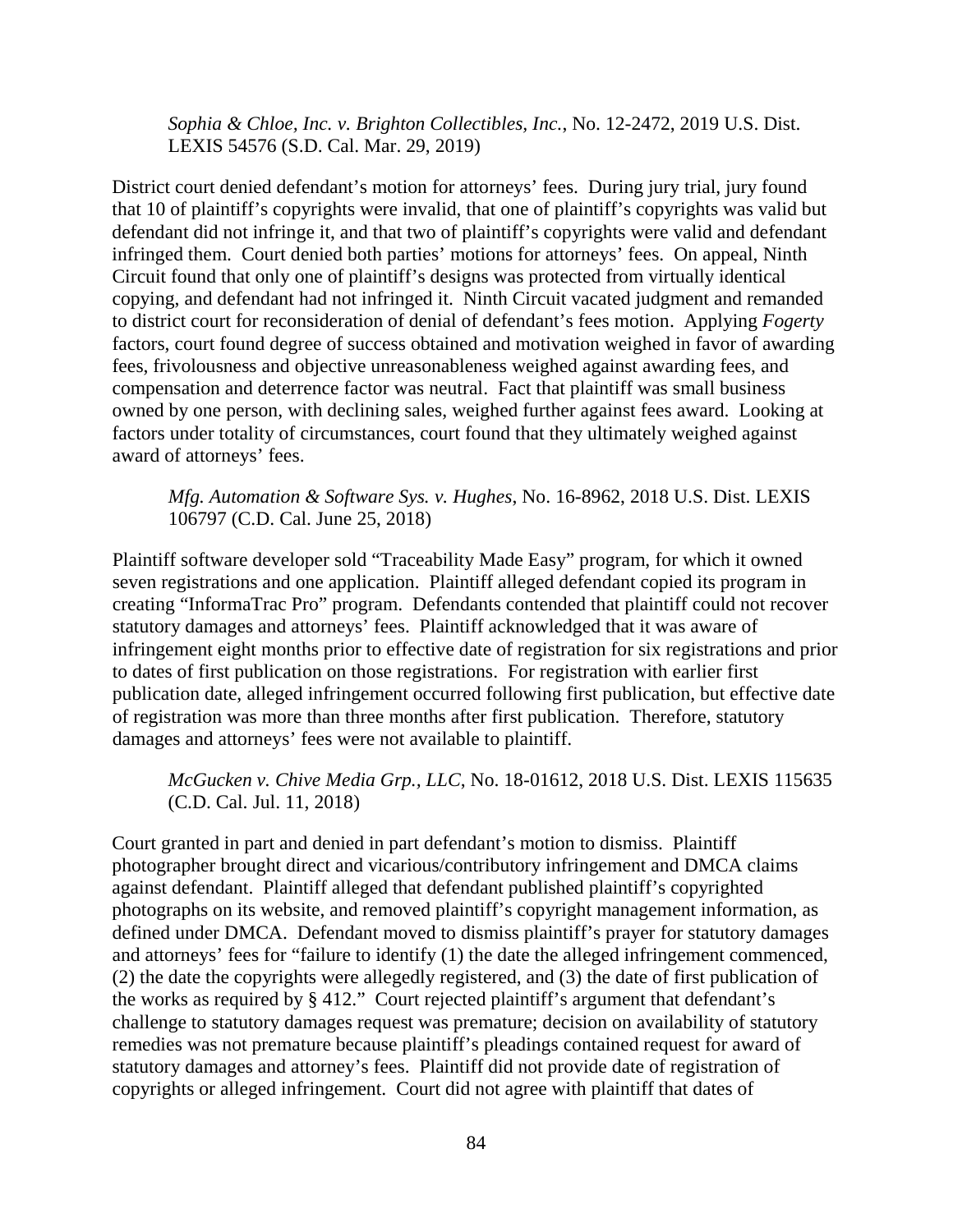infringement were within control of defendant; alleged infringement occurred on "single publicly accessible website." URLs included with every photograph in exhibit to complaint contained date, "which is likely the date of the post. Consequently, Plaintiff is able to plead the dates of infringement for each photograph." By not including any of these dates, plaintiff failed to properly plead facts sufficient for prayer for statutory damages. Court accordingly granted defendant's motion as to plaintiff's prayer for statutory damages and attorneys' fees.

*Hacienda Records, LP v. Ramos*, No. 14-19, 2019 U.S. Dist. LEXIS 879 (S.D. Tex. Jan. 3, 2019)

Court held defense counsel jointly and severally liable with client under 28 U.S.C. § 1927 for attorneys' fees in amount of \$236,544.50 and costs in amount of \$58,101.15. Plaintiff record company sought declaratory judgment that it owned copyright in certain sound recordings and compilations. Defendant counterclaimed for copyright infringement; breach of fiduciary duty; fraud; RICO violations; and breach of contract. Court granted summary judgment in favor of plaintiff, and granted in part plaintiff's motion for fees. Court noted that in Fifth Circuit award of attorneys' fees under Copyright Act is rule rather than exception, and is compelling when non-prevailing party's claim or defense is frivolous. Court held defense counsel jointly and severally liable for fees and costs under § 1927 for unreasonably and vexatiously multiplying proceedings. District court concluded that cost recovery authorized by Copyright Act is more expansive than normal cost recovery in federal court litigation, and awarded plaintiff costs including Westlaw, Lexis, and PACER research charges; postage; publication charges paid to Copyright Office; and travel expenses of counsel to attend court hearings and depositions. Motion for injunctive relief prohibiting defense counsel from filing further lawsuits against plaintiff without leave of court was denied; court reasoned that award of fees and costs should sufficiently deter defendant from prosecuting unsupported claims in future.

*Photographic Illustrators Corp. v. OSRAM Sylvania, Inc.*, No. 17-12425, 2019 U.S. Dist. LEXIS 18857 (D. Mass. Feb. 6, 2019)

District court denied defendant's motion to vacate, and granted plaintiff's motion to confirm, arbitration award in which arbitrator ruled against plaintiff on copyright infringement claim and in favor of plaintiff on breach of contract claim, but denied defendant's request for attorneys' fees as prevailing party on copyright claim. Plaintiff commercial photography service entered into license agreement with defendant lighting product manufacturer and seller, allowing defendant to use plaintiff's photographs of defendant's products. Plaintiff later sued several companies selling defendant's products for using plaintiff's photographs without authorization. Pursuant to license agreement, defendant commenced arbitration against plaintiff, alleging tortious interference with contract and unjust enrichment claims. Arbitrator rejected all of defendant's claims and all of plaintiff's counterclaims except breach of contract counterclaim, for which arbitrator awarded damages, attorneys' fees and costs. Arbitrator refused to award attorneys' fees to defendant despite dismissing copyright infringement claim, finding that plaintiff's copyright claims were objectively reasonable and brought in good faith, and further that award of attorneys' fees would not further Copyright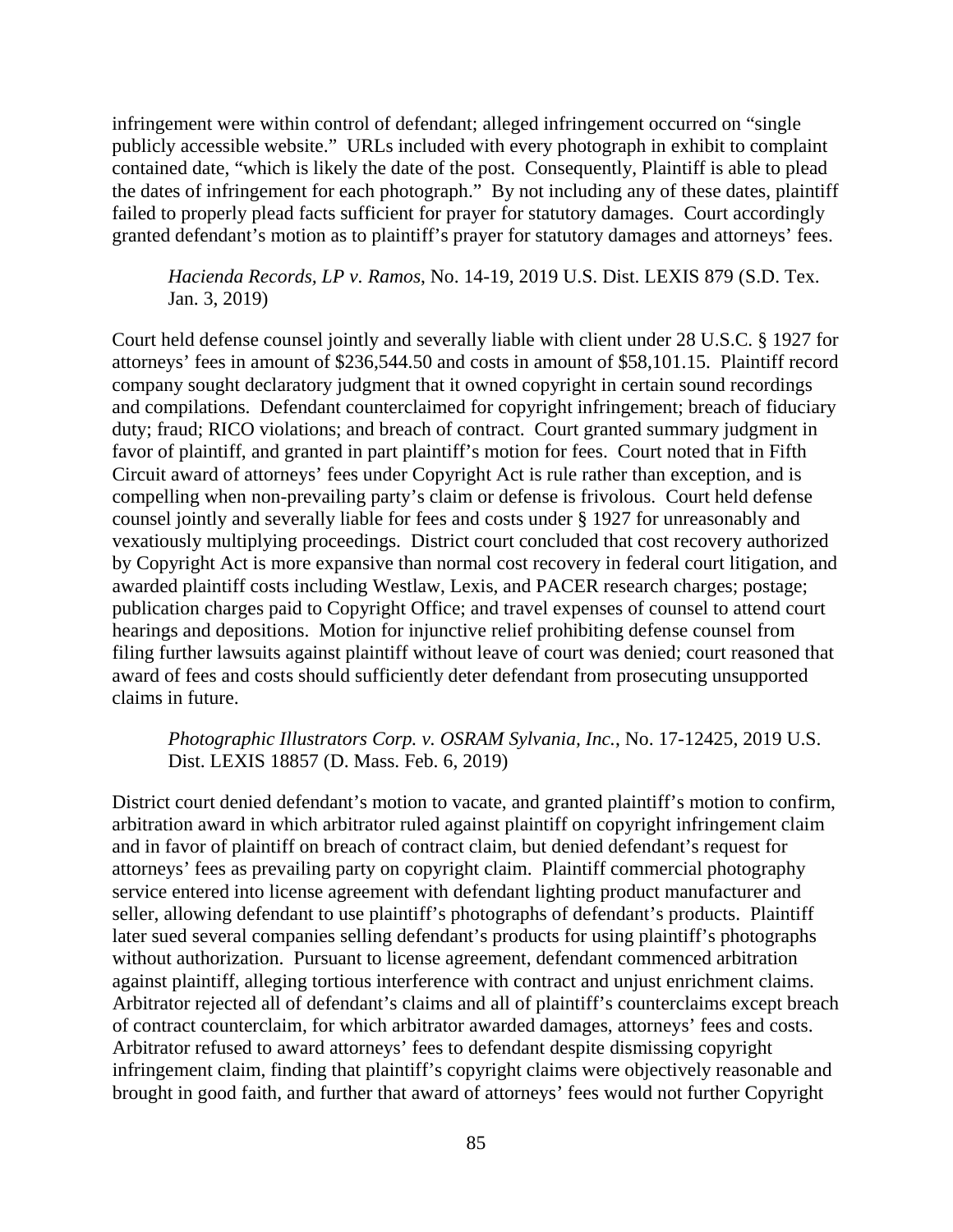Act's fundamental goal of promoting public access to creative works. Defendant sought to overturn arbitrator's holding on ground that arbitrator manifestly disregarded law in rejecting defendant's fee request. Court held that arbitrator recognized correct legal standard, considered proper factors and reached decision within his broad discretion, thereby not exhibiting manifest disregard of law. Court therefore affirmed arbitrator's award.

#### *Oracle USA, Inc. v. Rimini St., Inc.*, 324 F. Supp. 3d 1157 (D. Nev. 2018)

Plaintiff Oracle created, manufactured and licensed software and provided support services to its licensed software customers. Defendant Rimini Street similarly offered software support to customers using Oracle's licensed software. Oracle asserted claims including copyright infringement and state law computer access and unfair competition claims, alleging that Rimini Street copied Oracle's works onto its computers to provide support to customers. After trial, jury found Rimini Street infringed 93 of plaintiff's works and that defendants violated state computer access laws, and awarded plaintiff \$35.6 million for copyright infringement and \$14,427,000 for state computer access violations. After trial, Oracle moved for permanent injunction, prejudgment interest, and attorneys' fees, which court granted. Defendants appealed jury verdict to Ninth Circuit, which affirmed findings and monetary judgment with prejudgment interest for copyright infringement. However, Ninth Circuit reversed verdict on state law computer access and unfair competition claims and related judgment. Due to reversal on state law claims, Ninth Circuit vacated previously issued permanent injunction and attorneys' fees award. Plaintiff renewed motion for permanent injunction and attorneys' fees. Court previously awarded plaintiff \$28,502,246.40 in attorneys' fees, and plaintiff sought same amount in renewed motion. Court considered *Fogerty* and additional Ninth Circuit factors to determine whether it should award fees after Ninth Circuit's reversal on state law claims. First, court found plaintiff's maintenance of suit was not frivolous and focused on plaintiff's successes in suit: plaintiff defeated defendants' counterclaims and affirmative defenses related to copyright, and jury found Rimini Street infringed 93 of plaintiff's registrations and awarded it \$35.6 million for infringement, which order and verdict Ninth Circuit affirmed. While many of plaintiff's claims were dismissed or voluntarily withdrawn before trial and appeal, and Ninth Circuit reversed computer access claims, court found plaintiff's success supported award of attorneys' fees, particularly because court determined that "litigation, at its heart and core, was a copyright infringement action against Rimini Street regardless of any other claims pled." Most pretrial motions and orders were related to infringement, as was most evidence presented at trial. Second, court found that defendants' contention that it did not infringe was not reasonable because it rested on obvious misreading of relevant licensing agreements and ignored way Rimini Street used and stored plaintiff's programs on its servers. On this factor, court also considered that for more than five years Rimini Street argued that it did not infringe and specifically did not cross-use software and merely used certain versions of software for archiving and certain testing. But at trial, Rimini Street's owner and CEO testified that Rimini Street did cross-use software and engaged in infringing conduct, but contended conduct was innocent and without knowledge of impropriety. Court also considered Rimini Street's litigation misconduct during case, including recognition of spoliation and evidence destruction at trial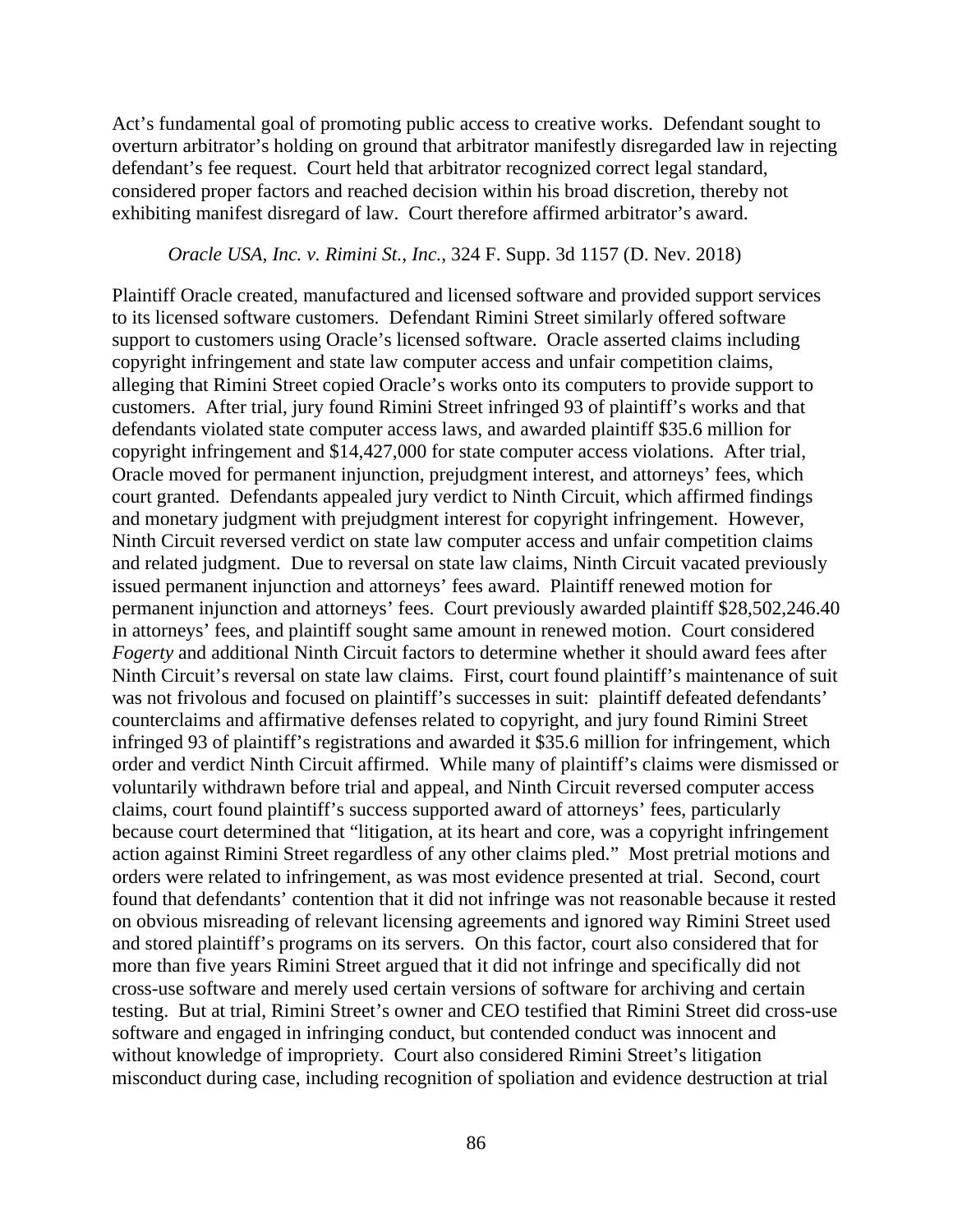and resulting adverse inference instruction to jury. Court found defendants' unreasonable behavior was "minimally related to state law claims reversed by Ninth Circuit." Third, court found attorneys' fees award was necessary to make Oracle whole, as it spent more than \$58 million in legal fees and costs to receive infringement judgment. Fourth, court found that fee award would deter Rimini Street and third parties from infringement. Fifth, court found award of fees would serve purpose of Act because IP owners like plaintiff would be rewarded for pursuing protection under Act and spurring, compensating, and defending authors' works. Having determined that award of fees was appropriate, court considered appropriate amount. First, court determined amount requested was reasonable because rates and time were reasonable for complexity of action, and case was predominantly about copyright infringement. Ninth Circuit opinion did not disturb court's determination on this issue. Although amount requested included time billed for claims for which plaintiff was not successful, court found claims had same central set of facts or theories as copyright claim and could be awarded. Court further found time billed for computer claims could be recovered. Court awarded Oracle \$28,502,246.40 in attorneys' fees.

### *DRK Photo v. McGraw-Hill Global Educ. Holdings LLC*, No. 16-4536, 2019 U.S. Dist. LEXIS 18082 (D. Ariz. Feb. 5, 2019)

Court granted defendant's motion for attorneys' fees after parties stipulated to dismissal with prejudice. Case was plaintiff's second attempt to bring copyright claim against defendant arising from alleged infringement, and in first case plaintiff's claims were dismissed for lack of standing. In prior case court held that plaintiff, stock-photo agency, did not have standing to bring infringement claims against defendant, textbook publisher, because plaintiff's agreements with photographers did not transfer ownership of works. Defendant argued it was entitled to attorneys' fees because: (1) plaintiff's pursuit of lawsuit was objectively unreasonable and frivolous as matter of law, (2) plaintiff and its counsel acted in faith in bringing lawsuit, and (3) fee award to defendant would serve interests of Copyright Act by deterring future improper litigation tactics. Court held case objectively unreasonable because court ruled in previous case plaintiff did not have standing. Because plaintiff was on notice that it did not have standing, claims in present case were also deemed frivolous. Rejection of identical standing theory in earlier action led court to conclude that this action was filed as form of overly aggressive litigation tactics, using threat of copyright damages as way to obtain large settlements. Finally, because plaintiff should not have brought this action after prior court orders placed plaintiff on notice it would not be successful in bringing claim, it would further purpose of Copyright Act to award attorneys' fees. Court, applying lodestar method, awarded defendant \$138,717.00 in fees for 322.2 hours billed to defendant in case.

### *Datacarrier S.A. v. WOCCU Servs. Grp.*, No. 16-122, 2018 U.S. Dist. LEXIS 106090 (W.D. Wis. June 25, 2018)

District court granted prevailing defendant's motion for attorneys' fees. As to strength of parties' claims and defenses, court noted that it resolved all issues in defendant's favor, sometimes on multiple grounds; that "case was not a close one"; that plaintiff's position was objectively unreasonable; and that plaintiff's conduct unnecessarily increased length and cost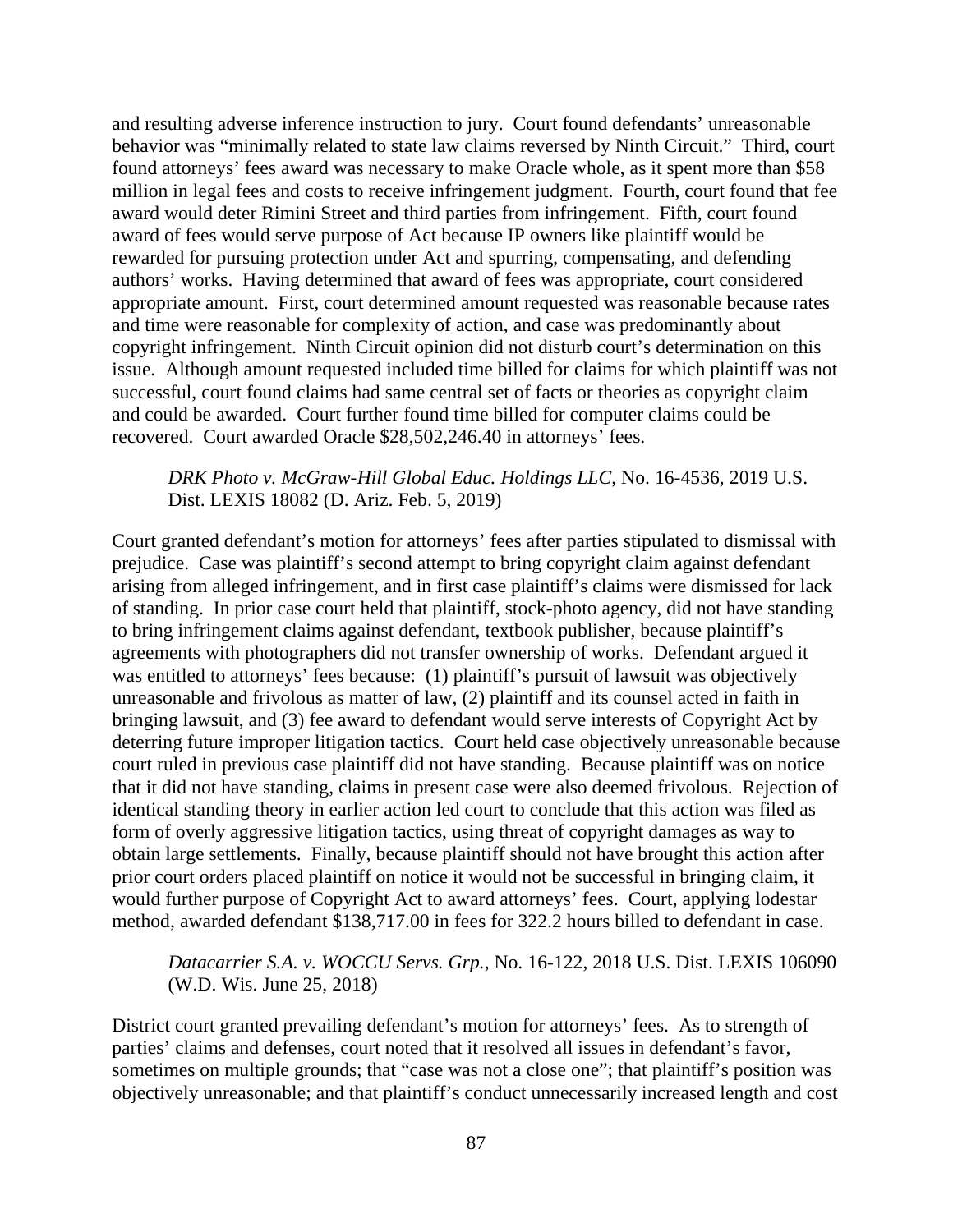of litigation. "Bottom line" was that defendant had strong defense, plaintiff clung to weak arguments that increased expense of litigation, and defendant would be left without remedy if court declined to award fees. Defendant sought fees in amount of \$936,325, translating to effective rate of \$360 per hour. Because plaintiff did not object to reasonableness of rate or hours expended, court granted defendant's request in full.

*Reed v. Ezelle Inv. Props.*, No. 17-1364, 2019 U.S. Dist. LEXIS 56264 (D. Or. Apr. 2, 2019)

Court granted plaintiff's motion for costs and attorneys' fees after plaintiff, nature photographer, successfully sued defendant for infringement of plaintiff's fine-art photograph of Japanese gardens in Portland. Court considered (1) degree of success obtained; (2) need to advance compensation and deterrence; (3) objective unreasonableness and frivolousness; (4) motivation; and (5) goals of Copyright Act, and found that all factors weighed in favor of awarding fees. Defendant argued that attorneys' fees should not be awarded in order to deter overaggressive assertion of copyright claims, contending that plaintiff employed "questionable litigation tactics" before and after bringing action, including insisting on confidentiality, continually overvaluing case, and offering to settle for large amounts. Court reasoned that, while plaintiff's tactics were aggressive, plaintiff was not overaggressive, and "nowhere in *Kirtsaeng* did the Supreme Court promote denying fees in *meritorious* claims because those winning claims are somehow 'overaggressive.'" In setting amount of fees, court utilized "lodestar" method, multiplying hours reasonably expended on litigation by hourly rate, and awarded costs and attorneys' fees in amount of \$10,539.20.

*Am. Dig. Sys. v. Nelson*, No. 17-293, 2019 U.S. Dist. LEXIS 15706 (D. Utah Jan. 30, 2019)

Court granted defendant's motion for attorneys' fees after plaintiff's infringement claim was dismissed. Court determined that fees should be awarded because plaintiff (1) maintained suit based on objectively unreasonable positions; (2) prolonged, complicated, and jeopardized just resolution of litigation by serially and intentionally misstating authorship of key emails; and (3) otherwise harmed proper functioning and integrity of judicial process. Plaintiff brought suit after discovering wedding photo of plaintiff's counsel's daughter on defendant's website. During litigation, plaintiff took positions unsupported by facts, including misstating that it received confirmation of registration from Copyright Office when email originated from private company Copyright Registry Online, and repeated such misstatements in sworn declaration. Plaintiff also sought actual damages and injunction while never identifying any facts supporting reasonable inference that it suffered actual damages, and despite defendant having already removed photograph from its website; and sought statutory damages and attorneys' fees even though it was undisputed that any infringement commenced before alleged registration. Court concluded award of \$48,564 in attorneys' fees to defendant was reasonable to appropriately compensate defendant for legal expenses incurred and to deter similar future conduct.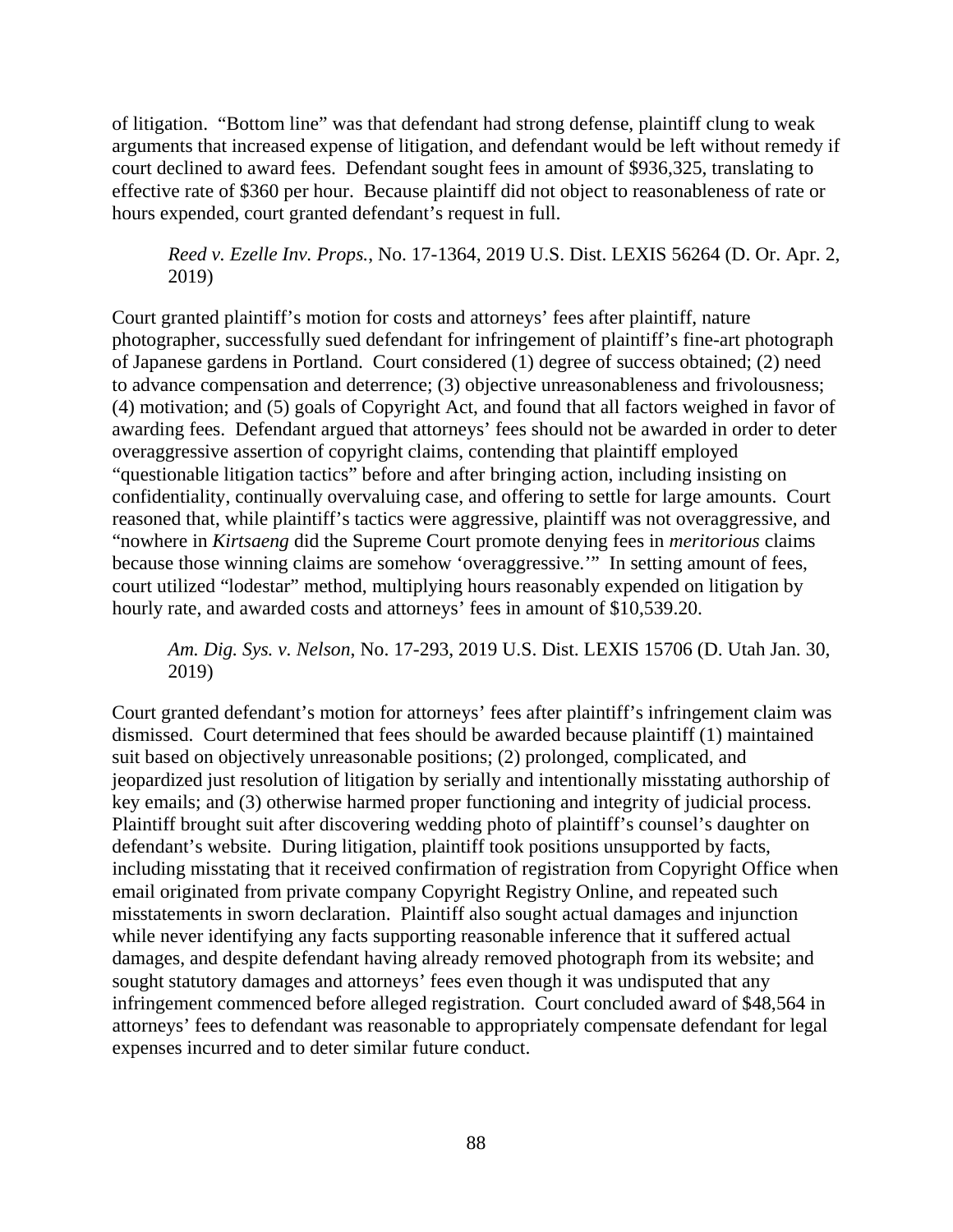*Energy Intelligence Grp., Inc. v. CHS McPherson Refinery, Inc.*, No. 16-1015, 2019 U.S. Dist. LEXIS 14632 (D. Kan. Jan. 30, 2019)

Following jury trial awarding plaintiff statutory damages for defendant's copyright infringement, district court declined to award attorneys' fees to either party. Plaintiff magazine publisher sued defendant refinery for copyright infringement, alleging that defendant purchased single subscription from plaintiff for two magazines but shared each magazine with multiple recipients. Jury found that defendant willfully infringed plaintiff's copyrights and awarded \$1.2 million in statutory damages for three years prior to plaintiff's initiation of suit. Post-trial, both parties moved for attorneys' fees. Court, guided by *Kirtsaeng v. John Wiley & Sons, Inc.*, 568 U.S. 519 (2013), assessed plaintiff's motivation in bringing suit, both parties' objective unreasonableness as to factual and legal arguments, and need for deterrence. Despite holding plaintiff to be prevailing party, court denied plaintiff's motion for attorneys' fees because (1) plaintiff filed over 50 similar lawsuits against customers, suggesting that its motivation was money-making rather than copyright enforcement, (2) defendant's defenses, though not meritorious, were not unreasonable, given that in Tenth Circuit "boundaries of copyright law are fuzzy at best," and given that defendant ultimately limited plaintiff's damages to 2% of amount sought, (3) plaintiff acted unreasonably by failing to make any reasonable settlement offer during litigation, and (4) no need for further deterrence because defendant admitted infringement and was forced to pay much more than license fees it would have otherwise owed to plaintiff. However, as prevailing party, plaintiff was entitled to full costs. Court also held that defendant was not entitled to attorneys' fees despite making Rule 68 offer of judgment that exceeded plaintiff's ultimate recovery. Court adopted majority position that non-prevailing party not entitled to attorneys' fees under any provision of Copyright Act.

### *McGraw-Hill Cos. v. Griffin*, No. 14-42, 2018 U.S. Dist. LEXIS 143233 (W.D. Ky. 2018)

Plaintiffs brought suit for direct, contributory, and vicarious infringement, and accepted Offer of Judgment from defendant in amount of \$359,254. Subsequently, parties disagreed over whether Offer of Judgment included award of attorneys' fees and costs. Sixth Circuit held that plaintiffs were entitled to attorneys' fees in their cost award, and remanded for district court to consider costs including attorneys' fees payable to plaintiffs. Plaintiffs sought fees in amount of \$791,709.20 and costs in amount of \$63,126.99. Court rejected defendant's argument that amount requested was disproportionate in comparison to judgment, finding no requirement of proportionality between fees and damages. Defendant argued that costs should be reduced by \$55,741.62 because ESI hosting fees and technical assistance in ESI management were not recoverable. However, defendant did not support argument that such costs were unrecoverable, and did not respond to plaintiffs' argument that such costs were recoverable under § 505. Court noted that district courts in Sixth Circuit had found that "full costs" in § 505 includes taxable and non-taxable costs. Court granted motion for full amount of fees and costs sought.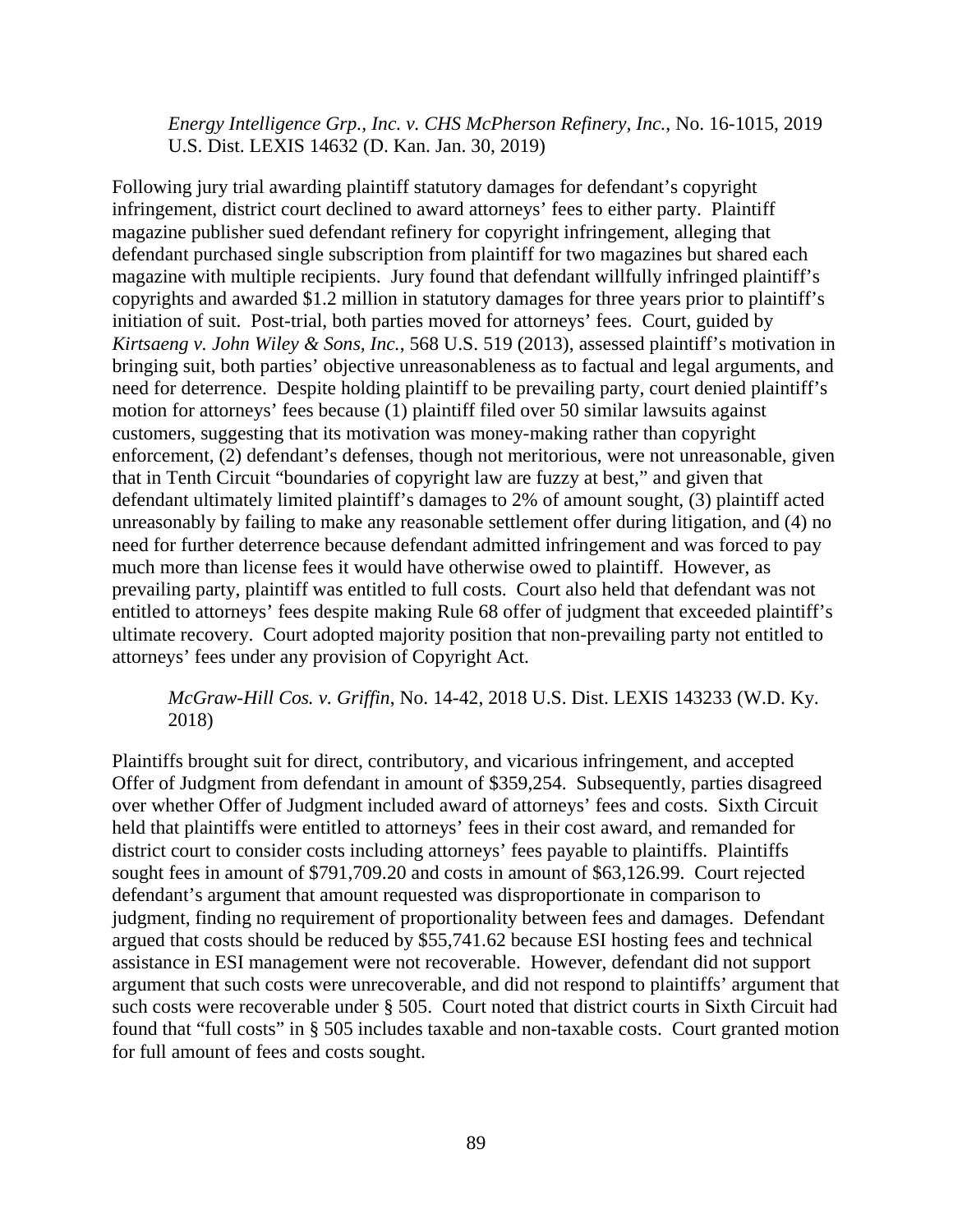## **C. Injunction/Impoundment**

*John Wiley & Sons, Inc. v. Book Dog Books, LLC*, 327 F. Supp. 3d 606 (S.D.N.Y. 2018)

District court, granting plaintiffs' post-trial motion, permanently enjoined defendants and related entities from selling counterfeit textbooks and required defendants to send all suspected counterfeits in defendants' current inventory to plaintiffs. Plaintiff textbook publishers sued defendants, used book sellers, for copyright infringement, claiming defendants knowingly and recklessly sold counterfeit textbooks despite earlier settlement agreement with plaintiffs. Plaintiffs presented evidence that defendants purchased books from known counterfeiters, failed to keep accurate records, destroyed some potentially infringing textbooks, and had sold and continued to sell counterfeit textbooks. Court found that plaintiffs demonstrated elements required for permanent injunction: without injunction, plaintiff was likely to suffer further injury from defendants' continuing infringing sales, for which plaintiffs could not sufficiently be compensated by monetary damages, and balance of hardships tipped in plaintiffs' favor each time defendants sold infringing textbook, while public interest would not be disserved by injunction. On plaintiffs' request, court extended injunction to 25 entities controlled by defendants' principal, including non-parties, and required defendants to provide sworn declaration of compliance with injunction 120 days from issuance and annually for five years. Although defendants were required to purge all known counterfeits, and send to plaintiffs all suspected counterfeits, in current inventory, defendants were not required to do so going forward. Defendants also were not required to provide notice of injunction to all entities with which defendants did business.

*Conan Props. Int'l LLC v. Sanchez*, No. 17-162, 2018 U.S. Dist. LEXIS 138203 (E.D.N.Y. Aug. 15, 2018)

Plaintiff, owner of copyrights in comic books and graphic novels featuring Conan the Barbarian and six other characters, sued defendant for copyright infringement, based on defendant's manufacture, display, and sale of miniature sculptures of Conan and other copyrighted characters. Before bringing suit, plaintiff filed DMCA takedown notice against defendant, who filed counter-notice "insisting his sculptures were legal" and continued selling sculptures under thinly veiled, generic names. In lawsuit, defendant defaulted, and plaintiff moved for default judgment; court referred motion to magistrate judge. Court declined to adopt magistrate's recommendation against injunctive relief, and instead found injunctive relief to be appropriate, given (1) threat of continuing infringement, and (2) that monetary damages alone were inadequate. Considering first point, court reasoned that defendant's decision to continue selling sculptures after receiving DMCA notice from plaintiff suggested defendant believed he could freely copy plaintiff's characters so long as he avoided using their exact names. On second point, court found that plaintiff's submission of photo of infringing statue supplied by third party was evidence that defendant's initial conduct had extended beyond his control and caused additional instances of infringement.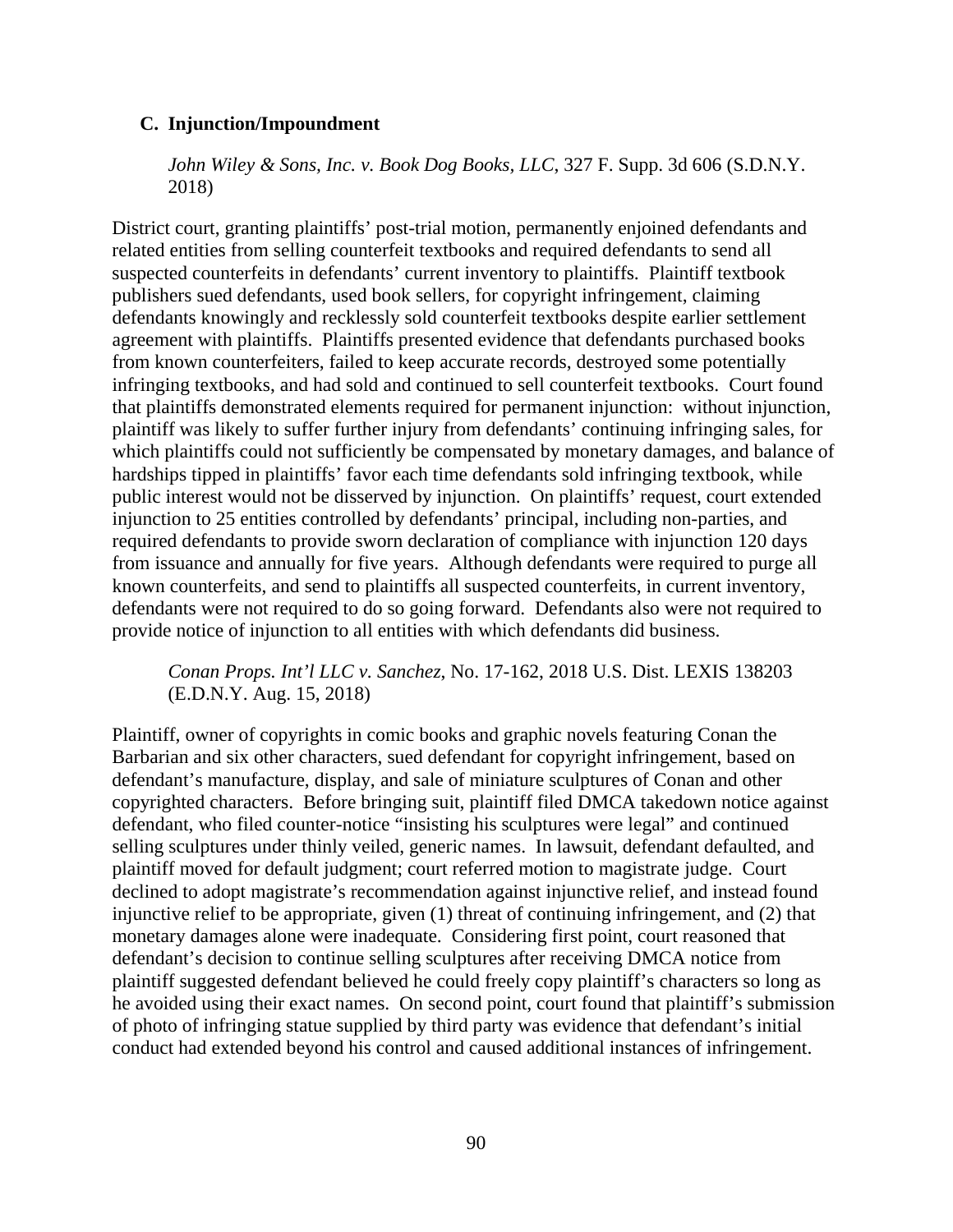*Patagonia, Inc. v. Tradition LLC*, No. 18-797, 2019 U.S. Dist. LEXIS 36795 (C.D. Cal. Mar. 4, 2019)

Plaintiff, creator of outdoor clothing products, owned registration for design composed of PATAGONIA superimposed on skyline featuring Mt. Fitz Roy. Defendant created, distributed and sold t-shirts featuring similar Mt. Fitz Roy design, except word "tradition" was substituted for "Patagonia." Plaintiff moved for default judgment, statutory damages, attorneys' fees, and permanent injunction. Court applied *Eitel* factors and found they weighed in favor of entering default judgment. As to likelihood of success on merits, court found plaintiff made *prima facie* showing of valid copyright through submission of registration number and certificate. It further found plaintiff sufficiently pleaded copying by submitting images of its work and defendant's design, which showed substantial similarity. Court also found sufficient allegation of access because design was very identifiable worldwide, and had been on plaintiff's products for prolonged period of time. Plaintiff sought, and court granted, \$30,000 in statutory damages rather than award for willful infringement. As to fees, court ordered \$2,400 in fees in accordance with local fee schedule for default judgment. Finally, court awarded permanent injunction. It found plaintiff showed irreparable harm because, due to defendants' non-participation in suit, court had no reason to believe defendant would not infringe in future; inadequate remedy at law because defendant's non-participation made approximation of actual damages impossible; and because there was risk of future infringement, damages for past infringement would not fully compensate plaintiff. Balance of hardships favored plaintiff because without injunction defendants were likely to continue infringing; and injunction would serve public interest. Court granted permanent injunction.

#### *Oracle USA, Inc. v. Rimini St., Inc.*, 324 F. Supp. 3d 1157 (D. Nev. 2018)

Plaintiff Oracle created, manufactured, and licensed software and provided support services to its licensed software customers. Defendant Rimini Street similarly offered software support to customers using Oracle's licensed software. Oracle brought suit against defendants alleging Rimini Street copied Oracle's works onto its computers to provide support to customers, and asserted claims, including copyright infringement and state law computer access and unfair competition claims. After trial, jury found Rimini Street infringed 93 of plaintiff's works and that defendants violated state computer access laws, and awarded plaintiff \$35.6 million for copyright infringement and \$14,427,000 for state computer access violations. After trial, Oracle moved for permanent injunction, prejudgment interest, and attorneys' fees which court granted. Defendants appealed jury verdict to Ninth Circuit, which affirmed findings and monetary judgment with prejudgment interest for copyright infringement. However, Ninth Circuit reversed verdict on state law computer access and unfair competition claims and related judgment. Due to reversal on state law claims, Ninth Circuit vacated previously issued permanent injunction and attorneys' fees award. Plaintiff renewed motion for permanent injunction and attorneys' fees. As initial matter, court rejected defendants' argument that reversal precluded later entry of injunction. Court then assessed eBay factors to determine appropriateness of entry of injunction. Court found irreparable injury prong weighed in favor of plaintiff, finding that companies directly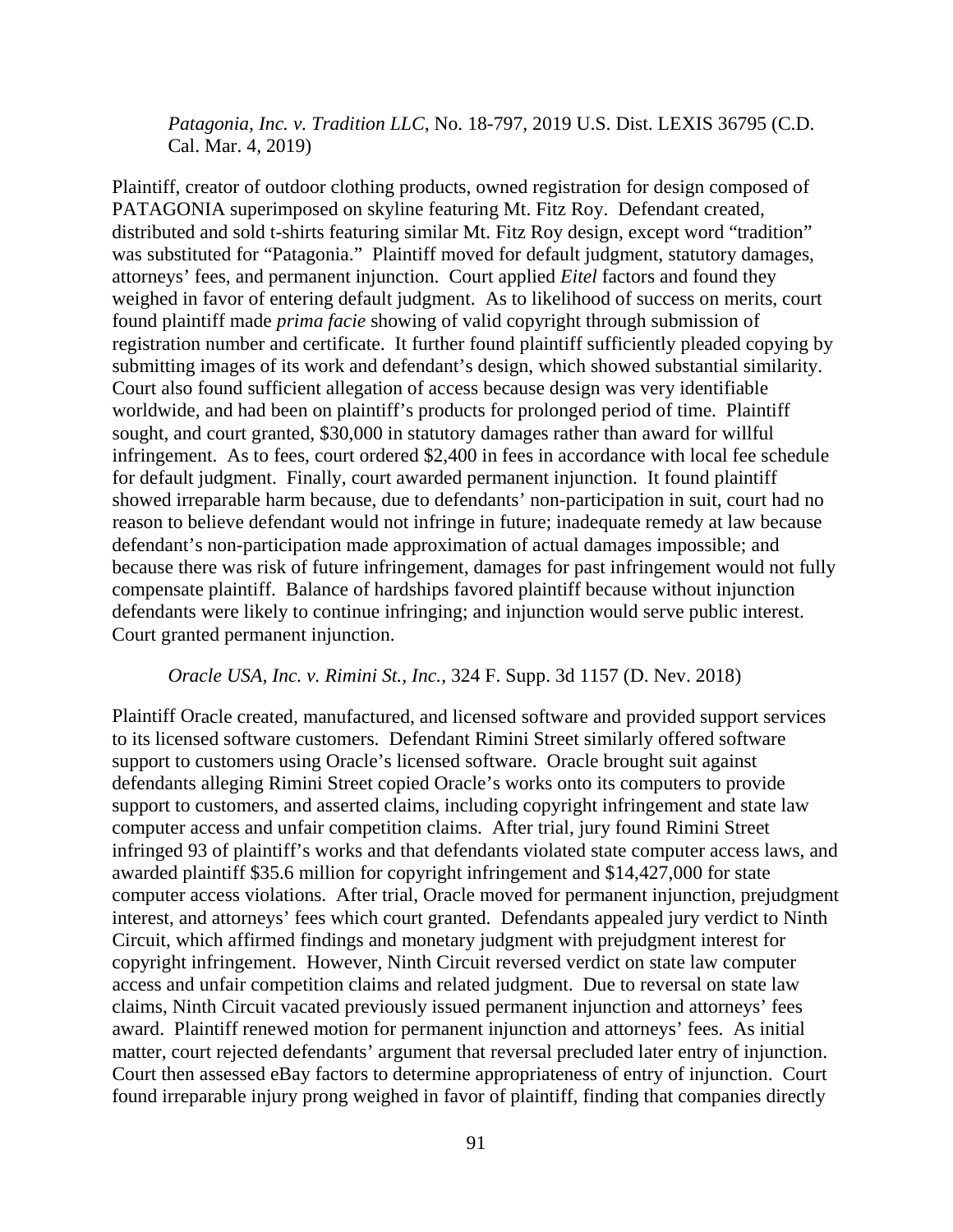competed; Rimini Street increased its market share by undercutting plaintiff, which it could do because of infringement; and Rimini Street's undercutting injured Oracle's goodwill and business reputation by making it appear plaintiff was overcharging. Fact that Rimini Street claimed not to currently engage in infringement was not reason to deny injunction. Court additionally found infringement could not be compensated by monetary damages because harms to plaintiff were intangible and difficult to quantify, damages were complex and difficult for jury to determine, and exclusive rights of copyright holder have been found difficult to compensate by damages. On balance of hardships prong, court found balance weighed in favor of plaintiff, as Rimini Street did not have legitimate business purpose to continue infringement, Rimini Street claimed it changed its business model and services to not constitute infringement, and plaintiff only sought to enjoin infringement. As to public interest, court found issuance of injunction favored public, as public would still have access to competitive services since Rimini Street changed its business model, and injunction would provide incentive to plaintiff to create software for public. Court granted plaintiff's renewed motion for permanent injunction.

### *Dish Network L.L.C. v. Simmons*, No. 17-53, 2018 U.S. Dist. LEXIS 127891 (E.D. Tenn. June 28, 2018)

Magistrate judge found plaintiff was entitled to permanent injunctive relief under DCMA stemming from defendant's improper use of passcodes to circumvent plaintiff's encrypted security controls and access copyrighted programming offered through plaintiff's broadcast services. Plaintiff Dish provided copyright programming to its consumers through direct broadcast satellite system using encrypted satellite signals. Pirate organization sold passcodes, which permitted end users to circumvent Dish's security and access copyrighted programming for free. Dish alleged defendant Simmons purchased at least 56 passcodes, some of which Simmons resold, and commenced instant action. Simmons failed to respond, and Dish sought permanent injunction prohibiting Simmons from engaging in such conduct. To obtain relief via permanent injunction, plaintiff must show (1) it has suffered irreparable injury, (2) remedies available at law are inadequate to compensate for injury, (3) remedy in equity is warranted when balance of hardship between plaintiff and defendant is considered, and (4) public interest would not be disserved by permanent injunction. Court agreed with Dish that calculating reputational damages and lost sales was impossible, which demonstrated Dish had been irreparably harmed and money damages were inadequate. Court further found Simmons would suffer no legitimate loss because purchasing passcodes was already prohibited by law, and public interest was served by safeguarding copyright protections and advancing goal of preventing misappropriation of protected works.

### *Fortress Iron L.P. v. Fairway Bldg. Prods., LLC*, No. 18-76, 2018 U.S. Dist. LEXIS 119551 (D. Neb. July 18, 2018)

District court denied plaintiff's motion for preliminary injunction. Plaintiff, designer and manufacturer of metal railings, alleged that defendant infringed its copyright in installation instructions included on packaging of railings, and brought motion for preliminary injunction to require that defendant repackage remaining inventory without infringing instructions.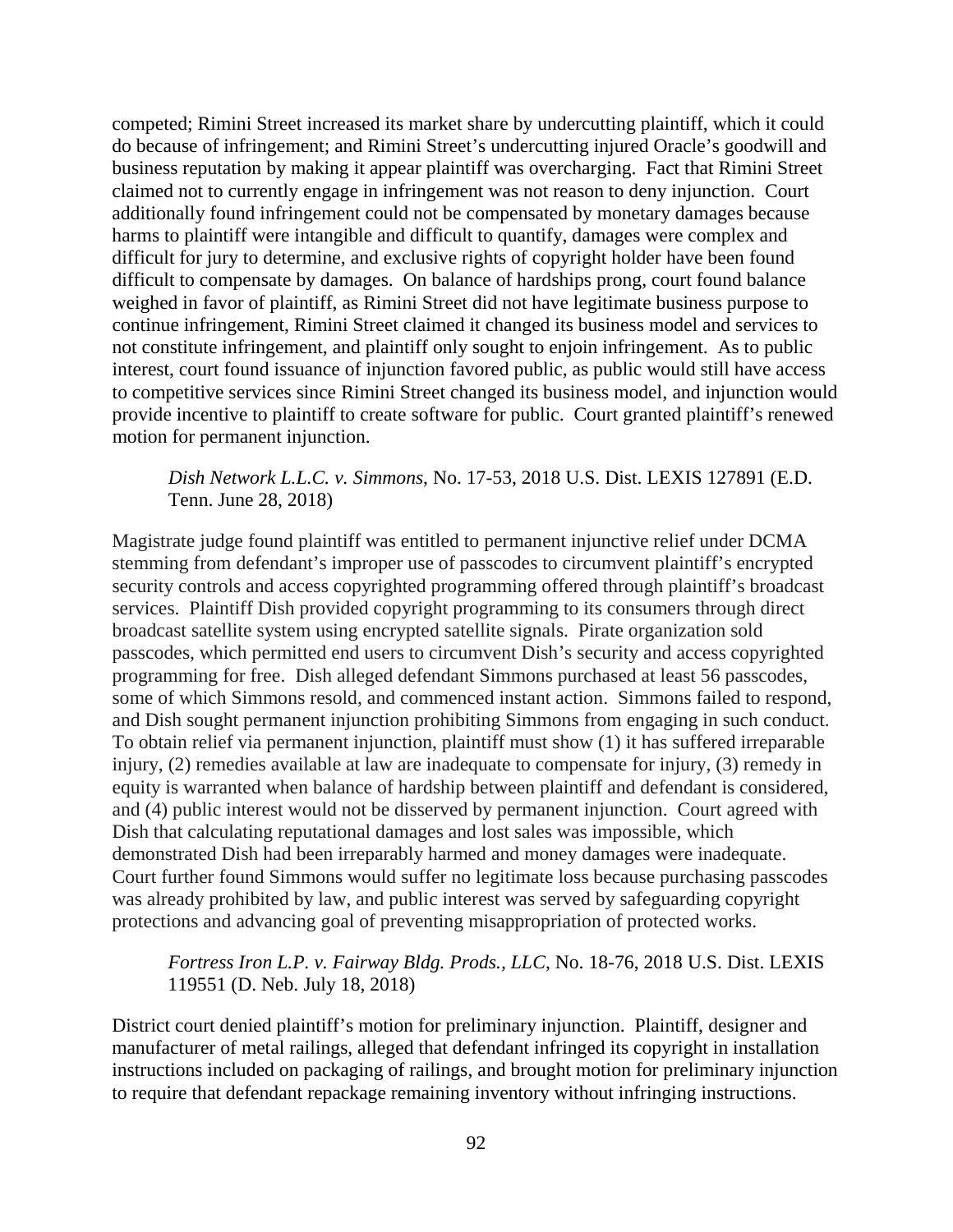Defendant drafted new instructions and began including new instructions in its metal railing packaging. Defendant also showed that fewer than 5,000 items with old instructions remained in inventory, and that it inserted copies of new instructions in packages, along with notice alerting customer to disregard old instructions and heed new ones during installation. Court found plaintiff failed to carry burden of showing irreparable harm, as damages it suffered – decrease in price and customer loss – could be compensated by monetary damages. Although finding of no irreparable harm was sufficient basis to deny motion, court assessed other preliminary injunction factors. Court found likelihood of success weighed slightly in plaintiff's favor, but could not say as matter of law that instructions deserved or did not deserve copyright protection, due to defendant's defenses of merger and functionality. Balance of harms, however, weighed slightly in favor of defendant due to limited number of items still in inventory, availability of compensatory damages, and defendant's actions to remedy alleged infringement; and court found plaintiff's severalmonths-long delay in seeking relief not of sufficient duration to affect its holding. Finally, court found public interest to be neutral factor in analysis. Plaintiff thus had not demonstrated propriety of injunctive relief.

### **D. Miscellaneous**

#### *Rimini Street, Inc. v. Oracle USA, Inc.*, 139 S. Ct. 873 (2019)

Supreme Court, relying on statutory text and precedent, held that Copyright Act's provision for discretionary award of "full costs" does not allow courts to award costs beyond categories enumerated in general "costs" statute. Court found that general costs statute serves as default rule, such that when subject-specific statutes, like Copyright Act, refer to "costs," courts are confined to six categories listed in 28 U.S.C. §§ 1821 and 1920. Court reasoned that if Congress intended to award further costs, such as expert witness fees, under subject-specific statute, then Congress could provide for them. Court interpreted "full" in "full costs" to mean "all the 'costs' otherwise available under law," rather than expansion beyond default rule. Because Copyright Act does not provide for costs beyond default cost position, \$12.8 million award for litigation expenses ordered by district court, and affirmed by Ninth Circuit, could not stand.

#### *Bell v. Vacuforce, LLC*, 908 F.3d 1075 (7th Cir. 2018)

Plaintiff photographer brought suit against defendant for unauthorized use of photo of Indianapolis skyline on website. Plaintiff and defendant settled, and suit was dismissed with prejudice. Defendant's counsel moved for attorneys' fees as "prevailing party" under § 505. District court found motion frivolous and misleading, and ordered Rule 11 and § 1927 sanctions. Defendant's counsel appealed. Seventh Circuit found district court did not abuse discretion in awarding Rule 11 sanctions, as defendant's counsel did not mention fact that parties had settled in his motion for fees. Court rejected counsel's argument that settlement was irrelevant to whether party was prevailing, and held that "a settling defendant is not a 'prevailing' defendant for purposes of a statute that authorizes fee awards for prevailing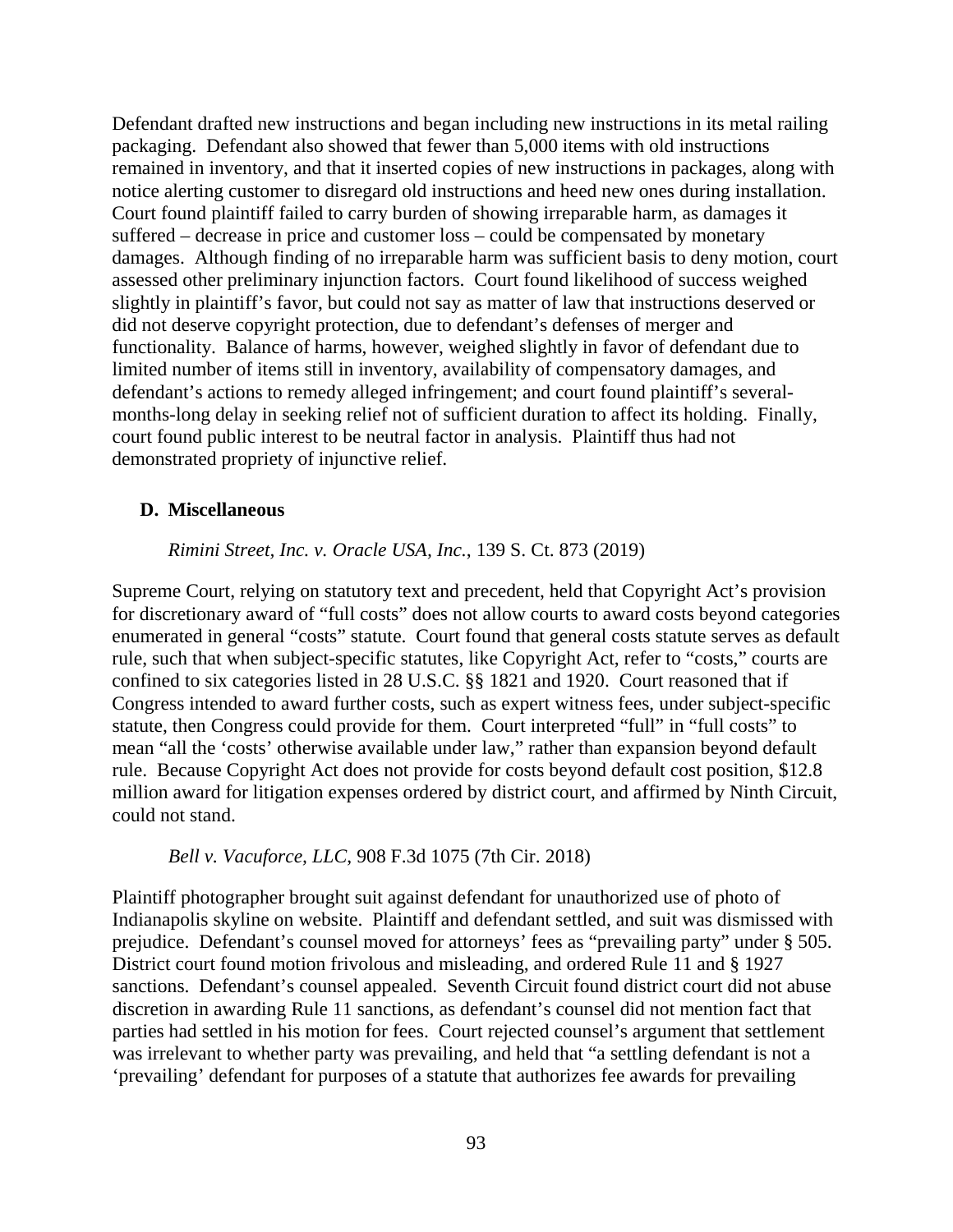parties, whether or not the settlement calls for a judgment of dismissal." Court also found district court did not abuse discretion by ordering sanctions for baseless motion that "rested on 'an infirm factual foundation.'" Counsel did not mention settlement, and erroneously attempted to analogize case to *Bell v. Lantz*, in which counsel represented Lantz, when cases were different. Court also considered district court's imposition of § 1927 sanctions on counsel requiring him to pay plaintiff's fees in responding to defendant's counsel's fee motion. Court found "district court did not abuse its discretion in determining that [counsel's] conduct was so objectively unreasonable that it called for compensatory sanctions under § 1927 just as it called for sanctions under Rule 11." Court also found no error in district court's denial of reconsideration of sanctions motion. Court did not, however, impose appellate sanctions on defendant's counsel because plaintiff moved for these sanctions too late; it did not find appeal to be frivolous even if underlying motion was frivolous; and court was "not inclined to add fuel that would further raise the temperature between these two parties in their legal analog to long-term trench warfare."

*Craig v. UMG Recordings, Inc.*, No. 16-5439, 2019 U.S. Dist. LEXIS 53973 (S.D.N.Y. Mar. 29, 2019)

Plaintiff, photographer, brought infringement suit against defendants, music recording company, music licensing agent, and musician's estate, after learning that defendant music recording company released 43 albums featuring plaintiff's photographs of musician B.B. King between 1971 and 2015 without authorization. Court granted in part and denied in part defendants' summary judgment motion. Defendants also moved for sanctions against plaintiff and his counsel for filing meritless motion to disqualify defendants' expert witness on ground that plaintiff disclosed confidential information to expert in phone call. Court granted defendants' motion as to plaintiff's counsel and his law firm, but declined to sanction plaintiff himself. Court held that plaintiff's motion was (1) entirely meritless because plaintiff never disclosed any confidential information to defendants' expert witness, as he had alleged in his papers; and (2) made vexatiously and in bad faith because counsel "went ahead and filed this meritless motion" in spite of having full knowledge that plaintiff had not disclosed confidential information to defendant's expert. Court accordingly awarded costs and fees against plaintiff's counsel and his law firm, jointly and severally. As to plaintiff, court declined to infer bad faith and impose sanctions because plaintiff was "layperson" who might "not have known that the motion was legally colorless before agreeing to its filing."

### *Sadowski v. JSN Global Media, Inc.*, No. 18-1392, 2018 U.S. Dist. LEXIS 205365 (S.D.N.Y. Dec. 3, 2018)

Plaintiff photojournalist alleged defendant media corporation infringed plaintiff's copyright in photograph of front of Home Depot store, which defendant used on website with relatively low readership. Defendant made Rule 68 offer of judgment that "exceed[ed] five times the highest conceivable license fee for the use at issue in this case," which plaintiff rejected. Court, pursuant to Rule 68, ordered plaintiff to post bond of not less than \$10,000. Plaintiff moved for reconsideration, arguing that bond requirement should be vacated or its amount reduced because plaintiff could not be liable for non-prevailing defendant's post-offer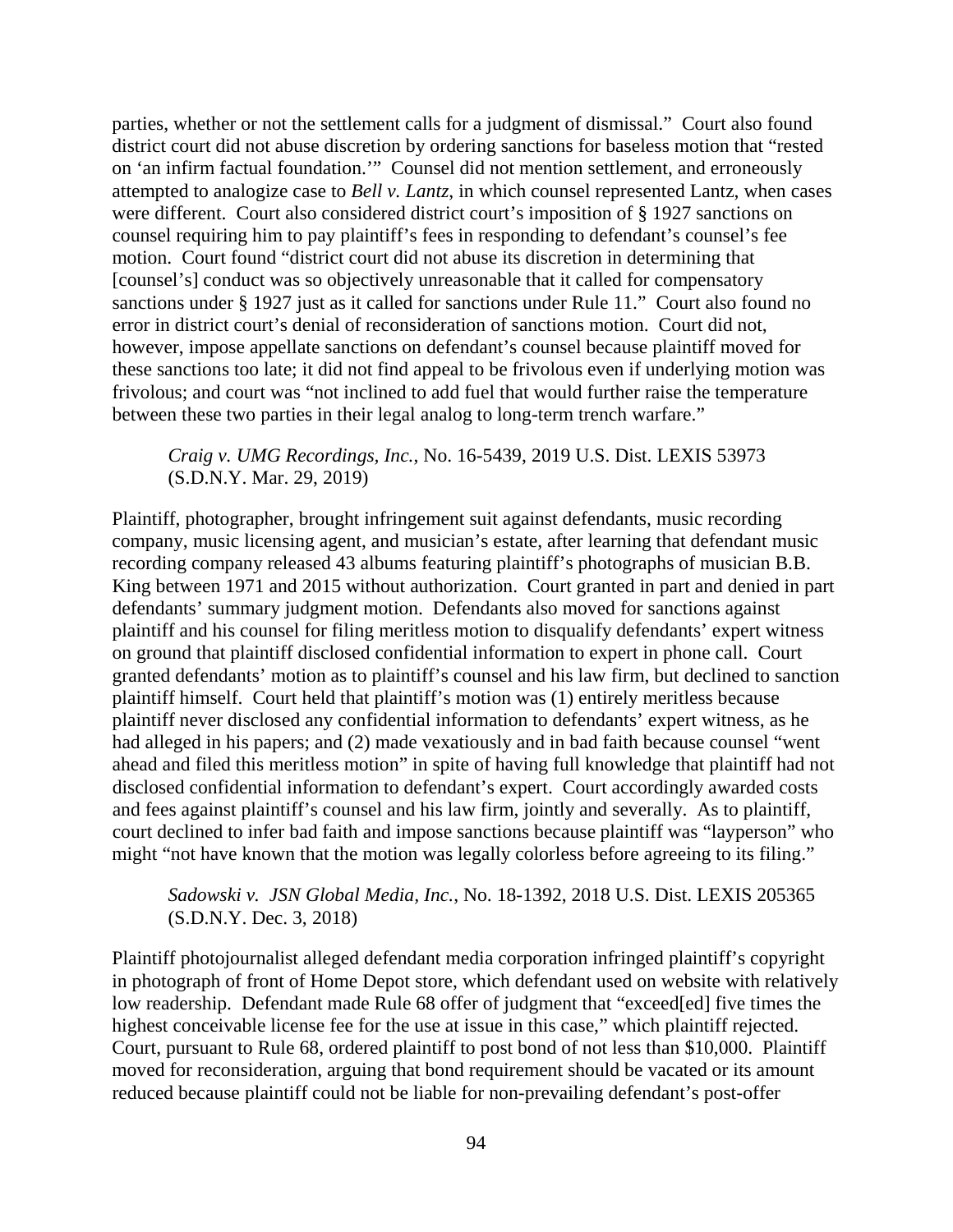attorneys' fees. Court denied plaintiff's motion for reconsideration, finding that when plaintiff in copyright action recovers less than defendant's rejected offer, Rule 68 requires award to defendant for fees incurred after offer. Court found that defendant would be responsible for certain costs from date of rejection of defendant's offer, and ordered plaintiff to post bond in amount not less than \$10,000 in order to proceed with action.

*Pereira v. 3072541 Can. Inc.*, No. 17-6945, 2018 U.S. Dist. LEXIS 195406 (S.D.N.Y Nov. 15, 2018)

Plaintiff brought copyright infringement case in S.D.N.Y., alleging infringement of his photograph of Tupac Shakur, Notorious B.I.G., and Redman. Parties engaged in settlement discussions to no avail. At initial conference, plaintiff acknowledged for first time that he had sued wrong corporate defendant, and stated that he would file amended complaint against proper entity. Court ordered plaintiff to show cause why he should be allowed to proceed without posting bond per local rule. Plaintiff filed amended complaint naming proper corporate defendant, but did not respond to order to show cause. Plaintiff voluntarily dismissed amended complaint without prejudice, and defendants subsequently brought motion for sanctions against plaintiff's counsel. Plaintiff later re-filed in Central District of California, and responded to defendant's motion for sanctions in present case. Court was "troubled by [counsel's] conduct in this case, as in many of his firm's hundreds of other copyright cases," and quoted decision referring to him as "known copyright 'troll.'" Court nevertheless exercised discretion to deny defendant's motion for sanctions, noting that even though potential award of damages would likely have been "modest if not negligible," plaintiff still might have been entitled to declaratory judgment; and plaintiff's counsel withdrew case voluntarily at early stage, rather than prolong it. "To the extent that [counsel] and/or his law firm engage in misconduct in the future, however, the Court will not hesitate to impose sanctions."

*James v. Hunt*, No. 17-1181, 2018 U.S. Dist. LEXIS 135101 (N.D. Ga. Aug. 10, 2018)

Court granted defendants' motion for summary judgment. *Pro se* plaintiffs "asserted patently frivolous copyright infringement claims against the Defendants in a series of proceedings in various courts over the course of five years," claiming that Tyler Perry films *Good Deeds* and *Temptation: Confessions of a Marriage Counselor* infringed copyrights in their respective works. Defendants moved for summary judgment seeking injunction barring plaintiffs from bringing any further legal actions based on allegations brought forth in prior cases. Court found plaintiffs' claims to be "largely repetitive, unintelligible, and lacking a basis in reality." Court granted defendants' motion for summary judgment enjoining plaintiffs from bringing any further legal action in any court against any of defendants for claims arising from "same factual predicate or nucleus of operative facts as this case" without express written permission of court.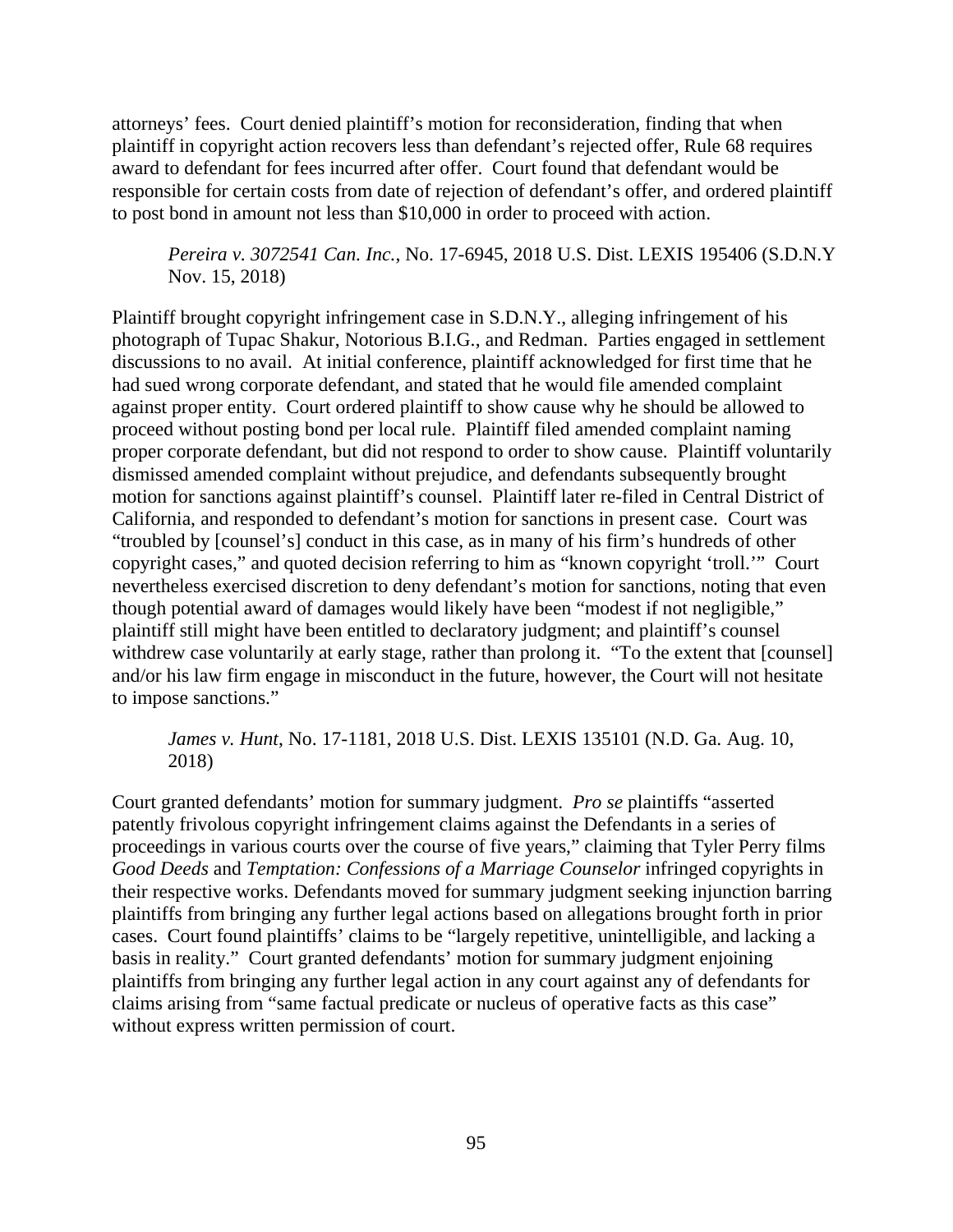*Philpot v. LM Communications II of South Carolina, Inc.*, No. 17-173, 2018 U.S. Dist. LEXIS 113927 (E.D. Ky. July 10, 2018)

District court denied plaintiff's motion for sanctions based on defendant's failure to preserve "native copy" of photograph taken down from defendant's website upon receiving plaintiff's cease-and-desist letter. Plaintiff took photograph of Willie Nelson during concert and published photograph online on Wikipedia in 2011. Plaintiff provided free generic license to use Nelson photograph, provided that users complied with terms of licensing, including proper attribution to plaintiff and reference to generic license. In 2014, defendant used Nelson photograph online in promotion of upcoming Nelson concert. Plaintiff subsequently sent defendant cease-and-desist letter, notifying defendant of legal obligation to preserve all information relating to use of Nelson photograph. Although defendant removed Nelson photograph from website, plaintiff sued defendant in April 2017 for copyright infringement. Thereafter plaintiff filed motion for sanctions, arguing that by removing photograph but not preserving native copy of digital file, defendant denied plaintiff ability to discover any copyright management information contained therein. Plaintiff argued adverse inference should be made that defendant removed such information. Court had power to order measures to cure prejudice "upon finding prejudice to another party from loss of [electronically stored information] that should have been preserved in the anticipation or conduct of litigation is lost because a party failed to take reasonable steps to preserve it." Court stated that plaintiff failed to show defendant knew digital evidence contained in file was relevant to plaintiff's claim. Further, plaintiff could not articulate what information was removed from file, whether defendant was responsible for removing such information, and relevance of information to plaintiff's claim. As such, facts did not warrant inference that defendant deleted copyright management information.

### **VIII. PREEMPTION**

*Close v. Sotheby's, Inc.*, 894 F.3d 1061 (9th Cir. 2018)

Plaintiffs were artists and successors-in-interest pursuing royalties under California Resale Royalties Act (CRRA), which provided artist with at least 5% royalty on resale of works. Court considered whether CRRA was preempted by Copyright Act. Court analyzed preemption separately under 1976 Act and 1909 Act. First, plaintiff's claims for royalties on resales of fine art fell within copyright's subject matter under 1976 Act. Court also found CRRA claims equivalent to § 106's distribution right, which is limited by § 109's first sale doctrine. Accordingly, court found claims arising after January 1, 1978 effective date of 1976 Act expressly preempted. Court assessed claims arising under 1909 Act separately, as 1909 Act contained no express preemption provision. Court relied instead on its 1980 holding in *Morseburg v. Balyon* to find that CRRA was not preempted by 1909 Act, rejecting defendants' argument that *Morseburg* had been implicitly overruled. Accordingly, claims arising between CRRA's effective date of January 1, 1977 and 1976 Act's effective date of January 1, 1978 were not preempted.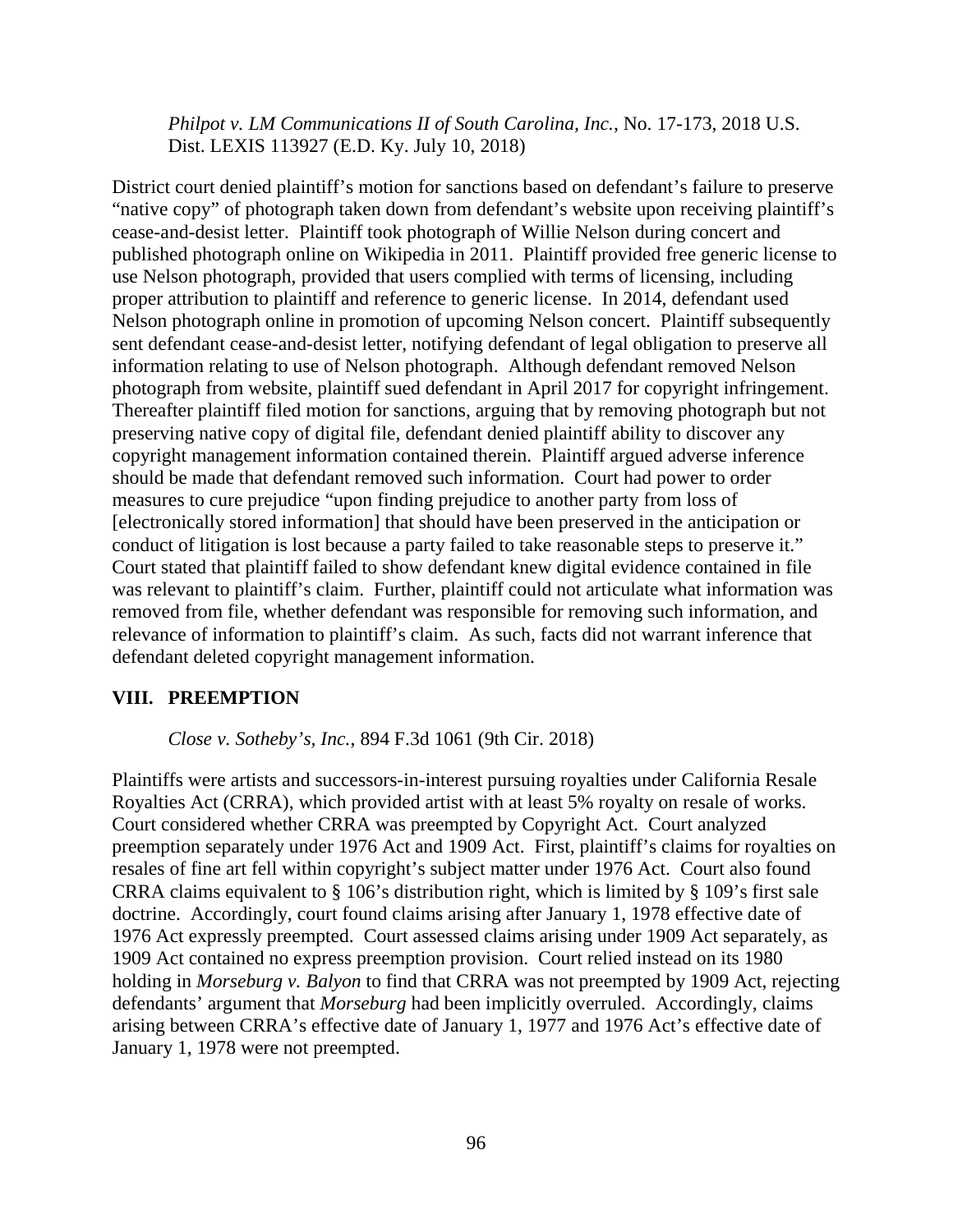#### *Close v. Sotheby's, Inc.*, 909 F.3d 1204 (9th Cir. 2018)

Court previously held that claims for resale royalties (pursuant to California Resale Royalties Act (CRRA)) for sales occurring after January 1, 1978 were expressly preempted by 1976 Copyright Act. Court found that claims for royalties for sales prior to January 1, 1978 were not preempted, and remanded portion of case concerning those claims. Sotheby's and eBay moved for attorneys' fees as prevailing parties under CRRA. As initial matter, court made three observations about CRRA fee-shifting provision: (1) "prevailing party" language allowed defendants and plaintiffs to receive fees in certain situations; (2) "shall be entitled" language indicated fee award was mandatory; and (3) addition of provision in 1982 indicated that it would only apply to sales occurring from January 1, 1983 onwards. Plaintiffs opposed Sotheby's and eBay's motions on two grounds – that CRRA fee-shifting provision was preempted, and that Sotheby's was not prevailing party. Plaintiffs' preemption argument further broke down into two parts. First, plaintiffs argued that court's prior opinion determined CRRA was "null and void" and therefore could not have valid attorneys' fee provision. Court disagreed with argument, finding that decision regarding preemption did not affect existence of state law which survives until repealed; instead, preemption decision renders provision unenforceable until Congress rescinds federal law found to preempt state law, or courts render different opinion. Second, plaintiffs argued that 1976 Act preempted CRRA attorneys' fee provision, but court found that neither express nor conflict preemption applied. CRRA fee-shifting provision did not fall within purview of § 301. Additionally, provision did not conflict with Act because application of fee-shifting provision depends whether action brought pursuant to state or federal law, and plaintiffs only brought claim under state law. Court similarly rejected plaintiffs' argument that Sotheby's was not prevailing party because portion of case was remanded. Fee-shifting provision only applied to sales beginning in January 1983, and all of those claims were determined in Sotheby's favor. Court found that pendency of portion of case would not delay fee award, because "Sotheby's has obtained a secure victory on all of claims for which fees may be awarded." Court granted motion for attorneys' fees and referred matter to Commissioner for determination of appropriate fee amount.

### *Munro v. Lucy Activewear, Inc.*, 899 F.3d 585 (8th Cir. 2018)

Eighth Circuit affirmed district court's dismissal of plaintiff's trade dress infringement and state law tortious interference with contract claims as preempted. Plaintiff artist Munro was known for large, immersive light-based installations, including "Field of Light" and "Forest of Light." Munro had confidential discussions with defendant activewear company Lucy regarding use of Munro's art in advertising campaign for Lucy. Simultaneously, Munro had talks with public officials in Boston regarding public exhibition of Munro's art. After both talks ended, Lucy launched interactive light installation called "Light Forest" as advertising campaign in Boston. Following Lucy's motion to dismiss, Munro moved to amend complaint to add claims of trade dress infringement and tortious interference with prospective business opportunities. District court denied motion to amend complaint as futile, and dismissed foregoing claims with prejudice. Munro appealed. Eighth Circuit held Munro's trade dress infringement claim preempted because it was founded on Lucy's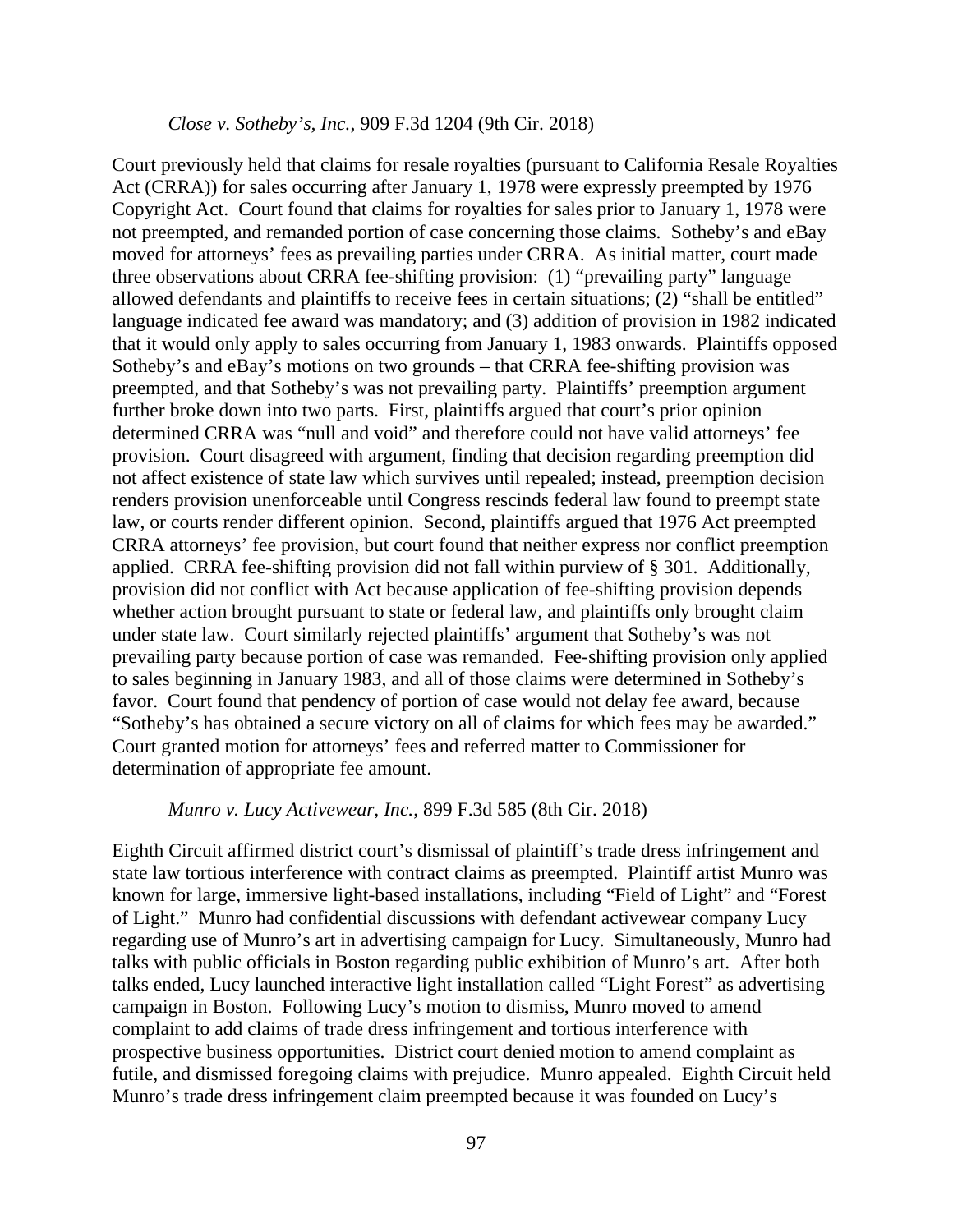creation of knockoff light installation that "plagiarized" Munro's creative designs, which were protected by copyright rather than trademark law. Tortious interference claim was preempted because, as Munro conceded, his works fell within subject matter of copyright law, and because Munro alleged his state law rights were infringed by Lucy's wrongful reproduction of Munro's light installations, which are equivalent to rights under copyright law. Therefore, both trade dress and tortious interference claims were preempted.

*Spin Master, Inc. v. Amy & Benton Toys & Gifts Co.*, No. 17-5845, 2019 U.S. Dist. LEXIS 19362 (S.D.N.Y Feb. 6, 2019)

Plaintiffs, part of large multinational toy and entertainment company, brought copyright and New York state law claims against defendants, China-based businesses selling to U.S. through online storefronts, related to plaintiffs' "Bunchems" children's toy product packaging. Plaintiffs filed unopposed motion for summary judgment. As to plaintiffs' claims for unfair competition and unjust enrichment under state law, court applied Second Circuit's test and found that claims based on defendants' reproduction of copyrighted packaging were preempted. Although plaintiffs established unfair competition claim based on defendants' use of Bunchems mark, unfair competition claim based on defendants' reproduction of plaintiffs' copyrighted packaging was preempted by Copyright Act. Unjust enrichment claim was likewise preempted to extent it relied on theory that defendants reproduced plaintiffs' copyrighted artwork. Although unjust enrichment claim contained additional element of enrichment, such element did not go far enough to make unjust enrichment claim qualitatively different from copyright infringement claim.

*Saint-Amour v. The Richmond Org., Inc.*, No. 16-4464, 2019 U.S. Dist. LEXIS 54620 (S.D.N.Y. Mar. 27, 2019)

Plaintiffs challenged defendants' protectable copyright interest in American folk song "This Land Is Your Land," seeking declaratory judgment that defendants' copyright was invalid and that song was in public domain. Plaintiffs also asserted state law claims for deceptive acts or practices, breach of contract, money had and received, and rescission. Plaintiffs had already paid mechanical license to produce cover version of song, and now wished to distribute new version of song with same lyrics and different melody. Defendants moved to dismiss for failure to state claim due to preemption. Court applied two-pronged test under which claim is preempted if (1) work at issue comes within subject matter of copyright and (2) right being asserted is equivalent to any of exclusive rights within general scope of copyright. Because plaintiffs challenged validity of copyright in musical work, court held subject matter requirement was satisfied. Court then evaluated whether rights asserted were equivalent to rights protected by Copyright Act, and found that all state-law claims asserted by plaintiffs concerned rights equivalent to rights protected by Act; court consequently dismissed all state law claims with prejudice.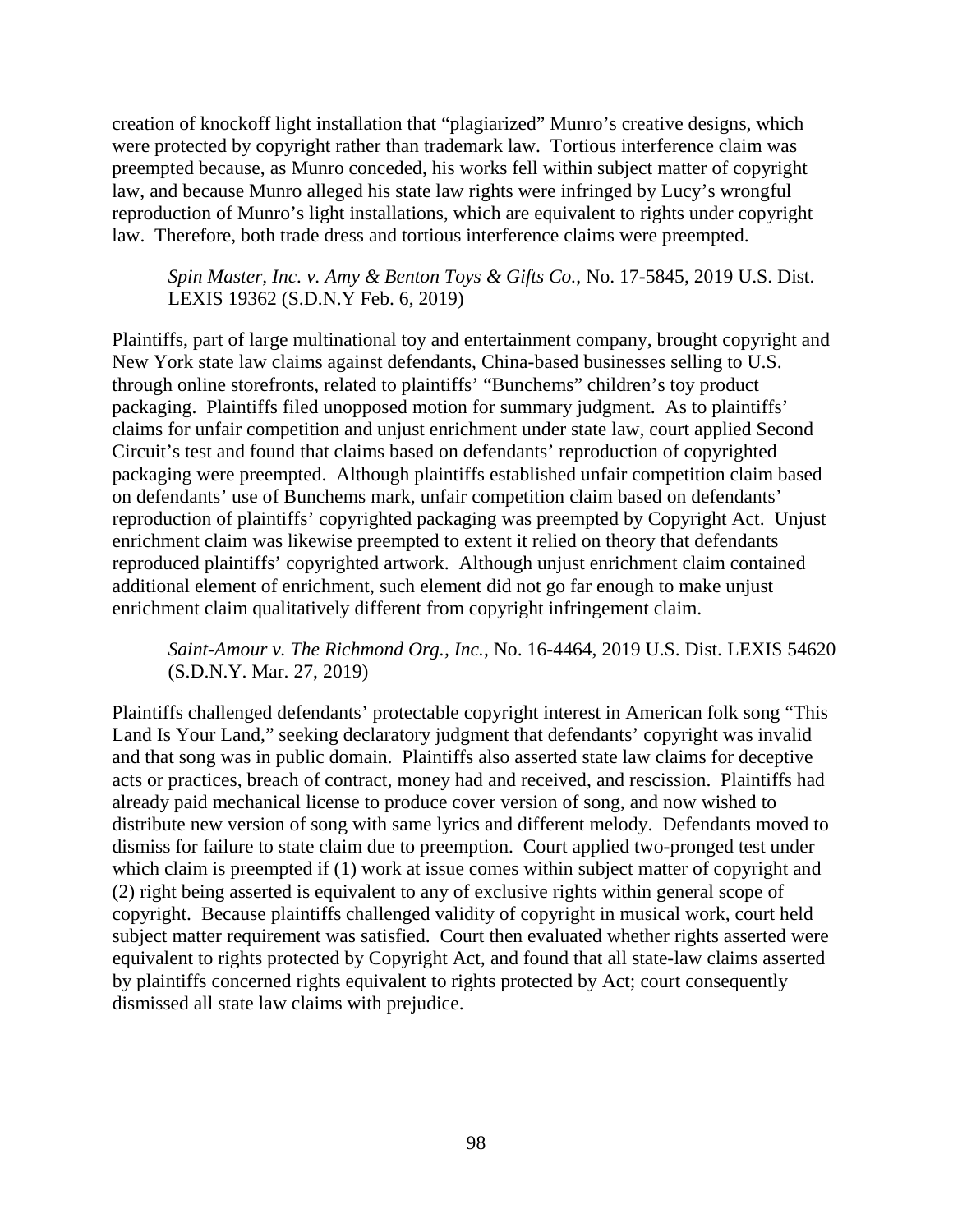*Batra v. PopSugar, Inc.*, No. 18-3752, 2019 U.S. Dist. LEXIS 20299 (N.D. Cal. Feb. 7, 2019)

Court denied defendant's motion to dismiss plaintiff's right of publicity, contract interference, and UCL claims, finding no claims to be preempted. Plaintiff, Instagram influencer, sued defendant in class action lawsuit, alleging that defendant used names and images of thousands of Instagram influencers and replaced links in images that allowed influencers to monetize their following with another link that caused defendant to profit from any items purchased. Defendant argued that, because plaintiff also alleged infringement in complaint, subject matter of plaintiff's claims was photographs, which fell within protective scope of Copyright Act. Court disagreed, finding that plaintiff's allegations relied on allegations in addition to and separate from misappropriation of her photographs. For right of publicity claim, court found that plaintiff additionally relied on misappropriation of her likeness and identity in text. For contract claims, court found that plaintiff additionally relied on removal of monetized links. Accordingly, because subject matter of these claims was not limited to use of plaintiff's copyrighted images, none of these claims were preempted.

*O'Brien v. PopSugar Inc.*, No. 18-4405, 2019 U.S. Dist. LEXIS 19526 (N.D. Cal. Feb. 6, 2019)

District court granted plaintiffs' motion to remand action to state court because, contrary to defendants' assertions in support of removal, plaintiffs' claims were not completely preempted by federal copyright law. Plaintiffs, fashion bloggers and influencers, sued defendant PopSugar, alleging state law class action claims based on California common law right of publicity, intentional interference with contract and unjust enrichment, and California Unfair Competition Law (UCL). Plaintiffs claimed that PopSugar misappropriated plaintiffs' and others' identities and likenesses by featuring profiles of influencers on PopSugar's website, along with images from influencers' Instagram profiles. PopSugar moved to remove to federal court on ground that preemptive force of Copyright Act is so extraordinary that plaintiffs' claims, though purportedly based on state law, were completely preempted by federal law. Ninth Circuit courts employ two-pronged preemption analysis, deciding first whether state law claim's subject matter falls within subject matter of copyright law, and if so, whether state law rights are equivalent to copyright holders' exclusive rights under Copyright Act. Because plaintiffs' right of publicity claim relied not only on misappropriation of photographs (which are creative works subject to copyright law) but also on names and identities, plaintiffs asserted rights not equivalent to those of copyright holders, and claim was not preempted. Further, because plaintiffs' contract interference claim included key component of unauthorized removal of affiliate links associated with photographs, which is separate from unauthorized reproduction of plaintiffs' photographs, it also was not preempted. Plaintiffs' unjust enrichment claim, like contract inference claim, was separable from unauthorized use of plaintiffs' photographs, and likewise not preempted. Finally, to extent that plaintiffs' UCL claim was based on non-preempted state law claims, it also was not preempted.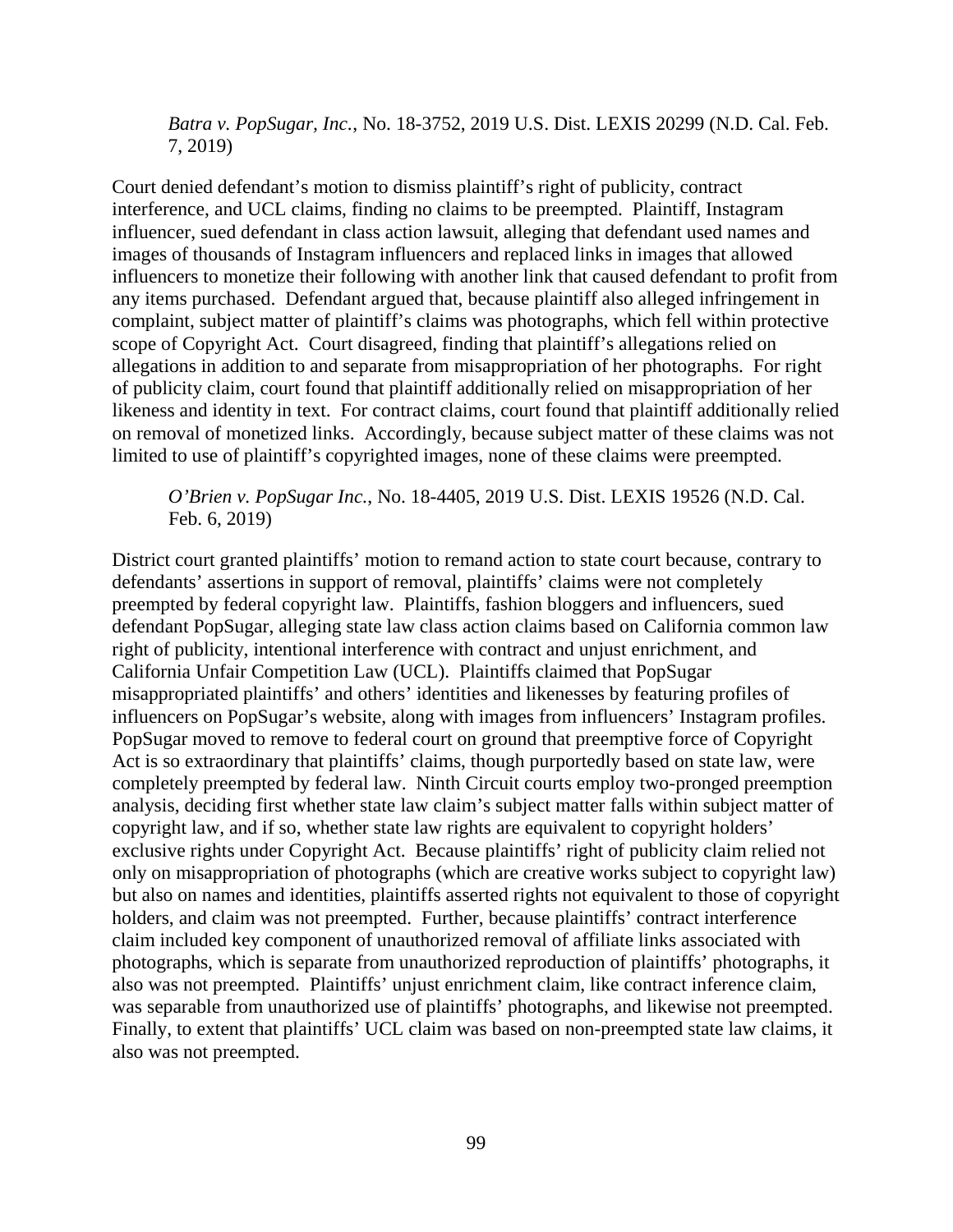*Iron Orchid Designs v. Prima Mktg.*, No. 18-1896, 2018 U.S. Dist. LEXIS 193406 (C.D. Cal. Nov. 9, 2018)

District court granted plaintiff's motion to remand. Plaintiff created "original graphic designs and tools, produced and marketed for use in the do-it-yourself home décor and crafts market." Defendant distributed scrapbook and crafting supplies. In 2014, plaintiff created "new concept" of "beautifully crafted designs, stamps, transfers, molds, and inks … for decorative large-scale applications to home furnishings, walls, fabrics, and other surfaces." In 2015, defendant agreed to market new product on test basis; plaintiff alleged, and defendant disputed, that parties entered marketing agreement. Plaintiff alleged that parties agreed to terminate agreement, but defendant continued to exploit plaintiff's works, and redesigned its own product. Plaintiff also alleged that one of defendant's royalty payments was not complete, and defendant then repudiated agreement. Plaintiff brought suit for common law and California Unfair Competition Law (UCL) claims, and defendant removed. Plaintiff moved to remand. Court held that contract claims fell within subject matter of Act, finding that even ideas not protected by Act fell within subject matter. Contract claims had extra element, however, because claims rested on plaintiff's expectation to be compensated for sharing idea with defendant. Court found UCL claim not preempted for same reasons, and granted motion to remand.

### *MD Helicopters, Inc. v. Aerometals, Inc.*, No. 16-2249, 2018 U.S. Dist. LEXIS 203539 (E.D. Cal. Nov. 30, 2018)

Court denied defendant's motion to dismiss. Defendant argued causes of action based on state law related solely to claim of copyright infringement and were preempted. Plaintiff argued that causes of action were based on appropriation of subject matter outside of scope of copyright act, including "including procedures and processes for manufacturing MD 500 helicopter parts." Defendant argued that causes of action fell within subject matter of copyright because works described in complaint were literary and pictorial works; plaintiff responded that claims expressly included subject matter outside of Copyright Act because defendant not only misappropriated plaintiff's drawings, but also misappropriated plaintiff's "procedures and processes for manufacturing MD 500 helicopter parts," and copyright protection does not extend to procedures and processes. Court agreed that Copyright Act does not protect procedures and processes, only expression of procedures and processes. Complaint, however, did not contain allegations that defendant unlawfully used procedures and processes, only that defendant unlawfully misappropriated drawings. Court therefore found that causes of action fell within subject matter of Copyright Act. Court agreed with defendant that plaintiff's complaint did not contain allegations of private contract issues, reverse passing off, or implied passing off, but nonetheless found that complaint contained allegations beyond scope of copyright, i.e., that defendant improperly used plaintiff's OEM drawings to unfairly obtain authority and approval from FAA to produce spare and replacement parts for MD 500 Series helicopters. Court therefore held that state law causes of action were not preempted.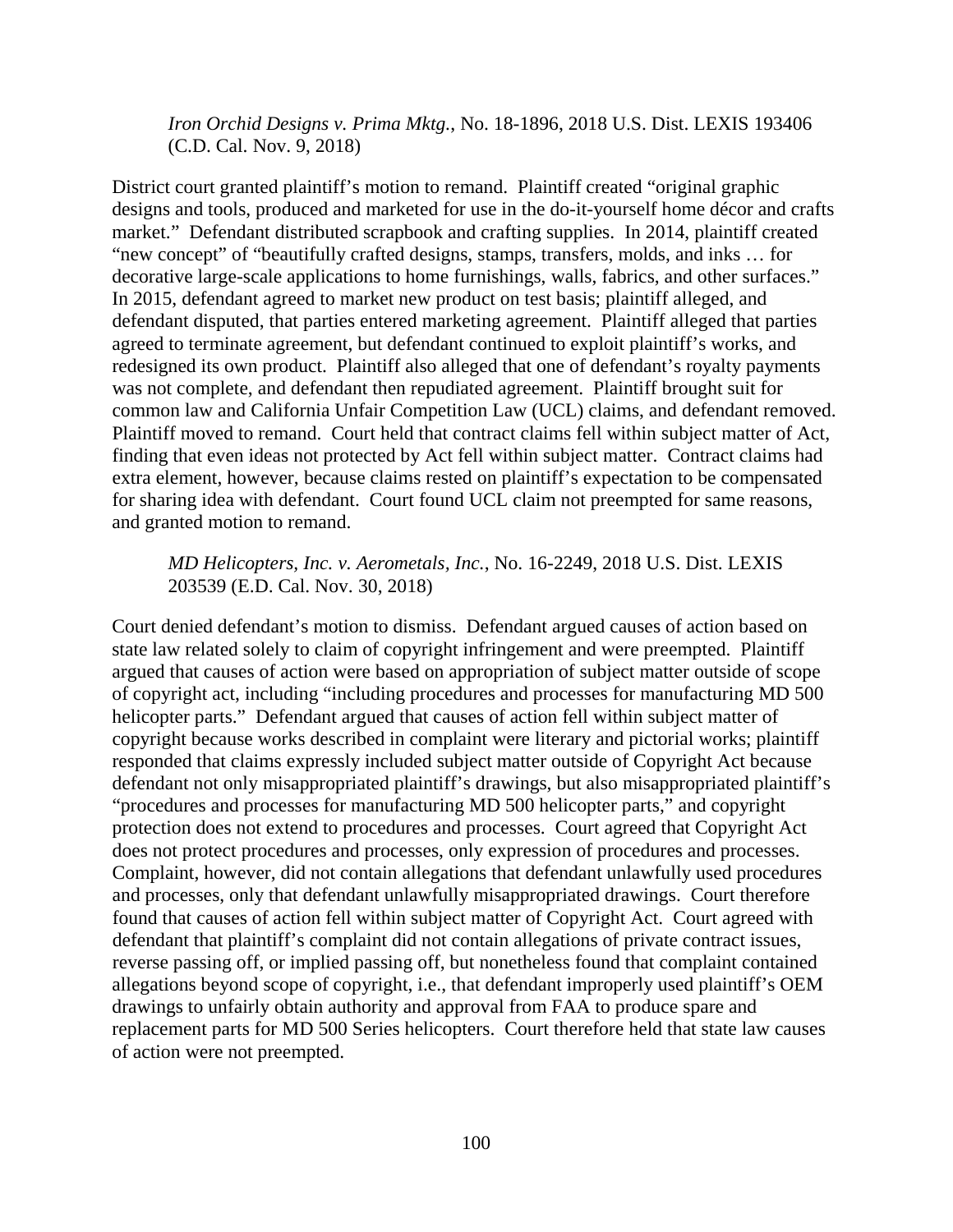*Lauter v. Rosenblatt*, No. 15-8481, 2018 U.S. Dist. LEXIS 135559 (C.D. Cal. Aug. 10, 2018)

Plaintiff, sole proprietor of entertainment company, granted defendant Echo Bridge Entertainment digital distribution license for 10 films in exchange for royalty payments. Plaintiff alleged that defendants breached agreement by distributing free digital copies of films and by failing to pay royalties. Plaintiff alleged causes of action including copyright infringement and unfair competition in violation of California law. Defendant Rosenblatt, alleged founder and majority shareholder of Echo Bridge Entertainment, argued that unfair competition cause of action was preempted. Court found that unfair competition claim centered on alleged unauthorized distribution of films and fabrication of royalty statements related thereto. Subject matter of allegations fell within subject matter of copyright and sought to vindicate same rights. State law claim was thus preempted. Court accordingly granted motion to dismiss with respect to unfair competition claim.

*Glass Egg Digital Media v. Gameloft, Inc.*, No. 17-4165, 2018 U.S. Dist. LEXIS 130219 (N.D. Cal. Aug. 2, 2018)

District court denied defendant's motion to dismiss, holding plaintiff's state law conversion claim not preempted. Plaintiff alleged defendant's sister company, Gameloft Iberica of Spain, hired third party studios to create 3D digital car models for use in video games owned by defendant's parent company, Gameloft France. Unbeknownst to plaintiff, third party studios subcontracted certain of plaintiff's employees who clandestinely created car models during working hours, using plaintiff's equipment. Ultimately, Gameloft USA marketed video games that contained car models. Plaintiff, alleging it was "rightful legal owner" of works, asserted conversion claim, stating defendants took unauthorized possession of works and requesting return of digital files containing works. In opposition, defendant argued recovery of intangible intellectual property is equivalent to copyright claim, and accordingly preempted. Court noted that to avoid preemption, "state claim must have an 'extra element' which changes the nature of the action." Court held that conversion claim that seeks return of improperly acquired intangible property is different in nature from copyright claim, and not preempted.

*Fed'n of State Massage Therapy Bds. v. Mendez Master Training Ctr., Inc.*, No. 17- 2936, 2018 U.S. Dist. LEXIS 136746 (S.D. Tex. Aug. 14, 2018)

Plaintiff created and administered countrywide licensing examination that analyzed candidates' massage and bodywork competency, and results of exam were used by agencies to evaluate candidates for licensure. Plaintiff alleged defendants received and reproduced exam questions without authorization and sold questions and answers to potential test takers, resulting in alleged frustration of exam integrity and licensure process, and requiring plaintiff to revoke hundreds of exam questions and spend resources to create new ones. Plaintiff brought claims for direct and contributory infringement; misappropriation of trade secrets under Texas, California, and federal law; tortious interference with contract; breach of contract; and violation of Texas Harmful Access by a Computer Act. Defendants moved to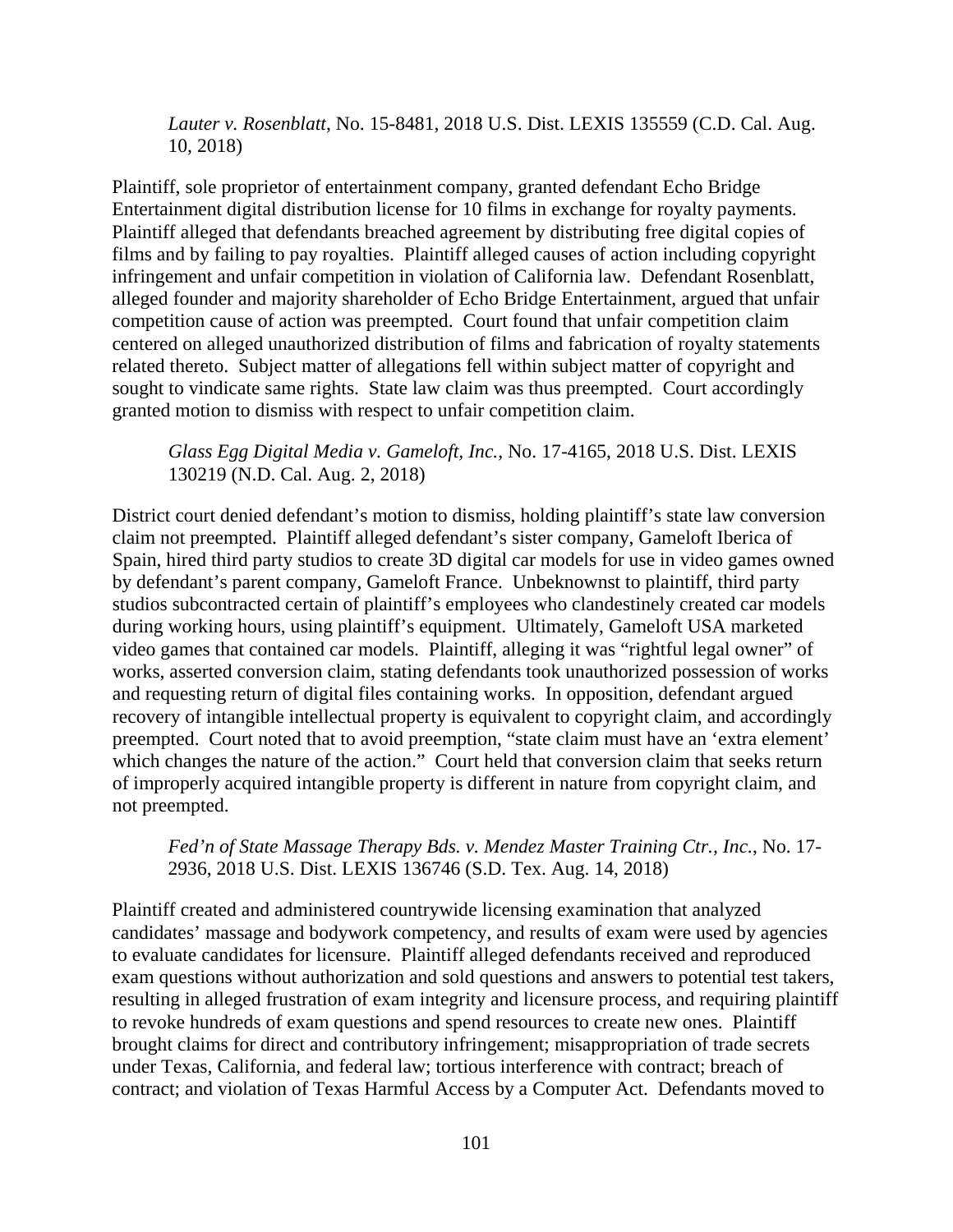dismiss, arguing, inter alia, that state claims are preempted by Copyright Act. Court found majority of state claims not preempted, as they required additional element. Trade secret misappropriation claims were not preempted in Fifth Circuit, and while Ninth Circuit had not spoken on preemption of California law, elements of Texas and California laws are largely same, Ninth Circuit also applied extra element test, and other California courts had found such California misappropriation claims not preempted. On breach of contract claim, court found existence of additional element in that contract requires "binding agreement" between parties. On improper access claim, court found argument insufficiently developed to dismiss at early stage, so denied motion. Court dismissed tortious interference claim on only one of two theories. On first ground, plaintiff alleged defendant caused individuals to breach contract with plaintiff when they provided to or accepted from test takers exam materials. Court construed argument as one about reproduction, use and distribution of protected material, and therefore identical to copyright claim and preempted. However, on second ground, plaintiff alleged that interference aided "test takers to misrepresent their massage education background and English-language skills." Court interpreted this as different from copyright claim, and therefore found claim not preempted.

*Design Idea, Ltd. v. Meijer, Inc.*, No. 15-3093, 2018 U.S. Dist. LEXIS 122753 (C.D. Ill. Jul. 23, 2018)

Plaintiff created, manufactured and distributed SPARROWCLIPs, clothespins containing bird design. Defendant Meijer ordered SPARROWCLIPs from plaintiff and directed defendant Whitmore to produce copies of works. Whitmore sent set of SPARROWCLIPs to Chinese manufacturer, and asked if it had mold for works; manufacturer had mold producing exact duplicates of SPARROWCLIPs, which it used to manufacture clips shipped to Japan and not to U.S. Whitmore instructed manufacturer to recreate color of plaintiff's works, and imported and sold its CANARY CLIPS into U.S. Plaintiff brought claims for copyright infringement, violations of DMCA and breach of contract. Contract claim was based on earlier settlement agreement between plaintiff and Meijer regarding other goods, but agreement also required Meijer not to purchase, create, manufacture, order, sell, or distribute goods with plaintiff's IP, and stated parties would work together to further goals of agreement. Court found breach of contract claim not preempted because contract contained additional promise that defendant would only use IP specified in agreement. Court also found claim could proceed based on allegation that Meijer followed through on threat to not do business with plaintiff if plaintiff defended IP. Court denied motion for summary judgment.

### *Vill. Builders on the Bay, Inc. v. Cowling*, 321 F. Supp. 3d 624 (E.D. Va. 2018)

Court granted plaintiff's motion to remand, finding that plaintiff's claims of (1) statutory business conspiracy; (2) tortious interference; (3) misappropriation of trade secrets; and (4) unjust enrichment in amended complaint were not preempted. Plaintiff, contractor, developed house plans, detailed specifications, and itemized costs to build family residence for client, who then hired competing contractor to build residence based on plaintiff's work product. Plaintiff sued competitor, who moved to have case removed based on federal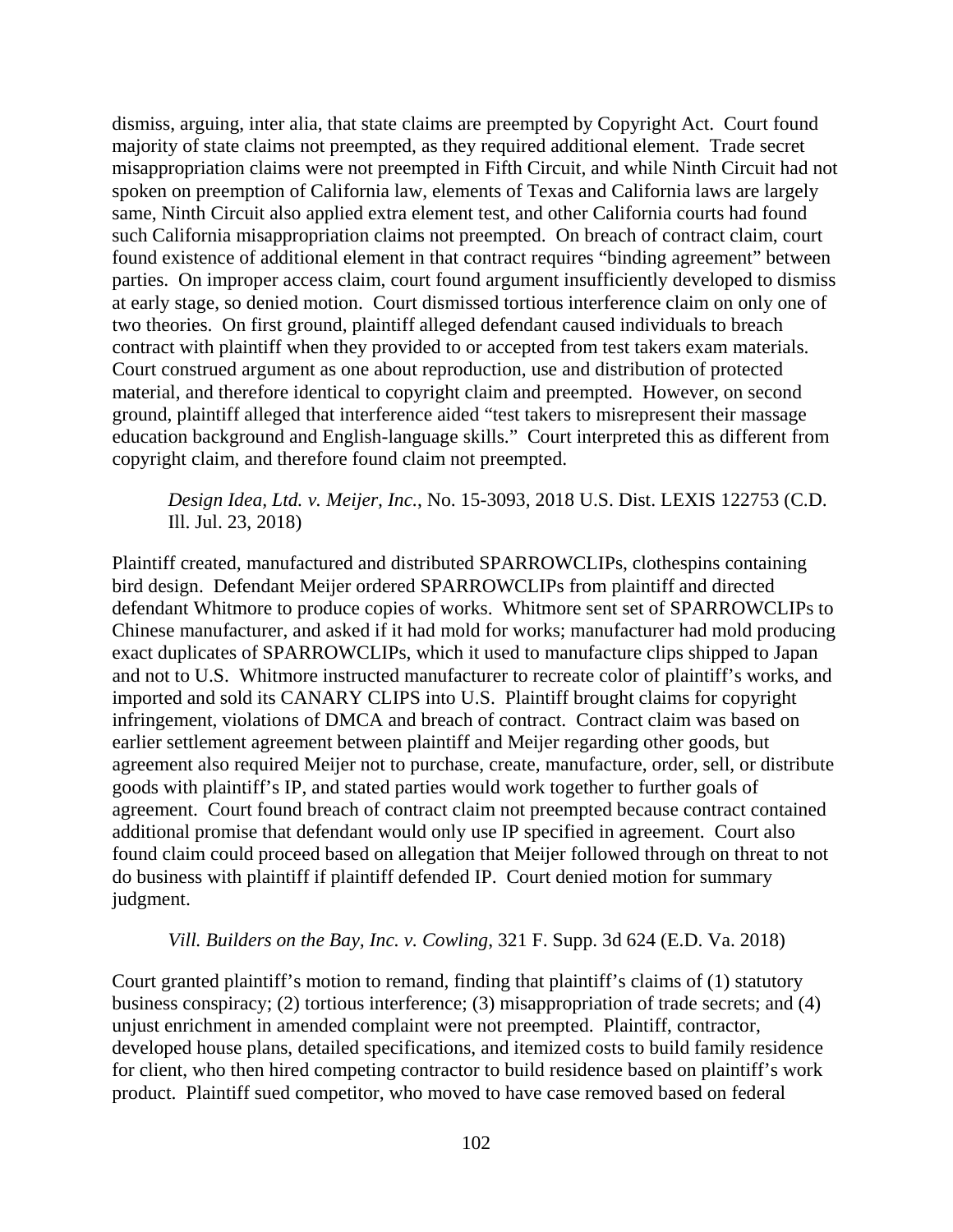question jurisdiction. In response, plaintiff amended original complaint to drop two counts of common law copyright infringement. Defendant maintained that federal jurisdiction was proper nevertheless because (1) amended complaint still included facts that supported infringement; and (2) unjust enrichment and infringement were equivalent claims. Court disagreed, reasoning that remaining claims involved different elements than infringement and therefore were not preempted, even though underlying facts supported infringement. Considering unjust enrichment, court determined plaintiff's work product included materials outside scope of copyright protection, such as cost estimates, which undermined defendant's assertion that claims were equivalent.

# *Hayden v. 2K Games, Inc.*, No. 17-2635, 2019 U.S. Dist. LEXIS 47115 (N.D. Ohio Mar. 21, 2019)

District court granted in part and denied in part defendants' motion to dismiss. Plaintiff tattoo artist sued video game developer Take-Two for alleged unauthorized display of plaintiff's tattoo artwork on NBA players in popular basketball simulation series *NBA 2K*. Defendant argued unjust enrichment claim was preempted. Court determined that tattoos are generally within subject matter of copyright, regardless of whether each tattoo is ultimately protectable. Court also found that plaintiff's claim for unjust enrichment was functionally equivalent to claim under Copyright Act. Plaintiff argued that unjust enrichment claim included "extra element" insofar as plaintiff asserted that defendant "appropriated and exercised proprietorship" over tattoos without acknowledging plaintiff in any way for use of his artwork in products. Court found, however, that unjust enrichment claim depended on defendant's unauthorized use of plaintiff's work – "the essence of Hayden's claim under the Copyright Act."

# *Nieusma, Inc. v. Affygility Solutions, LLC*, No. 18-2515, 2019 U.S. Dist. LEXIS 56941 (D. Colo. Apr. 3, 2019)

Court granted plaintiff's motion to remand case to state court. Plaintiff had contractual relationship with defendant through which plaintiff authored written materials and reports that defendant marketed and sold. Plaintiff's and defendant's agreement progressed from oral profit-splitting arrangement to written agreement. After defendant cancelled agreement, plaintiff alleged defendant unlawfully sold pre-agreement reports owned by plaintiff; plaintiff filed action in state court seeking declaration that agreement did not transfer to defendant ownership of pre-agreement reports. Defendant removed case to federal court and moved to dismiss, arguing plaintiff's claims were preempted. Court rejected defendant's argument, finding that, while pre-agreement reports authored by plaintiff and sold by defendant were within scope of copyright, claim was "qualitatively different from, and requires elemental proof beyond, copyright infringement." Finding correct answer did not require showing of infringement, but did require analysis of agreement itself. Because narrow issue was one of contract interpretation and not copyright, court found it lacked subject matter jurisdiction and remanded case to state court.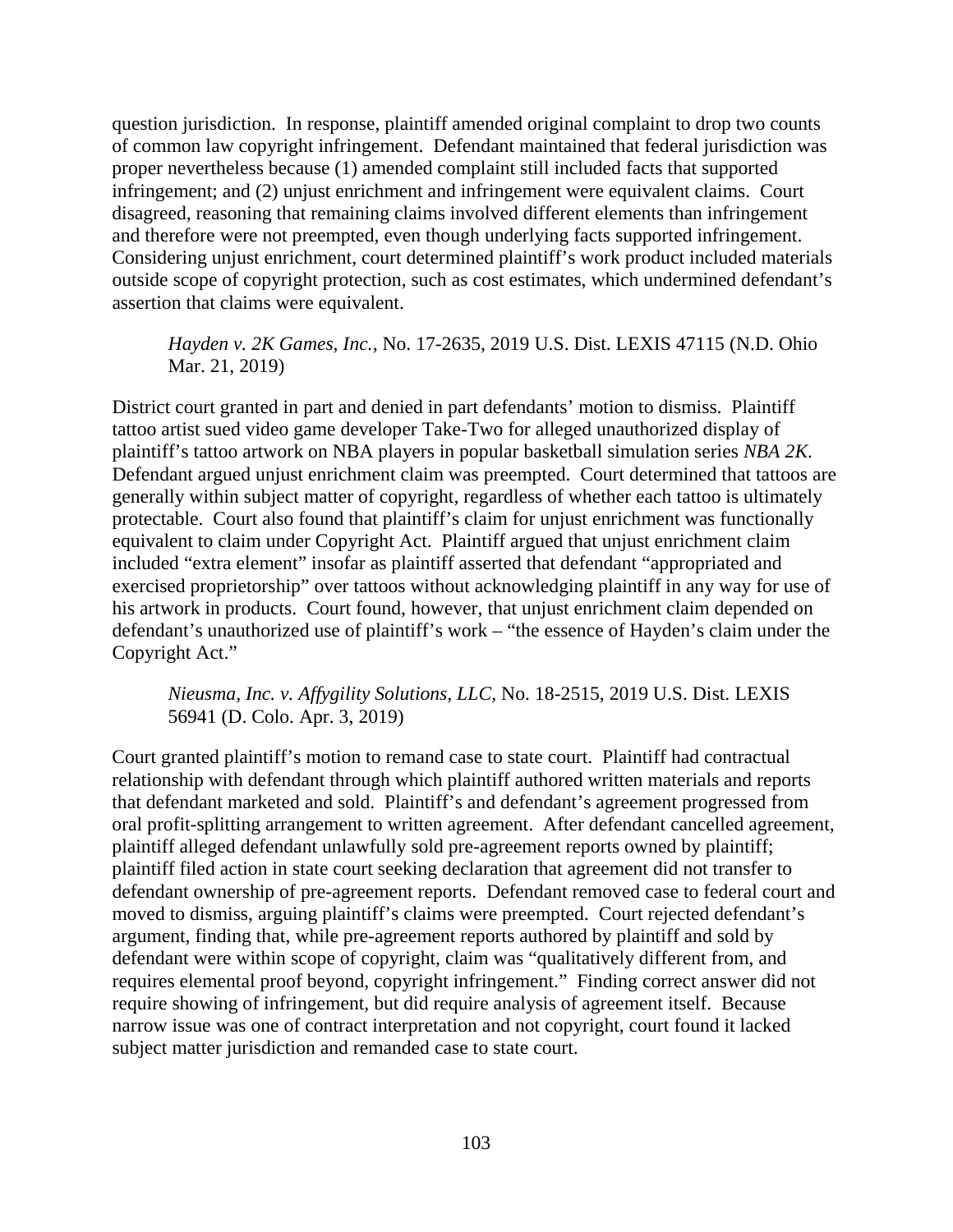### *Montgomery v. Jones*, 355 F. Supp. 3d 720 (M.D. Tenn. 2019)

Court granted in part and denied in part defendant's motion to dismiss. Plaintiff, songwriter and producer, sued wife of deceased singer George Jones and other entities for conversion and trespass to chattels based on defendants' receipt of master recordings of songs plaintiff wrote and produced for George Jones when singer was between recording contracts. Plaintiff claimed agreement with George Jones gave plaintiff ownership of recordings, though album of recordings remained unreleased until defendant, wife of George Jones, sold master tapes to co-defendant entity, which sold master tapes to co-defendant record label, which released album of recordings without giving ownership, producer credit, or right to receive payment for sales to plaintiff. Plaintiff's complaint did not specifically allege copyright infringement, and only asserted state law claims based on plaintiff's claimed ownership of physical master tapes. Defendants argued plaintiff's state law claims were preempted, but court found that because plaintiff's claims were not based on defendants' sale and release of recordings, but rather related to tangible, not intangible, property, and because physical embodiments of copyrighted work are not protected by copyright law, plaintiff's claims were not preempted.

### *Wright v. Penguin Random House*, No. 18-38, 2018 U.S. Dist. LEXIS 194682 (E.D. Tenn. Nov. 15, 2018)

Court granted defendants' motion to dismiss for failure to state claim. *Pro se* plaintiff claimed she uploaded personal memoir to personal website years before novel *Fifty Shades of Grey* was published, and that when she contacted defendant Penguin Random House about "piracy" of memoir, defendant "proceeded to argue it was impossible and their client had never been to [Plaintiff's] site before." Plaintiff sought damages from defendants, publisher and author of book, to compensate for lost royalties, as well as injunction against further sales of book trilogy. Defendants argued that all of plaintiff's claims should be dismissed because they were preempted. Court agreed, and dismissed all state law claims because they depended solely on defendants' alleged use of plaintiff's original work without permission or compensation. Court found further that plaintiff could not assert federal cause of action under Copyright Act because plaintiff did not allege that she had or had applied for copyright registration for her memoir.

# *SiteLink Software, LLC v. Red Nova Labs, Inc.*, 2018 NCBC LEXIS 90 (N.C. Bus. Ct. Aug. 20, 2018)

North Carolina Business Court denied defendant's summary judgment motion seeking dismissal of plaintiff's breach of license claims as preempted. Plaintiff SiteLink and defendant Red Nova both provided facility management software (FMS) to self-storage facility owners. Red Nova entered into license agreement with SiteLink allowing Red Nova to retrieve customer data from SiteLink, via SiteLink's application programming interface (API), for customers using both Red Nova and SiteLink. SiteLink's API use license included non-compete and conflict-of-interest disclosure provisions. During license term, Red Nova developed competing FMS product and used SiteLink's API to provide it to SiteLink's users.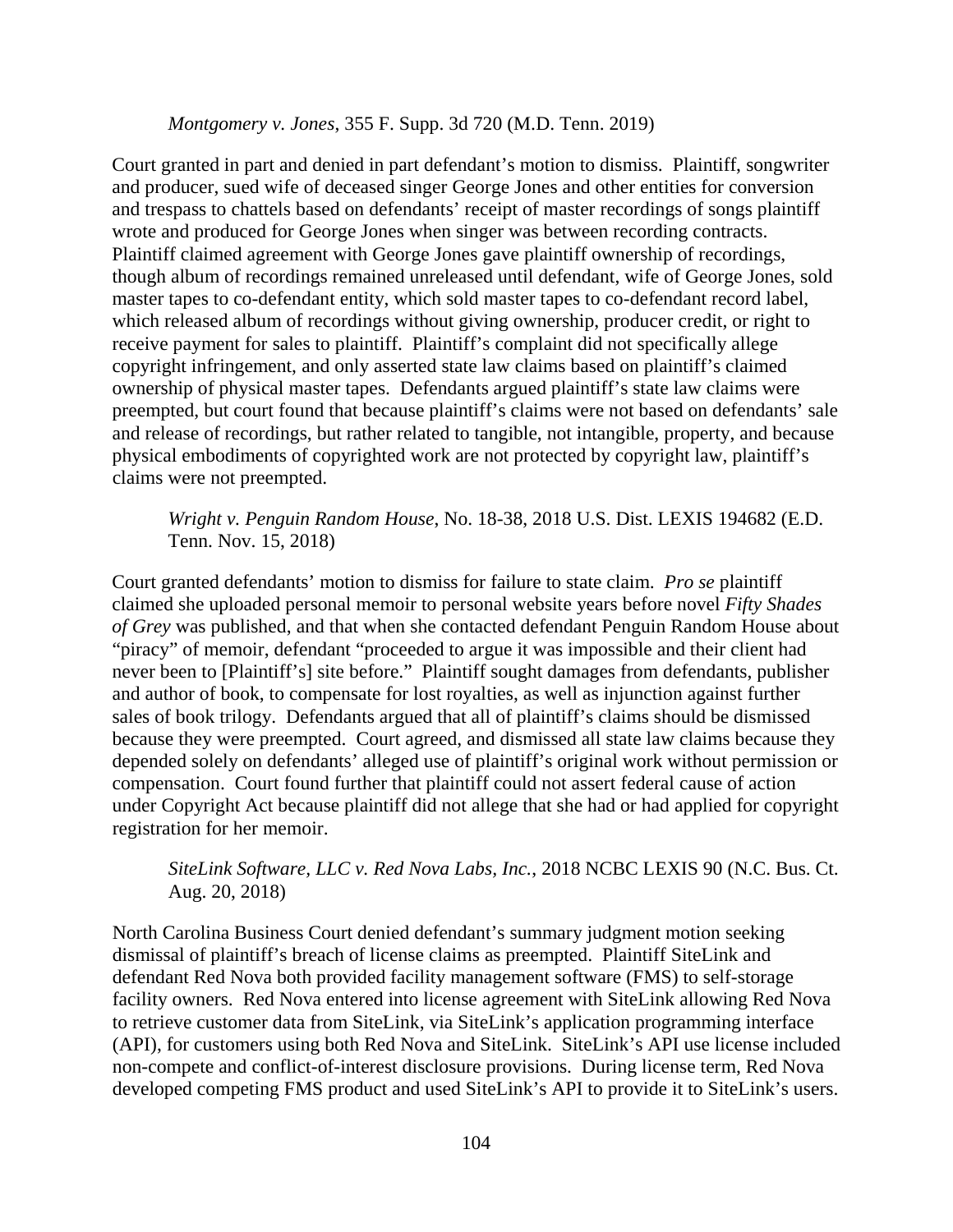After SiteLink sued Red Nova for breach of license, unjust enrichment and trade secret misappropriation, Red Nova moved for summary judgment, arguing claims were preempted. Business Court held that Copyright Act preempts breach-of-license claims only where they require proof of copying or distribution of copyrighted material without license. SiteLink's breach-of-license claim was not preempted because it did not require proof that Red Nova copied or distributed software beyond that initially copied or distributed under parties' license; claim thus was based on contractual rights outside rights provided by Copyright Act. Likewise, SiteLink's unjust enrichment claim was not preempted because it was based on Red Nova's failure to pay for excess use of copyrighted material. Finally, SiteLink's trade secret misappropriation claim under North Carolina law was not preempted because it required element of secrecy, which is absent from copyright claims. Therefore, SiteLink's claims were not preempted.

## **IX. DIGITAL MILLENNIUM COPYRIGHT ACT**

*Stevens v. CoreLogic, Inc.*, 899 F.3d 666 (9th Cir. 2018)

Ninth Circuit affirmed summary judgment in favor of defendant. Plaintiff photographers took photos of properties and licensed works to real estate agents, who then uploaded works to Multiple Listing Services databases using defendant's software. Plaintiffs alleged defendant removed CMI from works and distributed works in violation of § 1202(b). Trial court granted defendant's motion for summary judgment. Ninth Circuit noted that § 1202(b)(1) and (b)(3) "require[d] the defendant to possess the mental state of knowing, or having a reasonable basis to know that his actions 'will induce, enable, facilitate or conceal' infringement." Specifically, court held that "a plaintiff bringing a Section 1202(b) claim must make an affirmative showing, such as by demonstrating a past 'pattern of conduct' or 'modus operandi,' that the defendant was aware or had reasonable grounds to be aware of the probably future impact of its actions." In instant case, court found that plaintiffs did not show requisite mental state.

*Craig v. UMG Recordings, Inc.*, No. 16-5439, 2019 U.S. Dist. LEXIS 53973 (S.D.N.Y. Mar. 29, 2019)

Plaintiff, photographer, initiated action against defendants music recording company, music licensing agent, and musician's estate asserting copyright and DMCA claims after learning that defendant music recording company, without plaintiff's authorization, released 43 albums featuring plaintiff's photographs of musician B.B. King between 1971 and 2015. Defendants moved for summary judgment on plaintiff's DMCA claim arguing that, even if allegedly infringing photographs included copyright management information, such information was removed by third party prior to defendant obtaining photos and releasing albums. Court granted summary judgment in favor of defendants, holding that plaintiff failed to present sufficient evidence that defendants intentionally removed copyright management information or "had reason to know that the [copyright management information] had been improperly removed when releasing the infringing albums."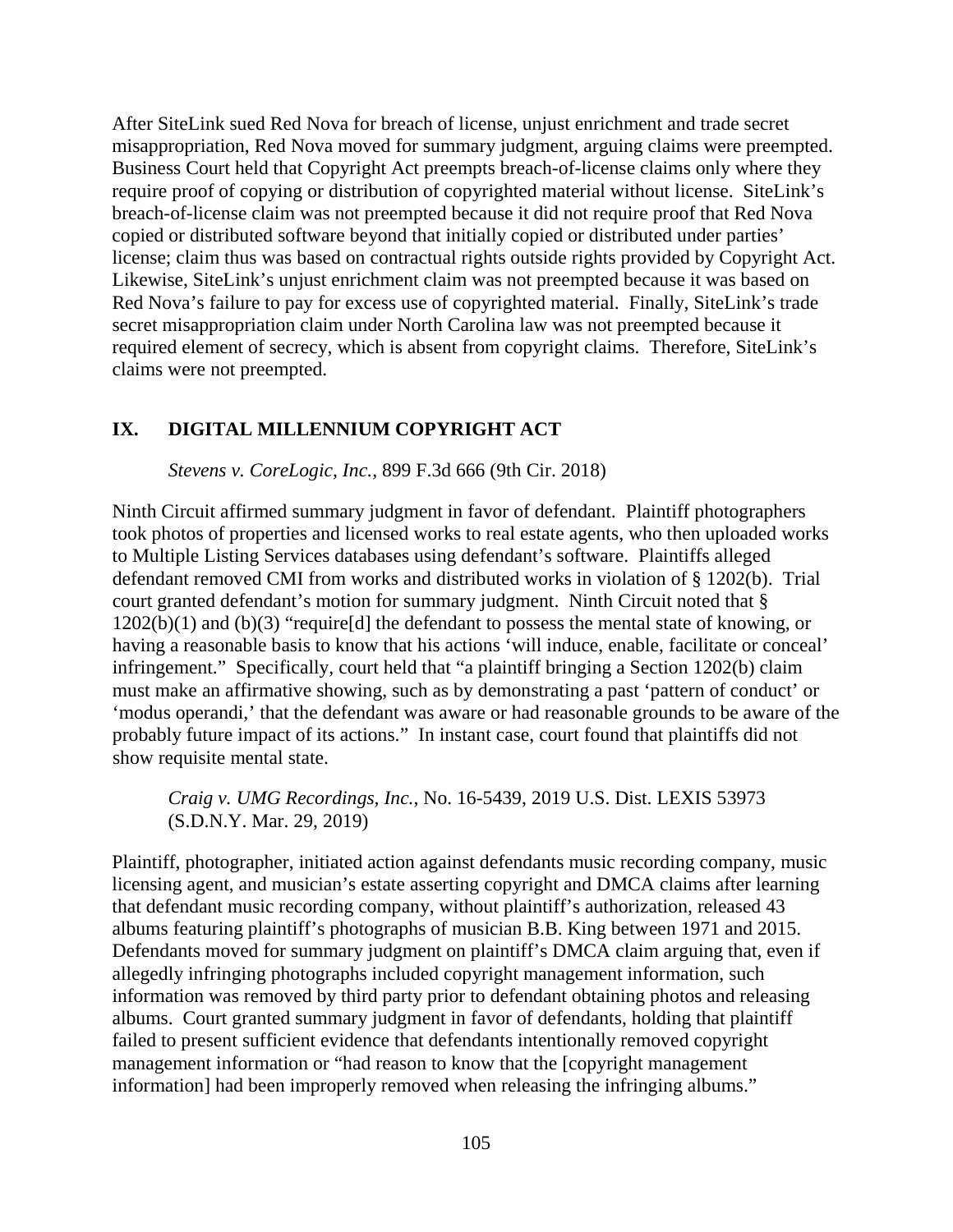### *Mango v. BuzzFeed, Inc.*, 356 F. Supp. 3d 368 (S.D.N.Y. 2019)

District court after trial entered judgment against defendant for alteration of copyright management information ("CMI"). Plaintiff photographer created photograph used in story in New York Post with plaintiff's name appearing below in "gutter credit." Plaintiff's photograph was used for Buzzfeed article written by veteran news reporter, defendant Gregory Hayes, who was knowledgeable regarding rules for obtaining permission to use photographs and crediting photographers. Plaintiff's name did not appear in gutter credits. Plaintiff sued alleging removal of CMI. Section 1202(b) of DCMA prohibits three acts, namely, removal or alteration of CMI, distribution of CMI with missing or altered information, or distribution of works with missing or altered CMI. Court held that gutter credit, which originally appeared under plaintiff's photograph, constituted protected CMI. Further, Buzzfeed distributed photograph with altered gutter credit without Mango's permission; Buzzfeed and Hayes knew gutter credit was altered; and since Hayes was familiar with requirement of attaining permission to use third party photographs, Hayes reasonably should have known that using plaintiff's photograph with altered gutter credit would have wrongfully implied Buzzfeed had permission to use photograph, thus concealing its infringement.

### *Long v. Dorset*, No. 17-2758, 2019 U.S. Dist. LEXIS 28748 (N.D. Cal. Feb. 22, 2019)

Court granted defendant's motion to dismiss infringement claim, finding that DMCA safe harbors shielded defendant from liability. Plaintiff, expert in yoga, alerted defendant Facebook that anonymous hacker, "Tammy Dorset," had taken over Facebook page for plaintiff's company, Bandha Yoga. In addition, hacker had posted to page over 100 of plaintiff's copyrighted anatomical illustrations and other images embedded with links that redirected users to fake blog, which featured pornographic advertisements and installed malware on users' devices. Facebook promptly responded to plaintiff's initial email and continued to work with plaintiff until issue was resolved five business days later. Plaintiff argued that DMCA safe harbors did not protect Facebook because Facebook failed to act expeditiously in response to plaintiff's DMCA notice, and that "expeditiousness" was question of fact that could not be decided on motion to dismiss. Court disagreed, finding that "expeditiousness" was question of law and that Facebook's five-business-day response satisfied DMCA's expeditiousness requirement.

# *Batra v. PopSugar, Inc.*, No. 18-3752, 2019 U.S. Dist. LEXIS 20299 (N.D. Cal. Feb. 7, 2019)

Court denied defendant's motion to dismiss for failure to state DMCA claim. Plaintiff, Instagram influencer, brought class action lawsuit against defendant, alleging that defendant reposted thousands of influencers' Instagram images after removing sidebar text, which included identifying information and important links relating to each author. To show violation of DMCA § 1202(b), plaintiff must establish that defendant intentionally removed or altered copyright management information knowing or having reasonable grounds to know that such act would conceal infringement. Defendant argued that DMCA claim should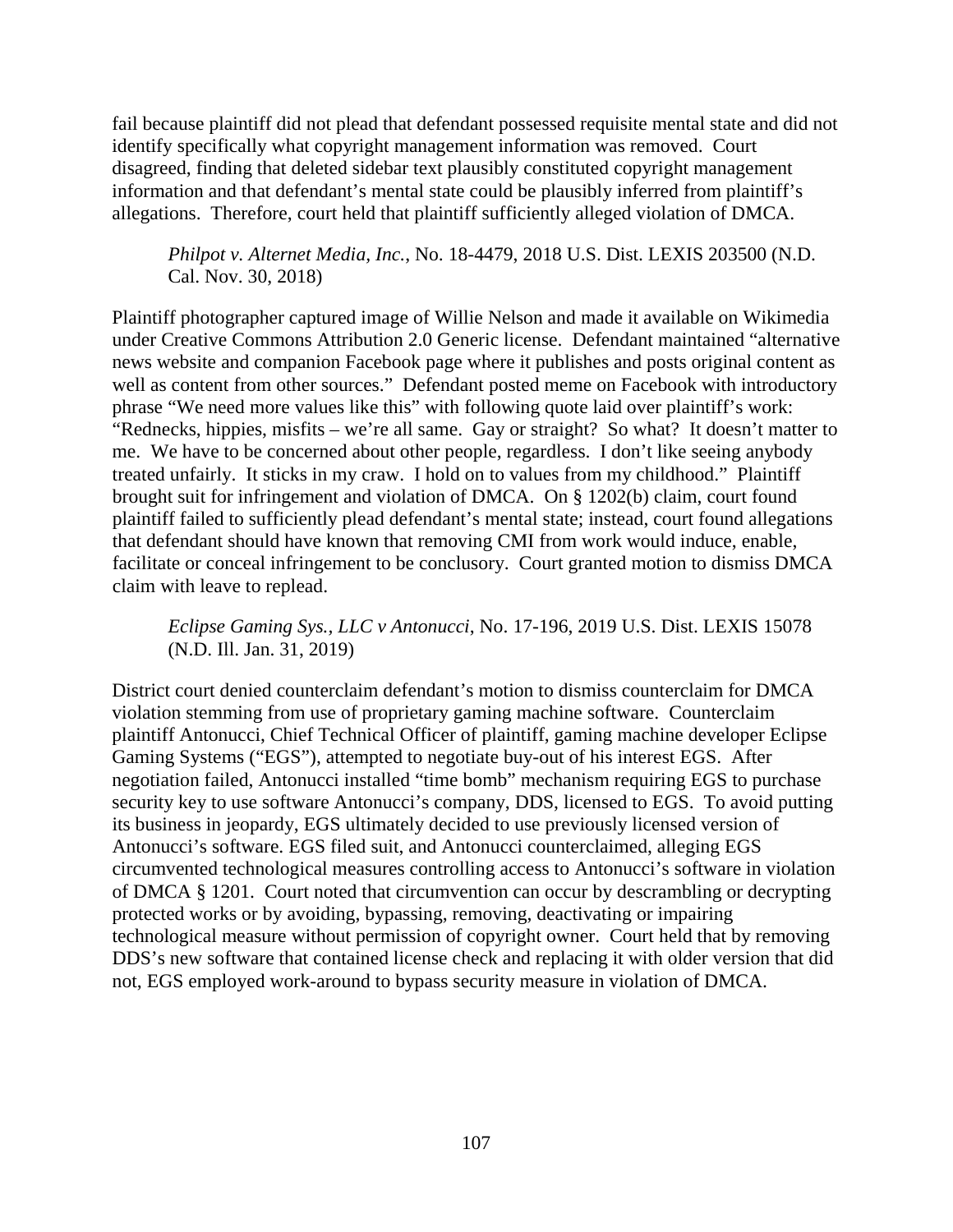*Alan Ross Mach. Corp v. Machinio Corp.*, No. 17-3569, 2018 U.S. Dist. LEXIS 195415 (N.D. Ill. Nov. 16, 2018)

Court granted defendant's motion to dismiss amended complaint. Plaintiff and defendant each maintained search engine websites for finding new and used machinery. Plaintiff asserted Digital Millennium Copyright Act (DMCA) claim accusing defendant of scraping sales listings and photographs from plaintiff's website, and reproducing them on defendant's website with defendant's copyright notice. Court assessed whether plaintiff had stated valid claim under § 1202. As to claim for removal or alteration of CMI, court noted that website contained copyright notice "at the bottom of the website, without indicating to what it refers." Plaintiff did not allege that any CMI existed on its webpage other than that notice, nor did it allege that listings, photographs, or descriptions in listings contained CMI. Court could not make inference that notice encompassed listings and photographs. Plaintiff failed to state claim for removal/alteration of CMI because complaint contained no specific allegation that defendant removed/altered CMI from individual listings or photographs. Plaintiff further alleged that defendant distributed false CMI because defendant's terms of use page contained false representations of ownership of copyright. Noting that DMCA requires false CMI to be "conveyed in connection" with work, court found plaintiff failed to state valid claim because general copyright notices on different page from listings at issue were too far removed to be "conveyed with the work." District court therefore dismissed DMCA claim and provided plaintiff with final opportunity to amend complaint.

*Philpot v. WOS, Inc.*, No. 18-339, 2019 U.S. Dist. LEXIS 67978 (W.D. Tex. Apr. 22, 2019)

District court found defendant entitled to summary judgment on § 1202(b) claim. Freelance photographer sued media company for copyright infringement and removal of copyright management information, alleging defendant (1) posted photographer's photographs of musicians Lukas Nelson and Kenny Chesney without proper attribution as required under Creative Commons license and (2) removed copyright management information in violation of § 1202(b). In motion for summary judgment, defendant argued plaintiff could not establish intent or actual knowledge as required to prove violation of § 1202. Defendant's CEO testified defendant was unaware plaintiff's photos contained metadata, and that defendant did not consider photographic metadata to be useful. Plaintiff argued defendant must have been aware of metadata in plaintiff's photos because of metadata notice on webpage from which defendant downloaded plaintiff's photos. District court held that no evidence in record proved that defendant was aware of metadata in plaintiff's photos, and entered judgment for defendant with respect to CMI-removal claim.

*Maule v. Anheuser Busch, LLC*, No. 17-461, 2018 U.S. Dist. LEXIS 125805 (E.D. Pa. July 27, 2018)

Plaintiff was self-described "well-known and highly respected Philadelphia photographer and journalist." Plaintiff created photograph of Philadelphia skyline, including landmarks of One and Two Liberty Place, BNY Mellon Center, and 1818 Market Street. Plaintiff then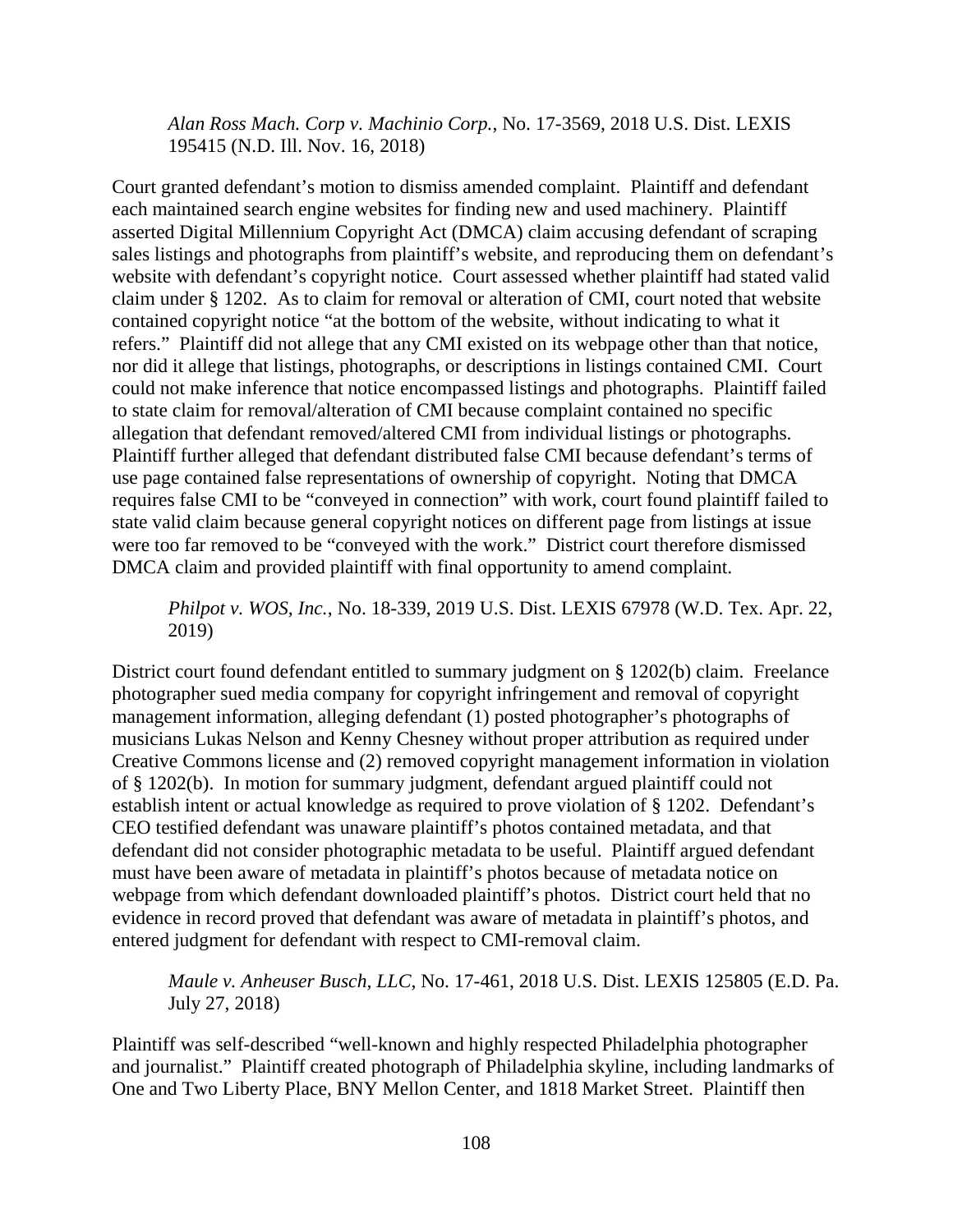altered photo by adding two buildings which didn't exist at time – Comcast Center, which was later built, and Mandeville Place, which was never built. Plaintiff also altered text on billboard captured by changing it to include name of website plaintiff owned. Plaintiff alleged that defendants' neon sign advertising Budweiser beer and portraying Philadelphia skyline infringed work. Defendants moved to dismiss. Plaintiff made three DMCA claims. First, plaintiff argued that defendants violated §§ 1201(a)(2) and 1201(b) by not including altered billboard text, which plaintiff claimed functioned as watermark. Court rejected argument because sign was not "technology, product [or] service" to circumvent watermarks and instead was beer advertisement and because alleged watermark was not "technological measure" under §§ 1201(a) or (b). Second, plaintiff claimed defendant inserted false CMI because work contained sticker on back saying Anheuser Busch was copyright owner. Court found no factual support for argument and held that sticker would not aid or conceal infringement because sign did not infringe plaintiff's work. Third, plaintiff argued defendants violated § 1202(b) by not including altered billboard text; court rejected claim because it found sign did not infringe, and also found billboard was not CMI under Act. Court dismissed claims without leave to replead.

*Dish Network L.L.C. v. Simmons*, No. 17-53, 2018 U.S. Dist. LEXIS 127891 (E.D. Tenn. June 28, 2018)

Magistrate judge found plaintiff was entitled to relief under DCMA stemming from defendant's improper use of passcodes to circumvent plaintiff's encrypted security controls and access copyrighted programming offered through plaintiff's broadcast services. Plaintiff Dish provided copyright programming to consumers through direct broadcast satellite system using encrypted satellite signals. Pirate organization sold passcodes, which permitted end users to circumvent Dish's security and access copyrighted programming for free. Dish alleged that defendant Simmons purchased at least 56 passcodes, some of which Simmons resold, and commenced instant action. Simmons failed to respond, and Dish sought default judgment as to violation of DCMA § 1201, which prohibits trafficking in any technology or service that (1) is primarily designed for purpose of circumventing technological measure that controls access to copyrighted work, (2) has limited commercially significant purpose or use other than to circumvent technological measure that controls access to copyrighted work, and (3) is marketed for use in circumventing technological measure that controls access. Court noted that encryption-based security systems constituted valid access control measure for DCMA purposes, and found Simmons was trafficking in passcodes designed to circumvent Dish's security controls; such passcodes had no commercially significant purpose or use other than to circumvent Dish's security controls.

*TD Ameritrade, Inc. v. Matthews*, No. 16-136, 2018 U.S. Dist. LEXIS 118684 (D. Alaska July 16, 2018)

Defendant, who had received access to investment account with plaintiff, accessed plaintiff's thinkorswim applications program interface for investment trading. Defendant's access enabled defendant to create own computer software program for investment trading, for which defendant obtained copyright registration. Plaintiff sued defendant for declaratory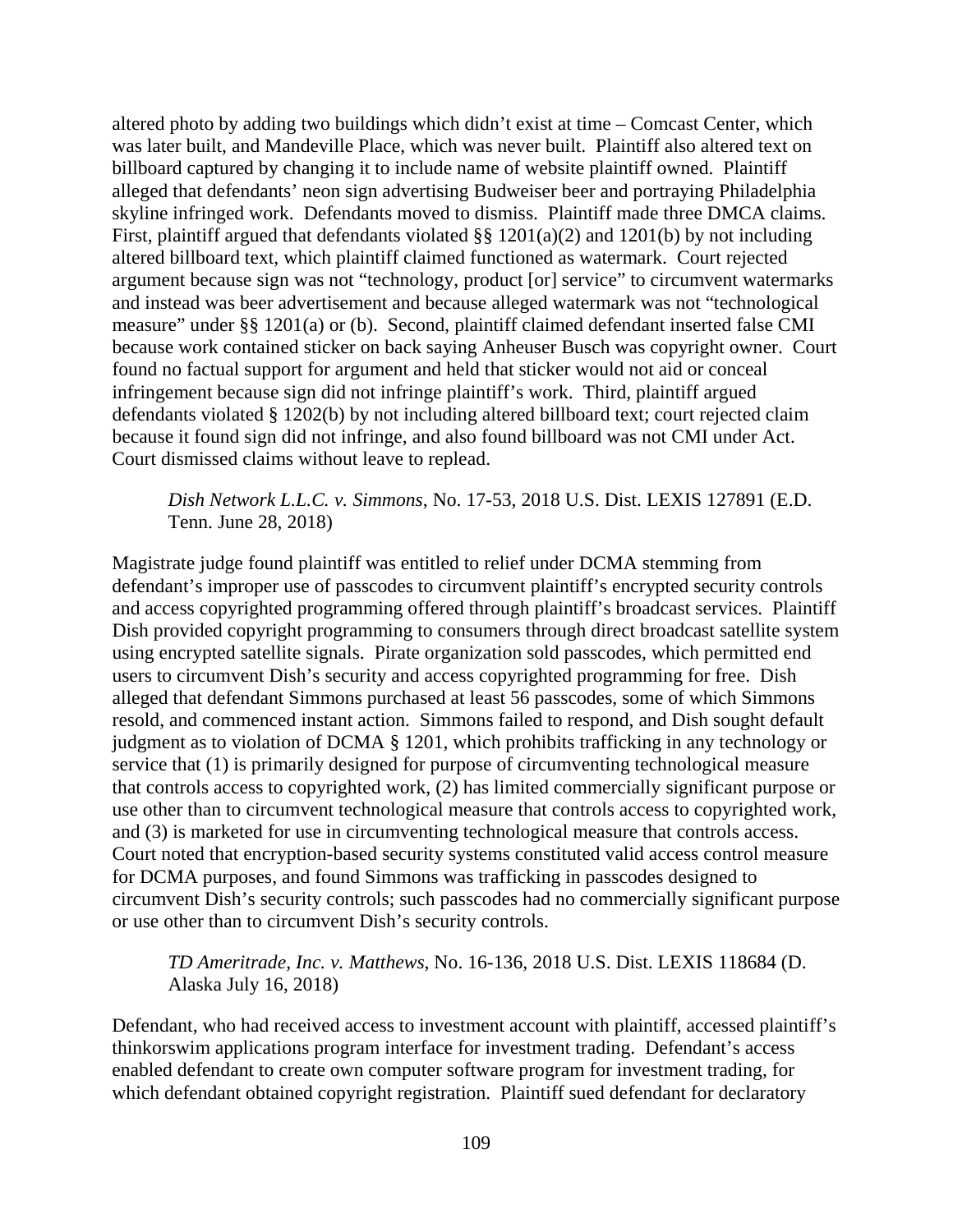judgment and injunctive relief, and defendant asserted counterclaims for copyright infringement and violations under DMCA §§ 1201 and 1202. Defendant claimed plaintiff violated § 1201 of DMCA and circumvented technological measure that effectively controlled access to protected work by hacking into defendant's computer, destroying defendant's hard drive controller, and copying source code defendant had created. Court granted plaintiff's motion to dismiss § 1201 counterclaim because defendant failed to specifically allege what technological measures, if any, defendant had on his computer at time of alleged cyberattack, granting defendant leave to amend counterclaim to allege specific technological measures on his hard drive at time of alleged attack. Defendant further alleged counterclaim under § 1202, which court characterized as copyright infringement claim. Court denied plaintiff's motion to dismiss § 1202 counterclaim, finding that defendant's copyright registration, coupled with his allegations that source code at issue was not derivative work of plaintiff's source code but was instead created separate and apart from plaintiff's system, adequately pleaded ownership of valid copyright, which, court stated, "is a predicate to asserting a claim under the DMCA."

# **X. VISUAL ARTISTS RIGHTS ACT**

*Tobin v. Rector, Church-Wardens, & Vestrymen of Trinity Church*, No. 17-4010, 2018 U.S. App. LEXIS 23761 (2d Cir. Aug. 23, 2018)

Second Circuit upheld district court's dismissal of Visual Artists Rights Act claim because plaintiff waived his rights under statute. Plaintiff sculptor created 9/11 memorial sculpture originally located at Trinity Church in Lower Manhattan pursuant to written agreement that allowed defendant to loan sculpture to third parties as well as to not publicly exhibit sculpture. Defendant later relocated sculpture to Connecticut seminary. Plaintiff alleged relocation impermissibly modified his sculpture under VARA, which plaintiff asserted was site specific, and was created for its original location at Trinity Church; relocation thus violated integrity of piece. Second Circuit found that because parties' agreement permitted defendant to physically move sculpture, plaintiff waived any right under VARA to maintain sculpture at Trinity Church. Second Circuit therefore upheld district court's decision, even though latter was based on different ground (VARA's public presentation exception).

*Noland v. Janssen*, No. 17-5452, 2019 U.S. Dist. LEXIS 37781 (S.D.N.Y. Mar. 8, 2019)

Plaintiff visual artist created "Log Cabin Façade" sculpture, which in 1990 was sold to defendant Schurmann, who later exhibited work throughout Germany, including for 10 years at museum in Aachen. Plaintiff granted permission for museum to show work outdoors and to stain wood darker color. Museum placed work on ground without protective barrier, so some of work's wood began to deteriorate, and Schurman and defendant KOW gallery replaced original wood with new wood. Later, Schurmann and KOW used defendant Janssen gallery to sell work. Janssen gallery found American purchaser and executed contract with New York choice of law provision that specified that delivery was to occur in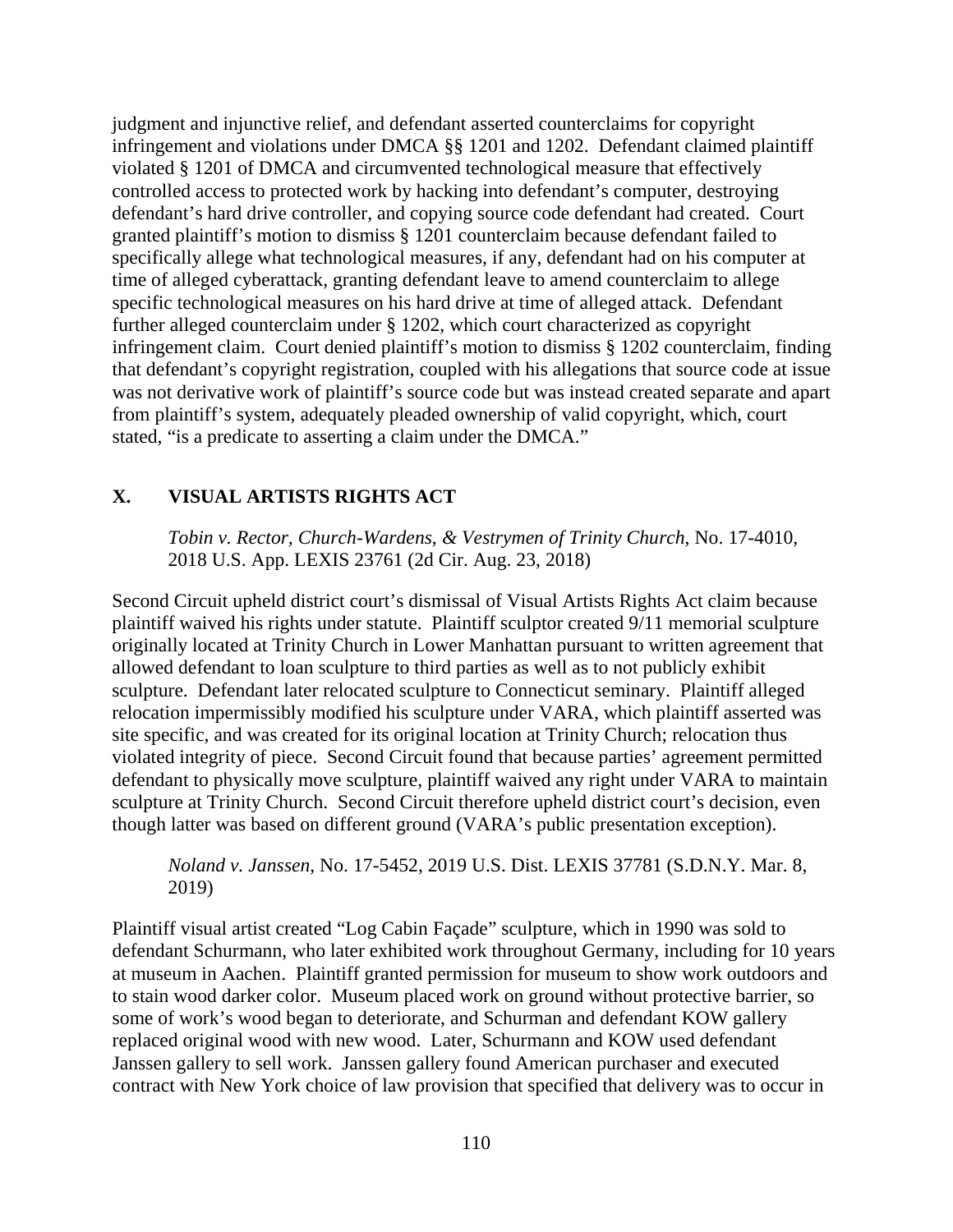Ohio, and stated that if plaintiff wanted to disassociate herself from work, then purchaser could choose to have gallery's owner purchase it. Plaintiff then "disavowed the legitimacy of the refurbished Log Cabin," and purchaser chose to have gallery's owner purchase work. Plaintiff claimed work was unauthorized copy of original "Log Cabin Façade." Plaintiff alleged violation of VARA and moral rights under German law; infringement under U.S. and German law; and contributory and vicarious infringement. Defendants moved to dismiss. Defendants argued that because all allegedly infringing actions occurred in Germany that plaintiff could not bring suit in U.S. under Act. Court rejected plaintiff's attempt to satisfy "predicate act" exception to territorial limitation on applicability of U.S. Copyright Act. First, purchase in U.S. of wood used to refurbish work in Germany was not infringing act. Second, attempt to sell work in U.S. was insufficient; plaintiff did not allege any infringing activities in country or even that work was delivered in U.S. Court also declined to exercise supplemental jurisdiction over German law claims. Court granted motion to dismiss, and granted leave to replead for final time.